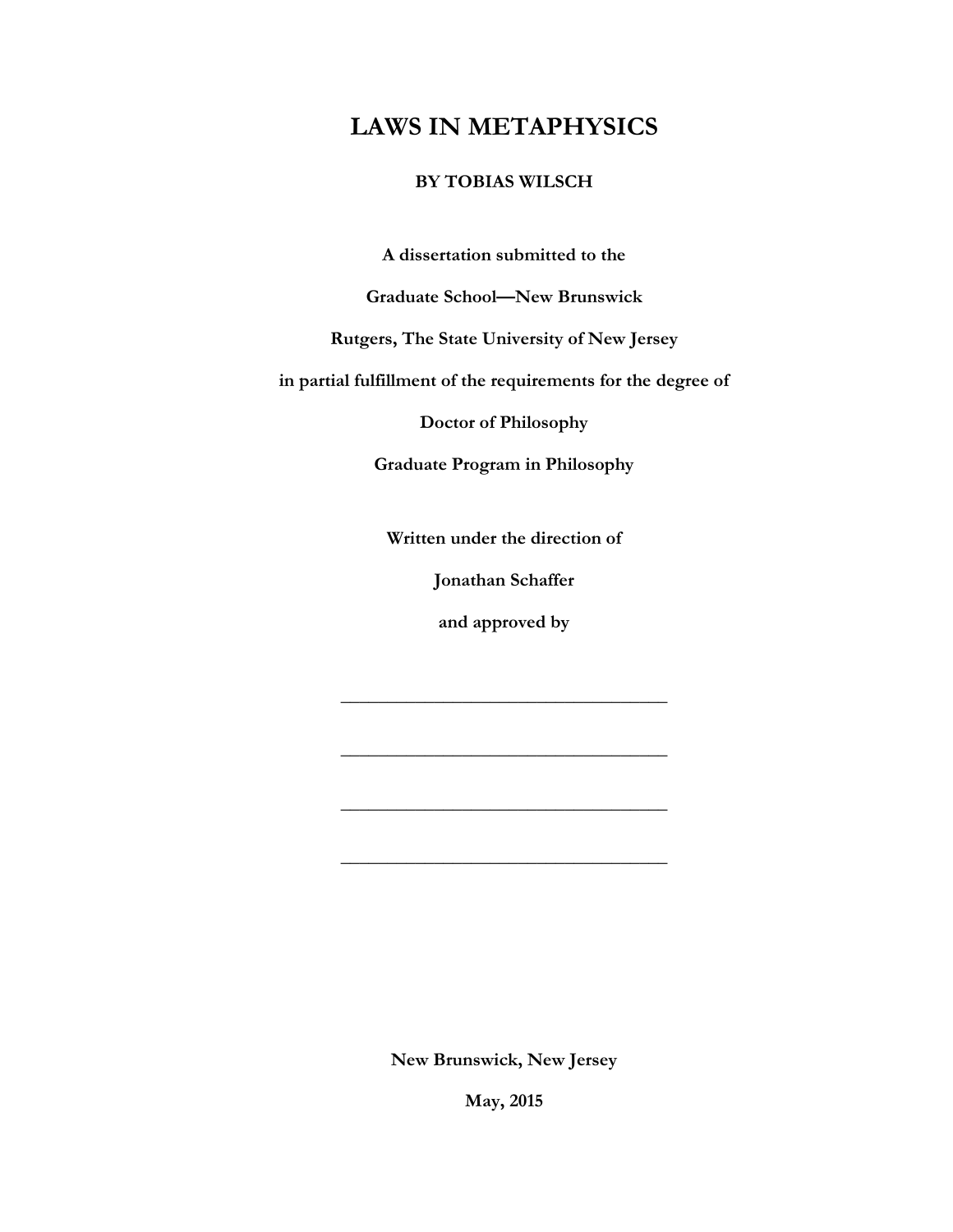#### ABSTRACT OF THE DISSERTATION

Laws in Metaphysics

By TOBIAS WILSCH

Dissertation director:

Jonathan Schaffer

The first two chapters of this dissertation defend the Deductive-Nomological Account of metaphysical explanation. Chapter 1 develops the Nomological Account of ground,  $-p_1, ...,$  $p_n$  ground q if and only if the laws of metaphysics determine q on the basis of  $p_1, ..., p_n$ , – and the *constructional theory* of the metaphysical laws, – the laws are general principles that characterize construction-operations.

Chapter 2 offers an analysis of the notion of determination involved in the Nomological Account: the laws determine q based on  $p_1, ..., p_n$  if and only if q follows from  $p_1, ..., p_n$  and the laws in the *grounding-calculus*. The grounding-calculus is characterized in terms of two inference rules and a suitable notion of 'proof'. The rules are designed to analyze the inputand output notions that are intuitively associated with laws: the laws take some facts as *input* and deliver some other facts as *output*.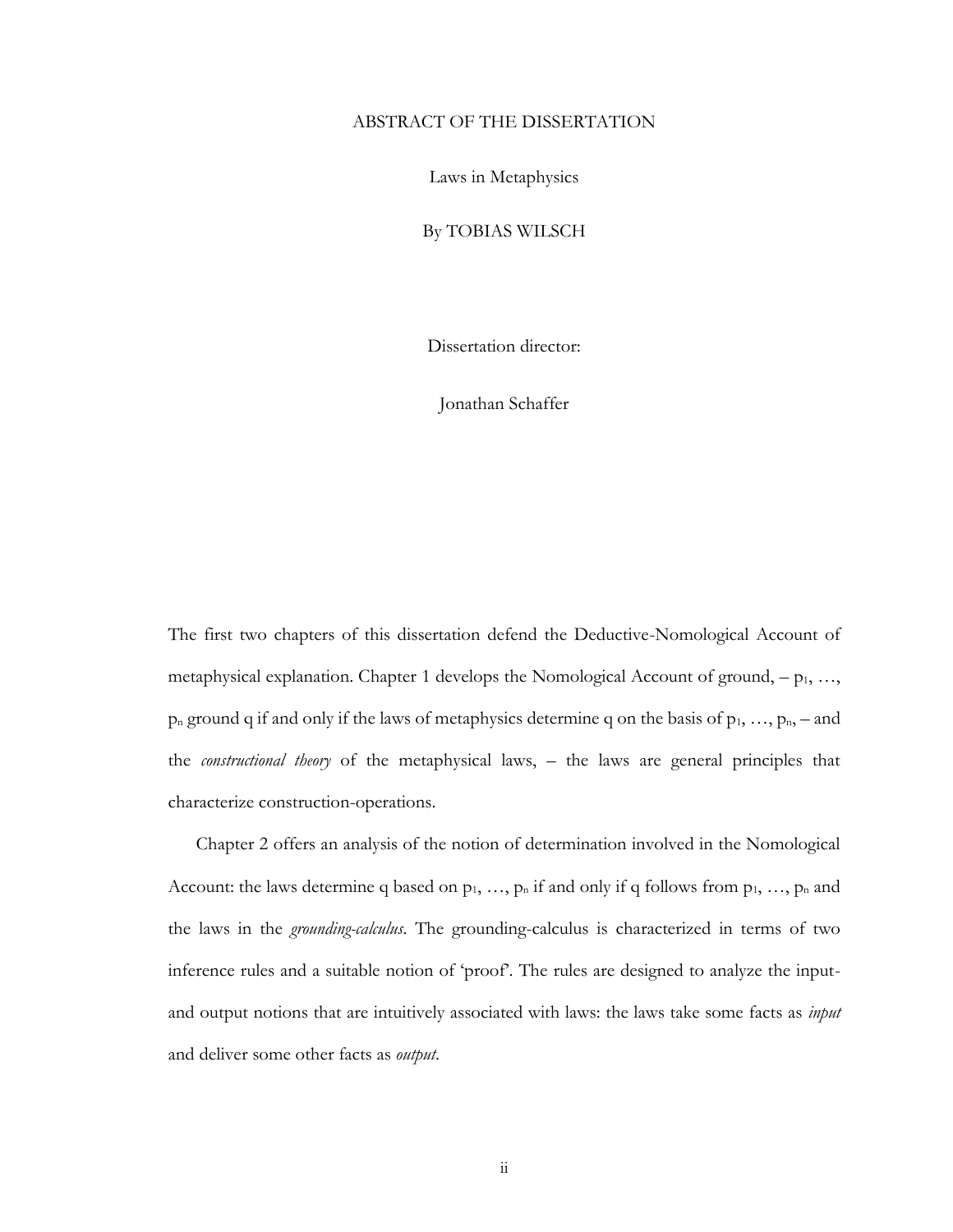Chapters 1 and 2 also go beyond the development of the positive view. Chapter 1 shows how the Nomological Account explains general patterns among grounding-truths, the modal force of ground, and certain connections between ground and construction. Chapter 2 shows why the Deductive-Nomological Account of metaphysical explanation escapes the objections to the traditional DN-account of scientific explanation, and it also outlines two views on logical explanation that are available to the proponent of the Nomological Account.

Chapter 3 focuses on laws of nature and presents the Circularity Puzzle, which is a generalized version of a familiar circularity-based objection to Humeanism about the laws of nature. The three solutions to the Circularity Puzzle correspond to three different general views on the laws, one Anti-Humean and two Humean views. I argue that for the Anti-Humean, the Circularity Puzzle collapses into the familiar inference-problem, and for the Standard Humean, the solution to circularity-related worries lies in the rejection of the governing-conception of laws. I explain what I take to be the strongest response to the inference-problem.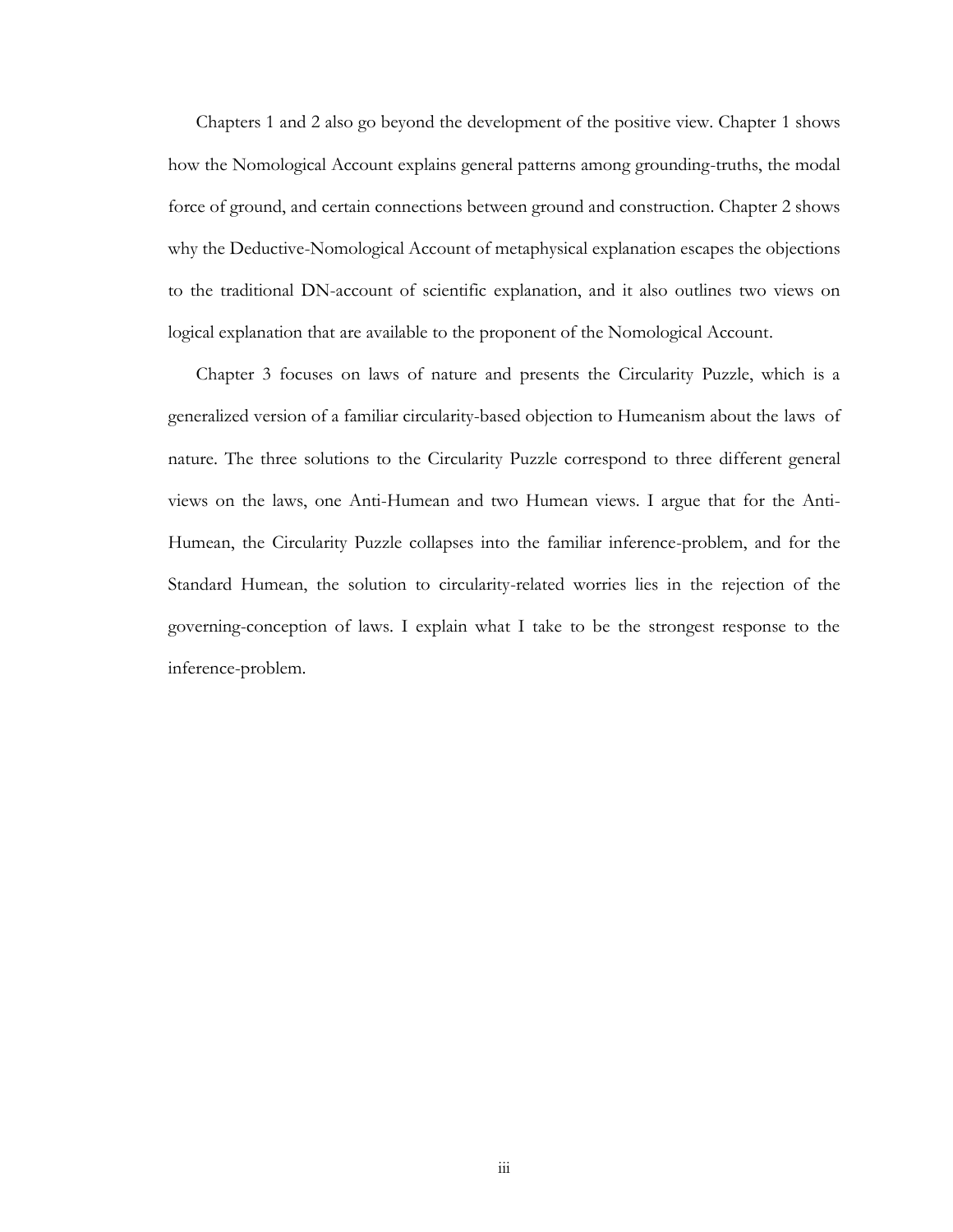#### ACKNOWLEDGEMENTS

Many philosophy students in Munich, St Andrews, Canberra, and New Brunswick as well as the greater NYC area have helped to form my philosophical thinking and have thereby contributed to this dissertation. I have received helpful feedback on various drafts from my committee members Dean Zimmerman, Martin Lin, and Laurie Paul, and also from Shamik Dasgupta and Raul Saucedo. Kit Fine's writings have inspired me and keep reminding me of philosophy's potential for beauty and genuineness. Thanks to them all.

Here I want to acknowledge a few people that were absolutely central to this dissertation. I thank Marco Dees and Alex Skiles for being excellent sparring partners; I wish them both the very best in life. Thanks also to Thomas Blanchard and Erica Shumener for important inspiration; the so-called 'profession' is lucky to have them. I owe my greatest gratitude to Stephanie Leary and to Jonathan Schaffer; this dissertation would not have come to be without their support.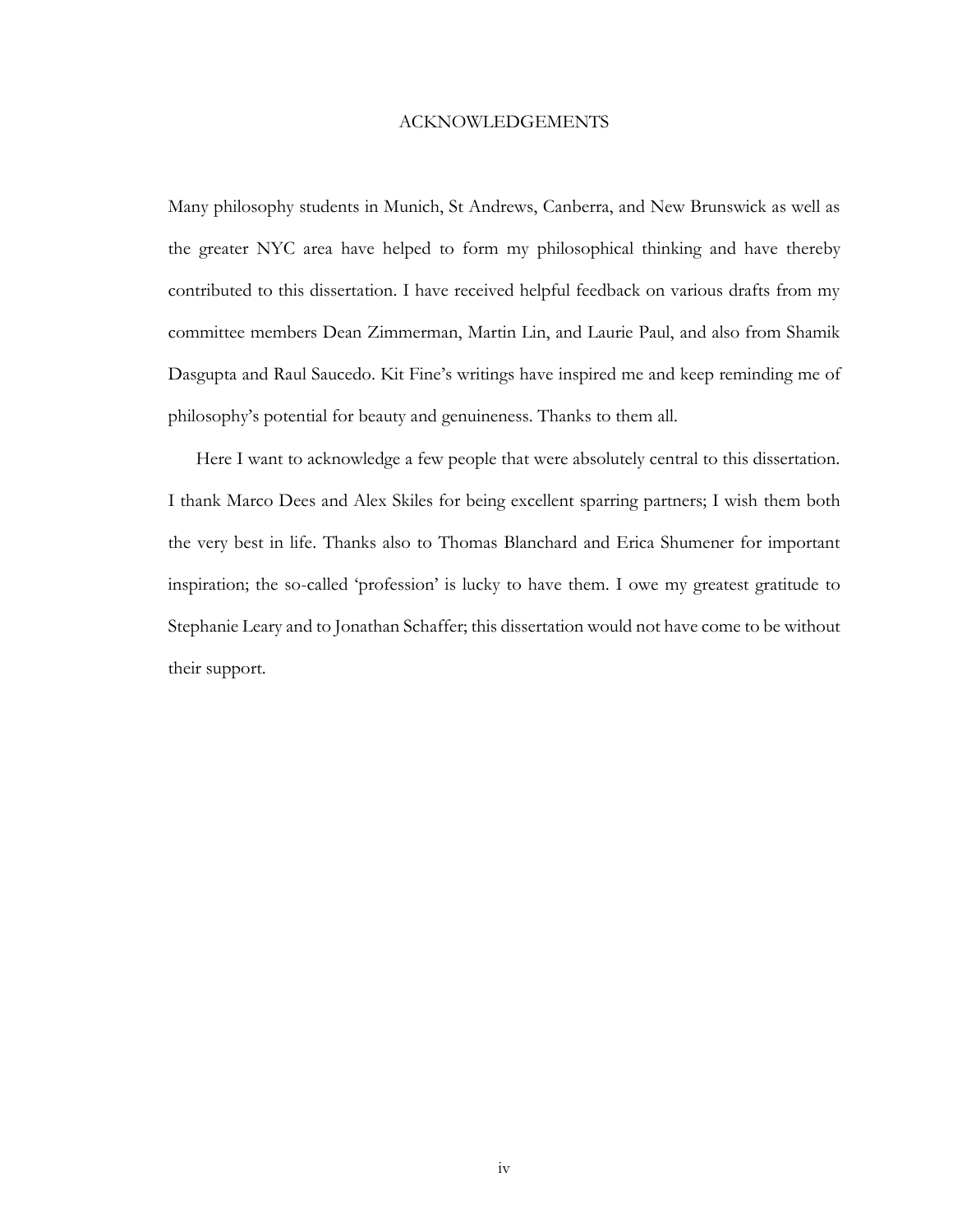## **Table of Contents**

| 1.2 Desiderata for a Theory of Ground: Necessitation, Generalization, Inheritance3 |  |
|------------------------------------------------------------------------------------|--|
| 1.3 The Nomological Account: Ground is Lawful Determination among Truths 7         |  |
|                                                                                    |  |
|                                                                                    |  |
| Chapter 2. The Deductive-Nomological Account of Metaphysical Explanation30         |  |
|                                                                                    |  |
|                                                                                    |  |
|                                                                                    |  |
|                                                                                    |  |
|                                                                                    |  |
|                                                                                    |  |
|                                                                                    |  |
|                                                                                    |  |
|                                                                                    |  |
|                                                                                    |  |
|                                                                                    |  |
|                                                                                    |  |
|                                                                                    |  |
|                                                                                    |  |
|                                                                                    |  |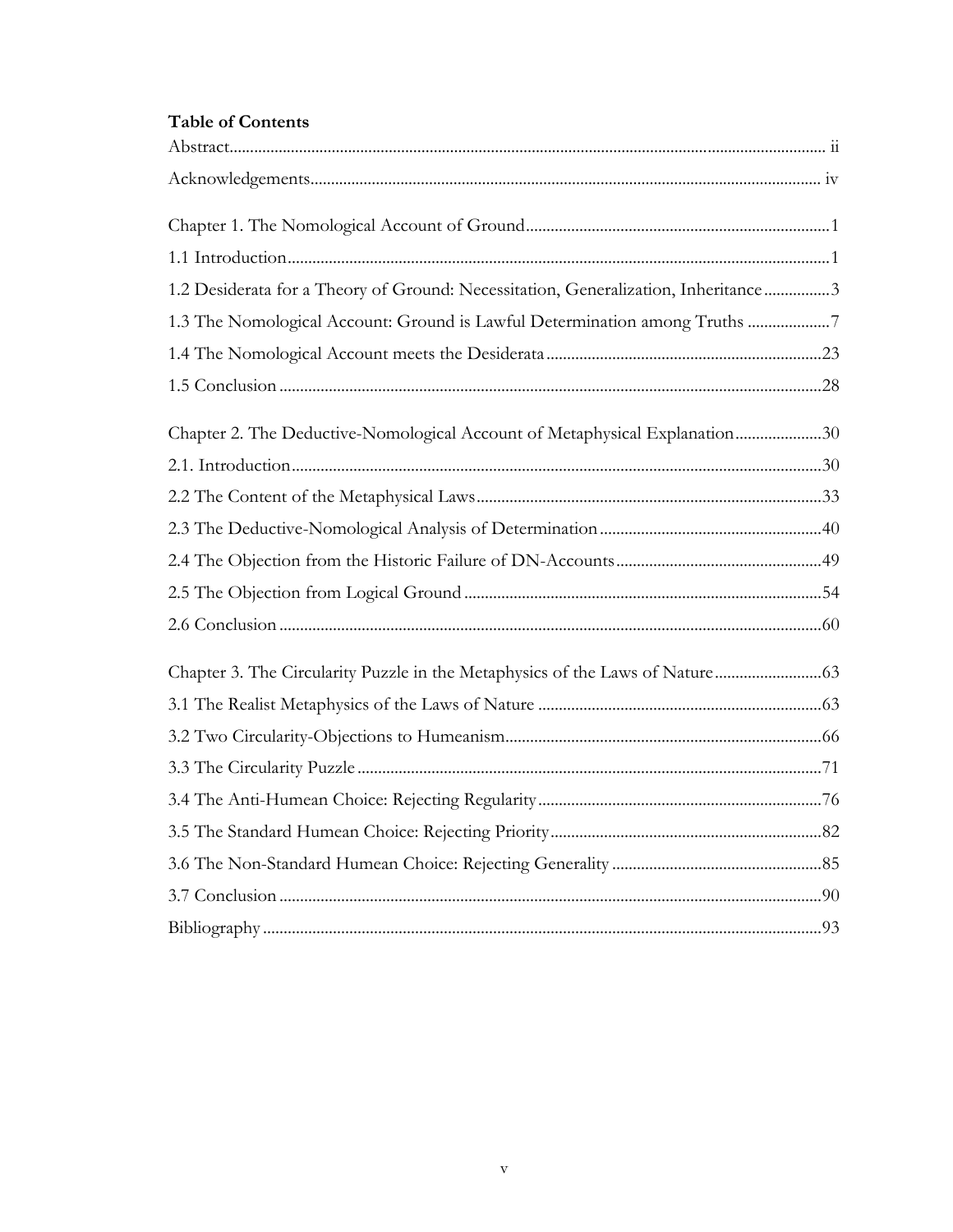## <span id="page-5-1"></span><span id="page-5-0"></span>**Chapter 1. The Nomological Account of Ground**

#### **1.1 Introduction**

Common sense recognizes a wide range of entities including tables and chairs, mental processes, social and moral institutions, and works of art, to only name a few. Science suggests that there are further entities, including atoms and molecules, sets and numbers, or organisms and species. Fundamental reality, on the other hand, contains only a few kinds of objects which correspond to the terms of the ideal fundamental scientific theory. So, if common sense and science provide accurate views of the world, the following question naturally arises: How does some austere fundamental reality give rise to a dazzling variety of entities? How does the fundamental connect to the derivative?

It has recently been suggested that there is a univocal notion of metaphysical explanation, or *ground*, which connects the fundamental to the derivative (Correia 2005, Fine 2001 and 2012, Rosen 2010, Schaffer 2009, and Trogdon forthcoming). We can thus restate our initial question as, "How does the fundamental ground the derivative?" And we can replace this general question with more specific ones: How does the physical ground the mental (if it does)? How does the descriptive ground the normative (if it does)? How does the concrete ground the abstract (if it does)? And how is it that the location or mass of a complex object is grounded in the locations or masses of its constituents (if it is)?

According to the common response to questions of this sort, there simply is no comprehensive answer. For, ground is usually taken to be a primitive notion that is not explicable in different terms (Rosen 2010, Schaffer 2009). Instead of explaining how it is that the derivative arises from the fundamental, the *primitivist* accepts this as an unexplained given. I propose a more ambitious alternative to the primitivist response. In this paper, I develop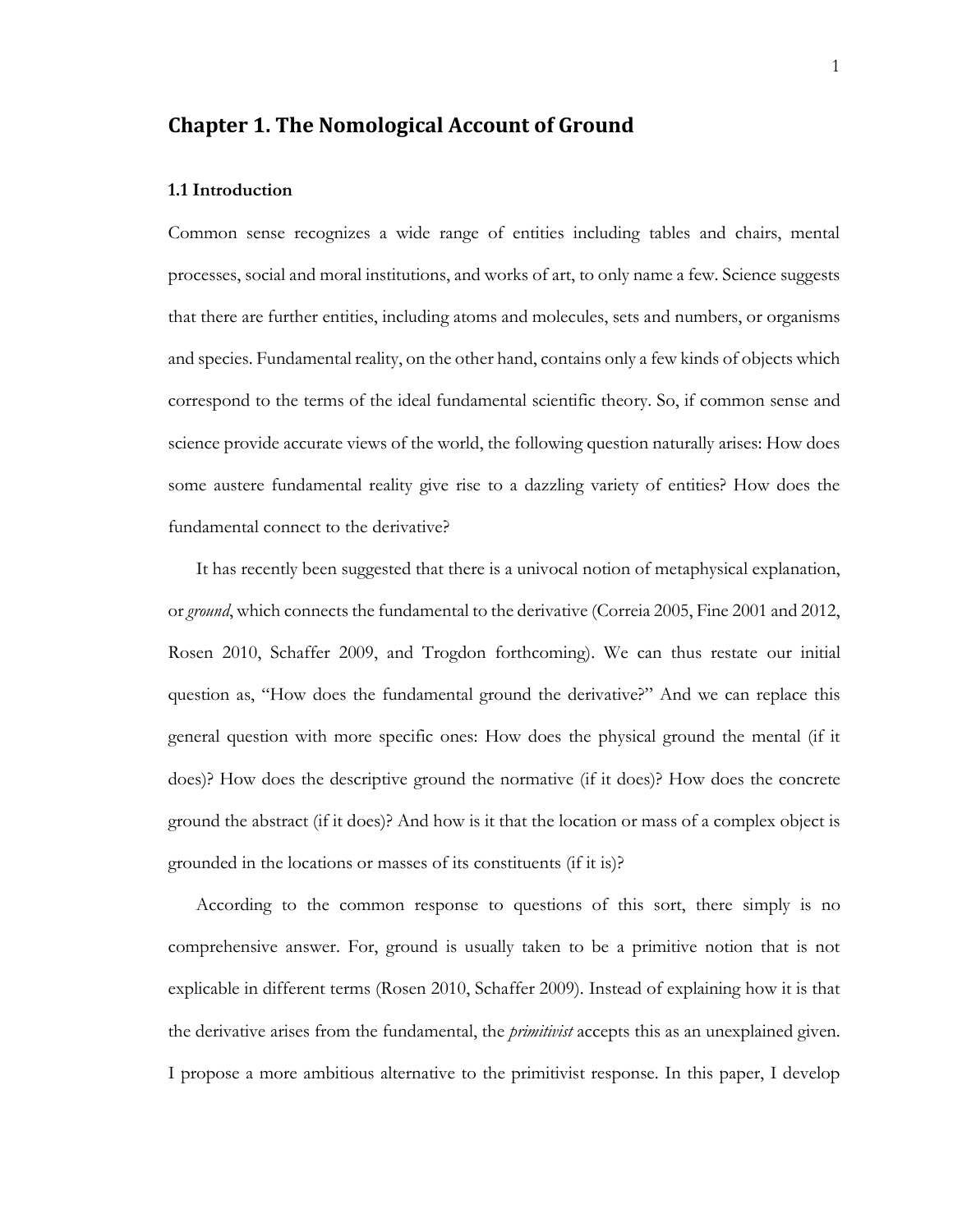and defend a theory of ground that explains what it takes for some truths to ground others. This theory will not remove the mystery altogether, but it will help to reduce it.

The theory I defend relies on the notion of a *law of metaphysics*. Laws of metaphysics are akin to laws of nature in the sense that they guide the development of the world along a dimension. Whereas the natural laws work along the temporal dimension, the metaphysical laws work along the axis of fundamentality: from the truths of fundamental physics via the truths of chemistry, biology, and so on, all the way up. According to the specific conception I develop in this paper, the metaphysical laws characterize 'construction-relations,' which include composition, set-formation, and property-determination, among many others. The job of the laws is to determine the construction of derivative entities and facts via these relations. With this novel and independently motivated conception in hand, I will argue that the metaphysical laws support metaphysical explanations and thus allow for a *Nomological Account* of ground: some truths  $p_1 \ldots p_n$  ground q just in case  $p_1 \ldots p_n$  together with the laws of metaphysics determine q.

My defense of the Nomological Account takes the following three steps: Section 1.2 identifies three substantive desiderata that a theory of ground needs to meet. Section 1.3 presents the Nomological Account; it explains the notion of a metaphysical law in detail and elucidates the crucial notion of lawful determination. Section 1.4 states my case in favor of the Nomological Account; it shows that the account satisfies the three desiderata from section 1.2 The defense of the Nomological Account is ultimately a defense of the metaphysical laws. Since the laws of metaphysics play a key role in the theory of ground, they earn their keep in metaphysical theorizing.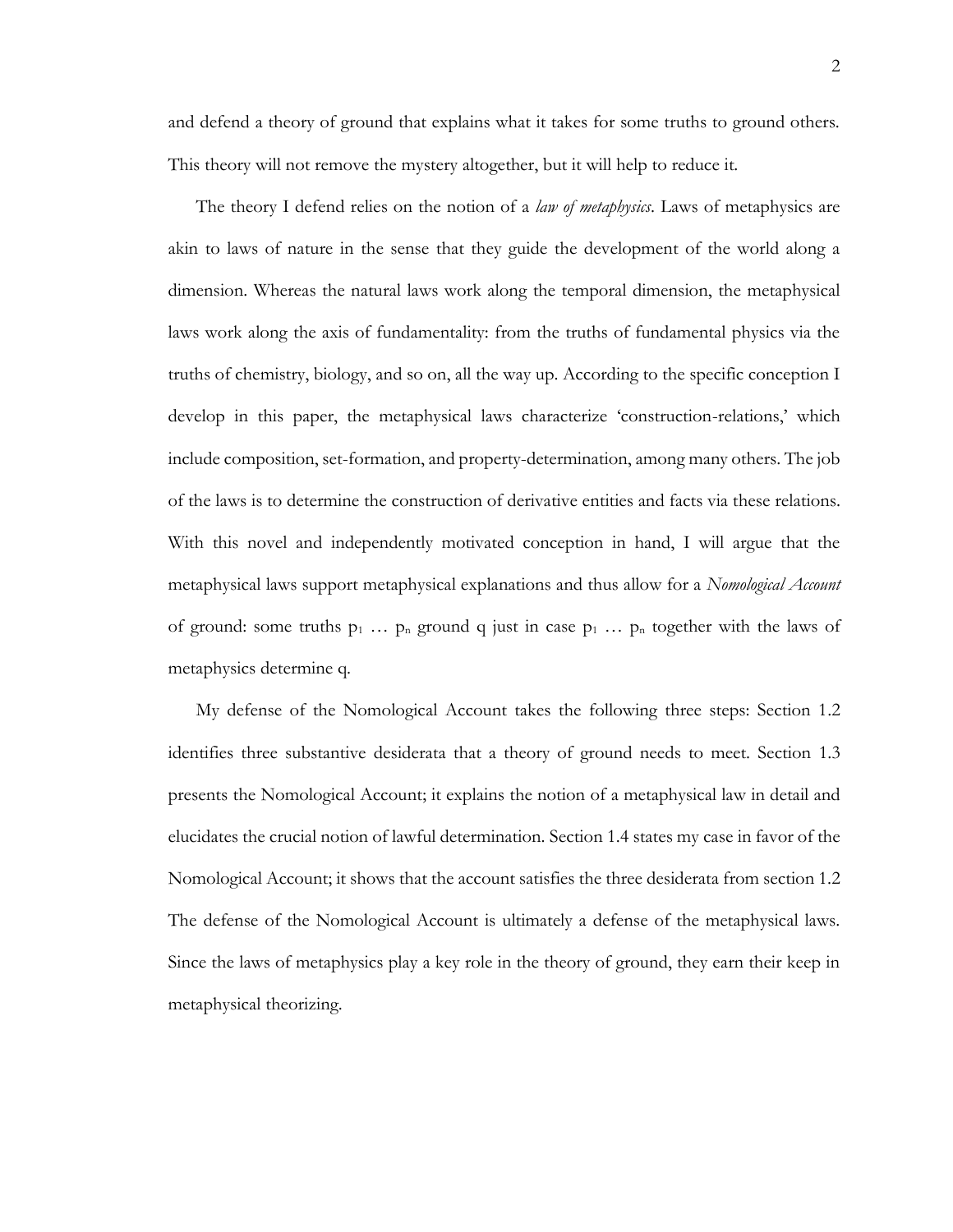<span id="page-7-0"></span>In this section, I introduce three substantive features of ground. These features are *deep* in the sense that they are necessary and yet go beyond the purely logical properties of ground. They are of the sort that requires an explanation in terms of an underlying theory. I will articulate three principles which capture these substantive features. Each of the three principles corresponds to a desideratum for a theory of ground: the successful theory will explain why each of the three principles holds. The desiderata will be of use in assessing the Nomological Account of ground that I develop in the next section. In section 1.4, I will show that the Nomological Account meets the three desiderata and therefore receives significant *pro tanto* justification.

The first substantive feature of ground is captured by the Necessitation-principle  $(\Box_{M})$ stands for 'it is metaphysically necessary that'):

(Necessitation) 
$$
\rho
$$
 grounds  $q \rightarrow \Box_M(p \supset q)$ 

The Necessitation-principle says that p grounds q only if p metaphysically necessitates q. To be clear, modal entailment is not sufficient for ground: for example, your existence necessitates, but does not ground that  $2+2=4$ . But I take it that modal entailment is necessary for ground: if Socrates' existence grounds that {Socrates} exists, then it is necessary that if Socrates exists, so does {Socrates}. The key motivation for Necessitation is conceptual. The concepts of ground and necessitation overlap on the intuitive notion of 'metaphysical sufficiency': grounds are metaphysically sufficient conditions for what they ground and metaphysical sufficiency in turn suffices for necessitation.<sup>1</sup>

 $\overline{a}$ 

<sup>1</sup> See deRosset (2010), Rosen (2010), Trogdon (2013) for additional support for Necessitation.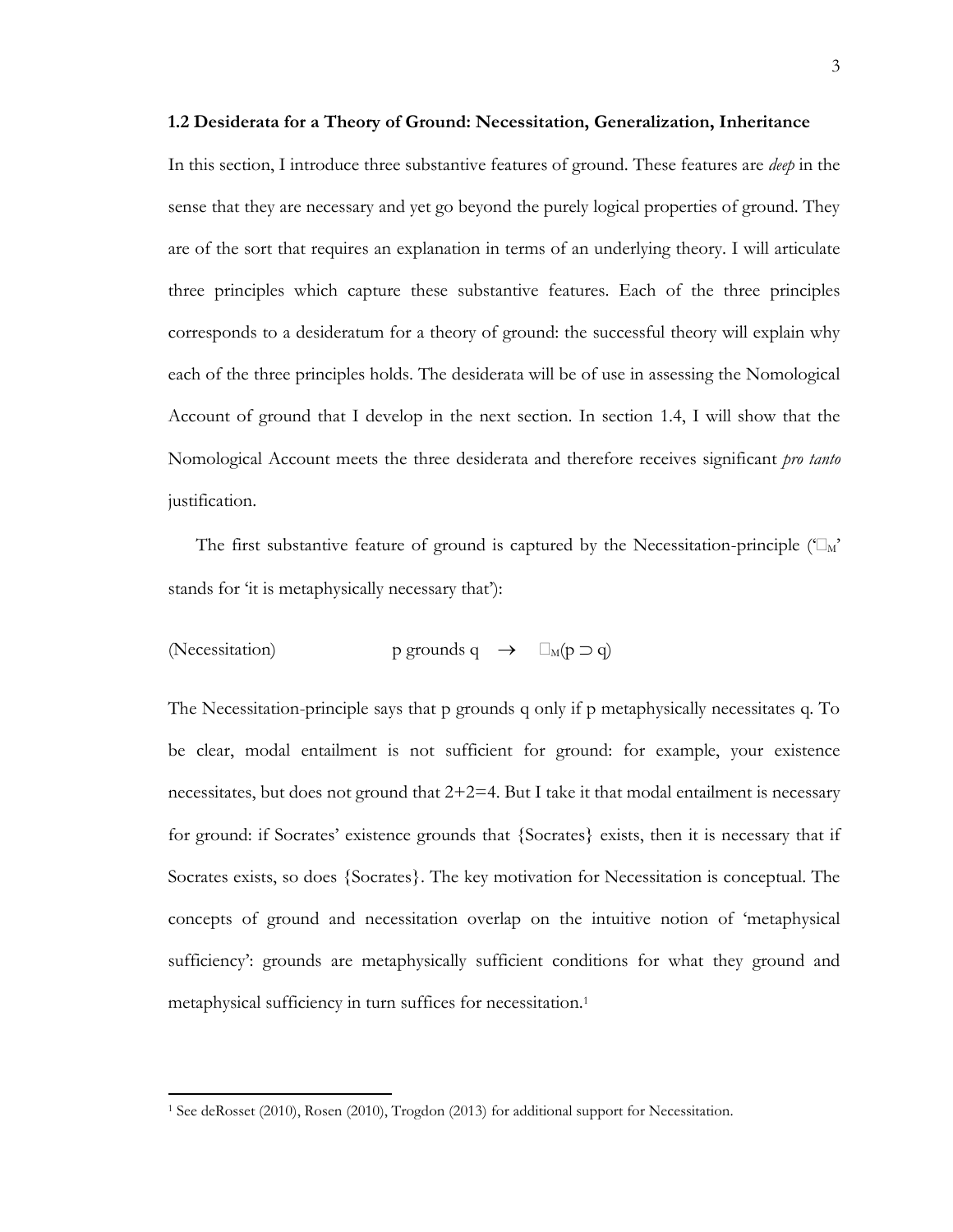I call the second substantive principle about the nature of ground the "Generalizationprinciple." For all qualitative properties, F and G:

(Generalization) 
$$
F(a)
$$
 grounds  $G(a) \rightarrow \forall x (F(x) \supset G(x))^2$ 

The Generalization-principle says that if an object has some property in virtue of having some other property, then the former property is in general sufficient for the latter. For instance, if the fact that you are human is grounded in the fact that you are a rational animal, then being a rational animal is in general sufficient for being human. And hence, everything that is a rational animal is also human. In short, ground is not sensitive to the specific individuals that enter into grounding-facts.

Generalization arguably underlies the method of counter-examples in various areas of philosophy. If, for instance, a subject knows that p in virtue of standing in the 'justified true belief'-relation to p, then Generalization entails that everyone who stands in the JTB-relation to p knows that p. And thus, if we can find a subject who stands in that relation to p without knowing p, the initial grounding-claim fails.<sup>3</sup>

Finally, the third principle, in slogan form, says that properties trickle up along mereological pathways:

# (Inheritance) Properties of constructed entities are determined by properties of their constituents

'Construction' and 'constituency' are broadly mereological notions that I will explain more thoroughly in the next section. I intend them to apply to sets, states of affairs, complex

<sup>2</sup> The restriction to qualitative properties rules out counterexamples of the following sort: The fact that Peter has the relational property 'loves-Peter' grounds the fact that Peter is narcissistic. But Carla may have the property 'loves-Peter' and fail to be narcissistic. Thanks to Shamik Dasgupta here.

<sup>3</sup> deRosset (2010) presents other versions of Generalization and the motivation in the text.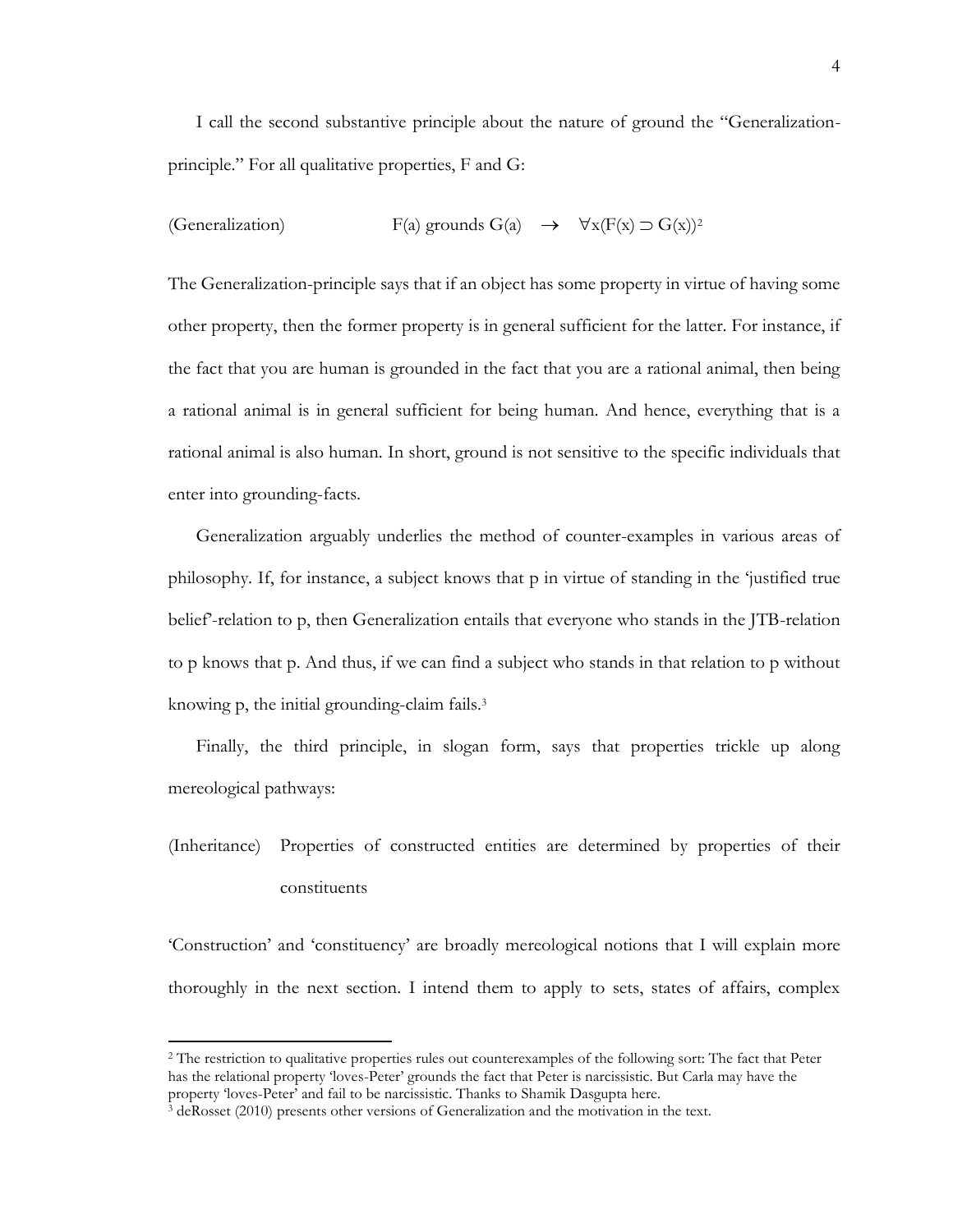properties, propositions, complex material objects, and everything else that can be considered to have constituents. The informal Inheritance-principle is the sum of two more precise principles. The first one says, roughly, that all constituents enter into partial grounds; and the second one says that all sufficient grounds contain constituents.

Call a truth of the form  $F(b)$  subject-fundamental iff  $F(b)$  is only grounded in truths that involve the subject b or is not grounded at all. Many truths about fundamental physical entities such as perhaps quarks and electrons are subject-fundamental. Strongly emergent properties would also feature in subject-fundamental truths. Thus, if 'being conscious' or 'being good' are strongly emergent, then 'Peter is conscious' and 'The donation is good' are subjectfundamental; they are not sufficiently grounded in truths that do not involve Peter or the donation. Setting subject-fundamental truths aside, the constituents of an object, b, feature in the partial grounds of truths involving b:

(Construct to Ground) 
$$
a_1 \ldots a_n
$$
 construct b & F(b) & F(b) is not subject-functional  
\n $\rightarrow$  Some fact  $\varphi(a_1 \ldots a_n)$  partly grounds F(b)

The Constituent-to-Ground principle says, in effect, that the constituents of an object feature in the grounds of each non-emergent property of the object. This is obvious for intrinsic properties such as mass, weight, and location. But it also holds for relational properties. Since some facts involving the constructing entities ground the existence of the constructed entity, these facts also partly ground facts involving relational features of the constructed entity.<sup>4</sup> The second principle runs in the opposite direction:

<sup>4</sup> Constituent to Ground is compatible with views on which some wholes are involved in the grounds of facts involving their parts. See especially Schaffer (2010) on Priority Monism. Parts could be 'constructed' from wholes and would then count as constituents of parts.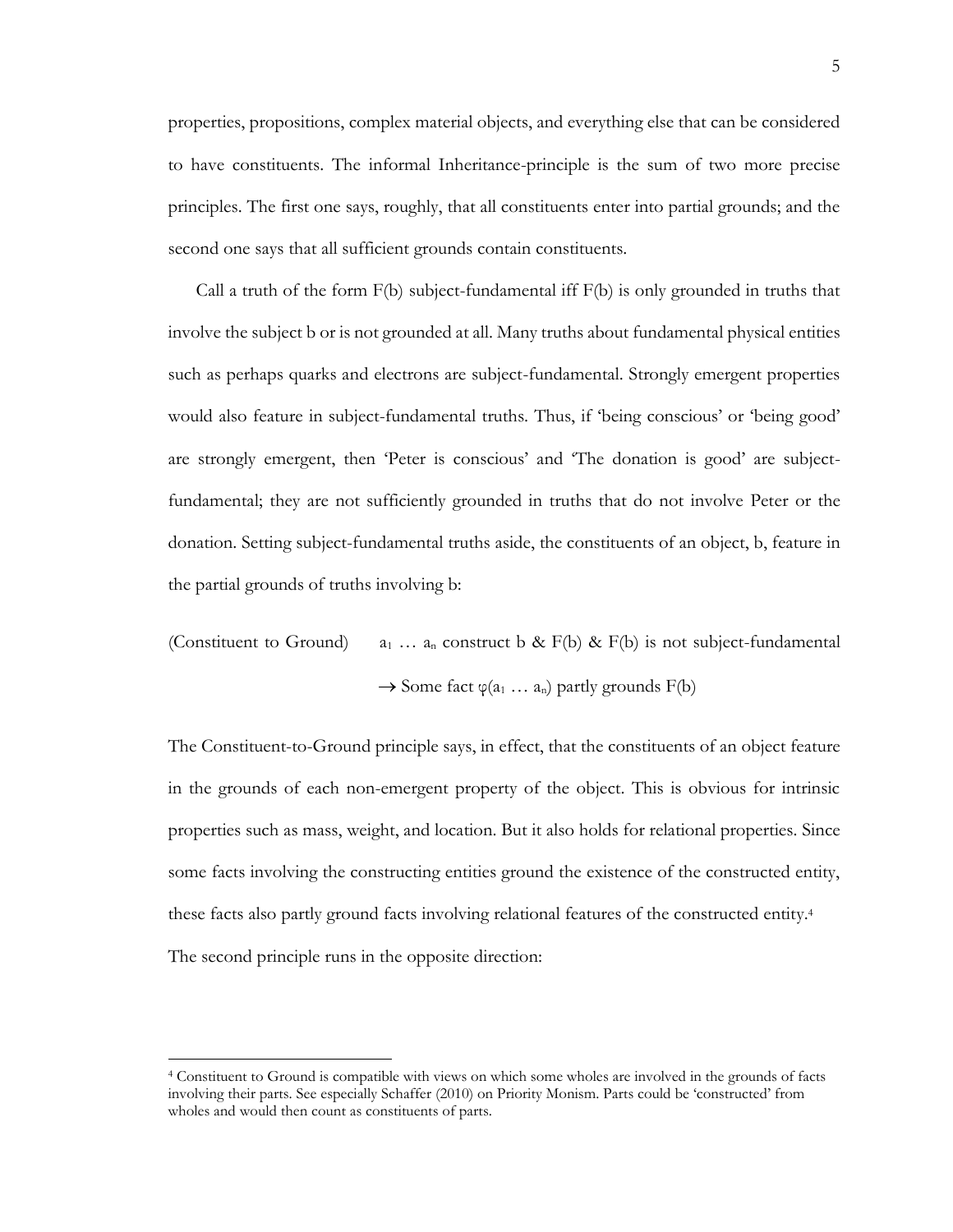(Ground to Constituent)  $\varphi(a_1 \ldots a_n)$  fully grounds  $F(b) \rightarrow$  Some of  $a_1 \ldots a_n$  construct  $b^5$ 

The Ground-to-Constituent principle says that if some truth involving b is fully grounded in a truth involving distinct objects, then some of these distinct objects construct b. This is again clear in the case of the grounds of the intrinsic properties of an object: if b's mass, weight, and location are grounded in properties of  $a_1 \ldots a_n$ , then  $a_1 \ldots a_n$  construct b. However, the principle is also plausible for relational properties, because every ground for b's possession of some property needs to comprise a ground for b's existence. And b's existence is always at least in part grounded by truths involving the entities that construct b.

Ground to Constituent faces potential counterexamples. For instance, the fact that castling through check is illegal in chess is grounded in facts about people. And yet the abstract object chess is not constructed from people. Similarly, while the existence of The Magic Mountain is fully grounded in facts about Thomas Mann, the novel is not constructed from the man.<sup>6</sup> Since the account I develop below is committed to Ground to Constituent, I will argue in the final section that these counterexamples are inconclusive. But even if examples of this sort are convincing, a version of Ground to Constituent that is restricted to concrete objects remains plausible and can be used to characterize the Inheritance principle.

The Construction to Ground and the Ground to Construction principles clarify the meaning of the Inheritance principle. I will return in section 1.4 to the more precise principles in order to explain Inheritance. More important for current purposes, however, is the bottom

<sup>&</sup>lt;sup>5</sup> <sup>T</sup>' is a *genuine property term*, where this notion is partly characterized by the following necessary condition: if 'F' is the result of lambda-abstraction as applied to a logically molecular sentence, then 'F' is not a genuine property term. In particular,  $\lambda x(G_1(a) \vee G_2(x))$  is not a genuine property term. Consequently,  $G_1(a)$  grounds *λx(G1(a) v G2(x))(b)* is not a counterexample to Ground to Constituent. Thanks to an anonymous referee for raising the issue.

<sup>6</sup> Thanks to an anonymous referee for these examples.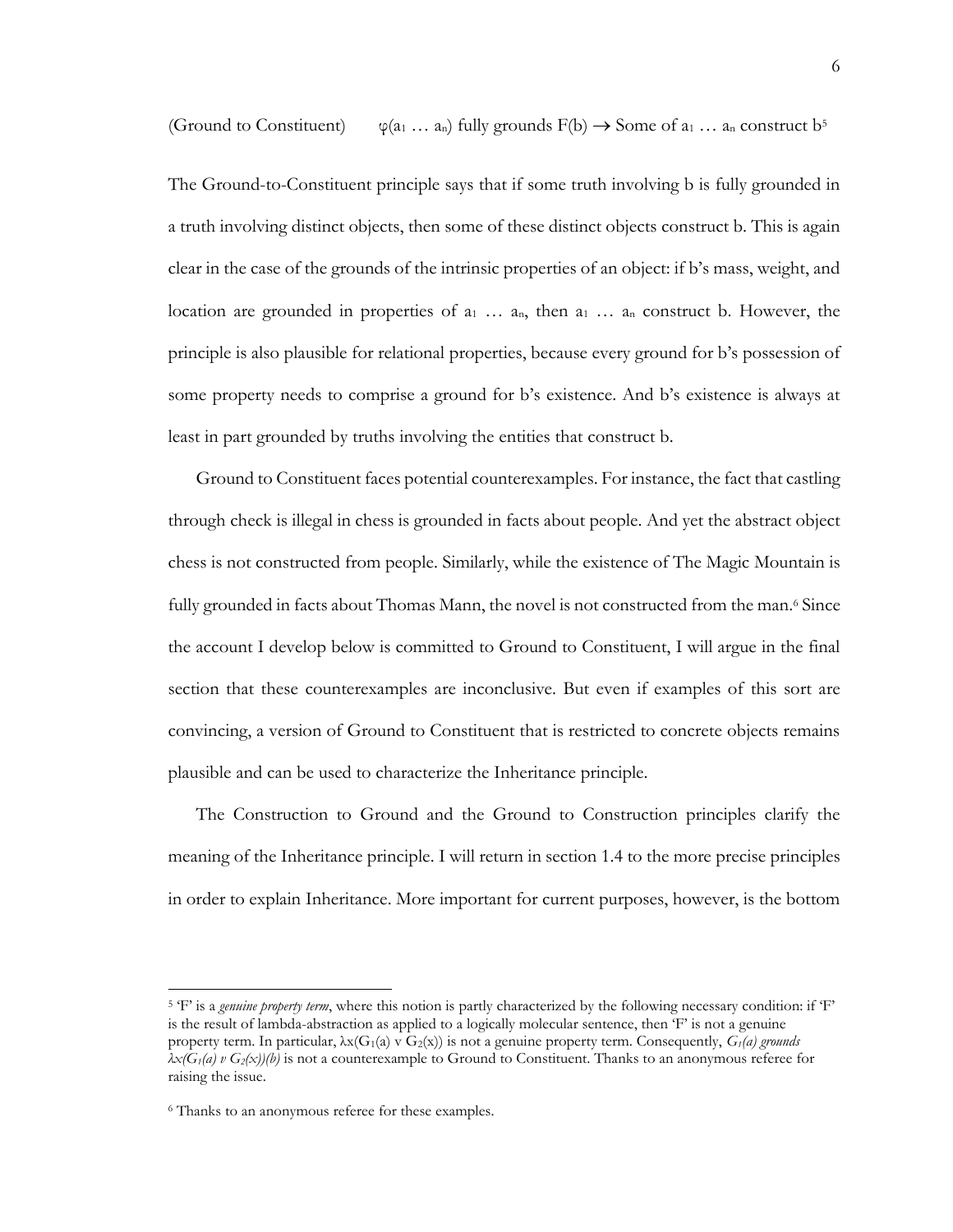line of Inheritance: ground is entangled with broadly mereological relations. Since this entanglement is robust and pervasive it cries out for explanation.

Necessitation, Generalization, and Inheritance characterize key features of ground that invite explanation. This should be especially clear in the case of Necessitation and Inheritance, which encode intimate connections between ground and a different central metaphysical notion: metaphysical necessity in the case of Necessitation and mereology in the case of Inheritance. These connections are modally robust and hence require a philosophical treatment. We could simply treat these connections as brute facts, or as holding in virtue of the nature of ground. But it would be preferable to have a more explanatory account of why they hold, if possible. Generalization is also not a good contender for bruteness. For, Generalization says that grounding-truths exhibit general patterns; and these patterns cry out for explanation just as much as the fact that similar causes have similar effects.

The resulting challenge is to design a plausible theory of ground that explains these three principles. I develop the Nomological Account of ground in the next section, and I show in section 1.4 that it meets these desiderata. The fact that the Nomological Account explains the three principles provides us with strong *prima facie* reasons in its favor.

#### <span id="page-11-0"></span>**1.3 The Nomological Account: Ground is Lawful Determination among Truths**

I will next develop an account of ground that is based on the notion of a law. The basic idea of the account is that some truths,  $p_1 \ldots p_n$ , metaphysically explain q just in case there are certain laws that determine q on the basis of  $p_1 \dots p_n$ . The laws in question are *metaphysical laws*. The aim of the current section is to explain the notion of a metaphysical law and to develop the Nomological Account of ground, which understands ground as determination via the metaphysical laws.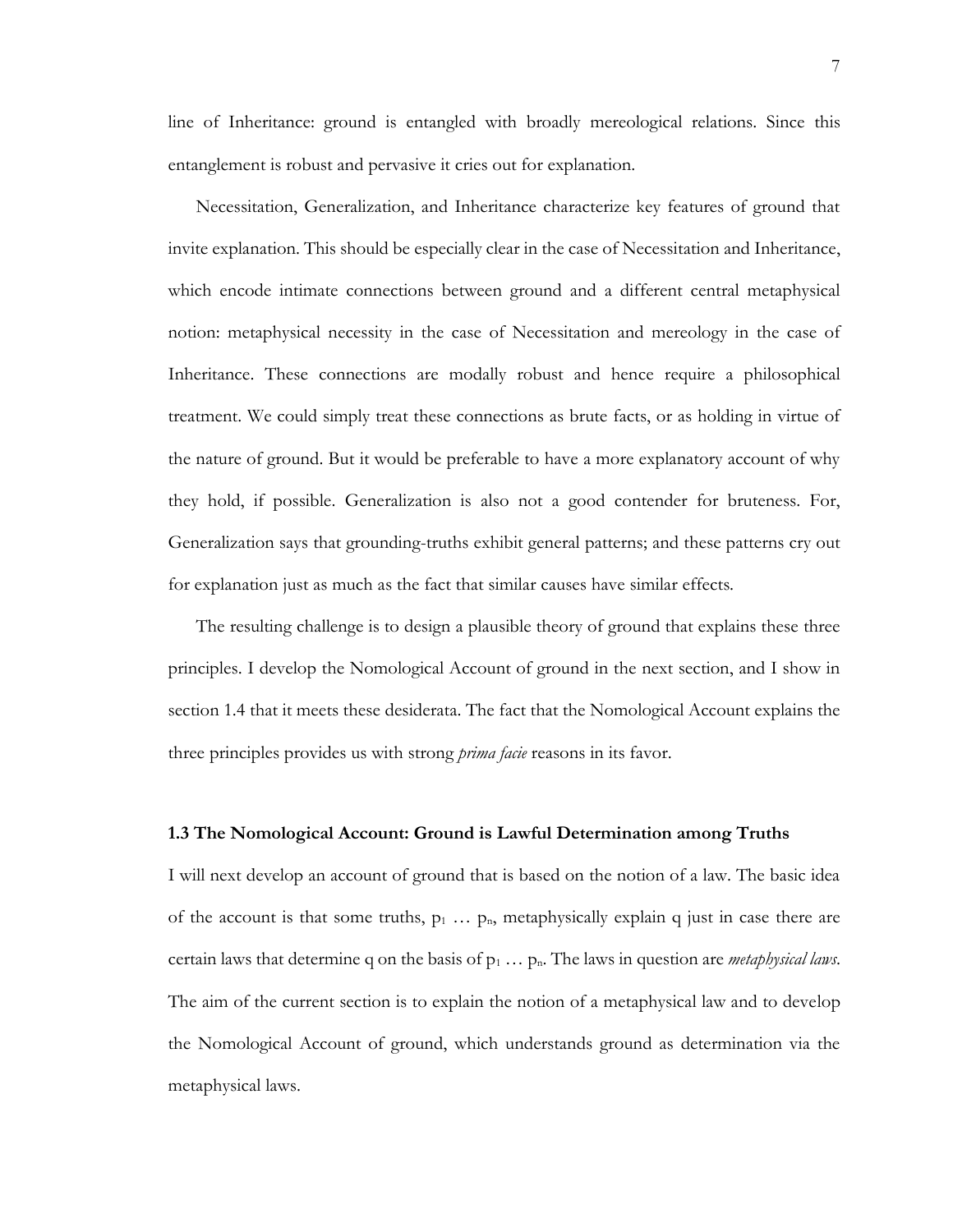I will introduce the notion of a metaphysical law in two steps. In the first step, I characterize the general features of the laws independently of their specific content, and I show that these features can help us to explain Necessitation and Generalization. I will then develop a specific conception of the metaphysical laws, the *Constructional Conception*, and I will argue that it provides us with sufficient resources to account for Inheritance. This conception is a novel approach to the important but initially elusive notion of a metaphysical law. Once the Constructional Conception is on the table, I will introduce the Nomological Account of ground.

Whatever the laws of metaphysics say, they satisfy at least the following three constraints which partly characterize the general nature of lawhood: the *strength-constraint*, the *generalityconstraint*, and the *modality-constraint*. By way of intuitive gloss, we can understand the strength of the laws of nature as the number of truths that they determine at any given time. This intuitive idea cannot be easily converted into a definition of the strength of laws, since there are infinitely many truths that laws may or may not determine. However, we can usefully think of the maximum strength of laws this way: laws are maximally strong if they determine a unique future at every point in time. Laws of nature fall short of this maximum to the extent that they are probabilistic. Since there is no analog to probabilistic mechanisms in the case of metaphysical explanations, the metaphysical laws are maximally strong: they take the truths at any level of fundamentality to all the truths at higher levels.

To count as a system of laws, the metaphysical laws arguably have to be relatively simple.<sup>7</sup> To ensure simplicity, the generality-constraint requires that the laws are generalizations that mention only a few select properties and objects. The generality-constraint poses a challenge

 $\overline{\phantom{a}}$ 

<sup>7</sup> Lewis (1983) takes simplicity to be constitutive of the nature of law-hood. But even if we disagree with this, relative simplicity is required to uphold the analogy between the metaphysical laws and the laws of nature.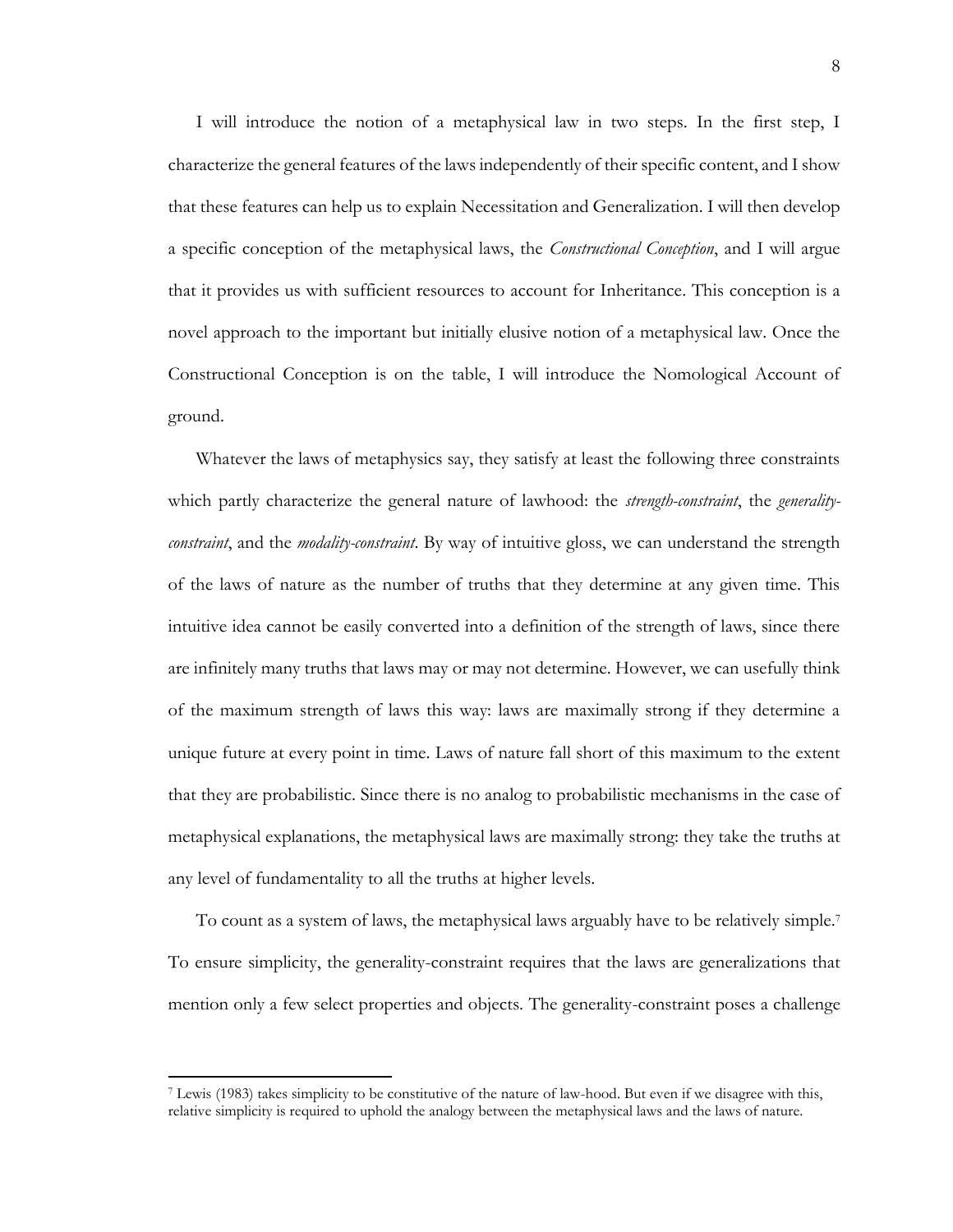for the proponent of metaphysical laws: the laws 'capture' every object and property and yet they only feature a special minority of them 'by name'. To state the laws we thus need some properties that can be used to pick out every object and property; and these select properties need to have an appropriately special status that makes them eligible for entering into in the laws directly. I will show that the Constructional Conception of the laws that I develop below meets this challenge from the generality of the laws.

Finally, the laws of nature hold with natural necessity: if it's a natural law that p, then it is naturally necessary that p. It would also seem attractive to hold that metaphysical laws are metaphysically necessary: if it's a metaphysical law that p, then it is metaphysically necessary that p. This is the modality-constraint on the laws. The necessity of the laws can be explained either by the nature of law-hood or the nature of necessity. On the first view, metaphysical necessity is the force that accompanies and arises from the laws.<sup>8</sup> On the second view, metaphysical necessity is a restriction on logical necessity: the space of metaphysically possible worlds is defined (in part) as the space in which all the actual metaphysical laws hold.<sup>9</sup> I remain neutral between these two accounts.

With the three constraints on the nature of law-hood in mind, we can begin to see that a law-based account of ground is well-equipped to meet at least two of the three desiderata. For,

 $\overline{\phantom{a}}$ 

<sup>8</sup> This idea can be developed further as follows: certain axioms of metaphysical necessity hold in virtue of the nature of metaphysical law-hood. These axioms include the 'detachment-principle'  $\Box_M(L_M(p) \supset p)$  and the 'uniformity-principle'  $L_M(p) \supset \Box_M(L_M(p))$ , where ' $\Box_M$ ' means 'it is metaphysically necessary that'. Since the notion of metaphysical necessity enters the essence of metaphysical law-hood, the laws are the source of metaphysical necessity. Similarly, detachment- and uniformity-principles of natural necessity may be encoded in the essence of the laws of nature. I argue in chapter 3 that the Anti-Humean about laws of nature should use this maneuver to solve the inference problem articulated in Lewis (1983).

<sup>9</sup> This view faces the challenge of distinguishing arbitrary restrictors from genuine kinds of necessity (cf. Rosen (2006, p. 33) and Fine (2002, p. 265-6)). A common response to this problem which, to my knowledge, has not been discussed adequately in print (although see Sider 2012, ch. 12), relies on the context-sensitivity of modals: Speakers determine different restrictors on the space of possibilities in different contexts; what counts as necessary in each context is a purely conventional matter. According to this response, the feeling that certain restrictors are 'genuine necessities' is misleading.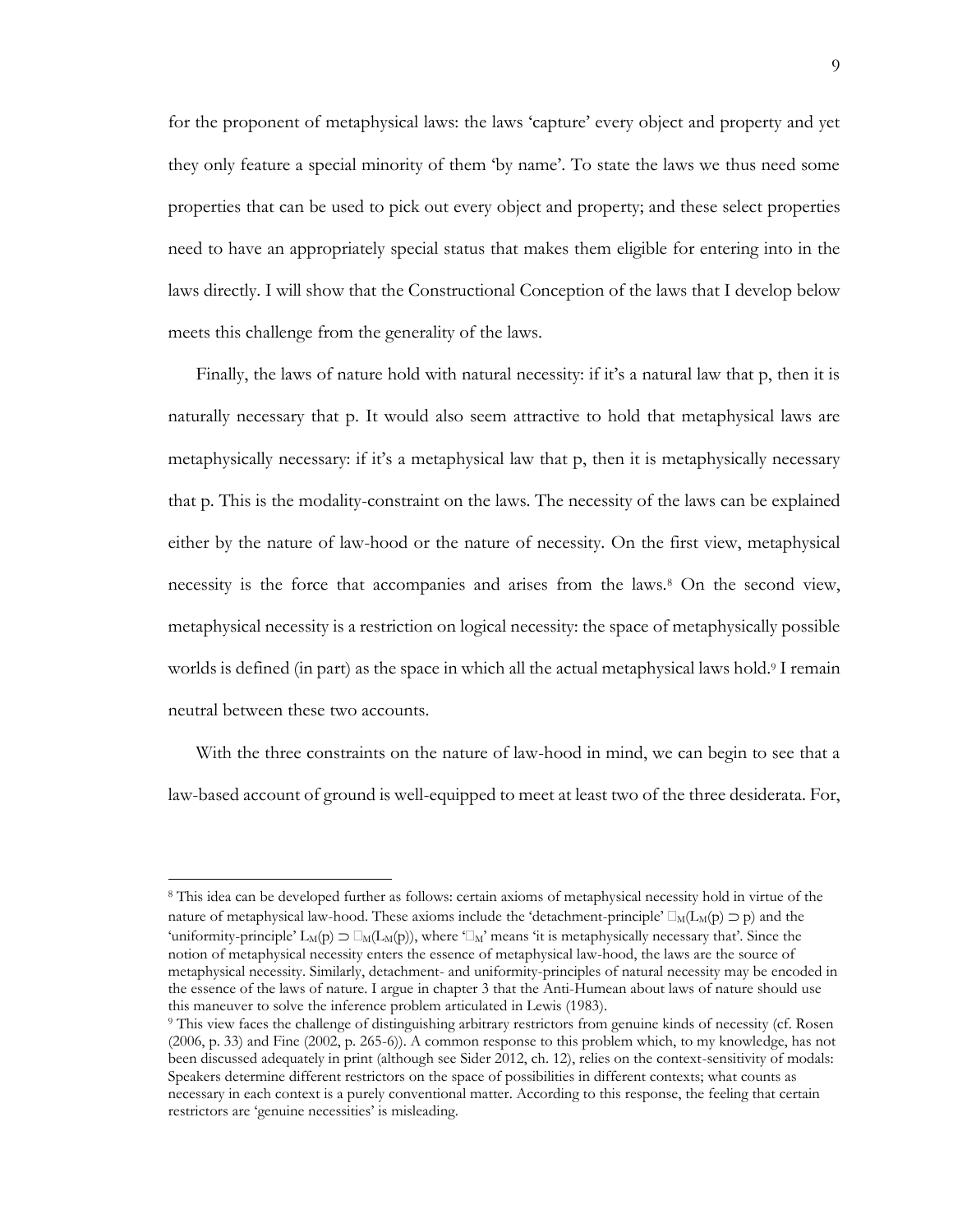assume that p grounds q because the metaphysical laws determine q on the basis of p. If the laws are necessary, then they determine the same truths on the basis of p in every possible world in which p obtains. And hence, it is metaphysically necessary that if p obtains, then q obtains. So, if ground is lawful determination, then ground entails necessitation, and hence satisfies the Necessitation principle. Secondly, the generality of the laws may help to explain Generalization. Since it is plausible that the laws do not name individual objects, they don't discriminate between facts that only differ in the particular object that features in them. Thus, if F(a) lawfully determines G(a), then F(b) lawfully determines G(b). I provide the details of these explanations in section 1.4.

But how does a law-based account meet the Inheritance-desideratum, which roughly says that the properties of entities are grounded in the properties of the entities' constituents? Before answering this question I will first develop the content of the laws. Metaphysical laws take the form  $L_M(p)$  (read: it is a metaphysical law that p). In order to explain Inheritance we need to think of the propositions in the scope of the law-operator as building a bridge between ground and broadly mereological notions. I will next introduce a conception of the laws that does just this, and I will show that the conception is independently motivated by the generalityconstraint of the laws.

The conception of the metaphysical laws I advocate rests on the view that each derivative entity can be ultimately traced back to the fundamental, or *basic*, entities via broadly mereological relations. Kit Fine (1991) has captured this view with the notion of a constructional ontology. I will use the term *construction-relation* to cover the relevant mereological relations. Fine has developed a more specific conception of constructionrelations in recent work (Fine 2010). But the general idea has been developed independently in slightly different ways by Karen Bennett (2011) and Jonathan Schaffer (2009) under the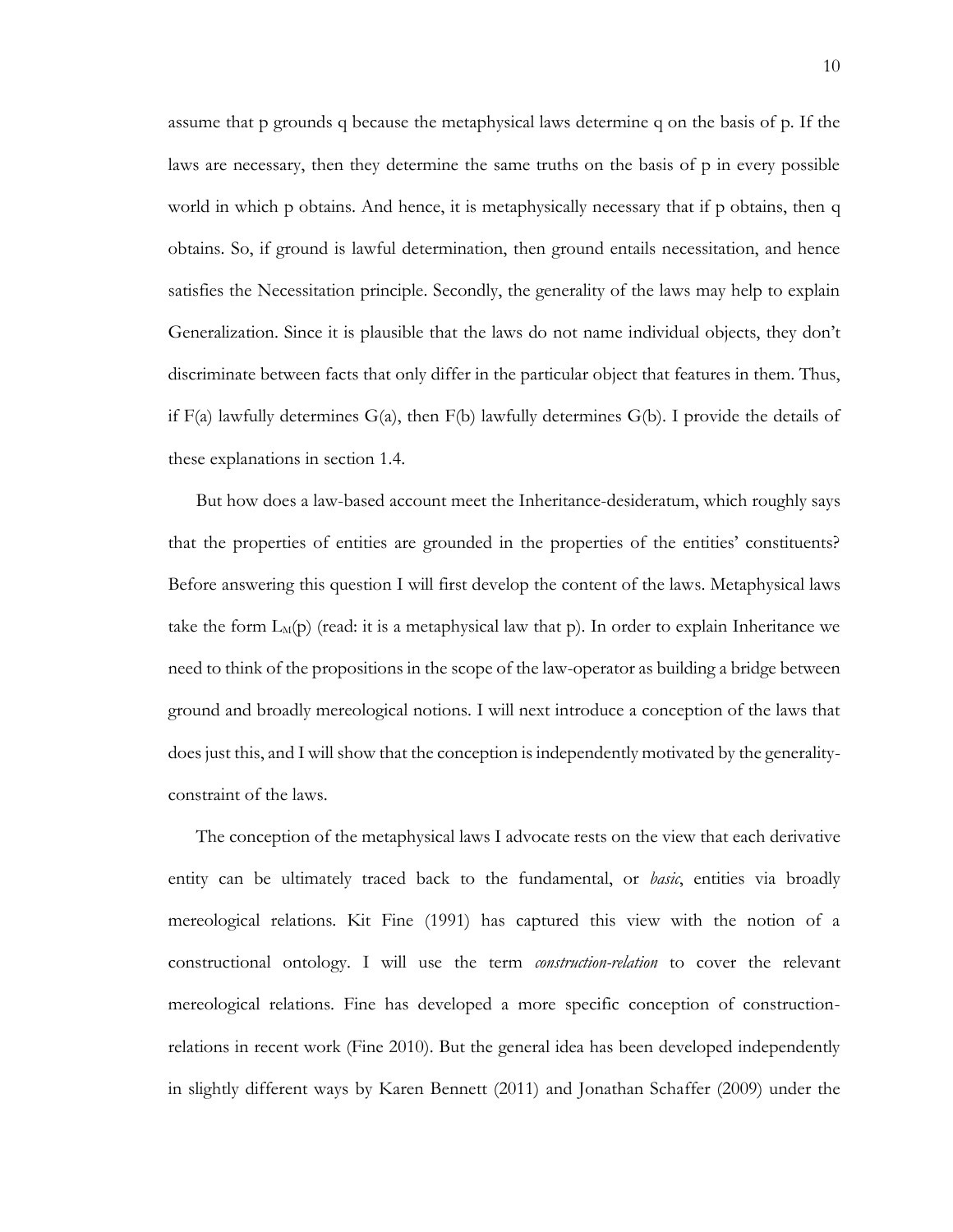labels 'building-relations' and 'grounding'.<sup>10</sup> The conceptions of these authors come apart in various ways. For instance, while Fine does not take the truth-maker relation to be a construction-relation, Schaffer uses truth-making as one of his go-to examples. While Schaffer uses 'grounding' on the same level of generality as I use the term 'construction', Bennett regards grounding as one building-relation among many. And Bennett even toys with the idea of treating cross-temporal causal relations as building-relations.

It does not matter for my purposes which of these authors characterizes constructionrelations correctly. My account is independent from any specific proposal. I will use the following minimal characterization of construction-relations: the construct*ing* entities are more basic than the construct*ed* entity, and the construct*ed* entities exist in virtue of the construct*ing* entities.<sup>11</sup> To this bare-bones characterization we can add the following observations. First, Construction-relations often correspond to ontological categories or kinds. There may be, for instance, one relation for constructing facts, one for events, one for conjunctive properties, one for hunks of matter, and so on. Secondly, I assume that every derivative entity is related to the fundamental entities via a chain of construction-relations. I also assume, thirdly, that the constructed reality contains all sorts of complex objects, properties, facts, events, processes, and so on. This last assumption is not essential to the account, but it is a natural view, since constructed entities arguably do not fall prey to Occam's razor.<sup>12</sup>

<sup>10</sup> Note that my notion of 'ground' differs from Schaffer's notion of 'grounding,' which Sider (2012) refers to as 'entity-grounding.'

 $11$  This characterization of construction is not a definition. Relative fundamentality among individual entities is to be defined in terms of construction. And the claim that constructed entities exist in virtue of the constructing entities is just a gloss of the notion of construction, which I am treating as conceptually and metaphysically primitive. However, there is an interesting view on which construction is defined in terms of ground. On that view, constructional relationships between entities can somehow be read off from the grounding-structure defined over truths. This view would render the Nomological Account presented below non-reductive. A non-reductive proposal might still provide illuminating interconnections between important notions. Thanks to an anonymous referee for suggesting this option.

<sup>12</sup> See Schaffer (2012) for discussion of the ontological innocence of derivative entities.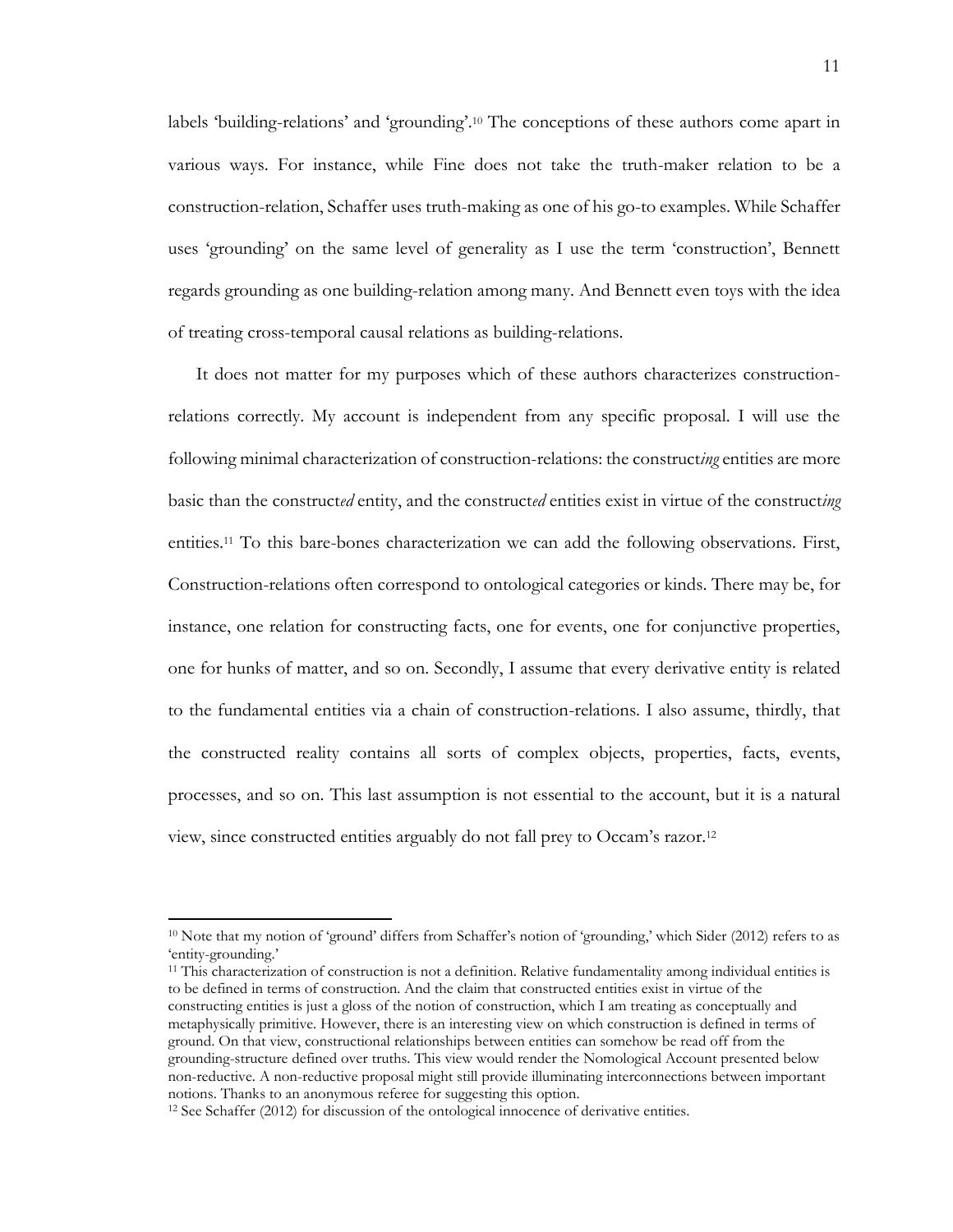Let us consider a number of potential examples of construction-relations to fix ideas (although I do not wish to commit myself to any of them).

#### *Some Object-Object Relations*

- The Lump of Clay constitutes the Statue
- Socrates forms the set {Socrates}
- The  $H_2O$ -molecules compose the body of water

#### *Some Property-Property Relations*

- The individual colors determine the property 'being colored'
- The properties F and G form the property 'being  $F \& G'$
- Individual heights form the internal relation 'being taller than'

#### *Some Cross-Categorical Relations*

- Peter and the property 'being human' form the state of affairs that Peter is human
- Facts construct events
- Properties form objects as 'property-bundles'

Which construction-relations there are is a substantive issue that I won't need to settle here. What matters to the view defended in this paper is that there is a univocal notion of construction and that our ontology is structured by a multitude of construction-relations.

Finally, every construction-relation corresponds to a *construction-operation*. Consider, for instance, material parthood and composition. If some complex object,  $A$ , has  $B_i$  as a part, then there are some things,  $B_1$ , ...,  $B_n$ , including  $B_i$  that together compose A. Instead of the parthood-relation, we can thus speak of the composition-operation (COM). And we can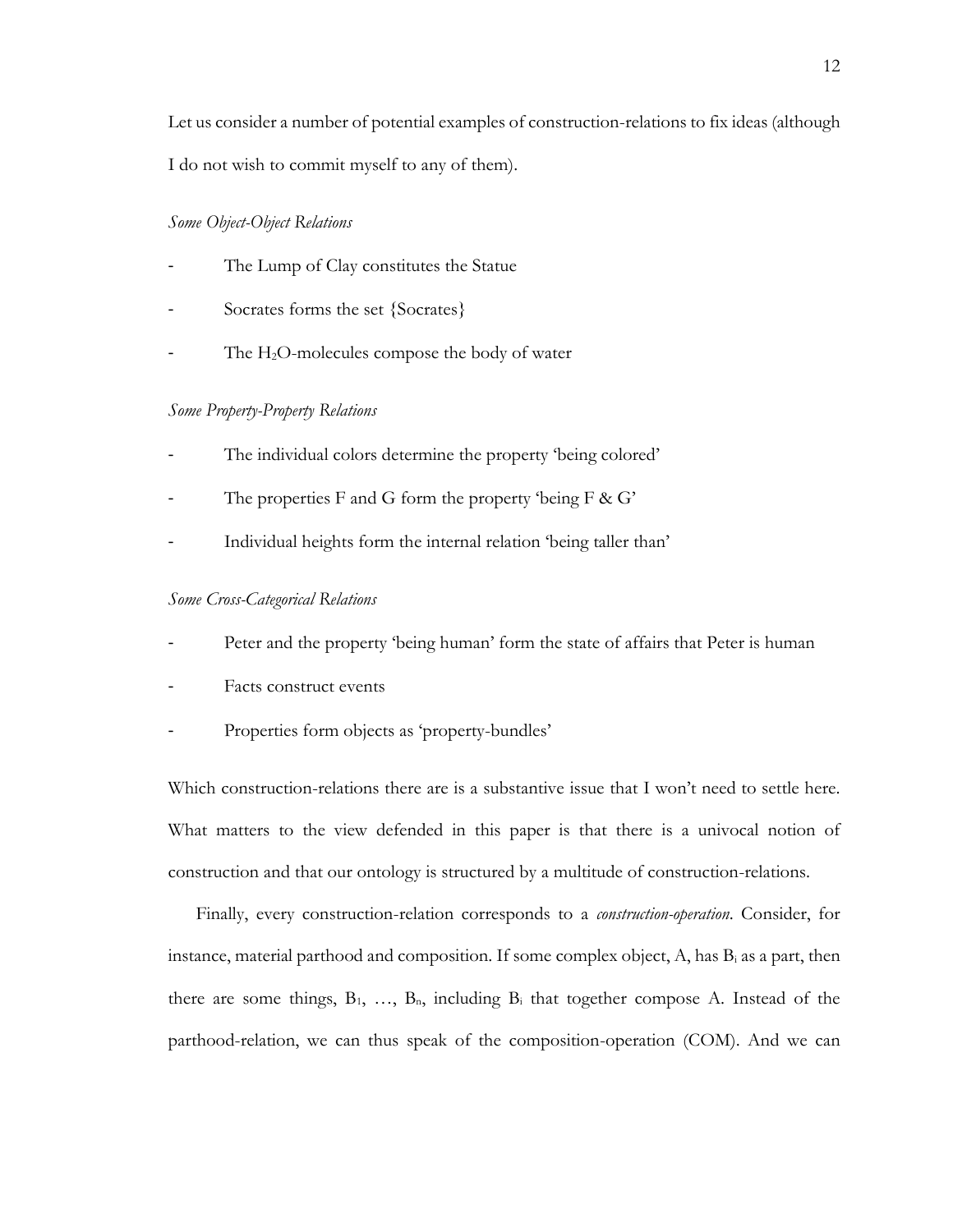express the relationship between A and  $B_1, \ldots, B_n$  using a term for the operation. The following formula, for instance, says that A is the object composed from  $B_1, \ldots, B_n$ :

$$
(Operation) \qquad A = COM(B1, ..., Bn)13
$$

 $\overline{a}$ 

Thus, if Wall is composed from Brick<sub>1</sub>, ..., Brick<sub>n</sub>, we can express this with "Wall =  $COM(Brick<sub>1</sub>, ..., Brick<sub>n</sub>)$ ." Similarly, we can express that Goliath the statue is constituted by Lumpl the lump with "Goliath  $=$  CON(Lumpl)." I will use the language of operations to simplify the presentation of the Constructional Conception of the metaphysical laws below.<sup>14</sup> We are now in a position to develop the Constructional Conception. On this conception, the laws of metaphysics are general principles that characterize the individual constructionoperations. I distinguish between two kinds of principles that feature in the generation of derivative realty in a two-step process. *Ontological principles* determine which collections of entities give rise to constructed entities by means of particular construction operations. *Linking-principles* determine which of the constructed objects and properties 'go together' to form facts. The two kinds of principles thus work as a team: ontological principles determine the derivative ontology, and linking-principles determine the derivative facts.

Ontological principles specify the *application-condition* of a given construction-operation. C is an application-condition of the operation O just in case the fact that some entities,  $A_1 \ldots$  $A_n$ , satisfy C explains that some entity, B, is constructed from  $A_1 \dots A_n$  via O. Thus, Peter van Inwagen's *special composition question*, "Under which circumstances do some things compose

<sup>13</sup> Operation assumes that construction-operations are 'functional' in the sense that an expression of the form  $(O(A_1, ..., A_n))$  picks out a unique referent. I think that functionality is plausible if we accept  $(O...)$  as a context that is both order-sensitive and repetition-sensitive. Thus,  $O(A, B)$  need not be identical with  $O(B, A)$ ,

and O(A) need not be identical with O(A, A). See Bader (2013) for some discussion of this extended notion of functionality. However, if functionality is rejected, the formulation 'A =  $O(B_1, ..., B_n)$ ' can be consistently replaced with the relational expression ' $O(B_1, ..., B_n; A)$ '. I'll stick to the formulation that assumes functionality for simplicity.

<sup>14</sup> Fine (2010) argues that construction-operations are more fundamental than construction-relations. I am neutral on this issue.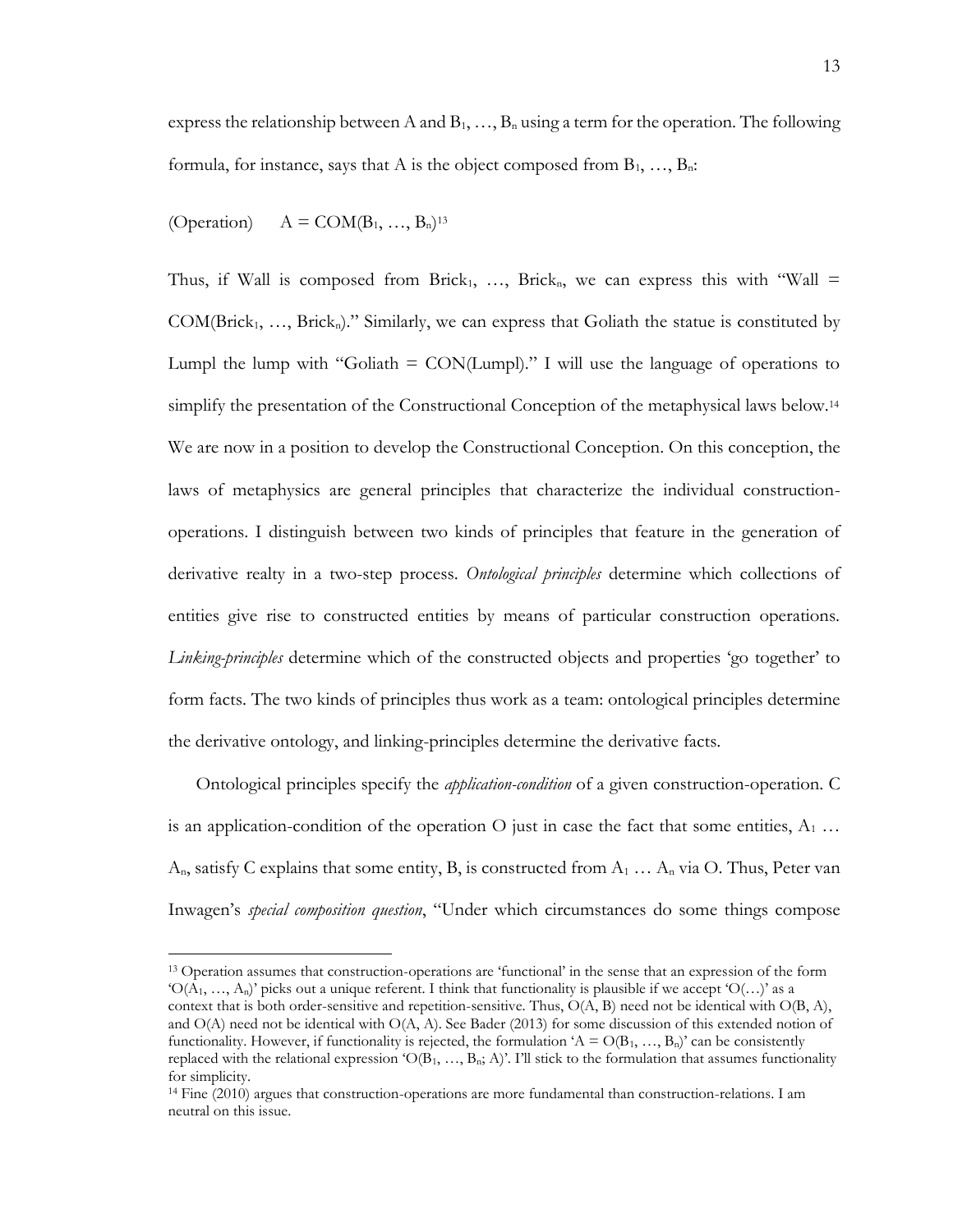another thing?" asks for the application-condition of the composition-operation (van Inwagen 1995). Every construction-operation, O, is associated with at least one application-condition, C<sub>O</sub>, and hence is characterized by a least one ontological principle of the following form (the variables range over both objects and properties): <sup>15</sup>

(Ontological Principle) 
$$
\forall xx(C_O(xx) \supset \exists y(y = O(xx)))^{16}
$$

The ontological principles determine facts of the form  $a = O(bb)$  on the basis of facts pertaining to the satisfaction of an associated application-condition. The facts determined through ontological principles encode both the existence of the constructed entity as well as its *constructional profile*: the entities from which it is constructed and the specific operation involved in the construction.

The form of linking-principles is more complex. A linking-principle determines whether two entities form a fact on the basis of their common *constructional history*. This means that whether an object,  $a$ , and a property  $F$ , form the fact that  $a$  is  $F$  depends on three factors:

(i) The entities constructing *a* and F respectively

l

- (ii) The operations by which *a* and F are constructed
- (iii) The patterns of instantiation holding among the constructing entities

There are two kinds of cases involving the application of linking-principles. In one case, the fact that *a* is F is determined on the basis of patterns of instantiation between the entities that construct *a* and the entities that construct F. Call this a *pure* application of linking-principles.

<sup>&</sup>lt;sup>15</sup> There may be exceptions. If some operation has no application-condition, then the existence of the entity constructed in this way has no sufficient ground. These entities would be *emergent* in a sense similar to the one captured by Barnes (2012).

<sup>&</sup>lt;sup>16</sup> We can also use O in Ontological Principle as a relational expression:  $\forall xx(C_O(xx) \supset \exists y(O(xx, y))$ . Analogous substitutions are possible in the principles below.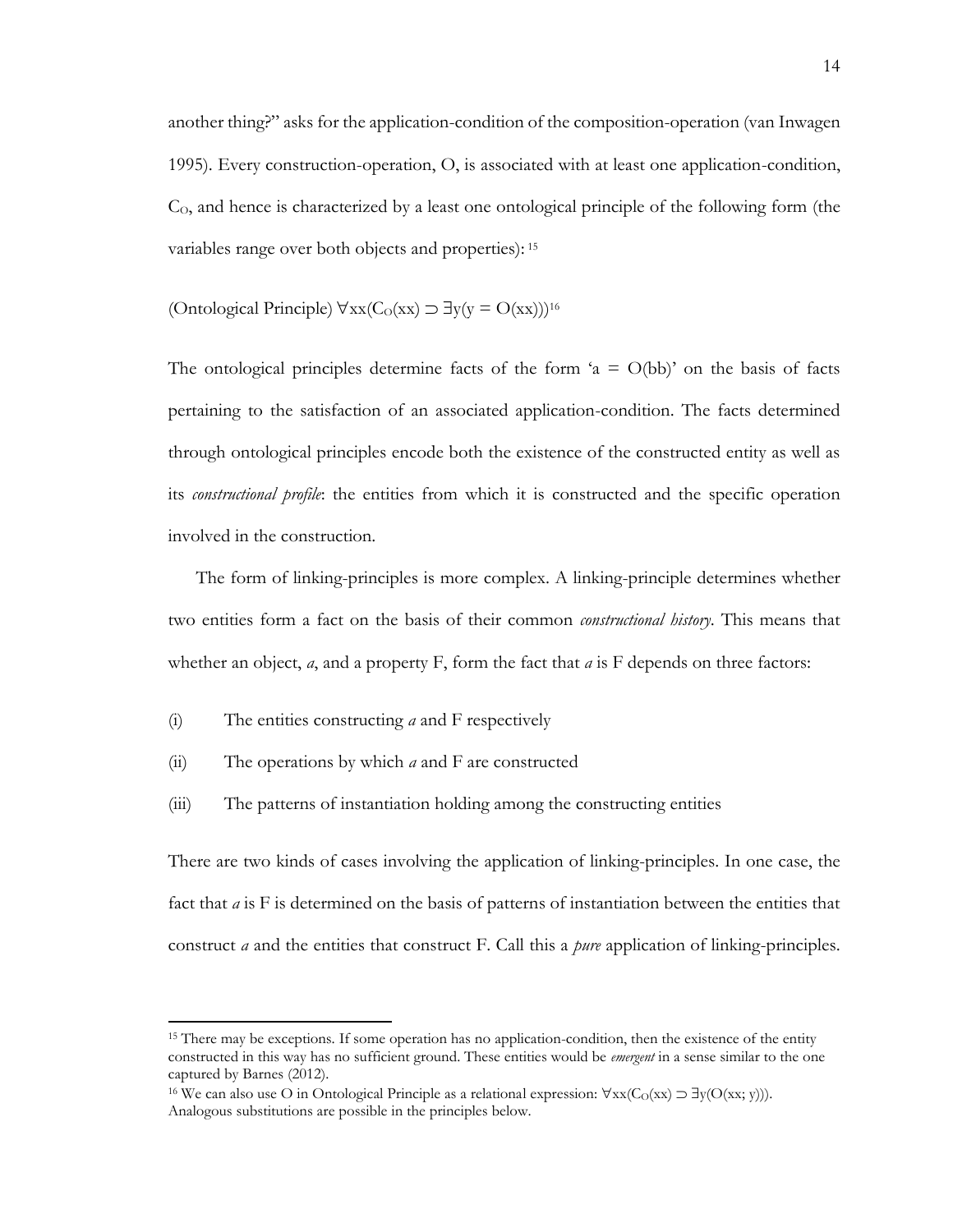In the second case, the fact that  $a$  is  $F$  is determined on the basis of patterns of instantiation holding between one of *a* and F on the one hand and the entities that construct the other one of *a* and F on the other. Call this an *impure* application of linking-principles. Let me present one pure and two impure applications to illustrate the role of the linking-principles.

| Pure Case: Composition and Structural Fusion |                                           |  |  |  |
|----------------------------------------------|-------------------------------------------|--|--|--|
| Axe                                          | 2kg                                       |  |  |  |
| Composition                                  | $\int_{\text{Fusion}}^{\text{Stuctural}}$ |  |  |  |
| Head, Shaft, Handle                          | $1\text{kg}, 500\text{g}, 500\text{g}$    |  |  |  |

|       | <b>First Impure Case: Conjunctive Properties</b> | Second Impure Case: Constitution |       |
|-------|--------------------------------------------------|----------------------------------|-------|
| Peter | Bachelor                                         | Statue                           | 1 ton |
| $=$   | Conjunction                                      | Constitution                     | $=$   |
| Peter | Unmarried, Male                                  | Lump                             | 1 ton |

In the pure case, the weight of the axe is determined by the weights of the axe's parts. I assume that the magnitude 2kg is the structural fusion of the magnitudes 1kg, 500g, and 500g.<sup>17</sup> In the first impure case, Peter's bachelorhood is established by the fact that Peter instantiates each of the two conjunct-properties 'being unmarried' and 'being male'. For the sake of the case I assume that bachelorhood is a simple conjunctive property that consists only of just the two conjuncts. And in the second impure case, the fact that the statue weighs 1ton is determined by the fact that the constituting lump weighs 1ton. Note that in each of the impure cases, the constructional profile of only one of the two entities involved in the explained facts matters for the application of the relevant linking-principle.

 $\overline{a}$ 

<sup>&</sup>lt;sup>17</sup> See Armstrong (1997) for an account of quantities along these lines.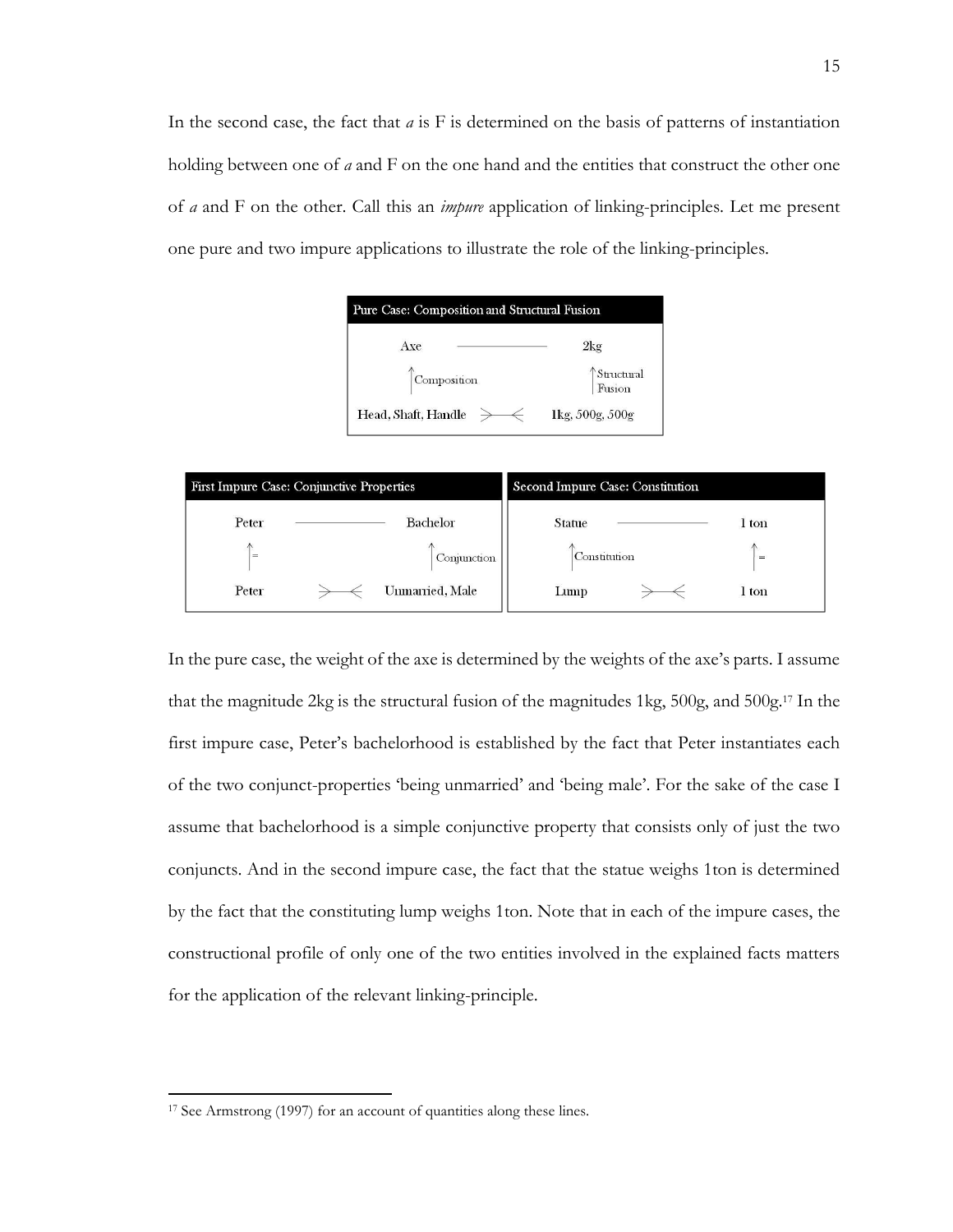I will next specify some plausible linking-principles that capture these cases. The proposed principles are mere candidates whose purpose is to familiarize the reader with the notion of a linking-principle. What specific linking-principles we should ultimately endorse is a hard question that we don't need to answer here. (In what follows, read unbound variables as bound by universal quantifiers taking widest scope. Lowercase variables range over objects; uppercase variables range over properties. 'SF' stands for structural fusion, 'CP' for composition, ' $C_{\alpha}$ ' stands for conjunctive-property construction and 'CT' for constitution.)

(Structural Fusion)

\n
$$
[X = SF(Y_1 ... Y_n) & x = CP(y_1 ... y_n) & Y_1(y_1) & ... & Y_n(y_n)] \supset X(x)
$$
\n(Conjunction)

\n
$$
[X = C_{\alpha}(Y_1 ... Y_n) & Y_1(y_1) & ... & Y_n(y_n)] \supset X(x)
$$
\n(Constitution)

\n
$$
[x = CT(y) & X(y)] \supset X(x)
$$

The Structural Fusion principle says that a composed object, *o*, has a structural-fusion property,  $F$ , if the objects composing  $\rho$  instantiate the properties fusing into  $F$ . The conjunction-principle says that an object has a conjunctive property if it has all the conjunctproperties. And the constitution-principle says that a constituted object inherits the properties from its constitution-base. This last principle will of course be plausible only if the propertyquantifier is restricted, since constituted objects do not inherit *all* of the properties of the constituting objects. I will not decide the first-order question of what this restriction is exactly. Let us also look at additional linking-principles for determinable-property formation and internal-relation formation. ('DC' stands for 'determinable-construction'; 'IRC' stands for 'internal-relation construction'):

(Determinables)  $[\exists ZZ(X = DC(Y, ZZ)) \& Y(x)] \supset X(x)]$ (Internal Relations)  $[\exists ZZ(R = \text{IRC}(\leq X, Y >; ZZ)) \& X(x) \& Y(y)] \supset R(x, y)$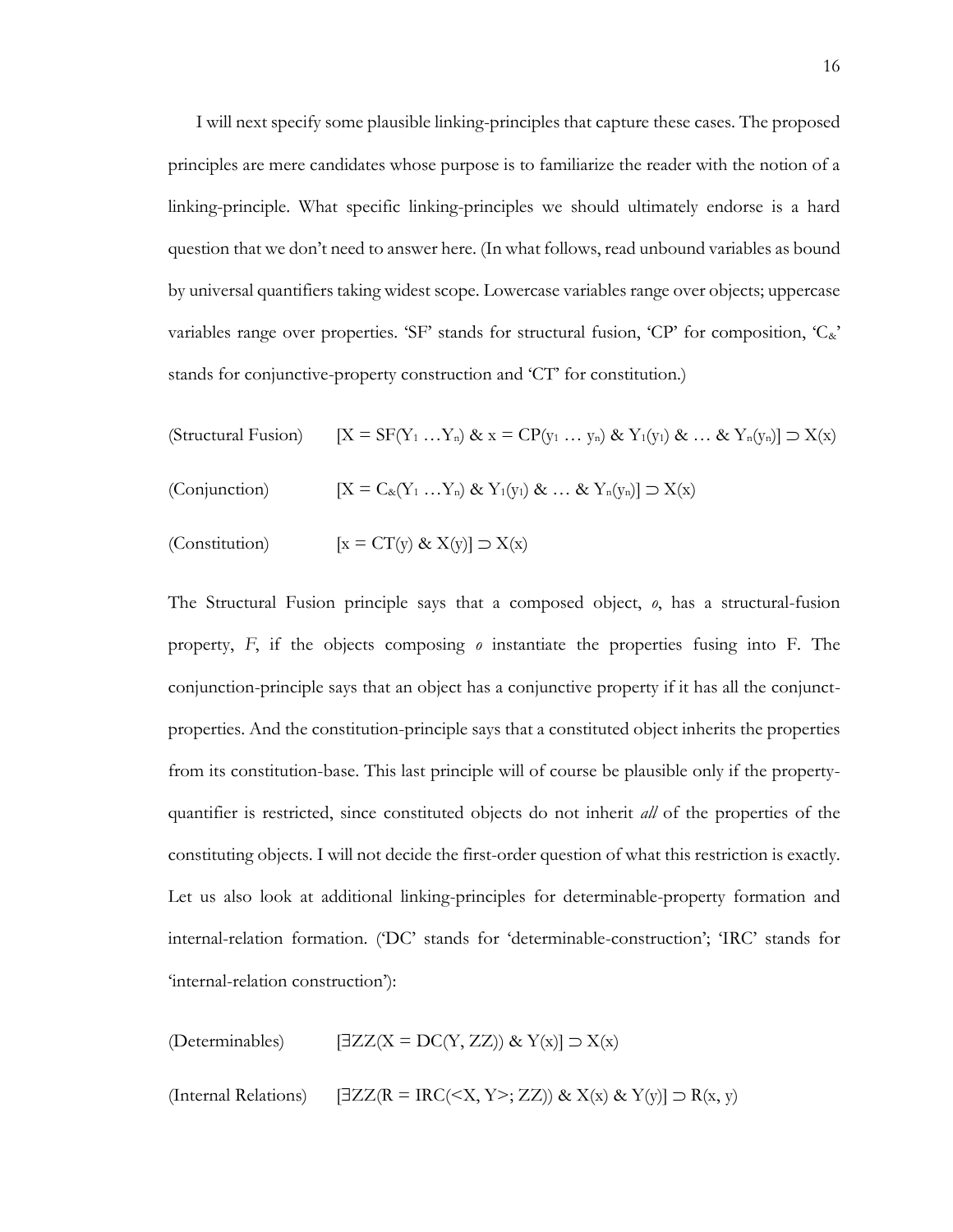The principle Determinables says that an object instantiates a determinable property if it has one of its determinate properties. And the Internal Relations principle says that two objects, A and B, stand in the internal relation R, if A and B each have a property from a property-pair that is involved in the construction of R. Internal Relations covers, for instance, the internal relation 'taller than' which is constructed from property pairs including  $\langle 6 \rangle$ ,  $5 \rangle$ .

From the examples we have considered we can abstract a canonical form of linkingprinciples. Where  $O_1$  and  $O_2$  refer disjunctively to either a construction-operation or to the relation of identity, we can state the canonical form as follows: ('yy ARE YY' stands for the presence of patterns of instantiation between the objects yy and the properties YY; variables are bound by universal quantifiers taking widest scope.)

(Linking-Principle) 
$$
[x = O_1(yy) \& X = O_2(YY) \& yy \text{ ARE } YY] \supset X(x)
$$

This canonical form is not fully general as it does not accommodate the case of relations. And it is also only a form, which needs to be 'filled in' to generate individual candidates for linkingprinciples. But it captures the role of the linking-principles: they determine whether an object and a property form a fact on the basis of their common constructional history.

Let me re-emphasize the interplay between ontological principles and linking-principles. The ontological principles determine that some collections of entities construct 'new' entities via specific operations, and the linking-principles determine which constructed entities 'go together' to form facts. This division of labor allows the principles to determine derivative facts involving derivative entities on the basis of more fundamental facts involving more basic entities. The Constructional Conception of the metaphysical laws says that all ontological principles and linking-principles are laws: for every such principle,  $p$ ,  $L_M(p)$ . The division of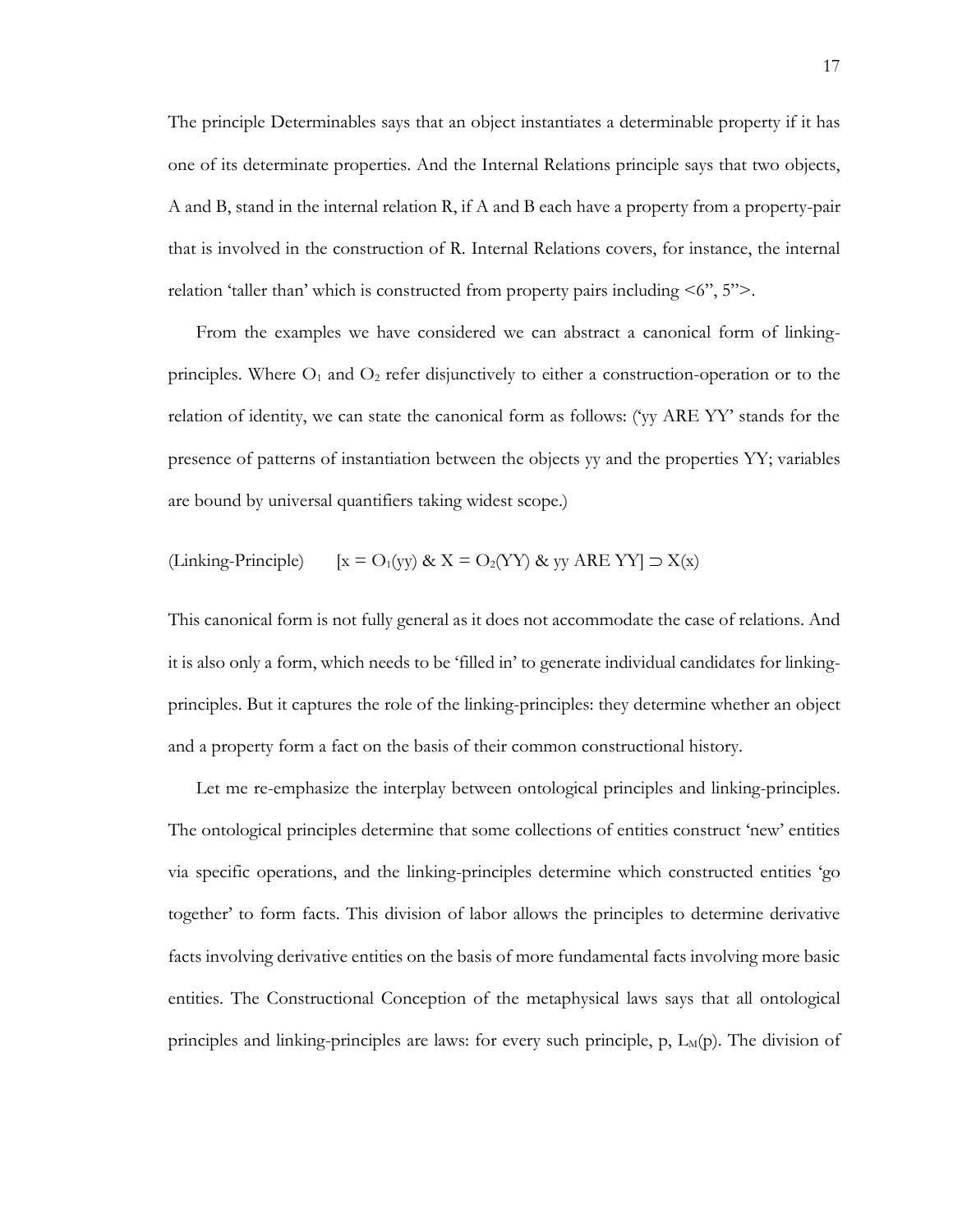labor among the metaphysical laws, therefore, allows the laws to determine derivative facts on the basis of more fundamental facts.

We can now see how the Constructional Conception satisfies both the strength-constraint and the generality-constraint on the laws. What linking-principles we should endorse depends on the construction-operations we acknowledge and the systematic connection between entities constructed in these ways and their constructional bases. We need to posit sufficiently many operations to account for every member of the ontology; and we need to posit enough linking-principles in order to account for the derivative facts on the basis of more fundamental facts. Since the ontological principles and linking-principles are strong enough to determine the derivative facts on the basis of the fundamental facts, the Constructional Conception of the laws satisfies the strength-constrain on the laws.

The Constructional Conception also satisfies the generality-constraint on the laws. To see this, note that the ontological principles and linking-principles make almost no reference to individual derivative objects and properties. They talk in general terms about constructionoperations and those properties that feature in the application-conditions of individual construction-operations. Since the laws only refer to construction-operations and applicationconditions, they avoid naming a wide range of derivative entities. And yet, since every derivative entity is constructed, the laws 'capture' every object and property there is. Hence, the metaphysical laws as specified by the Constructional Conception satisfy the generalityconstraint laid out at the beginning of this section.

I will not argue in favor of any specific construction-relations and associated ontological principles and linking-principles. Determining these metaphysical laws is an important part of every metaphysical project involving the explanation of derivative phenomena. A catalog of all construction-relations and the principles governing them would be a large part of the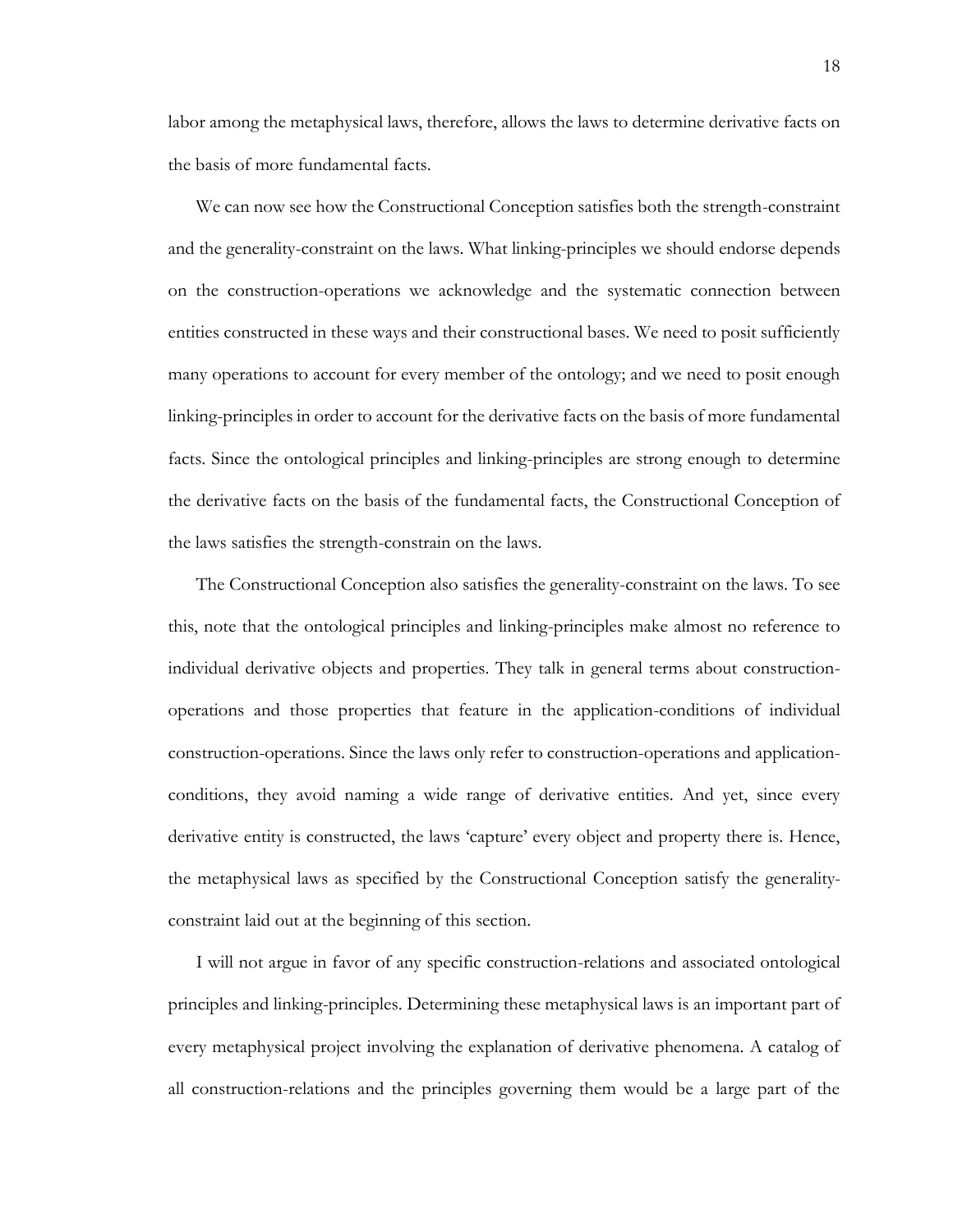complete final metaphysical theory. The Nomological Account of ground that I develop next does not rely on the acceptance of any specific laws.

The unification of ontological principles and linking-principles under the category of metaphysical law allows us to carve out a distinctive notion of metaphysical explanation. I define the *Nomological Account* of ground as follows:

(Nomological Account)

\n
$$
p_1 \ldots p_n \text{ ground } q \qquad \leftrightarrow_{\text{def}} \quad (i) \ p_1 \ldots p_n \text{ lawfully determine } q
$$
\n(ii)  $p_1 \ldots p_n \text{ obtain}$ 

To see the account at work, consider a simple example. Assume that some tomato, *t*, is both red and round. The ontological principles determine the existence of the conjunctive property 'being red and round' on the basis of the properties 'being red' and 'being round'. The linkingprinciple for conjunctive-property formation, determines that *t* has the conjunctive property on the basis of the fact that *t* has each of the conjunct-properties. It thus follows from the Nomological Account that '*t* is red' and 't is round' together ground '*t* is red-and-round'.

This example illustrates that the Nomological Account provides a straightforward conversion from truths about the work of the laws to truths involving ground. The combination of the Constructional Conception of the laws of metaphysics and the Nomological Account of ground thus ties the notions of ground and construction closely together. I will show in section 1.4 that this close connection suffices to explain the Inheritance-principle from section 1.2.

The Nomological Account analyzes ground in terms of *determination via the laws*. This analysis invites question about the nature of both laws and determination: What is the metaphysical status of laws, are they fundamental or reducible to underlying phenomena? And is the notion of determination further analyzable or do we need to treat it as a primitive notion?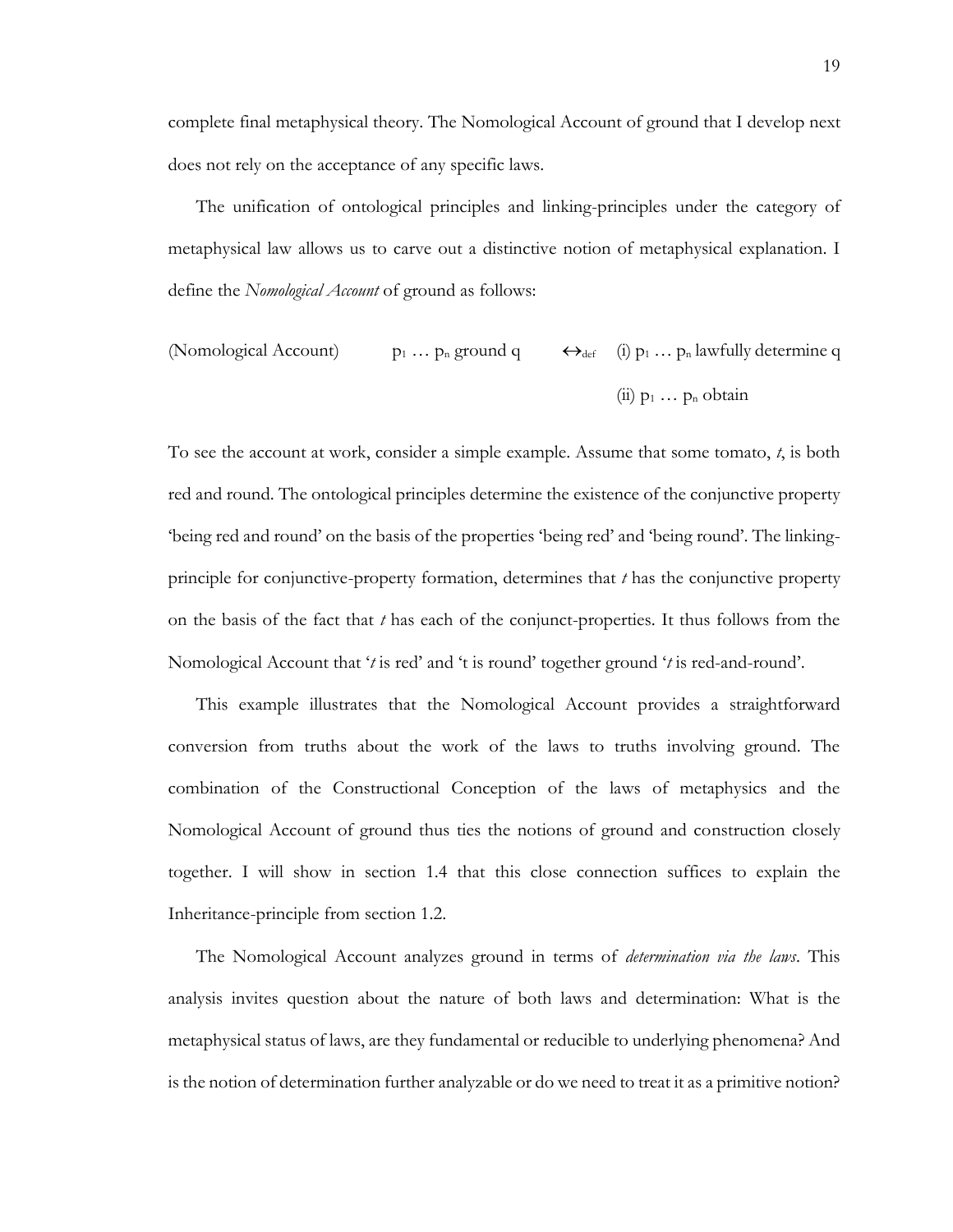While a comprehensive answer to these questions would take us beyond the scope of this paper, I will briefly lay out my views on them. Whatever the answer to these questions, however, the explanatory potential of the combination of the Constructional Conception of the metaphysical laws together with the Nomological Account of ground constitutes significant progress.

We could attempt to analyze the idiom ' $L_M(p)$ ' along the lines of a Humean regularity theory. On the most developed version of this theory, the *best system analysis*, the fundamental laws of nature are those general truths that best summarize the *mosaic* consisting of instantiations of fundamental properties and relations by fundamental objects. A system of truths is 'best' in the relevant sense if it strikes the best balance between simplicity and strength (cf. Lewis 1983). A best system approach to the laws of metaphysics would take the mosaic to cover the entirety of the facts, as the metaphysical laws concern the behavior of all entities at every level of fundamentality. The regularity theorist would then have to define a notion of *best-ness* for systems of general truths that summarize this enlarged mosaic.

I think, however, that any regularity theory of the metaphysical laws faces a serious difficulty and ultimately should be rejected. Regularity theories of laws of nature face the following familiar circularity-worry. Each element of the mosaic is an instance of some generalization in the best system. Since instances of general truths partly explain the generalities that they are instances of, every element of the mosaic partly explains the laws. But the laws in turn feature in the explanation of the elements in the mosaic. Explanation therefore runs in a circle. In the case of the laws of nature, this circularity may be benign as the kinds of explanations involved in the circle are distinct: the goings-on in the mosaic *metaphysically* explain the laws, whereas the laws *causally* explain the mosaic.<sup>18</sup> In the case of metaphysical laws,

 $\overline{a}$ 

<sup>18</sup> See Loewer (2012) for a version of this reasoning.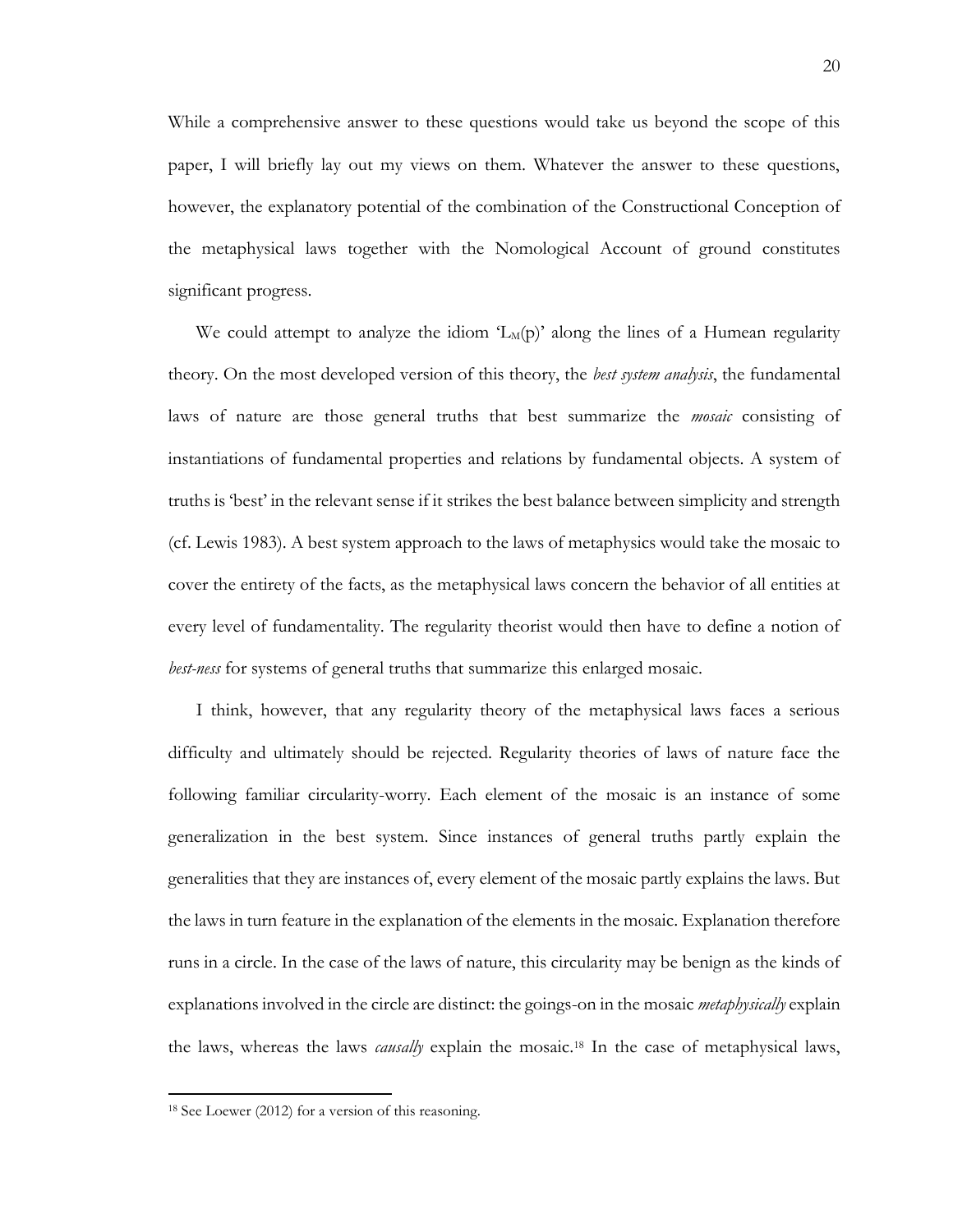however, this defensive move is not available, since the elements of the mosaic metaphysically explain the laws and the laws in turn are involved in the metaphysical explanation of the elements of the mosaic. This explanatory circularity seems irresolvable and thus vicious. Other reductions of the laws may be available. But I am tempted to accept truths of the form  $L_M(p)$ as fundamental: the laws are the independent dynamic postulates that God would have to decree in addition to the instantiations of fundamental properties and relations.

The notion of determination, on the other hand, invites further analysis. For, what a certain law determines on the basis of some truth, p, should depend on both the content of the law and the specific truth, p. It is tempting to understand determination as some form of entailment: the laws determine q on the basis of p just in case p and the (contents of) the laws entail q. There are a number of different notions of entailment that may be used in the analysis, including modal entailment, a priori entailment, and logical entailment. I prefer an analysis of determination in terms of logical entailment. If determination is understood in terms of modal entailment, we cannot use 'determination via the laws' in the analysis of metaphysical modality on pain of circularity. I think, however, that such a partial analysis of modality in terms of lawful determination is desirable. A priori entailment is an interesting resource in this context that would render ground in part an epistemic phenomenon. The analysis in terms of logical entailment is the purest that allows the laws to feature in the analysis of modality and that also renders metaphysical explanations independent of the reasoning-capacities of agents. I develop and defend the analysis of 'determination via the laws of metaphysics' in terms of a non-classical notion of logical entailment elsewhere (Wilsch (forthcoming)).

I will next sketch very briefly how this analysis of determination proceeds. Classical entailment is unsuitable for the analysis of determination for a variety of reasons. The most obvious reason is perhaps the difference in general logical features of these relations. Classical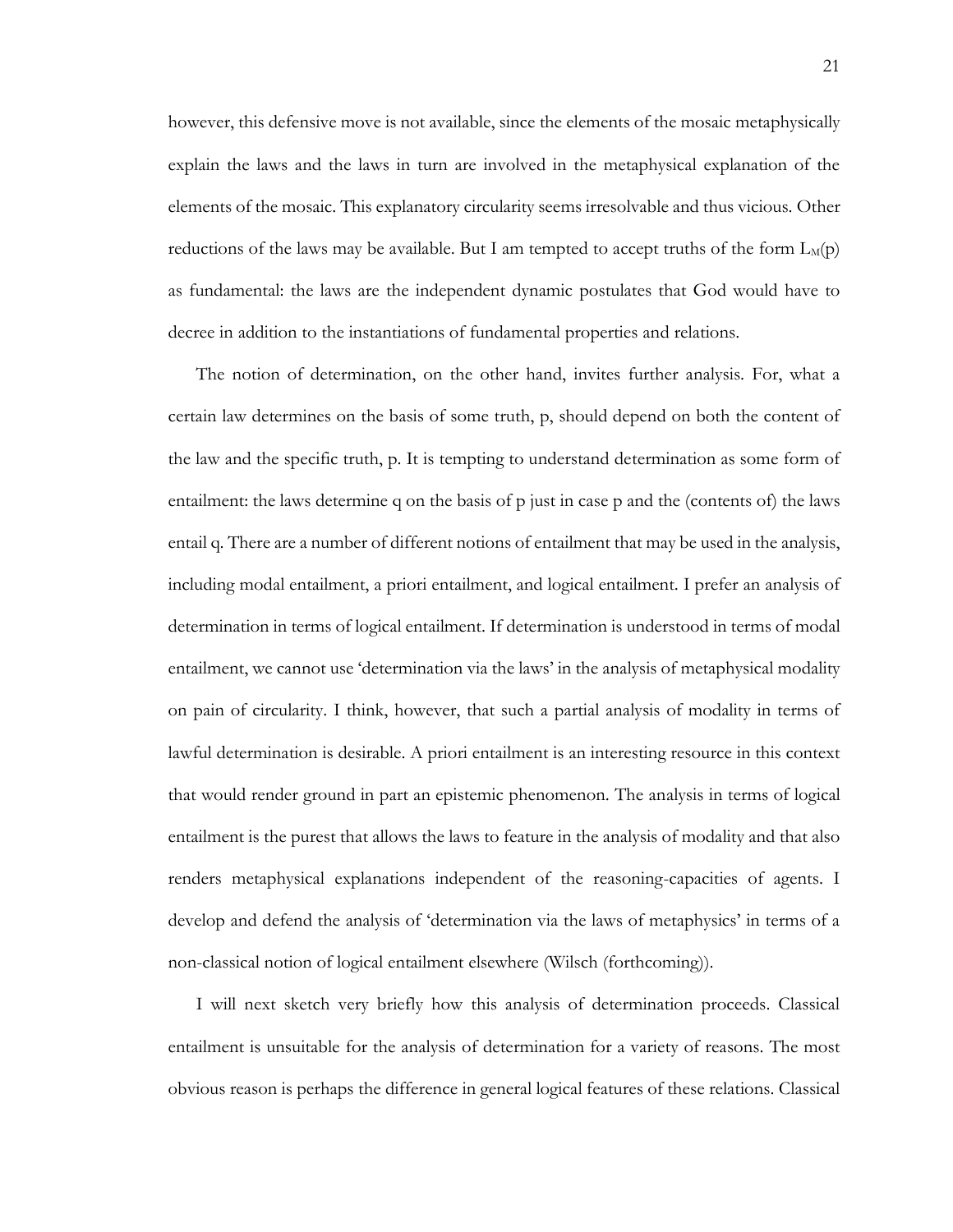entailment is reflexive and monotonic: every truth classically entails itself, and if some set of truths, Δ, entails q, then any superset of Δ also entails q. The notion of determination, however, does not share these features, as no truth determines itself, and while the existence of {Socrates} may be determined by the existence of Socrates, it is not determined by, say, the existence of Socrates together with the fact that  $2 + 2 = 4$ .

We can see that the unsuitability of classical entailment runs even deeper if we consider certain classical inference rules. For instance, take the schematic ontological principle of the form  $\forall xx(C_0(xx) \supset \exists y(y = O(xx))$ . Using contraposition and modus ponens we can derive ~C<sub>O</sub>(aa) from ~ $\exists y(y = O(aa))$ . Thus, if determination was classical entailment with the laws, it would follow that  $\neg \exists y(y = O(aa))$  determines  $\neg C_O(aa)$ . Intuitively, however, this gets things backwards: the fact that some entities do not satisfy the application condition of some operation explains the fact that the operation does not apply to them.<sup>19</sup>

To respond to these challenges, we can refine the notion of entailment by restricting both the admissible inference rules and the notion of proof. In particular, I prefer an approach that uses only the inference-rules of universal instantiation and modus ponens. The first rule analyzes the idea that general laws *apply to* individual truths, and the second rule analyzes the thought that the laws *output* truths on the basis of those they apply to. The relevant notion of proof requires that each premise is (non-vacuously) made use of by one of the admissible inference-rules. The mere addition of premises to a proof, therefore, does not preserve its status as a proof, thus ruling the resulting notion of entailment non-monotonic. Obviously,

 $\overline{\phantom{a}}$ 

<sup>&</sup>lt;sup>19</sup> How does the Nomological Account handle the fact that  ${}^{\sim}C_0$ (aa) grounds  ${}^{\sim}$   $\exists y(y = O(aa))$ ? We could appeal to negative ontological principles of the form  $\forall xx(\sim C_O(xx) \supset \neg \exists y(y = O(xx))$ . I prefer an approach on which some negative truths are explained by the absence of possible grounds. Assuming, for instance, that  $C<sub>O</sub>(xx)$  is the only possible ground for  $\exists y(y = O(xx))$ , the absence of the former counts as (absence-)ground of the latter. Possible ground is the non-factive version of the notion of ground as defined by the Nomological Account.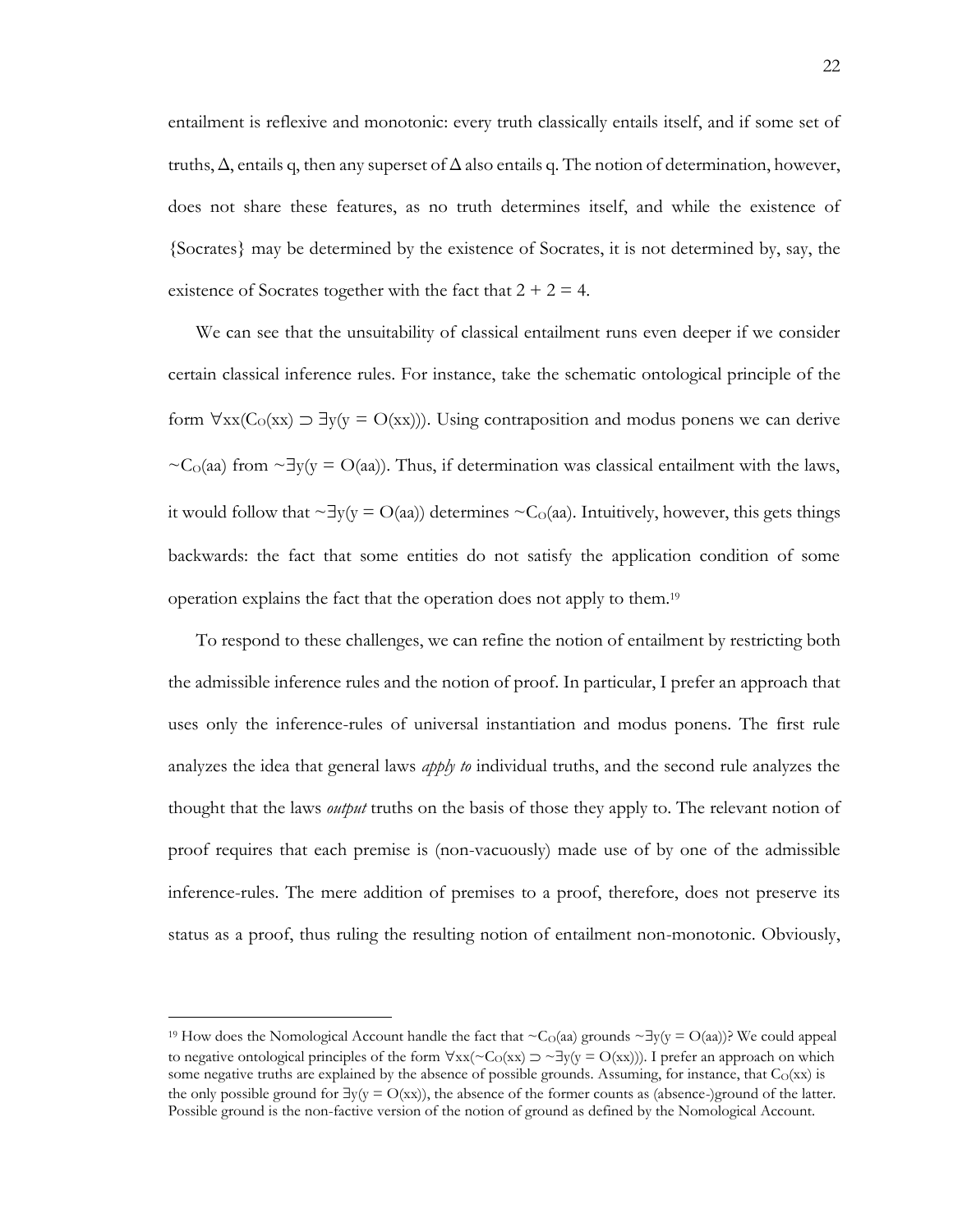much more needs to be said to convince the reader of the feasibility of the analysis of determination in terms of a non-classical notion of entailment. I hope, however, that these all too cursory remarks show that the analysis of determination is far from hopeless.

Whatever the prospects of the various reductive approaches to metaphysical laws and determination, the Nomological Account of ground constitutes explanatory progress. In the next section, I show how we can use the account to explain the three desiderata from the first section: Necessitation, Generalization, and Inheritance. The success of these explanations provides us with *pro tanto* reasons to accept the Nomological Account of ground and the associated idea that there are laws of metaphysics that develop the facts along the axis of fundamentality.

#### <span id="page-27-0"></span>**1.4 The Nomological Account meets the Desiderata**

In this section, I show that the Nomological Account meets the three desiderata for a successful theory of ground. The account is well-equipped to explain the three substantive principles Necessitation, Generalization, and Inheritance. I will discuss each of these explanations in turn.

(Necessitation) 
$$
p
$$
 grounds  $q \rightarrow \Box_M(p \supset q)$ 

The Necessitation-principle says that necessitation is required for ground. It captures the idea that a ground is sufficient for the grounded. If the notion of determination can be analyzed in terms of some kind of entailment, then the modal force of ground would be explained by the modal status of the entailment together with the modal status of the laws. If, for instance, determination is analyzed in terms of a specific kind of logical entailment, the modal force of ground is a product of the necessity of the laws and the necessity of logic. Since I have not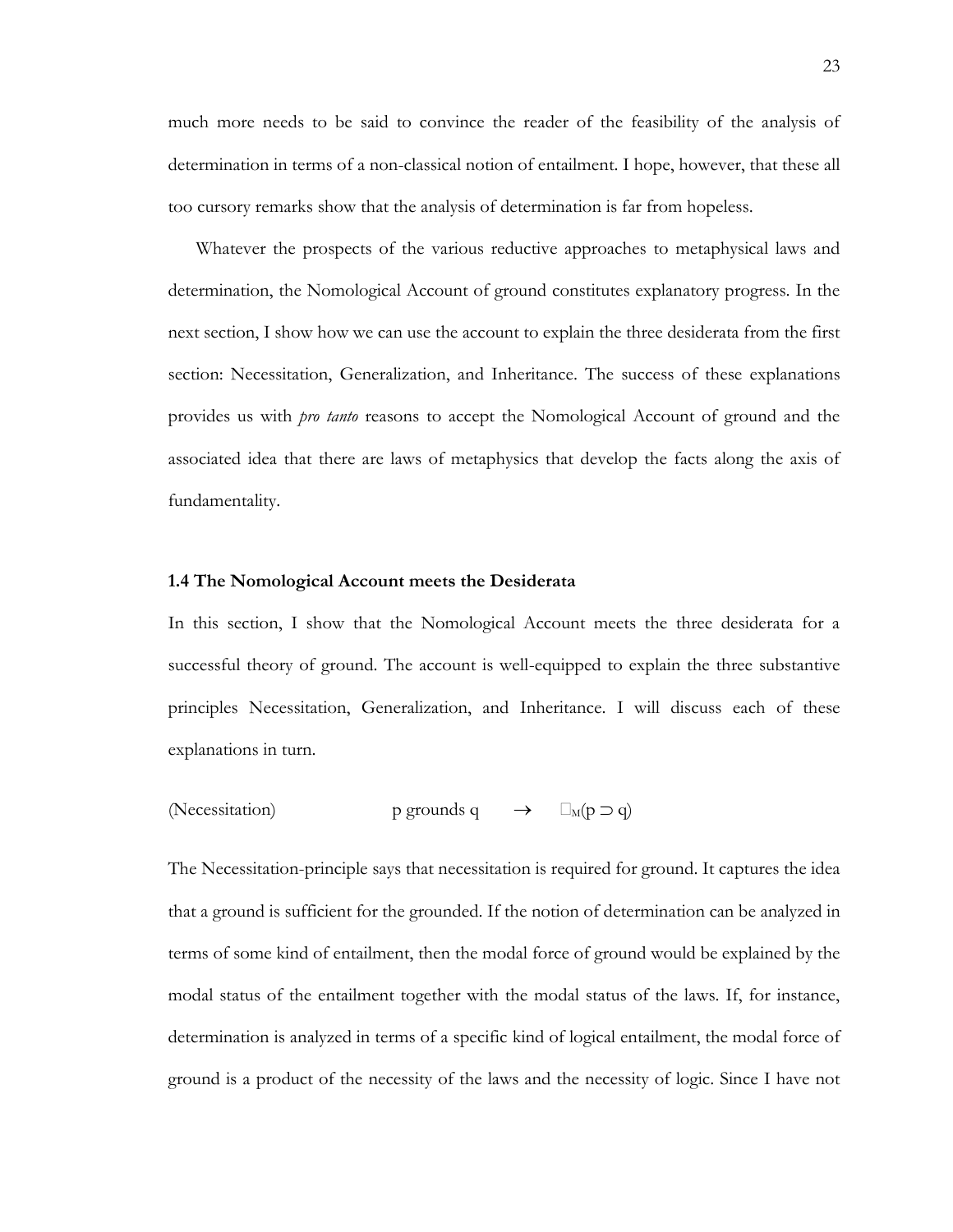developed this analysis here, I will instead use a more general strategy to show how Necessitation can be explained.

Deterministic laws of nature determine the same output on the basis of the same input in every nomologically possible scenario. The laws of metaphysics are associated with metaphysical possibility. And so the deterministic laws of metaphysics determine the same output on the basis of the same input in every metaphysically possible world, assuming that they hold in all metaphysically possible worlds.<sup>20</sup> If therefore the laws determine q on the basis of p, then they determine q on the basis of  $p$  in every metaphysically possible world. But this is to say, according to the Nomological Account, that if p grounds q, then the laws determine q on the basis of  $p$  in every possible world. Consequently, every possible world in which  $p$ obtains, q obtains as well. And so Necessitation follows from the Nomological Account.

(Generalization) 
$$
F(a)
$$
 grounds  $G(a) \rightarrow \forall x (F(x) \supset G(x))$ 

l

According to Generalization, the identity of an object is irrelevant to the question of in virtue of what it has its properties. The Nomological Account predicts that Generalization holds. To see this, assume first that  $F(a)$  grounds  $G(a)$ . From the Nomological Account it follows that the laws determine  $G(a)$  on the basis of  $F(a)$ . But since the laws do not mention *a* in particular, they determine any truth of the form  $G(\alpha)$  on the basis of the corresponding truth  $F(\alpha)$ . Consequently,  $\forall x(F(x) \supset G(x))$  holds. The general insight is that laws are inherently general and are thus not sensitive to the identity of particulars. Whether an object has a given property

<sup>&</sup>lt;sup>20</sup> As mentioned in the previous section, the necessity of the laws can be explained by the nature of laws or the nature of metaphysical necessity. An anonymous referee suggests that the metaphysical laws might be necessary because they hold in virtue of the nature of the construction-operations. For instance, it might lie in the nature of set-formation that each suitable plurality of entities forms a set. I do not take a stance on this proposal here. But note that these essences would then be *generative* in the sense that they entail the existence of additional derivative entities on the basis of more fundamental entities. For discussions of such 'Anselmian' Essences, see Dasgupta (2014) and Rosen (2006).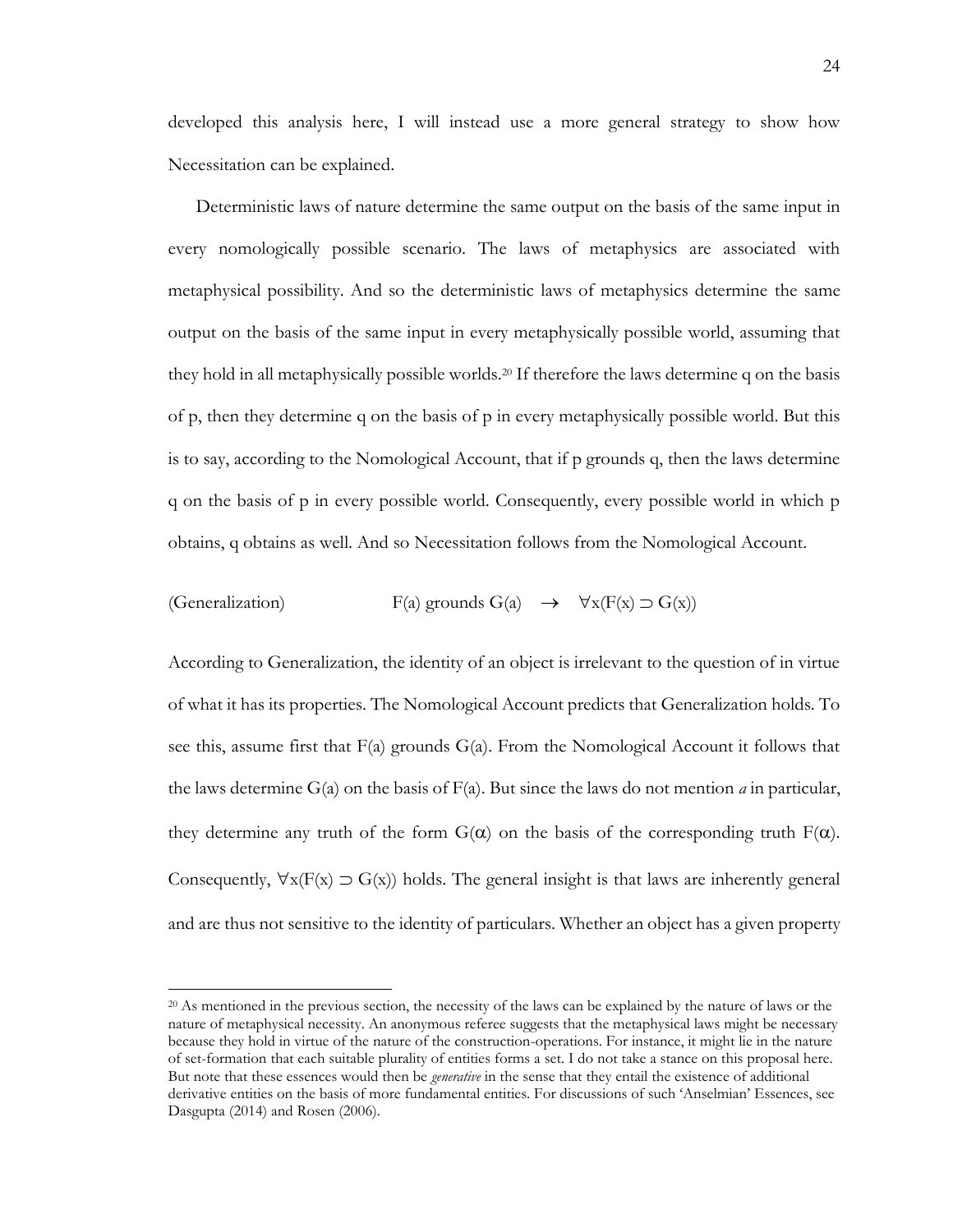depends on the constructional profile of that property. For instance, an object has a determinable property if it has one of its determinate properties; and it has a conjunctive property if it has all of the conjunct-properties. This is the information encoded in the linkingprinciples. And these principles apply to all objects regardless of their identity.

(Inheritance) Properties of constructed entities are determined by properties of their constituents

The explanation of Inheritance relies on the form of the metaphysical laws. Linking-principles determine which derivative entities 'go together' to form facts on the basis of their common constructional history. It is therefore in general the case that the properties of a derivative object are determined by the properties of the entities from which it is constructed.

To explain the Inheritance principle in more detail, we need to turn to the two more precise principles that characterize its content:

(Construct to Ground) 
$$
a_1 \ldots a_n
$$
 construct b & F(b) & F(b) is not subject-functional  
\n $\rightarrow$  Some fact  $\varphi(a_1 \ldots a_n)$  partly grounds F(b)

(Ground to Constituent)  $\varphi(a_1 \ldots a_n)$  fully grounds  $F(b) \rightarrow$  Some of  $a_1 \ldots a_n$  construct b

The Constituent-to-Ground principle says that the constituents of an object are involved in the grounds for each non-emergent property of the object. The Ground-to-Constituent principle says that if some fact involving b is fully grounded in a fact involving distinct objects, then some of these distinct objects construct b.

To explain the Constituent-to-Ground principle, assume that  $a_1 \ldots a_n$  construct b and that  $F(b)$  is a truth that is not subject-fundamental.  $F(b)$  is thus grounded in truths that involve objects other than b. The Nomological Account entails that there are some truths which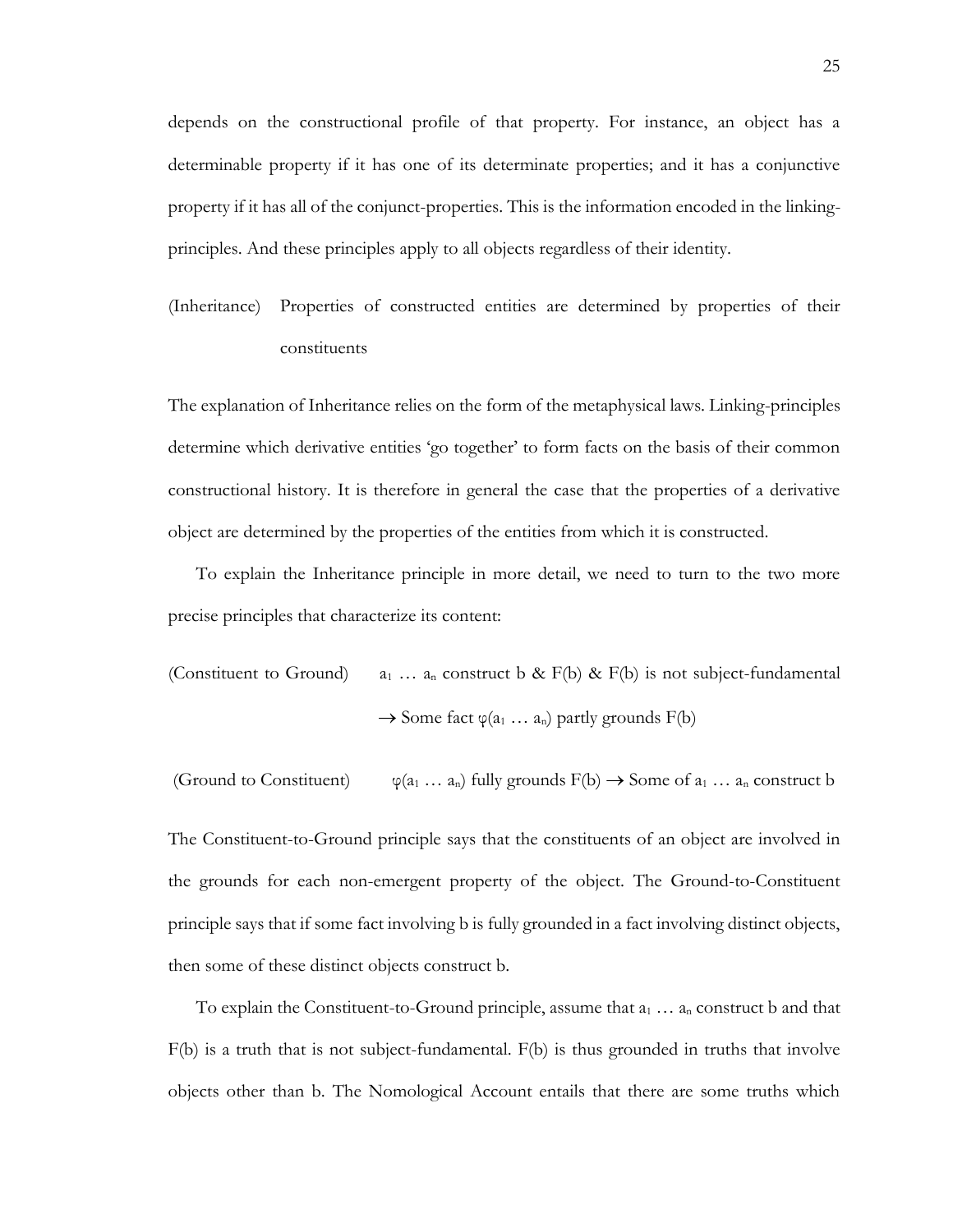involve these other objects and which lawfully determine F(b). The relevant laws are ontological principles that underlie the construction of b, as well as linking-principles which determine that F and b 'go together' to form a fact. Linking-principles determine a truth, p, on the basis of the constructional profiles of the entities involved in p. Since  $a_1 \ldots a_n$  construct b, linking-principles therefore determine  $F(b)$  on the basis of some truth involving  $a_1 \ldots a_n$ .

To explain the Ground-to-Constituent principle, assume that  $\varphi$ (a<sub>1</sub> ... a<sub>n</sub>) fully grounds F(b). The Nomological Account entails that  $\varphi(a_1 \ldots a_n)$  lawfully determines F(b) and thus that  $\varphi$ (a<sub>1</sub> ... a<sub>n</sub>) together with ontological principles and linking-principles determines F(b). But linking-principles determine whether F and b 'go together' based on information about the constituents of F and b. So  $\varphi$ (a<sub>1</sub> ... a<sub>n</sub>) lawfully determines F(b) only if at least some of a<sub>1</sub> ... a<sup>n</sup> construct b. Since the Nomological Account explains both the Constituent-to-Ground Principle and the Ground-to-Constituent principle, it explains Inheritance.

In sum, the Nomological Account meets three key desiderata for a theory of ground: It explains Necessitation, Generalization, and Inheritance. I take this not only to show that the account passes a reasonable test for adequacy with flying colors, it also suggests that the Nomological Account captures the very essence of ground. Before concluding, I will discuss one objection to the Nomological Account.

We saw in the first section that the Ground-to-Constituent principle faces potential counterexamples. This is problematic for the Nomological Account, which entails that  $\varphi$ (a<sub>1</sub> ...  $a_n$ ) grounds F(b) only if b is constructed from some of  $a_1 \ldots a_n$ . Recall the examples. The fact that castling through check is illegal in chess is grounded in facts about peoples. And yet the abstract object chess is not constructed from people. Similarly, although the existence of The Magic Mountain is fully grounded in facts about Thomas Mann, the novel is not constructed from the man.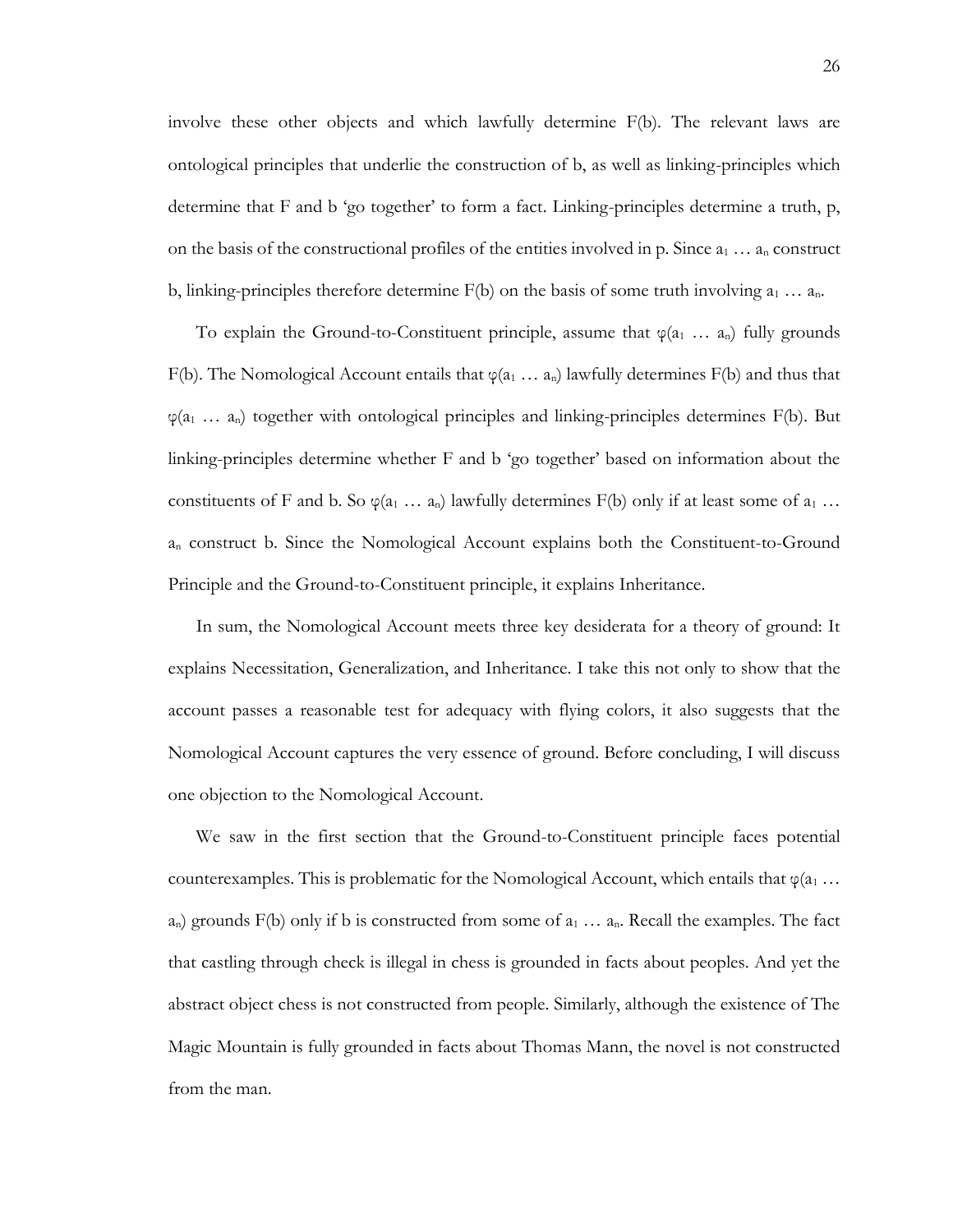In response to these examples, we can either reject the grounding-claims or insist that certain constructional relationships hold contrary to initial appearance. I am tempted to deny the grounding-claim involving the game of chess: the fact that it's illegal to castle through check is not grounded in the fact that people are disposed to act in certain ways, but instead is the very same fact. More specifically, the word 'chess' does not commit us to an item in the ontology; it is a short-hand device to talk about more complex facts involving the behavior of humans.<sup>21</sup>

Assume, on the other hand, that the game of chess was an item in our ontology. Is this entity a basic building block of reality or is it constructed from more basic entities? If it is constructed from concrete entities, perhaps from individual occurrences of chess-games across space and time via some operation of abstraction, then the sufficient grounds for truths involving chess would feature these concrete entities. And if (somewhat incredibly) chess was a basic building block of reality, chess-truths would arguably only be grounded in other chesstruths (if at all). Either way, sufficient grounds for the illegality of castling through check would only involve chess or entities from which chess is constructed.

The case of The Magic Mountain is similar. It seems especially tempting to regard the novel as an abstraction from individual copies of the book. The existence of the novel would then plausibly be grounded in truths to the effect that Thomas Mann created the first copy. This truth involves constituents of the entity that features in the *explanandum* truth 'The Magic Mountain exists', and is thus in conformity with Ground to Constituent.<sup>22</sup>

<sup>21</sup> Note that this claim about the word "chess" is not linguistic but metaphysical. Claims such as 'The game of chess exists' and '"chess" is a referring expression in English' are true. The strategy I suggest, however, denies that chess is 'in the ontology' or that chess really exists. This can perhaps be understood in terms of factidentifications: every chess-fact is identical to some fact that doesn't feature chess. The notion of fact-identity used here is akin to 'grounding-theoretic equivalence' in Fine (2012).

 $22$  I realize that the appeal to an unfamiliar construction-operation of abstraction is somewhat unsatisfying. But the characterization of the logic and nature of the various construction-operations goes beyond the scope of this paper.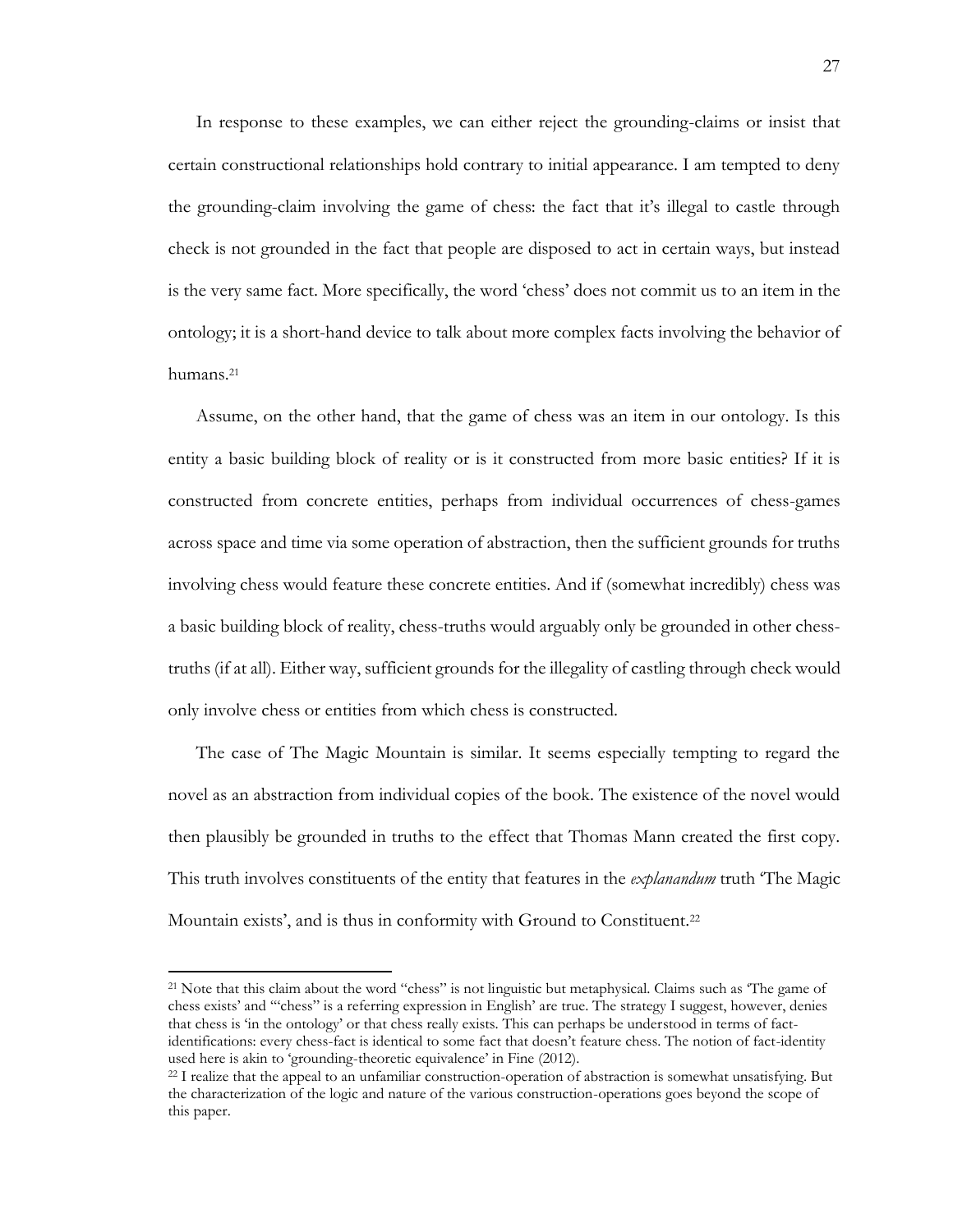The general upshot is that the Nomological Account entails a methodological principle: To sustain a grounding-claim, we have to argue in favor of constructional relationships among the constituents of the truths involved in that claim. If no such relationships can be found, we can attempt to collapse the intended explanation into an identity, or else we have to reject the grounding-claim. I believe that this is a fruitful guide to the grounding structure of reality.

#### <span id="page-32-0"></span>**1.5 Conclusion**

We began with the question of how a sparse fundamental layer of facts could give rise to an enormous variety of derivative entities. The Nomological Account answers this question as follows: the fundamental objects and properties give rise to derivative objects and properties in complex constructional ways. This constructional unfolding of the world along the axis of fundamentality is governed by the metaphysical laws, which determine the derivative ontology and the derivative facts. Therefore, to understand how the fundamental gives rise to the derivative, we need to understand the content and the workings of the metaphysical laws.

I have suggested that ontological principles and linking-principles constitute the core of the metaphysical laws. Future research will need to uncover the precise content of these principles. For, it is neither obvious which construction-operations there are, nor is it obvious which rules they are governed by. There are, moreover, many important questions about construction-operations that have been widely ignored. For instance, there seem to be a number of different property- and fact-construction operations whose workings are very unclear. Is there an operation of disjunctive or negative property construction? Are there factconstructions operations via which general, disjunctive, or negative facts can be constructed? If so, which ontological principles and linking-principles govern these operations? Many of these and related questions are still wide-open.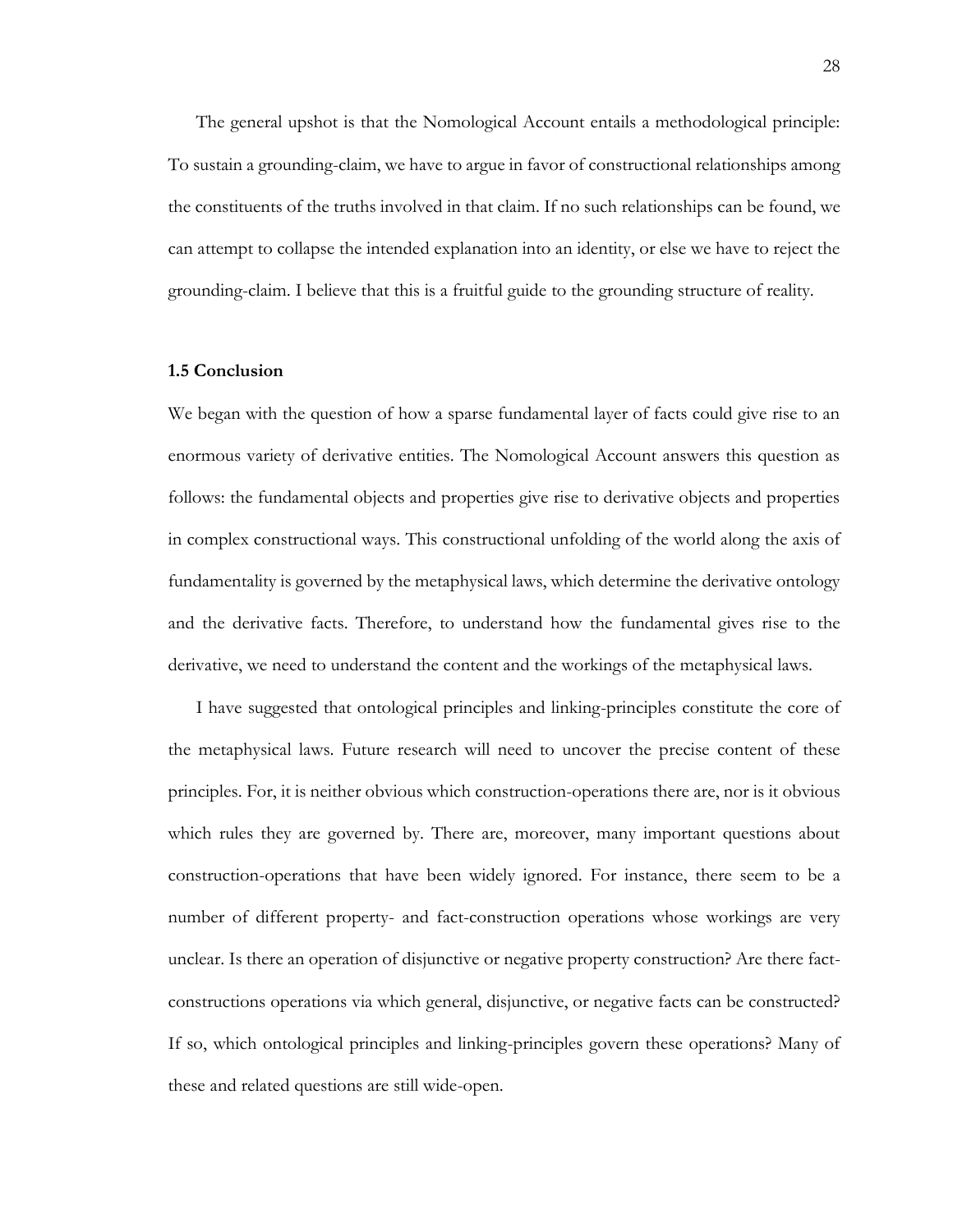If the Nomological Account is correct, these questions need to be answered in order to fully uncover the grounding structure of the world and to explain why it is the way it is. I have argued that a successful theory of ground should explain the three principles Necessitation, Generalization, and Inheritance. The Nomological Account explains all three. The necessity of the laws accounts for Necessitation, the generality of the laws accounts for Generalization, and the constructional content of the laws accounts for Inheritance. The fact that the Nomological Account is the only developed theory which meets all three desiderata is a significant reason in its favor.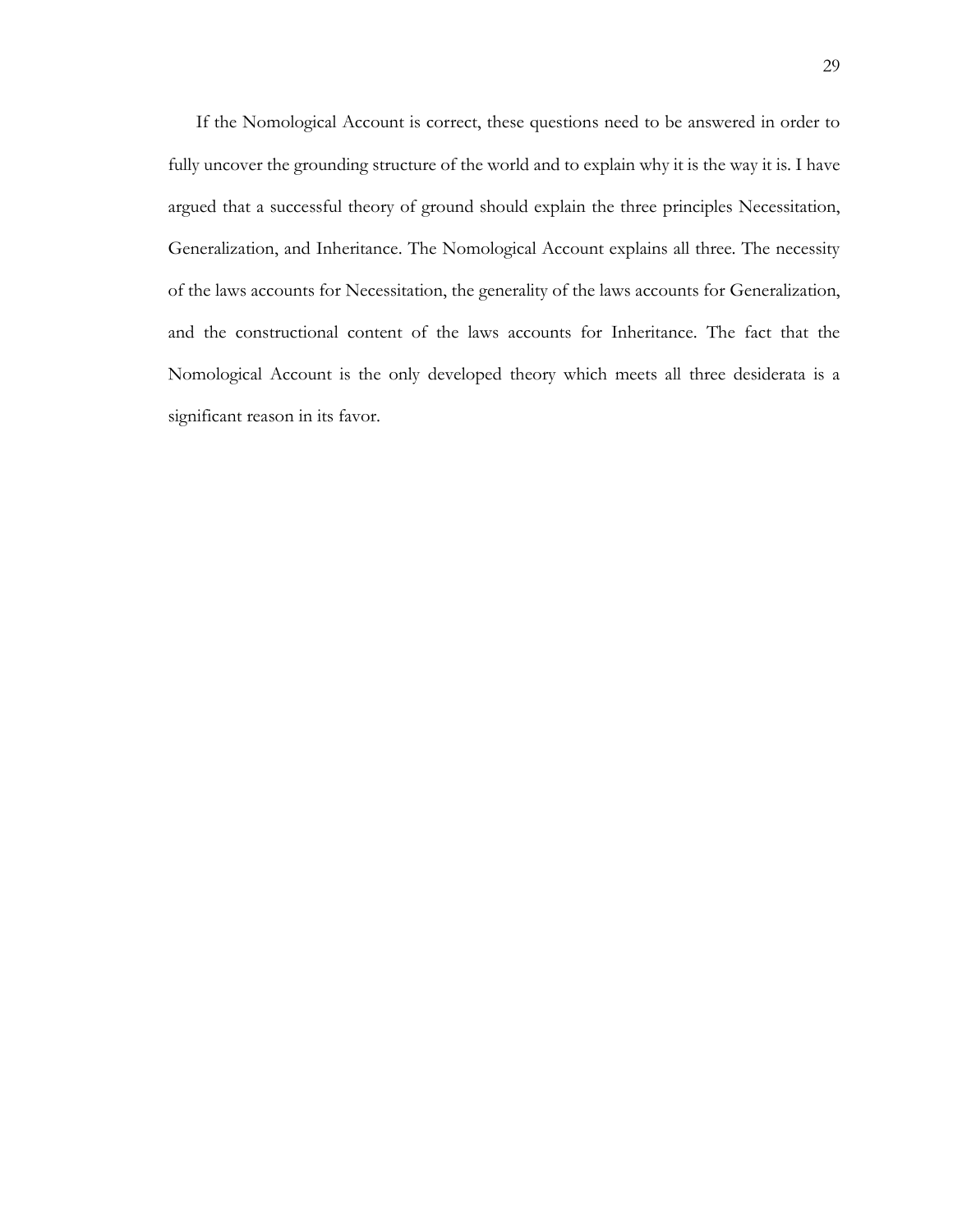## <span id="page-34-0"></span>**Chapter 2. The Deductive-Nomological Account of Metaphysical Explanation**

#### <span id="page-34-1"></span>**2.1. Introduction**

 $\overline{\phantom{a}}$ 

*Metaphysical ground* is the relation of metaphysical explanation that orders the truths into a treelike structure of fundamentality: derivative truths about molecules, organisms, artefacts, and so on, rest atop the fundamental (i.e. ungrounded) truths of the fundamental sciences.<sup>23</sup> Every truth, q, is either fundamental or else grounded in other truths,  $p_1, \ldots, p_n$ . The goal of metaphysics is not just to determine the truths, but also to sort them into an explanatory structure. In Jonathan Schaffer's words, metaphysics is about what grounds what.

The notion of ground deserves discussion because it's *important*, *productive*, and *connected*. Ground is important since metaphysical explanations are ubiquitous in philosophy: almost every philosophical discussion includes metaphysical explanations. Ground is productive as it turns a potentially sparse layer of fundamental truths into the incredibly rich and abundant reality we live in. And ground is connected because it is intimately tied to other central metaphysical notions, including the notions of necessity, part, and essence. The importance of ground provides ample motivation for exploring its nature. And the fact that ground is productive and connected offers theoretical targets: explain how ground mediates the transition from the austere fundamental truths to the rich derivative truths, and explain the connections to other notions.

I will return to these targets later in the paper. My initial focus, however, lies on two other striking features, which suggest that ground is associated with the notion of a *metaphysical law*. Ground exhibits general patterns and comes equipped with a modal force. To illustrate the

<sup>23</sup> For introductions to ground, see Fine (2001), Correia (2005: ch. 3), Schaffer (2009), Rosen (2010), Audi (2012a), and Fine (2012a). Some authors use 'ground' to refer to the relations that underlie metaphysical explanations.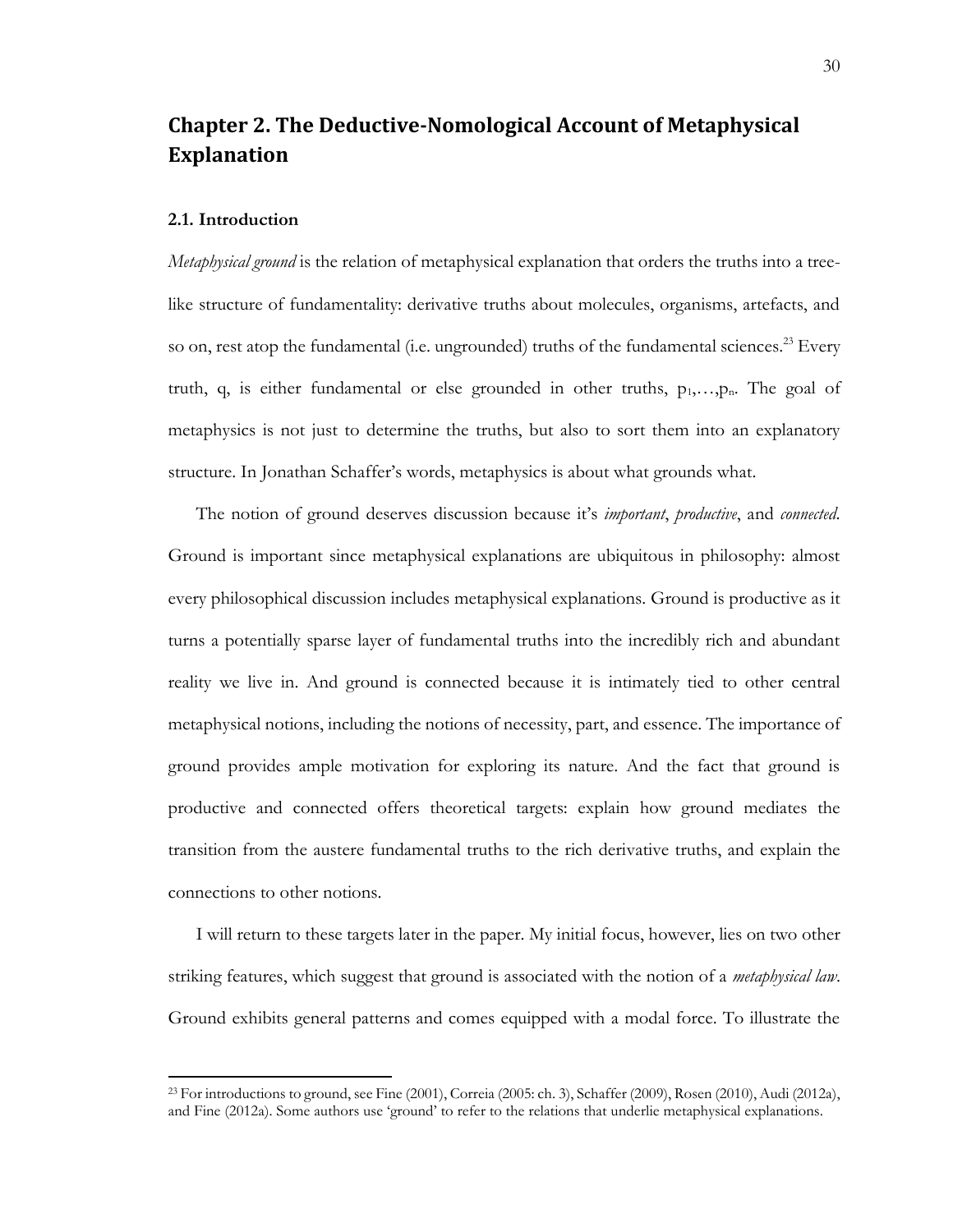first feature, consider the grounding-truth expressed by the following sentence: 'That the tomato *t* is red grounds that *t* is coloured.' It follows from this grounding-truth that any truth expressed by a sentence of the form '*o* is red' grounds the corresponding truth expressed by *'o* is coloured'. Since Ground is not sensitive to the identities of the individuals that enter into the grounding-truths, grounding-truths exhibit general patterns.<sup>24</sup> To illustrate, secondly, the modal force of ground, assume again that *t is red* grounds *t is coloured*. It follows from this grounding-truth that *t*'s redness entails the fact that *t* is coloured with the force of metaphysical necessity. In general, if  $p_1,...,p_n$  is a sufficient ground for q, then  $p_1,...,p_n$  metaphysically necessitate q.<sup>25</sup>

The generality and the necessity of ground suggest the existence of general laws that underlie the grounding-truths. Humour me for a moment. Laws of nature underlie scientific explanations, and thereby account for the natural necessity and the generality of scientific explanations: similar causes have similar effects because of the laws of nature. Analogously, if the metaphysical laws underlie metaphysical explanations, they account for the metaphysical necessities and the generality of ground: similar truths ground similar more derivative truths because of the laws of metaphysics. A theory of ground that relies on metaphysical laws, therefore, promises to explain the modal force and the generality of ground. While this is not a decisive reason in favour of metaphysical laws, it gives us plenty of motivation to explore a *nomological account of ground*.

This paper explores a theory that takes the connection between ground and laws seriously. I will present the most straightforward implementation of this idea, on which ground just is a

 $\overline{a}$ 

<sup>24</sup> Identities of individuals appear to matter sometimes. Consider, for instance, *Dido loves Aeneas* grounds *Dido loves a human being*, but *Dido loves Zeus* does not ground *Dido loves a human*. I reject this counterexample as incomplete. It should read: *Dido loves Aeneas*, *Aeneas is human* ground *Dido loves a human*. Thanks to an anonymous referee.

<sup>25</sup> Audi (2012b: 697-8) and Rosen (2010: 130ff) defend the generality and Fine (2012a: 37ff) and Trogdon (2013) the necessity of ground.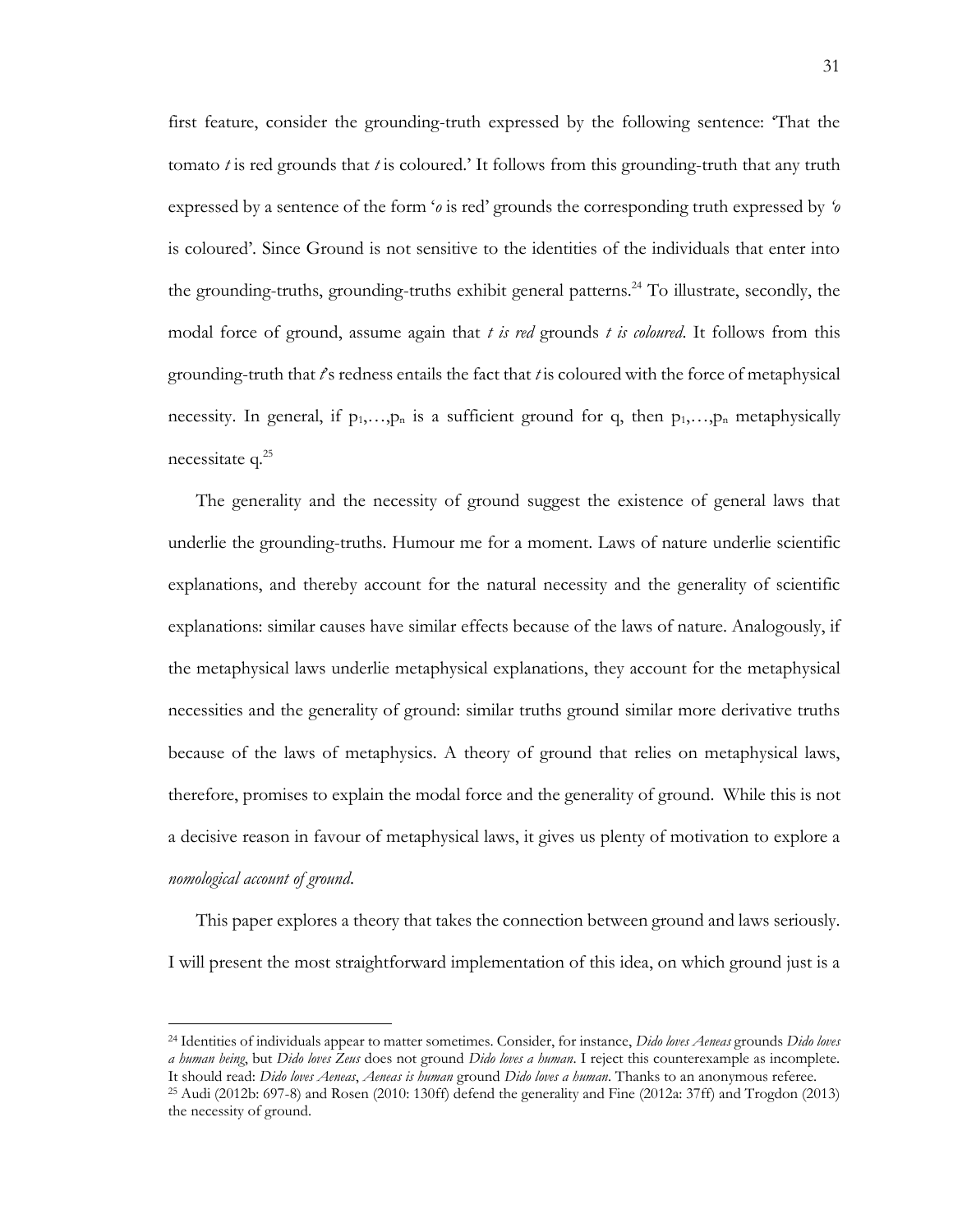matter of lawful determination among truths, i.e. true propositions. And I will show that the resulting view is surprisingly resilient in the face of objections.

(Nomological Account)  $p_1,...,p_n$  ground  $q \leftrightarrow_{def}$  metaphysical laws determine q on the basis of  $p_1, \ldots, p_n$ 

The Nomological Account relies on metaphysical laws and the notion of *determination*. I will develop a specific conception of metaphysical laws and explore an analysis of 'determination' in terms of logical entailment.<sup>26</sup> The analysis roughly says that the metaphysical laws determine q on the basis of  $p_1, \ldots, p_n$  just in case the laws and  $p_1, \ldots, p_n$  logically entail q. The account I will explore, therefore, is a *deductive-nomological account of metaphysical explanation*.

It is widely assumed that the traditional deductive-nomological account of scientific explanation was little more than an instructive failure. I will argue below, however, that the form of metaphysical laws is more conducive to a deductive-nomological account of metaphysical explanation. There are two features of metaphysical laws, in particular, that set them apart from laws of nature. First, they have a direction build into them which runs from the more fundamental to the less fundamental. And secondly, metaphysical laws apply more locally than laws of nature, which apply to huge closed systems at a time. I will explain these differences in some detail below, after clarifying the Nomological Account.

Here is how I will proceed. The next two sections introduce the Deductive-Nomological Account of Ground and the following two sections discuss objections. Section 2.2 introduces a particular theory of the metaphysical laws, and section 2.3 develops the deductive machinery

<sup>26</sup> Why not modal or epistemic entailment? Metaphysical modality should be partly understood in terms of ground, and it is also not sufficiently fine-grained to capture metaphysical explanation (Fine 1994). I also find it implausible that metaphysical explanation is epistemic. See, however, Chalmers (2012: 16th Excursus) for such a view.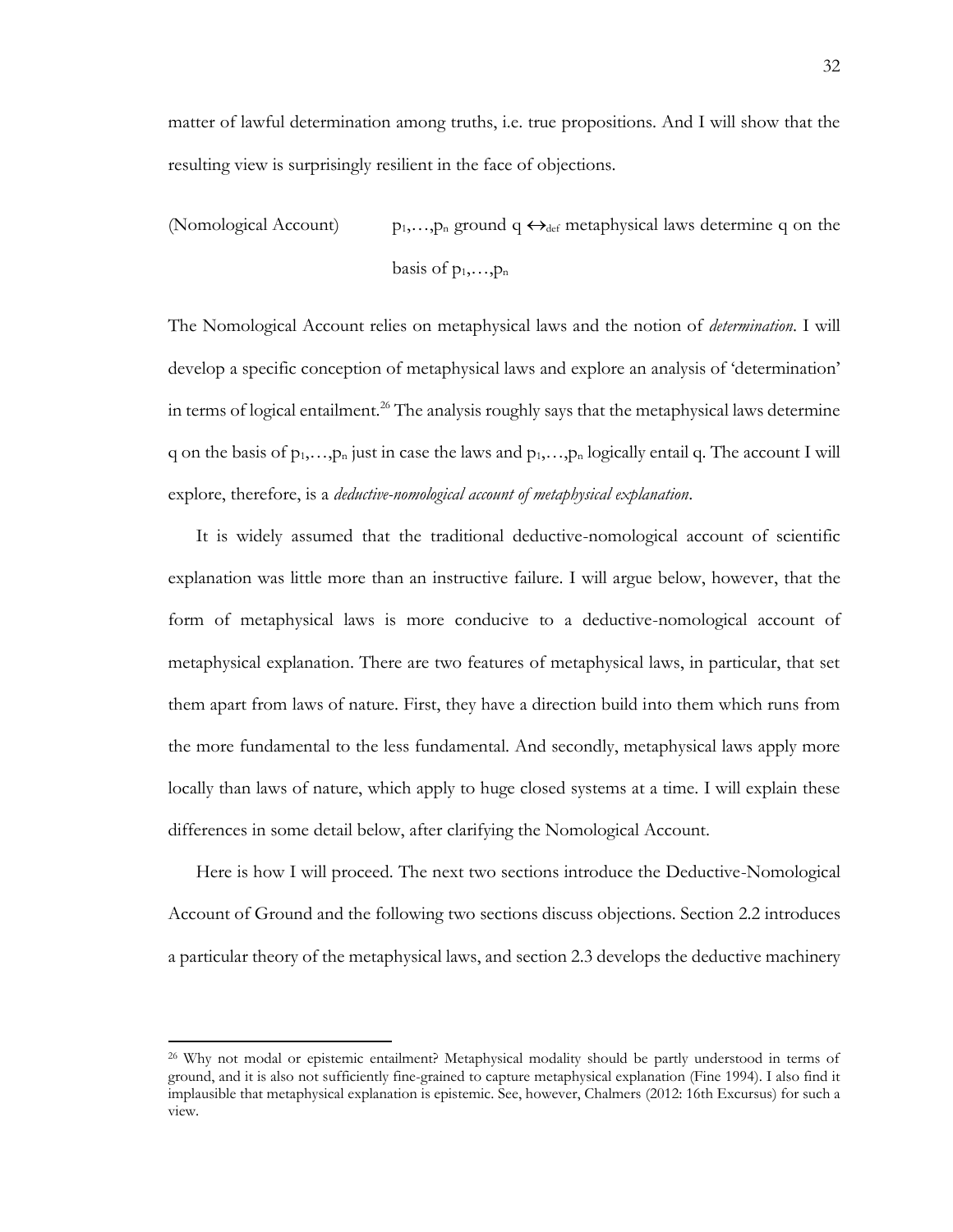required for the DN-Account. Section 2.4 presents the standard objections to the traditional deductive-nomological account of scientific explanation, and explains why the DN-Account of metaphysical explanation escapes these objections. Section 2.5 discusses the objection that the DN-Account cannot handle cases of 'logical ground'. I will conclude with an elaboration of the big-picture view suggested by the account.

Before we get started, one disclaimer is in order. A thorough defence of the DN-Account of Ground requires more space than I have available in this paper. In particular, to properly motivate the account, I would need to show in detail how it captures the necessity and generality of metaphysical explanations (see Chapter 1 for an attempt). And a conclusive defence of the account against the objection in section 2.5 raises fundamental questions that I don't have the space to answer. For these reasons, my conclusion will be modest: the deductive-nomological account of ground is an attractive proposal that holds up against scrutiny. Further work needs to be done, however, to properly defend it against alternatives.<sup>27</sup>

#### **2.2 The Content of the Metaphysical Laws**

l

According to the Nomological Account of Ground, p grounds q just in case the laws of metaphysics determine q on the basis of p. To understand this proposal, we need to understand the two notions of a metaphysical law and of determination. I will turn to the latter notion in the next section. In this section, I present the *constructional theory* of the laws of metaphysics. This particular theory is somewhat inessential to the DN-Account, which is neutral about the content of the laws. Having a specific theory on the table, however, will allow for a much more concrete presentation of the DN-Account in section 3. And the laws

<sup>27</sup> Alternatives include *primitivism* (i.e. grounding-truths are fundamental) and *essentialism about ground* (i.e. grounding-truths reduce to essence-truths). We could also accept the Nomological Account but reject the DN-Analysis.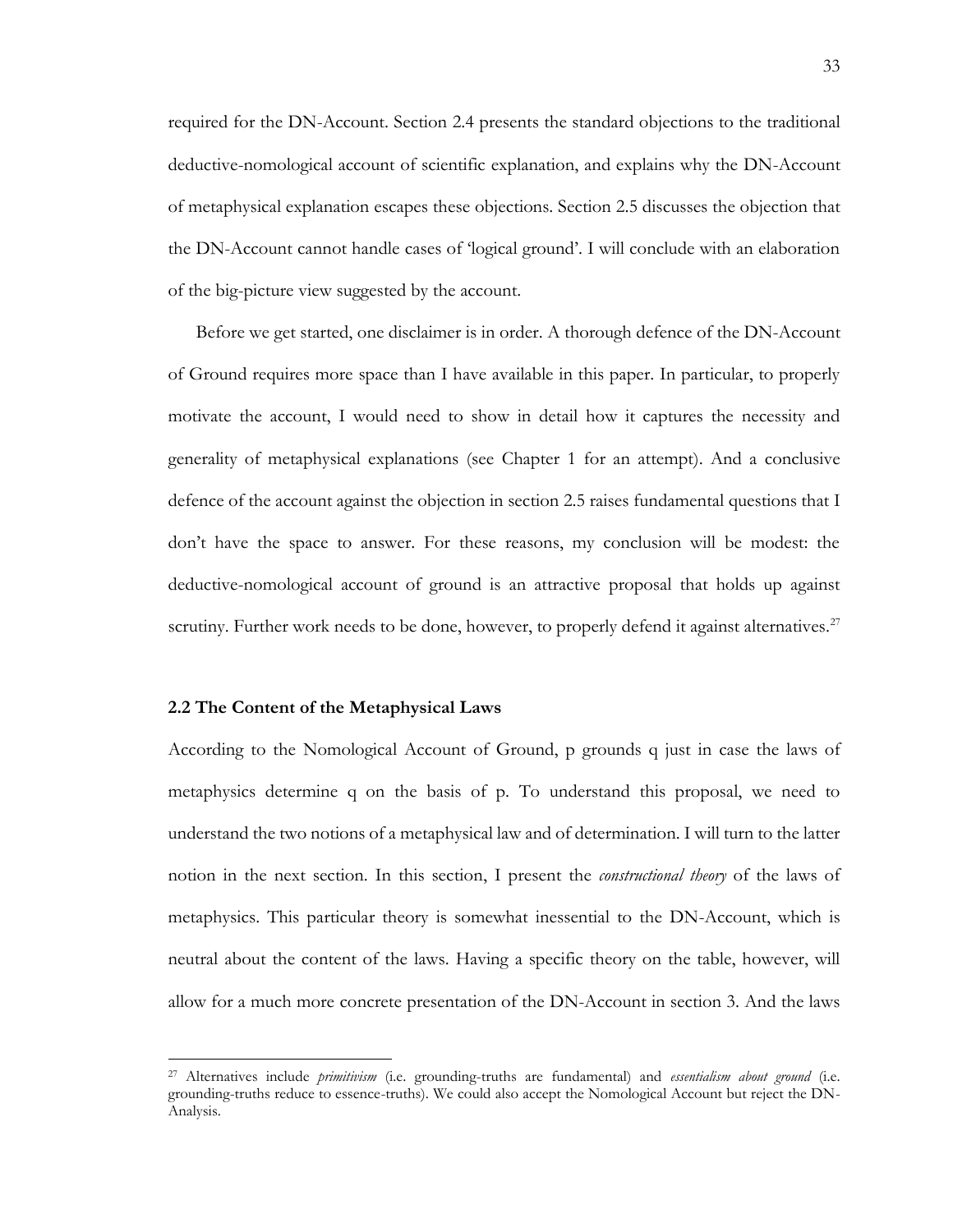delivered by the constructional theory also play an important role in the discussion of the objections in sections 2.4 and 2.5.

According to the constructional theory, the laws are general principles that govern *construction-operations*. I will briefly explain what construction-operations are and will then explain the form of the metaphysical laws that characterize them. At the end of the section, I will briefly outline the benefits of the constructional theory.

Derivative entities are constructed from more basic entities. Some construction-operations are quite familiar. Composition, constitution, and set-formation are well-known operations that take more basic objects to 'new', less basic objects. But there are also constructionoperations that apply to different ontological categories. 'Conjunctive-property construction', for instance, takes a collection of properties to a conjunctive property, and the 'determinableproperty formation-operation' takes collections of mutually exclusive properties to determinable properties. Some construction-operations also cross the boundaries of ontological categories. Fact-construction, for instance, takes objects and properties to facts, and event-construction may take facts to events. There are many candidate operations. Ontologists get paid to determine which operations account for all derivative entities in the ontology, including the objects and properties of the natural sciences, psychology, morality, theology, mathematics, and so on.

I will use both of the following formulas to express that the entity y is constructed from the entities  $x_1, \ldots, x_n$ , where O designates the operation involved in the construction:

$$
^{\circ}O(x_1,...,x_n; y)
$$
 and  $\circ$  y =  $O(x_1,...,x_n)$ 

How unified is the notion of construction? Unified enough, I think, to establish a fundamentality- hierarchy over all the entities. Construction-operations are united in their task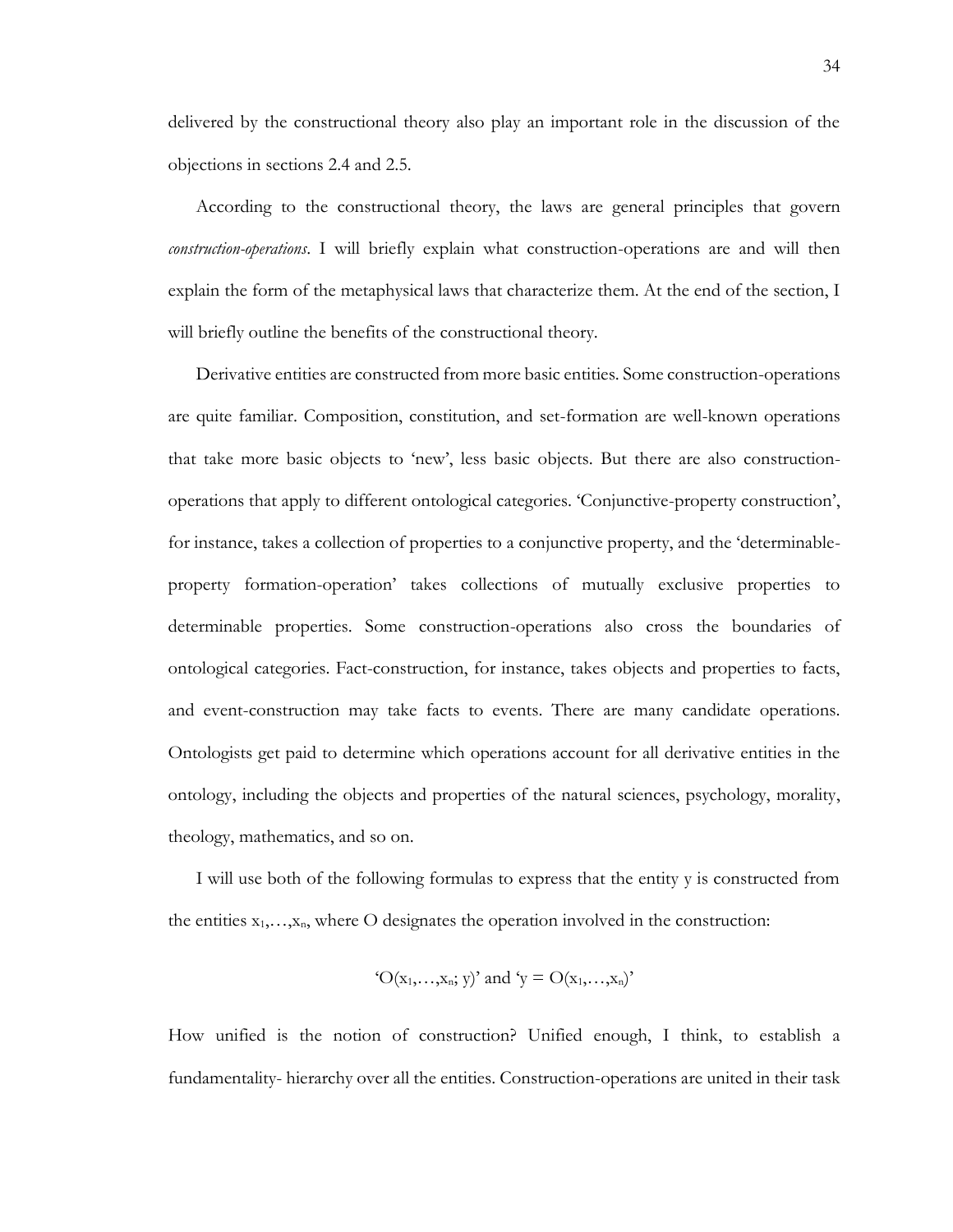to generate the entire hierarchy of derivative entities on the basis of the most fundamental, *basic* entities. If we judge that an elephant is less fundamental than an H<sub>2</sub>O molecule, we track the fact that the elephant has a more complicated constructional profile than the molecule. Kit Fine (1991) was first (in recent times) to suggest that a single notion of construction covers a wide range of operations by which derivative elements of the ontology are obtained from the basic entities. I follow Fine's example.<sup>28</sup>

On the constructional theory, the contents of the laws of metaphysics are general truths that characterize individual construction-operations. Thus, where 'p' refers to a suitable general truth about some construction-operation, O,  $\mathcal{L}_{M}(p)$  expresses that p is a law of metaphysics. I distinguish between two kinds of laws. The *ontological principles* specify the circumstances in which a particular construction-operation applies to a given collection of entities; they determine which collections give rise to constructed entities. The *linking-principles* determine which constructed objects and properties 'go together' to form truths. I will next explain these two kinds of metaphysical laws in detail.

Ontological principles specify the *application-conditions* of a given construction-operation. C is an application-condition of the operation O just in case the fact that some entities,  $A_1, \ldots, A_n$ , satisfy C explains that some entity, B, is constructed from  $A_1, \ldots, A_n$  via O. Thus, Peter van Inwagen's *special composition question*, 'Under which circumstances do some things compose another thing?' asks for the application-condition of the composition-operation (van Inwagen 1990: 82). Any standard construction-operation, O, is associated with at least one applicationcondition, C<sub>o</sub>, and hence is characterized by at least one ontological principle of the following form (the variables range over both objects and properties):

 $\overline{a}$ 

<sup>&</sup>lt;sup>28</sup> For a more thorough discussion of construction-operations see Fine (2010).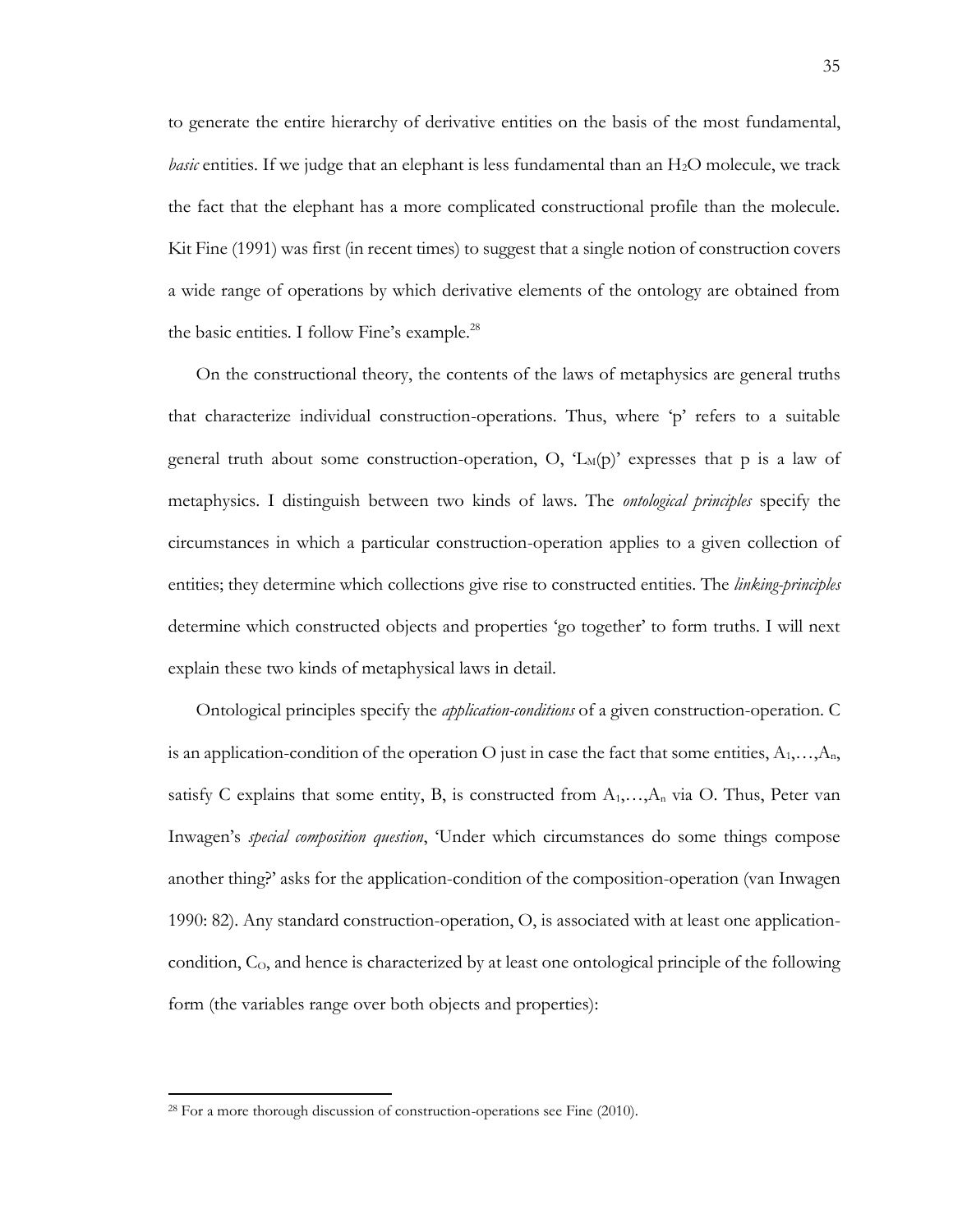(Ontological Principle) 
$$
\forall xx(C_O(xx) \supset \exists y(y = O(xx)))^{29}
$$

The ontological principles determine truths expressed by sentences of the form  $\exists x(x)$ O(bb))' on the basis of truths about the satisfaction of an associated application-condition. The truths determined by ontological principles encode both the existence of the constructed entity and its *constructional profile*: the entities from which it is constructed and the specific operation involved in the construction.<sup>30</sup>

The form of linking-principles is more complex. A linking-principle determines whether two entities 'go together' on the basis of their common *constructional history*. This means that whether an object, *a*, has a property F depends on three factors:

(i) The entities constructing *a* and F

 $\overline{\phantom{a}}$ 

- (ii) The operations by which *a* and F are constructed
- (iii) The patterns of instantiation holding among the constructing entities

In general, if either one of *a* and *F* are constructed, then whether '*a* has F' holds is determined by patterns of instantiation among the entities that construct *a* and *F*, as well as *a* and *F* themselves. I will next present three examples illustrating the mechanics of the linkingprinciples.

<sup>&</sup>lt;sup>29</sup> If an operation has no application-condition, nothing fully explains the existence of entities constructed via this operation. Such entities would be *emergent* in roughly the sense explored by Barnes (2012).

<sup>30</sup> I am setting aside another kind of ontological principle that is less central to our purposes. *Identity principles* encode sufficient conditions for identity. For instance, the 'extensional' identity principle for set-formation says ∀xx∀yy(xx=yy ⊃ {xx}={yy}). For order- and repetition-sensitive identity principles, see Fine [2010] and Bader (2013). Identity principles underlie explanations of identity and distinctness truths.

Moreover, according to the proponents of so-called 'abstraction-principles', some identity principles also underlie the grounds of the existence of derivative entities. Hume's Principle,  $\forall F \forall G(F \approx G \supset \#(F) = \#(G))$ (read ' $\approx$ ' as equinumerous and '#' as 'the number of'), is such a candidate principle. The feasibility of abstractionprinciples and the question of whether the constructional theory covers them successfully is a topic for further research.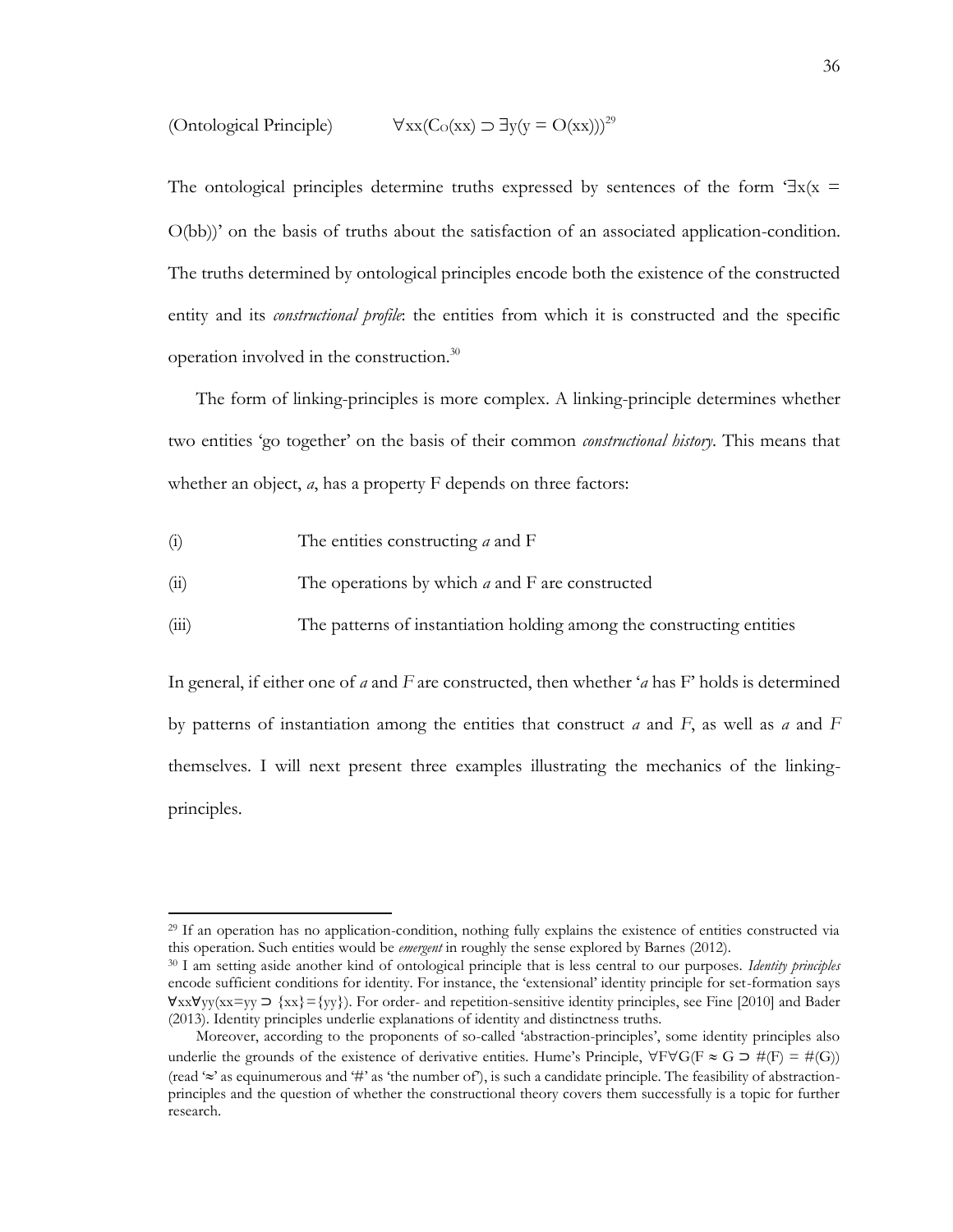



here that the magnitude 2kg is the 'structural fusion' of the magnitudes 1kg, 500g, and 500g. Structural fusions are properties whose constituent-structure mirrors the constituent-structure of their instances (see Armstrong [1997: 31ff] for details). They are in part defined by the metaphysical laws that characterize the structural-fusion operation. In the second case, Peter's bachelorhood is established by the fact that Peter has each of the two conjunct-properties 'being unmarried' and 'being male'. I assume for simplicity that bachelorhood is a simple conjunctive property with only two conjunct-properties. And in the third case, the fact that the constituting lump weighs 1ton determines that Statue weighs 1ton.

I will next specify some linking-principles that capture these cases. These principles are merely plausible candidates whose purpose is to familiarize the reader with the notion of a linking-principle. Which specific linking-principles we should ultimately endorse is a hard question that we don't need to answer here. In what follows, read unbound variables as bound by universal quantifiers taking widest scope; the principles are sentences, not schemas. Lowercase variables range over objects; uppercase variables range over properties.  $X(x)$ '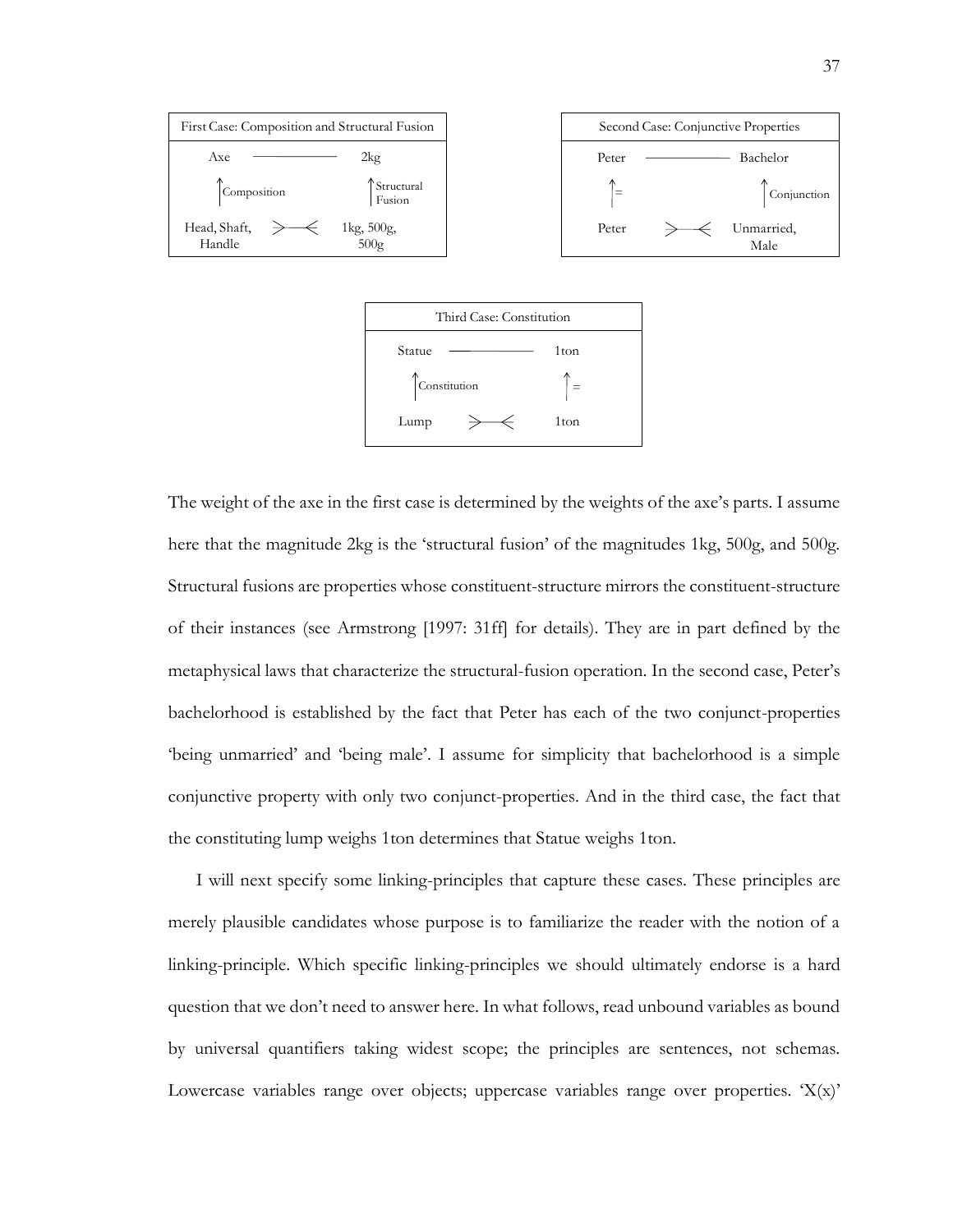abbreviates 'x instantiates X'. ('SF' stands for structural fusion, 'CP' for composition, 'C<sub>&</sub>' for conjunctive-property construction, and 'CT' for constitution.)

(Structural Fusion)

\n
$$
[x = CP(y_1, \ldots, y_n) \& X = SF(Y_1, \ldots, Y_n) \& Y_1(y_1) \& \ldots \& Y_n(y_n)] \supset X(x)
$$
\n(Conjunction)

\n
$$
[X = C_{\& Y_1, \ldots, Y_n) \& Y_1(x) \& \ldots \& Y_n(x)] \supset X(x)
$$
\n(Construction)

\n
$$
[x = CT(y) \& X(y)] \supset X(x)
$$

Structural Fusion says that a composed object, *o*, has a structural property, F, if the objects composing *o* instantiate the properties fusing into F. Conjunction says that an object has a conjunctive property if it has all the conjunct-properties. And Constitution has it that a constituted object inherits the properties from its constitution-base. This last principle is plausible only if the property-quantifier is restricted, since constituted objects do not inherit all of the properties of the constituting objects. I will not decide the first-order question of what this restriction is exactly.<sup>31</sup>

These examples suggest a canonical form of linking-principles. Let  $O_1$  and  $O_2$  refer disjunctively to a construction-operation or the identity-function, and let 'ARE $(y_1,...,y_n;$  $Y_1,...,Y_m$ )' stand for patterns of instantiation between  $y_1,...,y_n$  and  $Y_1,...,Y_m$ .

 $(Linking-Principle) [x = O_1(y_1,...,y_n) & X = O_2(Y_1,...,Y_m) & ARE(y_1,...,y_n; Y_1,...,Y_m)] \supset X(x)^{32}$ 

<sup>&</sup>lt;sup>31</sup> Are there also corresponding linking-principles for negative truths, such as  $[X = C_{\alpha}(Y_1,...,Y_n) \& \sim Y_1(x)]$ ~X(x)? I suggest instead that some negative truths are explained by the absence of grounds. For instance, *~(Susan is male)* explains *~(Susan is a bachelor)* because *Susan is male* is among all possible grounds for *Susan is a bachelor*.

Alternatively, we could appeal to a bi-conditional principle of the form  $X = C_{\alpha}(Y_1,...,Y_n) \supset (X(x) \leftrightarrow Y_1(x))$ &...&  $Y_n(x)$ . To avoid the problem from directionality (section 2.4), I construe linking-principles as universally quantified material conditionals 'running from' more fundamental to less fundamental truths. Thanks to two anonymous referees here.

<sup>32</sup> The identity-function, *I*, maps every entity to itself. For instance, the principle (Conjunction) can be brought into the canonical form as follows:  $[x = I(x) \& X = C_{\alpha}(Y_1,...,Y_n) \& Y_1(x) \& ... \& Y_n(x)] \supseteq X(x)$ .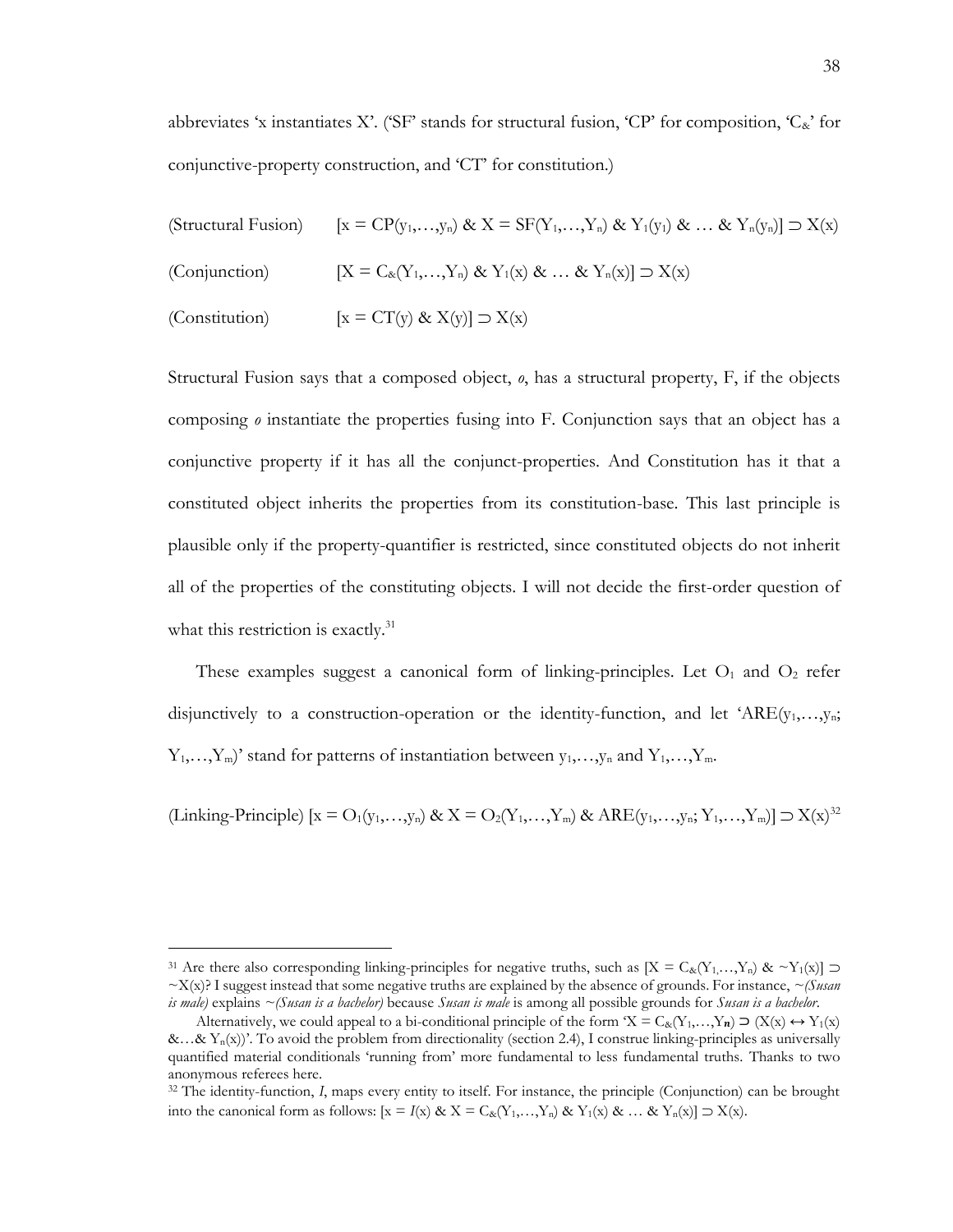This canonical form encodes that linking-principles determine whether an object has a property on the basis of their common constructional history.<sup>33</sup>

The above examples are only a fraction of the metaphysical laws. For, every constructionoperation is characterized by ontological principles and linking-principles. And since every derivative entity is constructed from basic entities, there are operations that generate relational properties, dispositions, realized properties, and a range of different objects, among others. The more kinds of entities we consider derivative, the more operations we need. The naturalist about mentality and morality, for instance, must explain by what operations mental and moral properties are constructed, and she needs to specify ontological principles and linkingprinciples for these operations.

This concludes my presentation of the constructional theory of the metaphysical laws. Let me briefly explain why this theory is plausible. First of all, the laws are relatively simple, as they mention only construction-operations and properties that enter into application-conditions. And they are also fully general, as they characterize every constructed entity. Since simplicity and generality are central features of systems of laws, the metaphysical principles singled out by the constructional theory are rightly called 'laws'. Secondly, since the laws govern construction-operations, the Nomological Account of Ground establishes a tight connection between ground and construction. Oversimplifying a bit, the account explains why there are grounding-connections between facts just in case there are constructional connections among the constituents of the facts. The ability to explain this tight connection between ground and

 $\overline{\phantom{a}}$ 

<sup>33</sup> Linking-Principle ignores the case of constructed relations. To illustrate, assume that internal relations such as 'taller than' are constructed from properties, such as individual heights. The following linking-principle for the operation IR says that if two objects have the properties in a pair partly constructing an internal relation, Z, then they are related by Z:  $[Z = IR(\langle X_1, Y_1 \rangle, \ldots, \langle X_n, Y_n \rangle) \& F_i(x) \& G_i(y)] \supset Z(x, y)$ .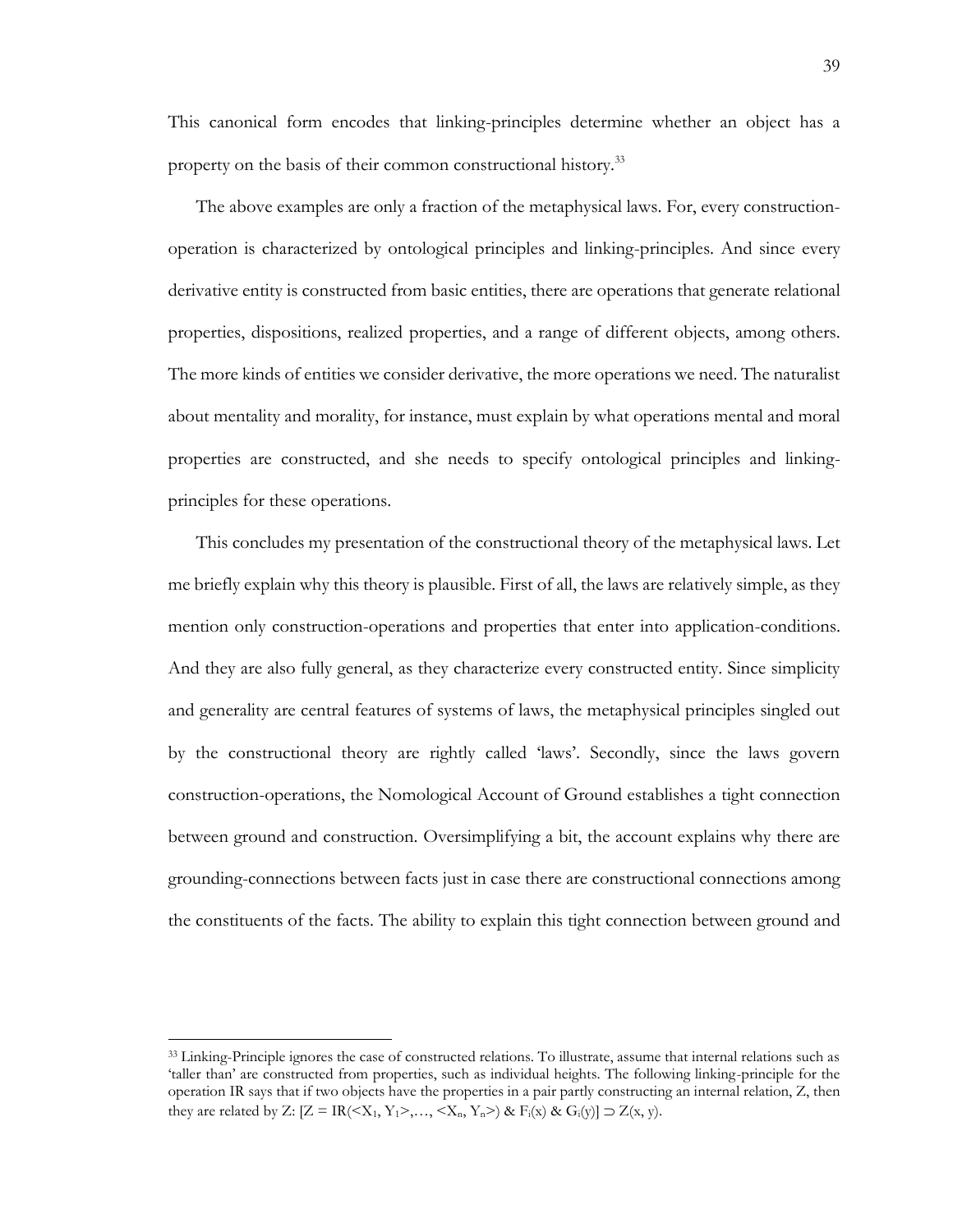construction, I believe, is an important advantage of the constructional theory of the laws (see Chapter 1 for details).

According to the Nomological Account of Ground, every grounding-truth is backed by some metaphysical law: ground just is lawful determination among truths. With the constructional theory of metaphysical laws on the table, we are now in a position to develop the deductive analysis of the notion of lawful determination. I will introduce the analysis in the next section and will then continue with a discussion of two major objections to the resulting view.

## **2.3 The Deductive-Nomological Analysis of Determination**

The Nomological Account of Ground says that  $p_1, \ldots, p_n$  ground q just in case some metaphysical laws determine q on the basis of  $p_1, \ldots, p_n$ . This section explains what it takes for laws of metaphysics to determine a truth on the basis of others. For the purposes of this section, I ask the reader to bracket cases of ground that correspond to logical entailments, such as 'p, q ground  $p \circ q$ ' or 'p grounds  $p \circ q'$ . I discuss the topic of 'logical ground' in section 2.5.

The deductive-nomological proposal says that lawful determination reduces to logical entailment with the laws of metaphysics as auxiliary premises. Let *L* be the set of the contents of metaphysical laws ( $L = \{p | L_M(p)\}$ ). Let ' $\Delta F_L p$ ' stand for ' $\Delta, L \vdash p$ ':  $\Delta$  and the laws together entail p. The proposal can then be expressed as follows:

 $(DN_1)$  p<sub>1</sub>,…, p<sub>n</sub> lawfully determine q  $\leftrightarrow$ <sub>def</sub> p<sub>1</sub>,…, p<sub>n</sub> ⊦<sub>L</sub> q

Without an interpretation of the entailment-symbol '⊦', however, the definition in  $DN_1$  is underspecified. The obvious interpretation takes '⊦' to mean classical logical entailment. But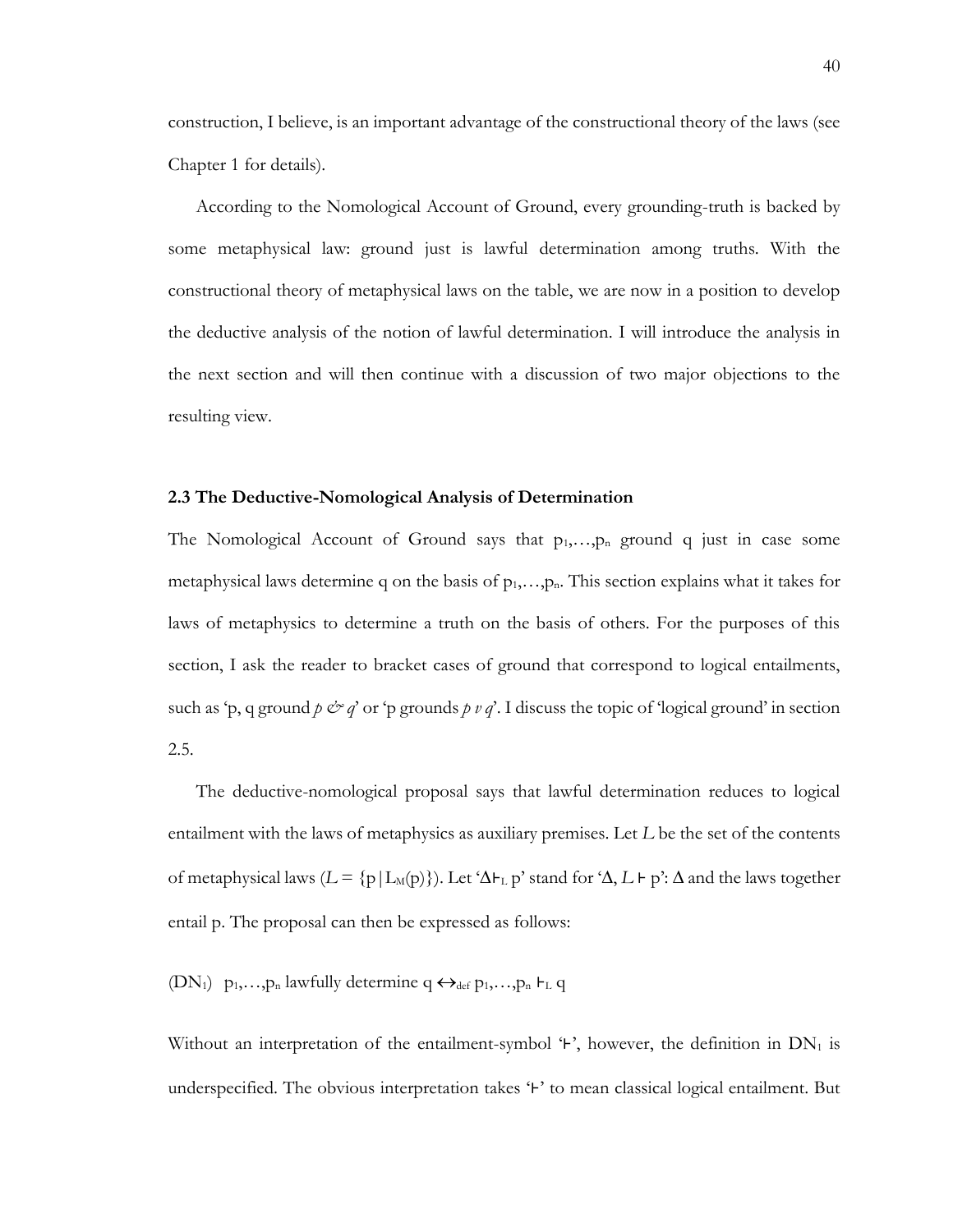the logical features of classical entailment are different from the logical features of ground and thus of lawful determination. In particular, entailment is reflexive, non-symmetric, and monotonic: every proposition entails itself, some entailments run both ways, and if 'p ⊦ q' then 'p, r ⊦ q' (for any r). Since lawful determination is plausibly asymmetric and non-monotonic, classical entailment seems unapt to analyze the notion. Hence, if we understand '⊦' as classical entailment, DN1 fails.

Even setting worries about general formal features aside, classical entailment it is too weak for our purposes. To see this, consider an ontological principle characterizing some construction-operation, O, together with its contrapositive  $(C<sub>o</sub>$  is an application-condition of O):

(Ontological Principle) 
$$
\forall xx(C_0(xx) \supset \exists y(y=O(xx)))
$$

\n(Contraposed Principle)  $\forall xx(\sim\exists y(y=O(xx)) \supset \sim C_0(xx))$ 

The contraposed law together with the fact  $\sim \exists y(y=O(aa))$  entails  $\sim C_O(aa)$  via *modus ponens*. According to DN<sub>1</sub>, therefore,  $\sim\exists y(y=O(aa))$  lawfully determines  $\sim\text{C}_O(aa)$ . But this is the wrong result: objects fail to construct another object in the O-way because they do not satisfy the application-condition C<sub>0</sub>. One of *modus ponens* and contraposition are therefore not among the inference-rules that characterize lawful determination. We thus need a stronger notion of entailment to support  $DN_1$ .

Which inference-rules should we use to characterize lawful determination? Instead of aiming directly for an analysis of 'lawful determination', the deductive-nomological analysis should target the specific mechanisms by which the laws act on the facts. Let me explain. Intuitively, the laws *apply* to some truths and *take* them to some other truths. Thus, laws of nature apply to some closed system *S* and take the state of *S* at time  $t_1$  to a different state at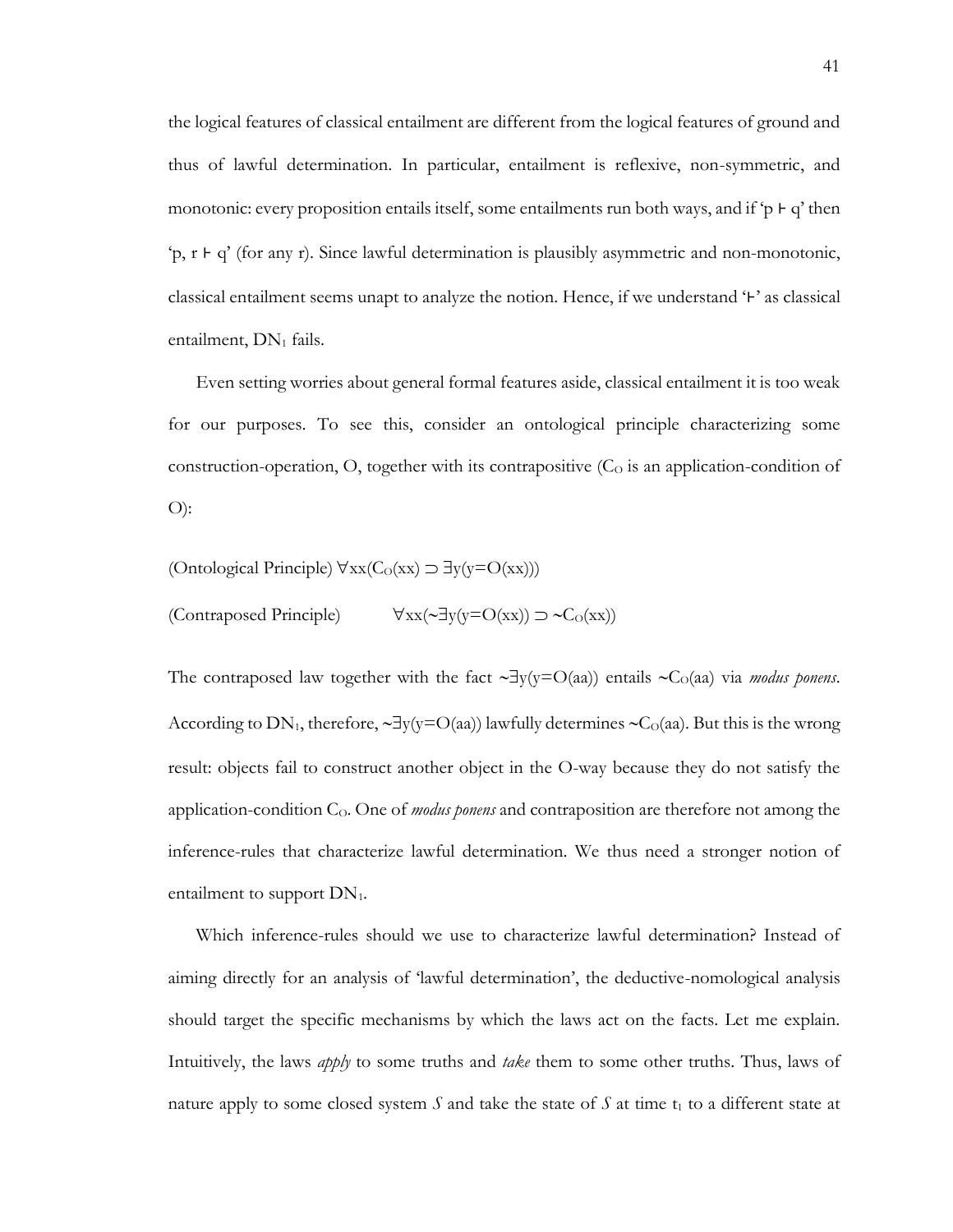the subsequent time t<sub>2</sub>. Similarly, metaphysical laws apply to some truths,  $p_1, \ldots, p_n$ , and take them to a truth, q, at a less fundamental level. I suggest that the DN-approach to lawful determination should provide an entailment-based analysis specifically of the notions of *applying to* and *taking to*.

Logic offers us pretty natural stand-ins for these metaphysically loaded notions. I will say that a law expressed by a sentence of the form  $\forall x(\varphi(x) \supset \psi(x))'$  applies to a truth, p, just in case p witnesses the antecedent of  $\forall x(\varphi(x) \supset \psi(x))$ . And p witnesses the antecedent of  $\forall x(\varphi(x))$  $\supset \psi(x)$ , if p is expressed by the antecedent of a conditional that can be derived from  $\forall x (\varphi(x))$  $\supset \psi(x)$ ) via  $\forall$ -elimination. Thus,  $\varphi(a)$  witnesses the antecedent of (1), because it is expressed by the antecedent in (2).

(1) 
$$
\forall x(\phi(x) \supset \psi(x))
$$

(2) 
$$
\varphi(a) \supset \psi(a)
$$
 [1,  $\forall$ -elimination]

It is then a natural next step to identify the 'output-notion' *taking to* as the result of applying *modus ponens* to a witnessing instance of the antecedent of the law and the result of  $\forall$ elimination applied to the law. Thus (2) and (3) together entail (4).

- (3)  $\varphi(a)$  [Assumption]
- (4) ψ(a) [2, 3, *modus ponens*]

The derivation in  $(1)$  –  $(4)$  represents schematically in purely logical terms how the metaphysical laws operate on the facts.

Since lawful determination reduces to the relation between a law's input and its output, we can define a notion of logical entailment,  $\vdash$ <sub>G</sub>, in terms of the inference-rules  $\forall$ -elimination and *modus ponens*, and use this notion of entailment to analyze lawful determination. I don't believe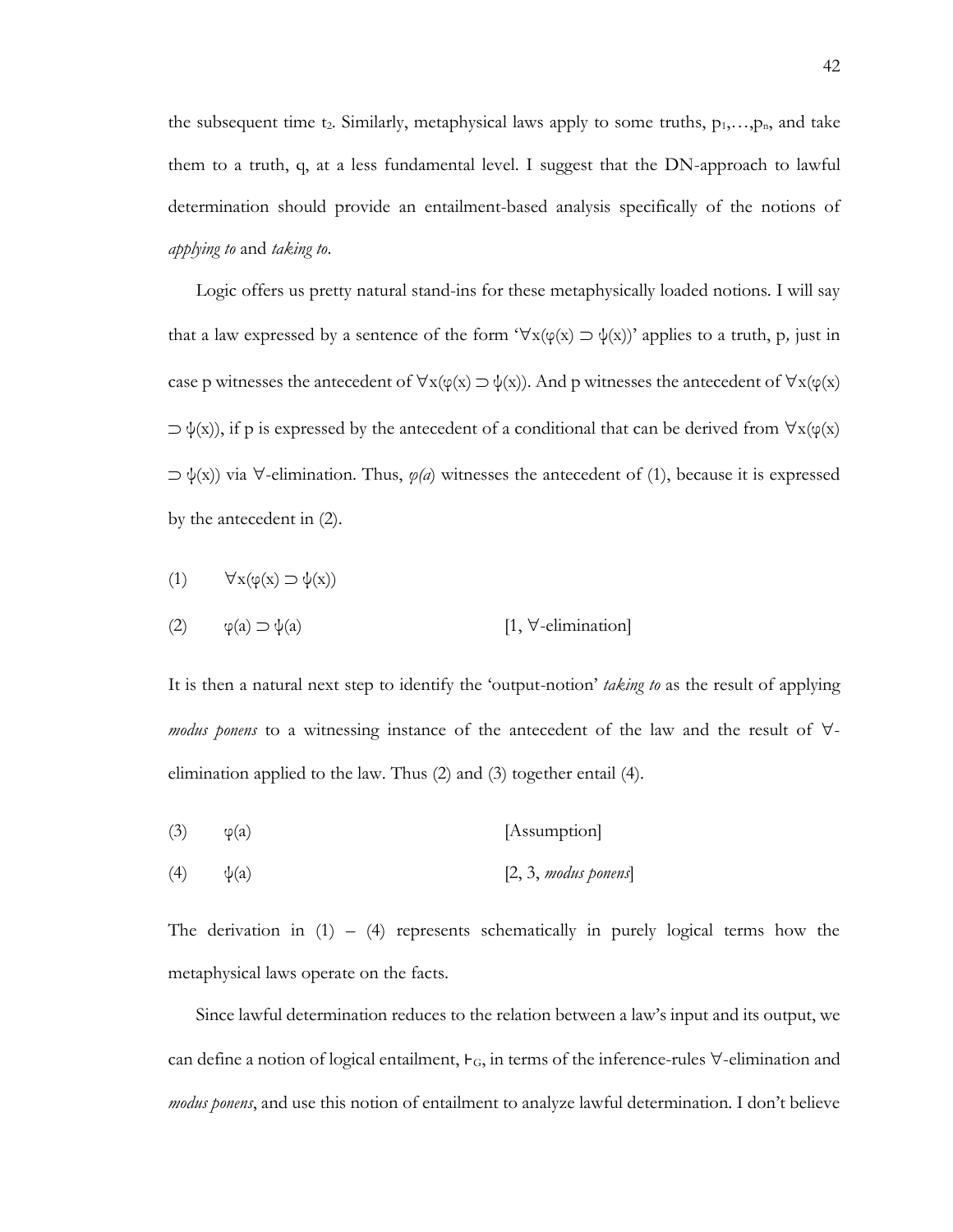that we need any additional justification for using these inference-rules in the analysis of the input/output-operations of the laws. Given that the laws are universally quantified conditionals, the two rules simply constitute the best fit. Characterizing lawful determination in terms of  $\forall$ -elimination and *modus ponens* is, therefore, not inadmissibly *ad hoc*.

Since lawful determination can be broken down exhaustively into the combination of input and output, and since  $\forall$ -elimination and *modus ponens* fully capture the input- and outputoperations of the laws, we should not appeal to any additional inference-rules to characterize lawful determination. And since we wish to use the two inference-rules exclusively to analyse how metaphysical laws operate on the facts, we need to restrict their scope to laws:

 $\forall$ -Elimination\* ( $\forall E^*$ )  $\forall x_1 \dots \forall x_n \varphi(x_1, \dots, x_n) - \text{If } L_M(\forall x_1 \dots \forall x_n \varphi(x_1, \dots, x_n))$  $\varphi(a_1/x_1, ..., a_n/x_n)$ 

Modus Ponens\* (MP\*)  $s_1$  & ... &  $s_n \supset t$  – *If 's<sub>1</sub>*  $\circledcirc$  ...  $\circledcirc s_n \supset t$ ' *is derived via*  $\forall E^*$  $S_1, \ldots, S_n$ t

A few clarifying remarks are in order. First,  $\varphi$ (a<sub>1</sub>/x<sub>1</sub>, ..., a<sub>n</sub>/x<sub>n</sub>) in  $\forall E^*$  represents the result of substituting individual constants for each of the variable expressions in  $\varphi$ . Secondly, a multipremise version of *modus ponens* is required to capture that laws act on pluralities of truths. Third, s is derived via  $\forall E^*$  iff s appears on a line whose derivation cites  $\forall E^*$ . Finally, the one line  $s_1, \ldots, s_n$  in MP\* abbreviates n separate lines.

We can define the notion of entailment  $\vdash_G$  in terms of the inference-rules  $\forall E^*$  and MP\*. Since ' $\epsilon$ <sub>G</sub>' is defined as a relation between sentences, however, and lawful determination is a relation among propositions, I stipulate:  $p_1,...,p_n$   $\vdash_G q \leftrightarrow_{def}$  for some sentences  $s_1,...,s_n$ , t such that s<sub>1</sub> expresses  $p_1, ..., s_n$  expresses  $p_n$ , and t expresses q, s<sub>1</sub>,…,s<sub>n</sub>  $\vdash_G$  t. The updated account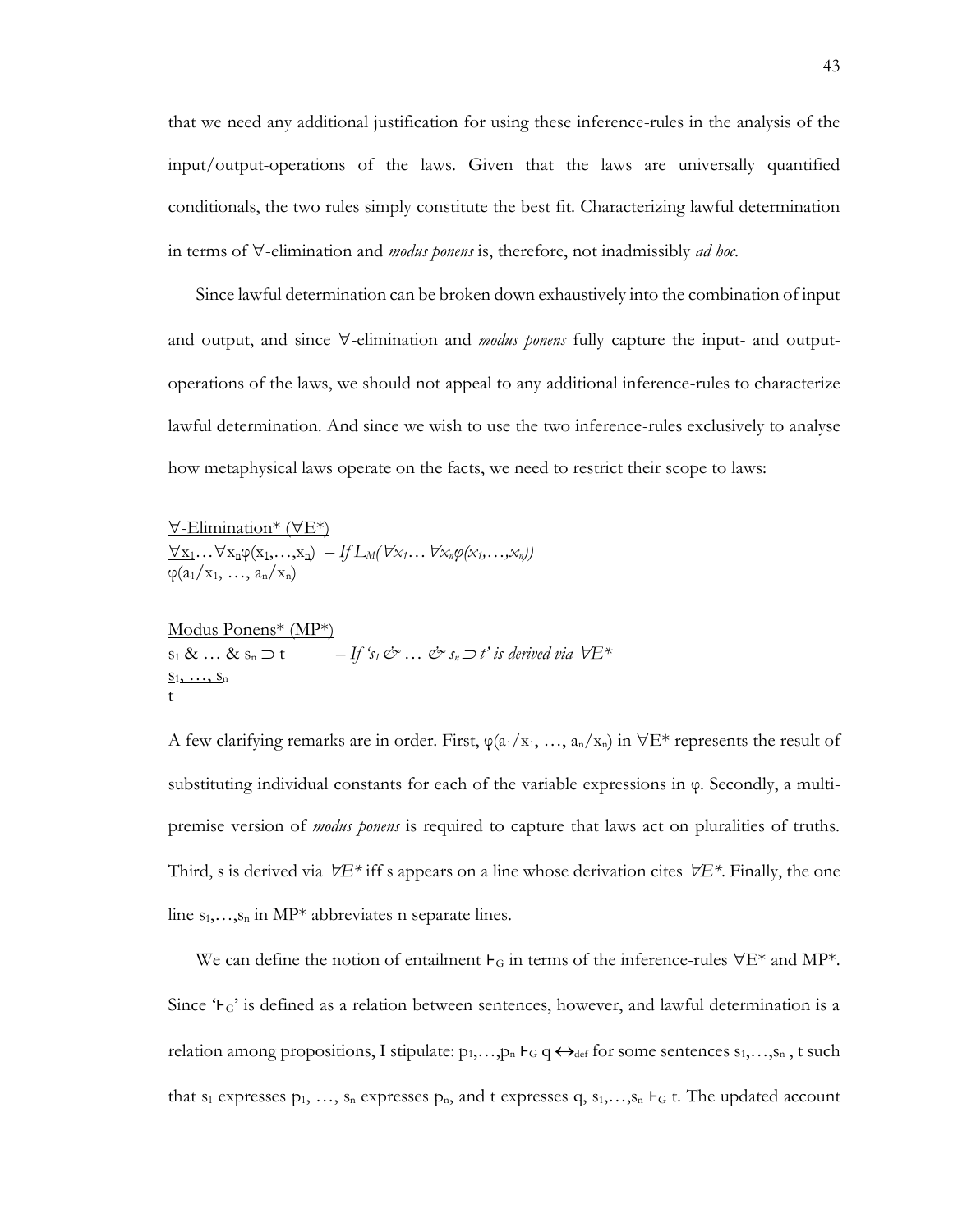of lawful determination then takes the following form (recall that 'p ⊦<sup>L</sup> q' stands for 'p, *L* ⊦ q'):

 $(DN_2)$  p<sub>1</sub>,…,p<sub>n</sub> lawfully determine q  $\leftrightarrow$ <sub>def</sub> p<sub>1</sub>,…,p<sub>n</sub>  $\vdash$ <sub>G, L</sub> q

To fully understand DN2, however, we need to go beyond the inference-rules that characterize  $\epsilon_{\rm G}$ . We also need to specify the notion of a proof in the system relative to which  $\epsilon_{\rm G}$  is defined. A very natural rendering of the notion of a proof secures the correct formal features of lawful determination. To this end, I make the following stipulations.

First of all, 's<sub>1</sub>,…,s<sub>n</sub>  $\vdash_{G,L} t$ ' holds only if each of s<sub>1</sub>,…,s<sub>n</sub> is actually used in the derivation of t.<sup>34</sup> This secures the non-monotonicity of lawful determination. For, assuming that t can be proven from  $s_1,...,s_n$ , there is no guarantee that t can be proven from  $s_1,...,s_n$  and r in such a way that r is actually used in the proof. Secondly, we are not allowed to introduce a logical truth at any line of the proof unless it is considered a premise or derived via one of the inference-rules of the calculus. The two inference-rules  $\forall$ -Elimination<sup>\*</sup> and *modus ponens*<sup>\*</sup> together with this characterization of a proof define a calculus, which I will call the *groundingcalculus*. We can read the formula 'p ⊦<sub>G, L</sub> q' as 'q is derivable from p and some laws in the grounding-calculus'.

Lastly, the grounding-calculus needs to be augmented with a device for introducing names of derivative entities. For, due to the general nature of the metaphysical laws, they only allow the derivation of truths that quantify over derivative entities without referring to them 'by name'. For instance, the ontological principle for set-formation together with Socrates'

<sup>34</sup> Line *n* is a *parent* of line *m* in proof *P* iff *n* is cited in the derivation of *m*. *n<sup>1</sup>* is an *ancestor* of *m* iff there is a sequence of lines *n1*, *n<sup>2</sup>* …, *m* in *P*, s.t. each line is the parent of the line adjacent in the sequence. A sentence, *s*, is *used* in the derivation of *P*'s conclusion iff *s* appears on a line that is an ancestor of *P*'s concluding line.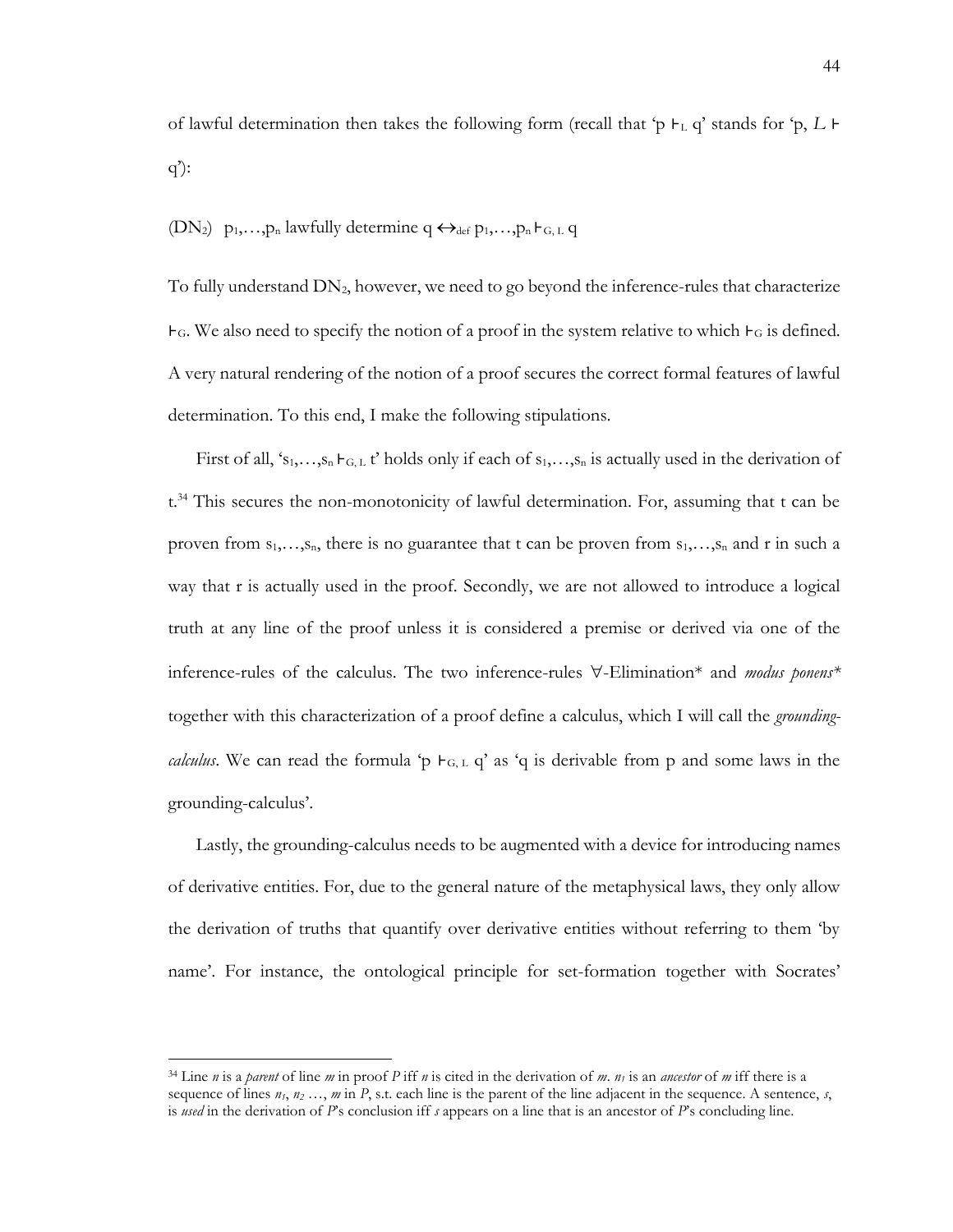existence does not determine the existence of {Socrates}, but only the general fact that there is something that is set-constructed from Socrates:

| 1. | Socrates exists                                               | [Assumption]            |
|----|---------------------------------------------------------------|-------------------------|
| 2. | $\forall x(x \text{ exists } \supset \exists y(y = \{\}(x)))$ | [Ontological Principle] |
| 3. | Socrates exists $\supset \exists y(y = \{\}(Socrates))$       | $[2, \forall E^*]$      |
| 4. | $\exists y(y = \{\}(\text{Socrates})\)$                       | $[1, 3, MP^*]$          |

To derive the singular truth *{Socrates} exists* from line 4 we need a device which names entities whose existence is already granted. There are a number of formal tools for deriving truths that involve names for derivative entities. I will introduce one such tool and I will then briefly explain that the added formalism is neutral on substantive philosophical interpretations. The formal implementation I develop relies on *Auxiliary Locating-Identities*:

$$
(ALI) \quad Aux(A = tx(Fx))
$$

 $\overline{\phantom{a}}$ 

Read ALI as 'If there is a unique F, this unique F is identical to A'. The identity in the scope of 'Aux' is flanked by a name on the left, which marks the *bearer* of the identity, and a definite description on the right.<sup>35</sup> The context 'Aux( $=$  tx(Fx))' allows for substitution of co-referring names in the bearer-position *salva veritate*: if  $Aux(A =$  the F) and  $A = B$ , then  $Aux(B = tx(Fx))$ . The intuitive job of the ALI associated with an entity, A, is to locate A in a world that is specified in A-free terms. I will use the following two inference-rules to characterize the mechanics of the auxiliary identities in the grounding-calculus:

<sup>&</sup>lt;sup>35</sup> ' $x(Fx)'$  in the scope of an ALI is not an ordinary definite description, since Aux(A =  $tx(Fx)$ ) does not entail the existence of A.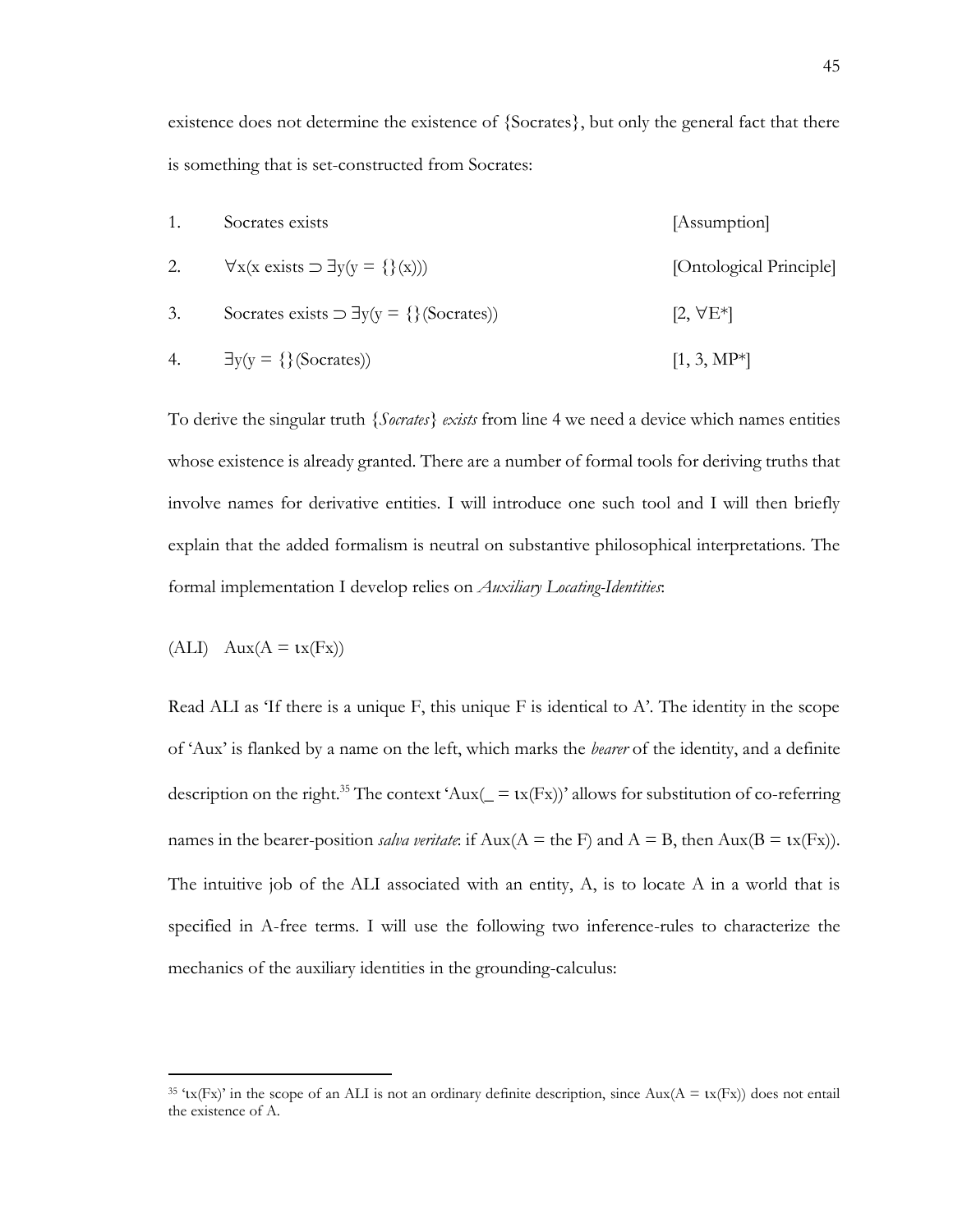| (ALI-Elimination) a) $Aux(A = tx(Fx))$ |                         | b) $Aux(A = tx(Fx))$     |  |
|----------------------------------------|-------------------------|--------------------------|--|
|                                        | $\exists x \mathbf{Ex}$ | $\exists x \mathsf{F} x$ |  |
|                                        | A exists                | $A$ is $F$               |  |

The above derivation can then be continued:

 $\overline{\phantom{a}}$ 

| $\cdots$ |                                                                 |                      |
|----------|-----------------------------------------------------------------|----------------------|
| 4.       | $\exists y(y = \{\}(Socrates))$                                 | $[1, 3, MP^*]$       |
| 5.       | $Aux({\text{Socrates}}) = \text{tx}(x = \{\}(\text{Socrates}))$ | [ALI]                |
| 6.       | {Socrates} exists                                               | $[4, 5, ALL-Elim a]$ |

Hence, ALIs allow the derivation of singular truths involving derivative entities.

ALIs are technical devices that admit of at least three philosophical interpretations: they express fundamental facts (*Haecceitism*), the individual essences of entities (*Essentialism*), or they are purely representational devices that underlie translations of quantificational language into a language with names (*Deflationism*). On all three interpretations, it is a substantive question which ALIs hold. The essentialist makes a substantive claim about the content of individual essences, and the haecceitist needs to say which fundamental truths introduce individuals into a qualitative reality. The deflationist could hold that ALIs are contextually determined: Aux(A  $=$  the F) holds just in case 'the F' is a contextually salient definite description of A (akin to contextually determined counterpart-relations). The DN-approach to lawful determination is compatible with all these views on the nature of derivative entities.<sup>36</sup>

Lawful determination is entailment with the laws and the ALIs in the grounding-calculus. Thus, if *A* is the set of all true ALIs, and if 'p  $\vdash_{LA} q$ ' stands for 'p, *L*, *A*  $\vdash q$ ', we can replace  $DN_2$  as follows:

<sup>36</sup> Plantinga (1983) defends a view in the spirit of haecceitism and Russell (2013: section 7) presents a broadly deflationist view. Mackie (2006) discusses individual essences.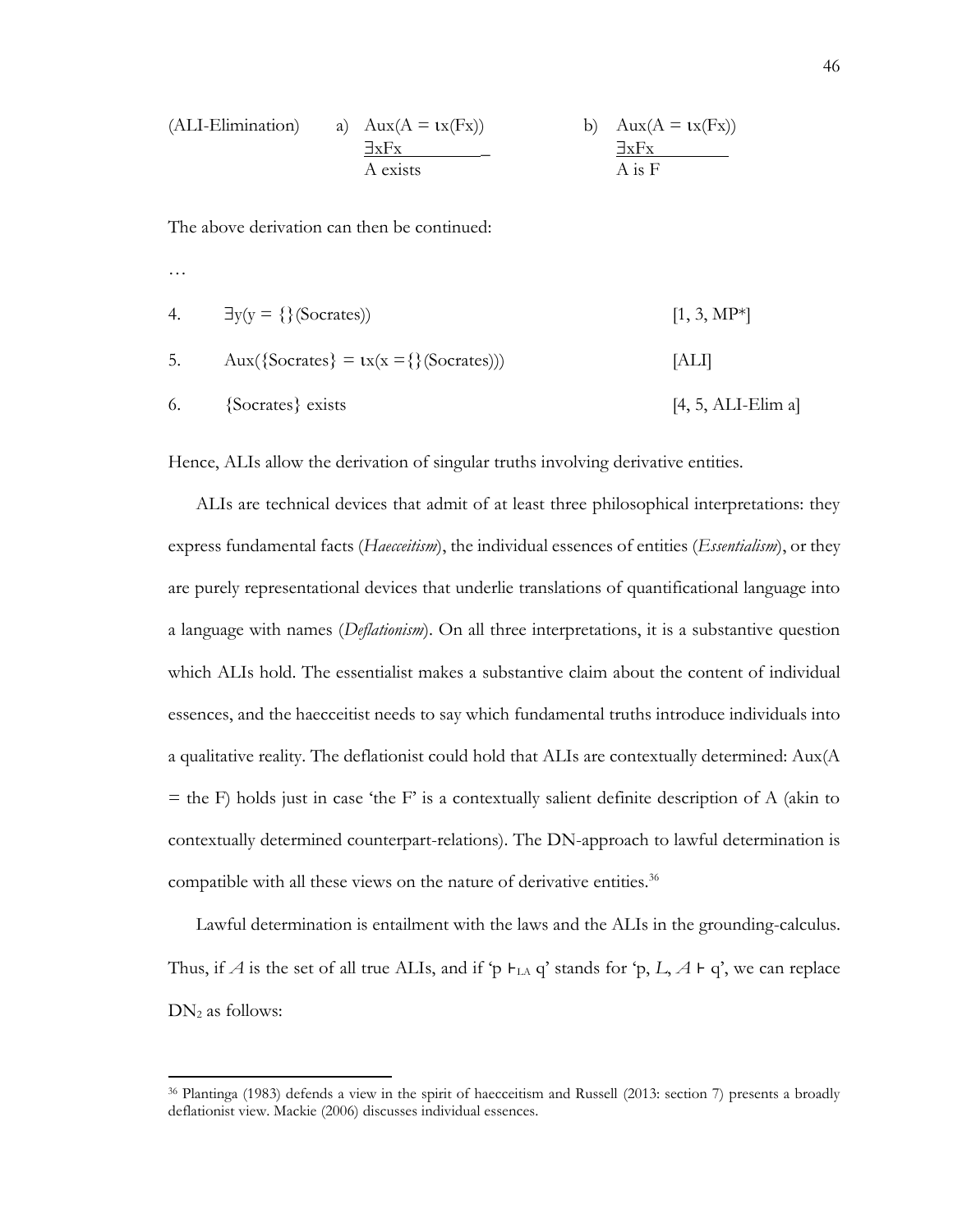(DN<sub>3</sub>) p<sub>1</sub>,...,p<sub>n</sub> lawfully determine q  $\leftrightarrow$ <sub>def</sub> p<sub>1</sub>,...,p<sub>n</sub>  $\vdash$ <sub>G,LA</sub> q

This concludes my presentation of the deductive-nomological approach to lawful determination. I have argued that the most fruitful application of a deductive account of determination focuses on the analysis of the input/output-operations of the laws. My analysis uses the grounding-calculus, which is characterized by specific inference-rules and a welldefined notion of proof. The Nomological Account of Ground combined with the deductivenomological account of lawful determination entails the DN-Account of Ground:

$$
(DNA)\ \ p_1,\ldots,p_n\ \textrm{ground}\ q \quad \leftrightarrow_{\textrm{def}}\quad \ \ \, (i)\ p_1,\ldots,p_n\ \mathsf{F}_{G,LA}\ q
$$

$$
(ii) p_1, \ldots, p_n, q \text{ obtain}
$$

I will next present an example to illustrate how the different parts of the account work together. I assume for simplicity that bachelorhood is a simple conjunctive property that is constructed from the two properties Male and Unmarried. (I use capitalized adjectives as proper names for properties.) 'Peter has Bachelor' follows from the two premises 'Peter has Unmarried' and 'Peter has Male' together with the existence of Male and Unmarried in the grounding-calculus:

| (1) | Peter has Unmarried, Peter has Male                                                | [Assumptions]           |
|-----|------------------------------------------------------------------------------------|-------------------------|
| (2) | Unmarried exists, Male exists                                                      | [Assumptions]           |
| (3) | $\forall$ X $\forall$ Y(X exists & Y exists $\supset \exists Z(Z = C_{\&}(X,Y))$ ) | [Ontological Principle] |
| (4) | Unmarried exists $\&$ Male exists $\supset$                                        |                         |
|     | $\exists Z(Z = C_{\alpha}(Unmarried, Male))$                                       | $[3, \forall E^*]$      |
| (5) | $\exists Z(Z = C_{\alpha}(\text{Unmarried}, \text{Male}))$                         | $[2, 4, MP^*]$          |
| (6) | Aux(Bachelor = $tX(X) = C_{\alpha}(Unmarried, Male))$ )                            | ALI                     |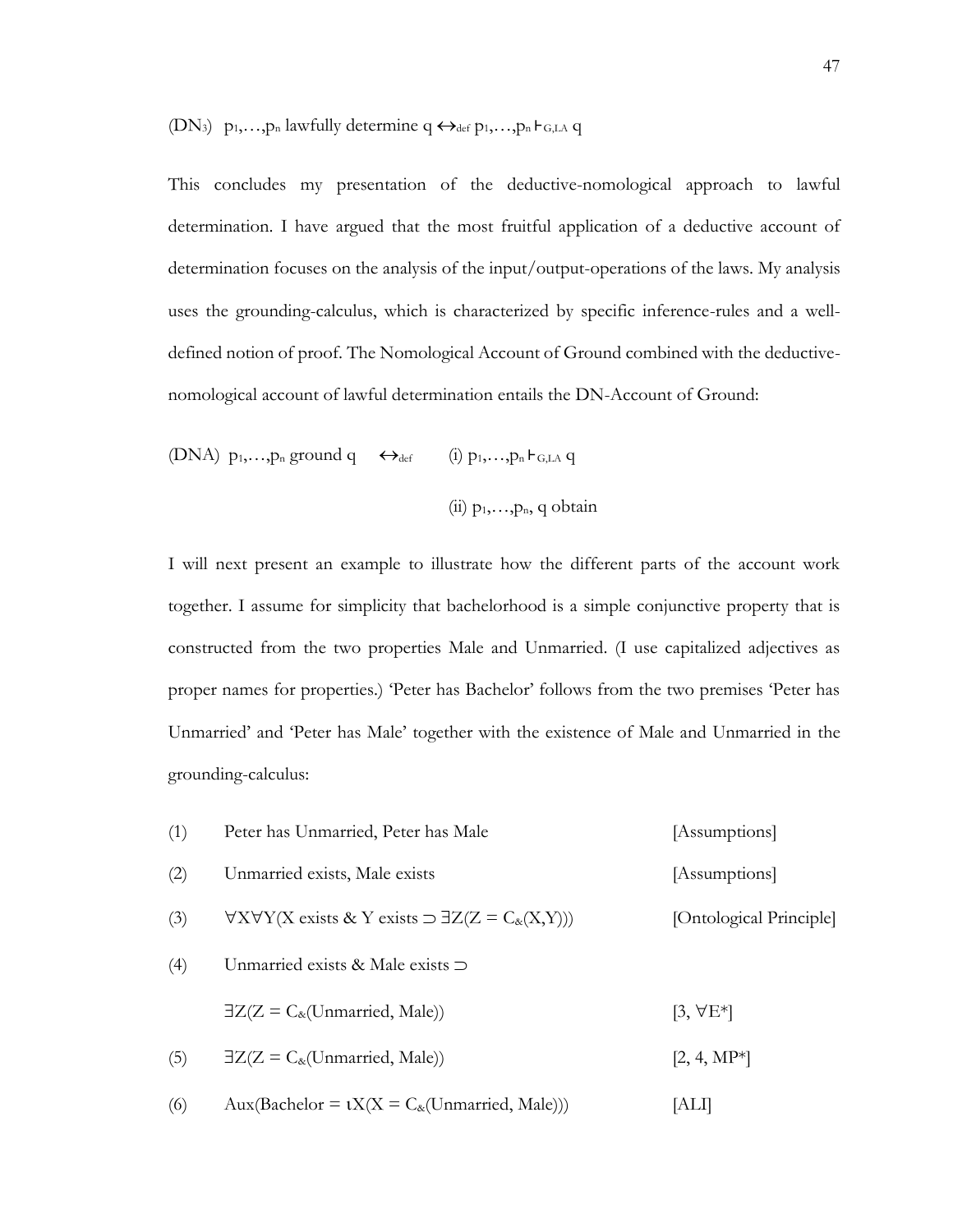| (7) | Bachelor = $C_{\alpha}$ (Unmarried, Male)                                                   | $[5, 6, ALL-Elim b]$ |
|-----|---------------------------------------------------------------------------------------------|----------------------|
| (8) | $\forall x \forall X, Y, Z((X(x) \& Y(x) \& (Z = C_{\&}(X,Y))) \supset Z(x))$               | [Linking-Principle]  |
| (9) | (Peter has Unmarried & Peter has Male &                                                     |                      |
|     | Bachelor = $C_{\alpha}$ (Unmarried, Male)) $\supset$ Peter has Bachelor [8, $\forall E^*$ ] |                      |

(10) Peter has Bachelor 
$$
[1, 7, 9, MP^*]
$$

The derivation mirrors in logical terms how laws operate on the truths 'Peter has Unmarried' and 'Peter has Male' and the existence of the two properties Unmarried and Male. The ontological principle for conjunctive-property-formation determines the existence of the property C&(Unmarried, Male) based on the properties Unmarried and Male (line 5). The auxiliary identity for bachelorhood determines that this conjunctive property is identical to the property bachelorhood (line 7). Once bachelorhood is constructed from its conjuncts, the linking-principle for conjunctive properties determines that Peter has Bachelor based on Peter's possession of the conjunct-properties (line 10). DNA therefore predicts that *Peter has Bachelor* is grounded in *Peter has Male*, *Peter has Unmarried* together with the existence of Unmarried and Male.<sup>37</sup>

This concludes the introduction of the DN-Account of Ground. I have given a precise account of laws of metaphysics that ties together metaphysical explanation and the notion of construction. Although I am open to alternative conceptions of the laws, the constructional theory has allowed for a vivid presentation of the DN-Account. I have also developed a formal system, the grounding-calculus, to define the notion of lawful determination. If ground just is lawful determination among truths, the DN-Account of Ground captures the nature of

<sup>37</sup> It may surprise the reader to find the existence of Unmarried and Male among the grounds for *Peter has Bachelor* (see, e.g., Trogdon (2013: 479) for discussion). This addition is motivated since existence is the application-condition for conjunctive-property formation.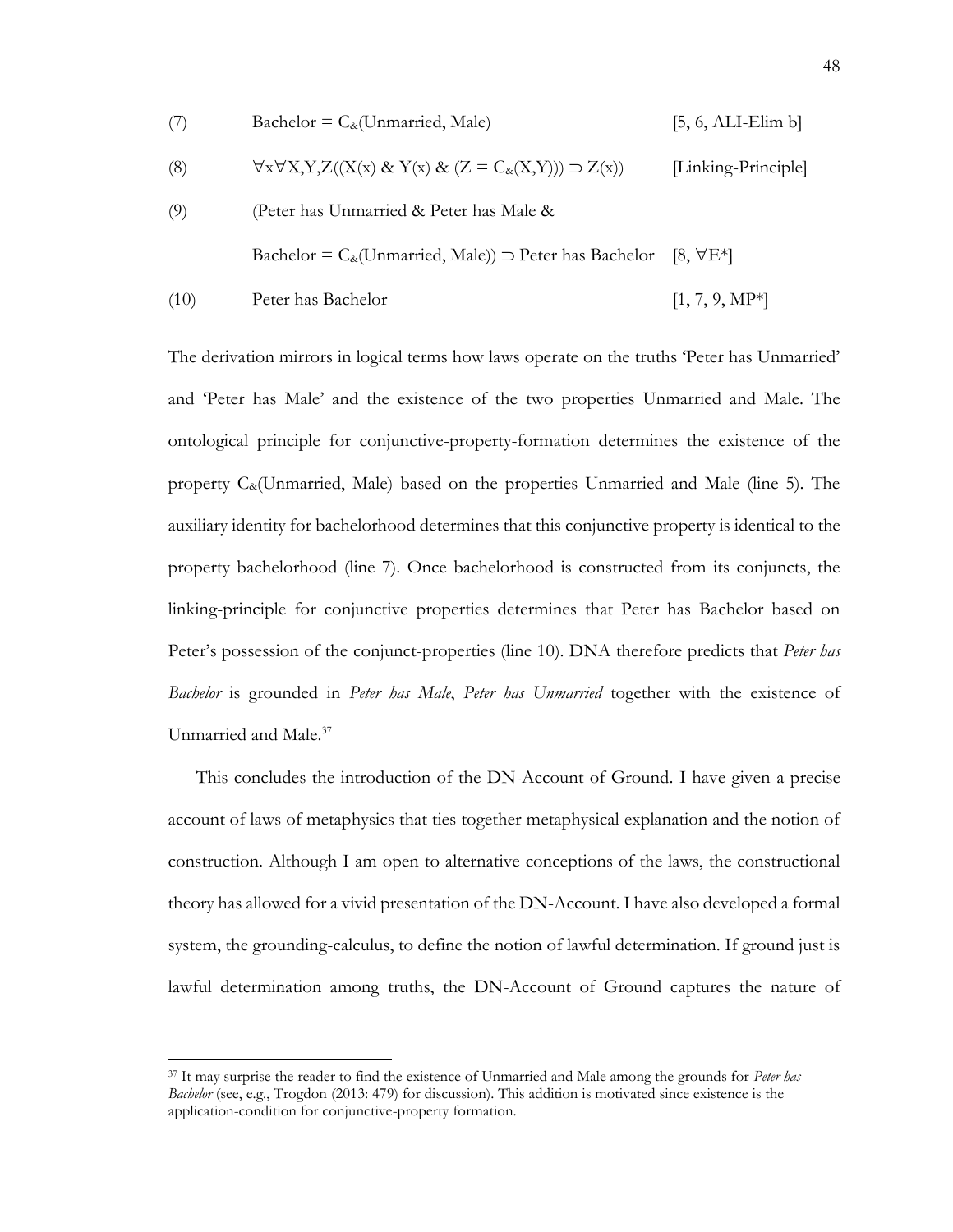metaphysical explanation. In the rest of the paper, I will defend DNA against two central objections. Section 2.4 provides a summary of the arguments against the traditional DNapproach to scientific explanation, and it shows that these arguments gain no traction on the DN-Account of Ground. Section 2.5 responds to the charge that the account fails to deal with metaphysical explanations that correspond to logical entailments.

#### **2.4 The Objection from the Historic Failure of DN-Accounts**

Carl Hempel and Paul Oppenheim [1948] introduced the original DN-account of scientific explanation in the 1940s. On their view, every scientific explanation of particular facts subsumes facts under a general law-like regularity: a complete scientific explanation takes the form of an inference from a law-like statement together with premises concerning individual matters of fact to a conclusion that also concerns individual matters of fact. If we refer to inferences of this form as *deductive-nomological inferences*, we can restate Hempel and Oppenheim's claim as follows: a deductive-nomological inference is both necessary and sufficient for scientific explanation. Both the necessity and the sufficiency of deductivenomological inferences have been questioned. The aim of this section is to show that attacks on the DN-account of scientific explanation do not generalize to the DN-Account of Ground. I will begin with objections to the necessity of a deductive-nomological inference for explanation. Many explanations we actually give do not make explicit reference to regularities. Thus, we explain that the fire occurred because of a short circuit, without mentioning (or even knowing) the relevant lawful regularity that connects short-circuits and fires. But we don't need to think of the laws as included in the *explanans*; we can think of them instead as underlying the explanation. And since when we give explanations we don't go beyond the *explanans*, we do not mention the laws. Moreover, we should distinguish between an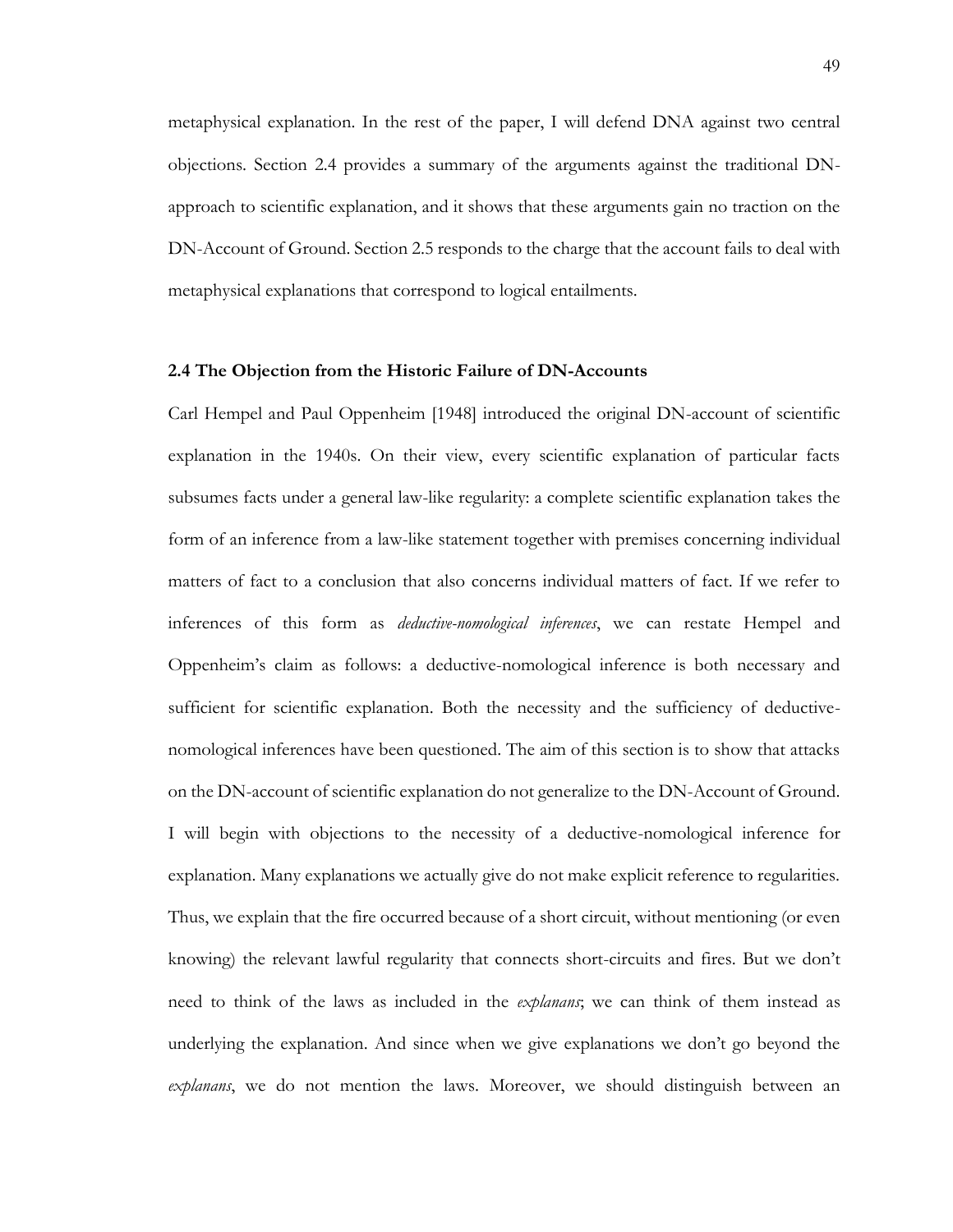explanation in the abstract and an explanation as something that can be possessed or communicated.<sup>38</sup> Even if abstract explanations consisted of deductive-nomological inferences, the possession and communication of an explanation would not require complete grasp of the premises involved in the inference. The same considerations also apply to the DN-Account of Ground. We don't need to know the metaphysical laws in order to successfully give metaphysical explanations. And the metaphysical laws are not part of metaphysical explanations, but underlie them.

A more pressing objection against the necessity of deductive-nomological inferences for explanation arises from statistical or probabilistic explanations. Future events cannot be deduced from present events via statistical laws. Hempel and Oppenheim argued that there are certain inductive inferences that allow us to regard statistical explanations as subsuming individual events under regularities. But this extension of the deductive-nomological project is widely considered unsuccessful [Salmon 1989: ch. 1]. This particular objection, however, influential as it has been, does not concern metaphysical explanations. Since there is no metaphysical analogue to statistical explanations, the laws of metaphysics are deterministic.

Let us next look at the question of whether deductive-nomological inferences are sufficient for scientific explanations. There are two influential kinds of examples that suggest a negative answer. The first kind of example concerns bogus laws. Hempel and Oppenheim accepted a crude regularity-view about laws of nature: law-like generalizations are general statements that are not restricted to particular regions of space or time and that do not make reference to individual objects [Ibid: ch. 2].

 $\overline{\phantom{a}}$ 

<sup>38</sup> Lewis (1986a) draws a similar distinction between the explanations as speech-acts and explanations as "chunk of explanatory information." (Ibid.)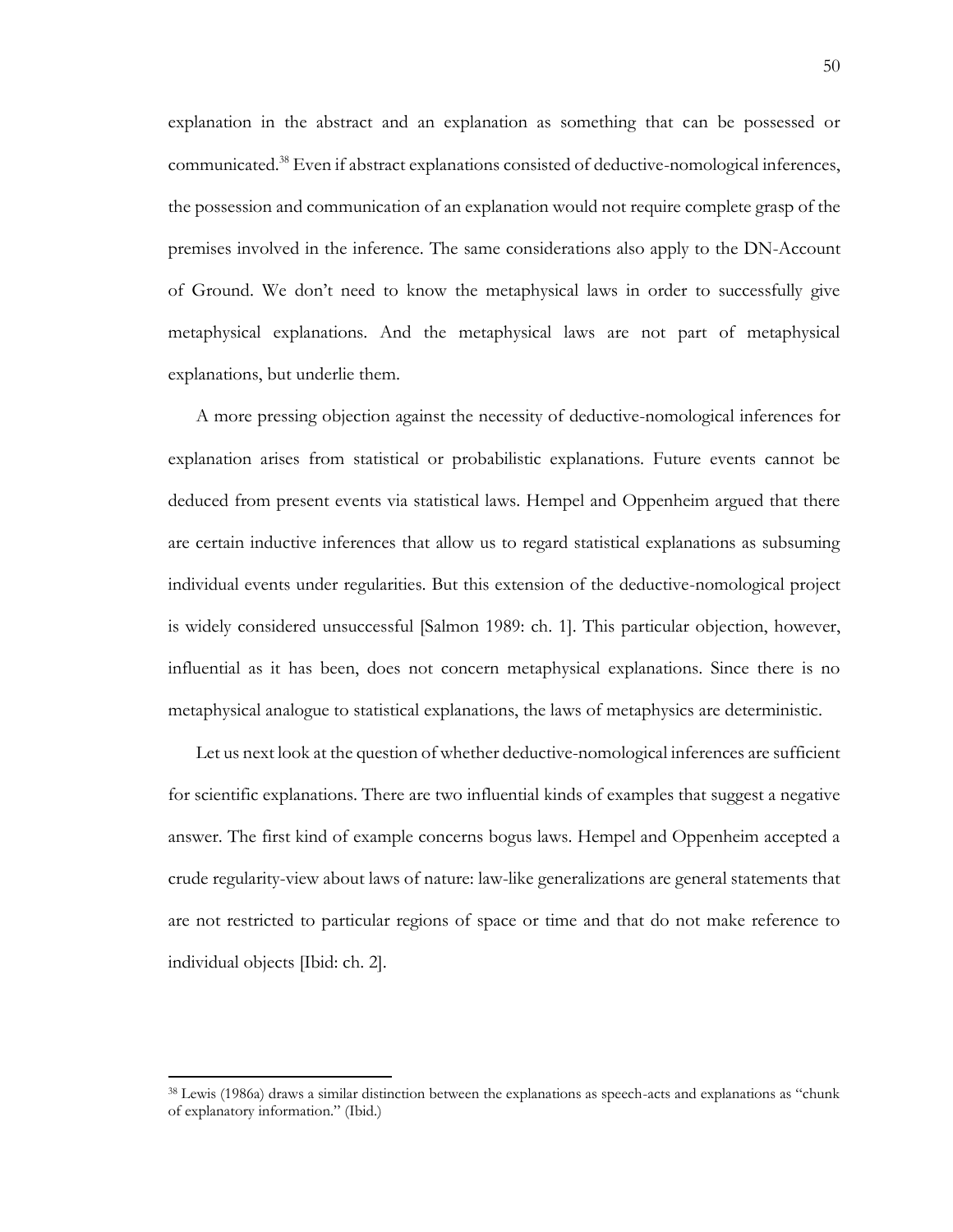This crude definition of 'law-likeness' invites counterexamples to sufficiency. Consider, for instance, the following well-known case. According to Hempel and Oppenheim's criteria, 'Every bit of salt that has been pointed at with a wand by a man with a funny hat dissolves in water' is a law-like regularity. For, it is a true general statement that does not make reference to any individual objects. Now assume that a man with a funny hat points a wand at a specific bit of salt that is then submerged in water. It follows deductively from the regularity and this assumption that the bit of salt dissolves in water. Consequently, the DN-account entails that the dissolving of the salt is explained by the pointing of the wand. But this is of course absurd. This is only one of the difficulties for the traditional DN-Account that arises not from the deductive approach to explanation, but from an implausible approach to the nature of laws. I take it that the right response to this case denies that any regularity involving hexed salt is a law. Suffice it to say that the DN-Account of Ground does not rely on an implausible analysis of metaphysical laws. For all I have said, law-truths of the form  $L_M(p)$  may be fundamental. There is, therefore, no analogous 'hexed-salt problem' for the DN-Account of Ground.

Perhaps the most influential objection to the deductive-nomological approach to scientific explanation concerns the direction of explanation. The laws of Newtonian Mechanics, for instance, entail facts about the past on the basis of facts about the present. But present facts do not explain the past. The most prominent version of this *problem from directionality* involves deductive symmetries. For instance, the laws of the propagation of light allow us to derive the length of a shadow cast by a flagpole on the basis of the height of the flagpole. But the reverse derivation is also possible: the height of the flagpole can be derived from the length of the shadow [Bromberger 1966]. The explanation, however, only runs one way and not the other. It is widely accepted that the problem from directionality shows that the traditional DNapproach to scientific explanation fails.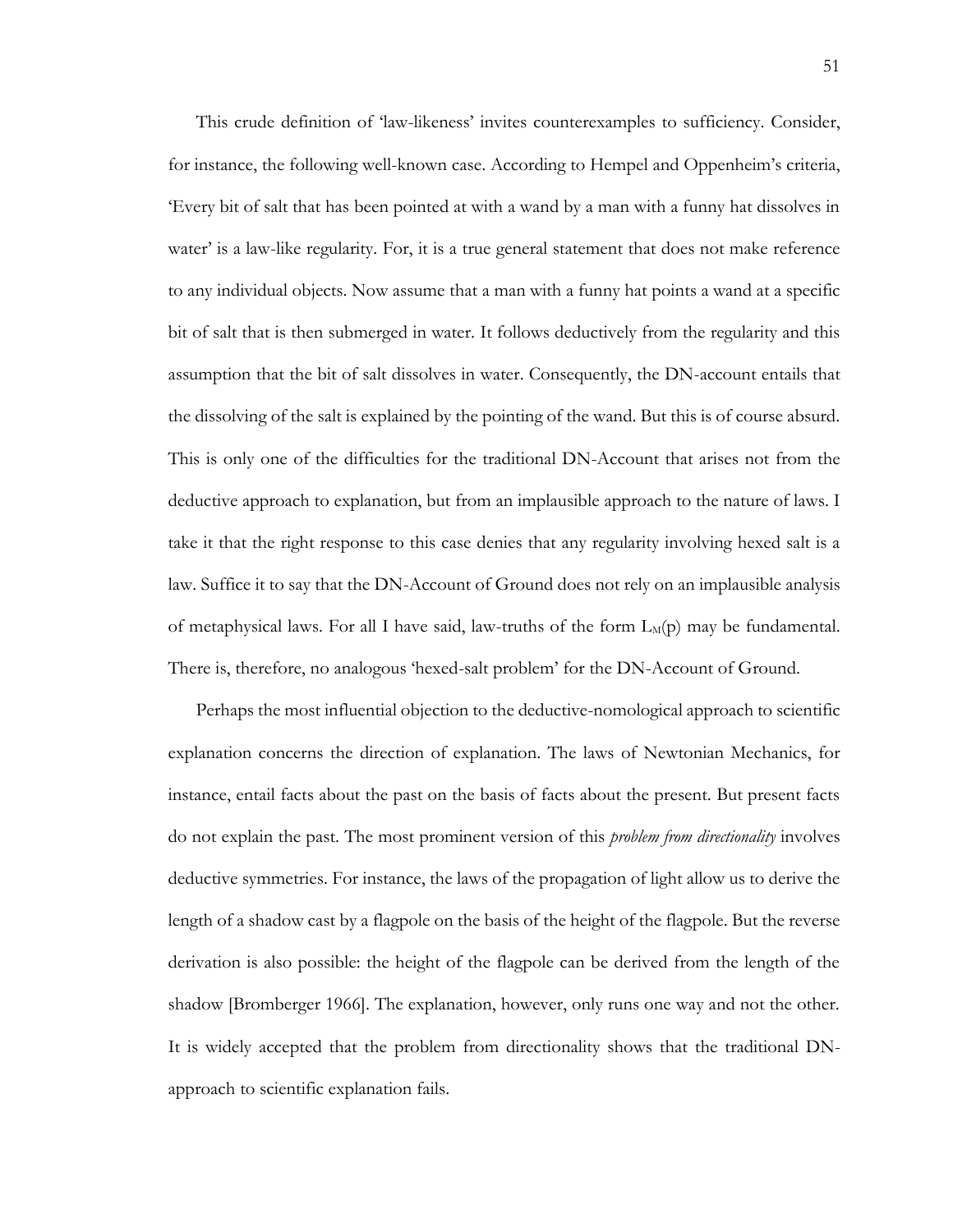But the problem from directionality does not arise for the DN-Account of Ground, because of the form of the metaphysical laws. While laws of nature are symmetric mathematical equations, metaphysical laws are quantified material conditionals. These material conditionals in combination with the inference-rules that define the grounding-calculus are clearly directional. Since *modus ponens*, but not *modus tollens*, is an admissible inference-rule in the grounding-calculus, derivations from metaphysical laws always take us from the antecedent of the law to its consequent. And this means that the derivations only take us from the more fundamental to the less fundamental facts. One important difference between the metaphysical laws and the laws of nature, therefore, is that the directionality of the metaphysical laws, but not of the natural laws, can be captured by means of logic alone.<sup>39</sup>

This response faces the question of motivation: 'Why choose material conditionals in the scope of the laws? And why choose specific inference-rules to characterize the notion of lawful determination?' I think that material conditionals (in the scope of the  $L_M$ -operator) provide natural formulations of the ontological principles and linking-principles. After all, ontological principles express sufficient conditions for the application of construction-operations. And linking-principles encode sufficient conditions for the instantiation of constructed properties by constructed objects. Moreover, as I have argued in section 2.3, the inference-rules that define the grounding-calculus are natural logical stand-ins for the input- and output-notions that we intuitively associate with governing laws. But the formalism should ultimately be assessed on the basis of the extensional adequacy and explanatory merit of the resulting account.

 $\overline{\phantom{a}}$ 

<sup>&</sup>lt;sup>39</sup> Perhaps the laws of nature can be re-interpreted as quantified conditionals. The problem of directionality could then be solved without appealing to the direction of time as suggested below.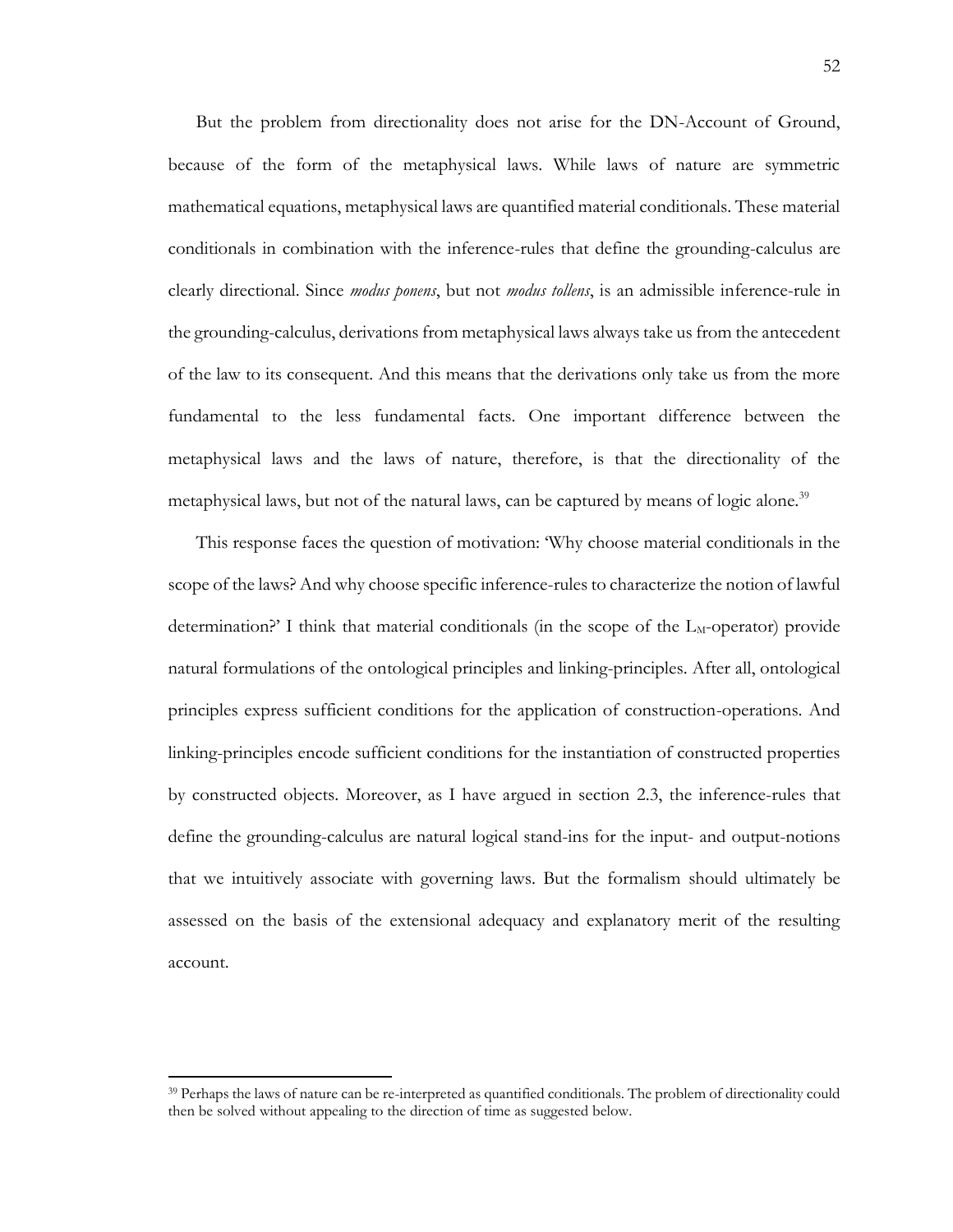The objections to the traditional DN-account of explanation don't get traction on the DN-Account of Ground. The resulting package of views, however, may suffer from a lack of unity. If the DN-approach captures only metaphysical explanations, the generic notion of explanation is surprisingly disjunctive. But I am not convinced that this lack of unity among different kinds of explanation would constitute a significant reason to reject the view I am advocating. There are a number of different kinds of explanation, including metaphysical, scientific, mathematical, conceptual, logical, teleological, practical, and normative explanations. We should investigate which of these kinds of explanations are more basic than others, and how each kind can be analyzed in more basic terms. We have little reason to prejudge the substantive issue of whether all kinds of explanation have the same general nature.

I am also not convinced that deductive-nomological inferences should be excluded from the theory of scientific explanation. I have argued above that DN-analyses should target the notion of determination. There is a useful notion of *natural determination* that can be analysed in terms of nomological deductions:  $p$ -at- $t_1$  naturally determines  $q$ -at- $t_2$  just in case (i)  $p$ -at- $t_1$ and the laws of nature logically entail q-at-t<sub>2</sub>, (ii) t<sub>1</sub> is earlier than t<sub>2</sub> and (iii) p-at-t<sub>1</sub> characterizes the entire state of the world at  $t_1$ . Since laws are temporally symmetric, we need (ii): the direction of time fixes the direction of determination. And since laws fundamentally apply holistically to the entire state of the world at a time, we need (iii): only entire world-states naturally determine.<sup>40</sup>

The deductive-nomological approach captures metaphysical as well as natural determination. Since metaphysical explanation just is metaphysical determination, a deductivenomological account of metaphysical explanation is possible. But it is less clear whether natural

 $\overline{a}$ 

 $40$  Schaffer (2013) explains why the laws of nature fundamentally apply to entire world-states.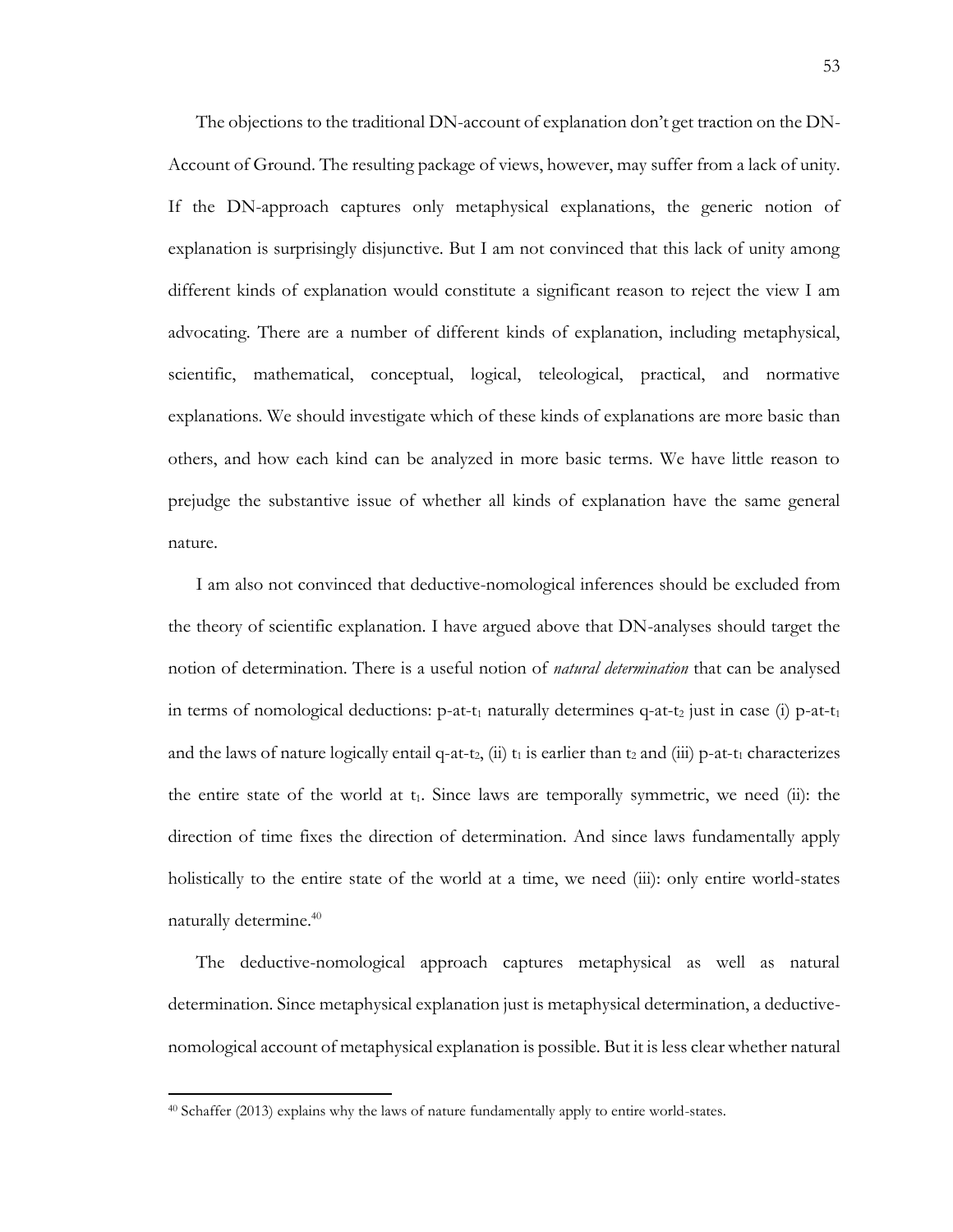determination is a notion of scientific explanation. Since the laws of nature work holistically, only entire world-states naturally determine future states. Ordinarily, however, we accept complete scientific explanations that are local: the 8-ball went into the corner pocket because the cue ball hit it with a certain momentum at a particular angle. The state of, say, the Milky Way at the time of the collision does not enter into the explanation. There is, therefore, a gap between the ordinary notion of scientific explanation and the notion of natural determination. An account of scientific explanation in the ordinary sense, thus, requires additional resources: natural determination only supplies necessary conditions for scientific explanation. But if both metaphysical and scientific explanations rely on underlying notions of determination, the DN-Account of Ground does not compromise the unity of explanation.<sup>41</sup>

To take stock, the DN-Account of Ground does not fall prey to any of the objections to the deductive-nomological account of scientific explanation. And so even if we reject the deductive-nomological approach to scientific explanation, we can embrace it in the case of metaphysical explanation. Moreover, I remain unconvinced that nomological deductions play no role in the correct treatment of scientific explanation; the DN-Account does not entail a disjunctive view on explanation. I therefore suggest that the historical failure of the traditional DN-account of scientific explanation poses no threat to the DN-Account of Ground.

#### **2.5 The Objection from Logical Ground**

l

Some of the standard-examples of ground in the literature concern logical ground: metaphysical explanations corresponding to valid entailments [Correia 2010; Fine 2012b].

<sup>41</sup> Leading approaches to scientific explanation, such as Woodward [2003], don't use 'natural determination' because they don't have reductive ambitions; 'natural determination' features in the reduction-base of scientific explanation.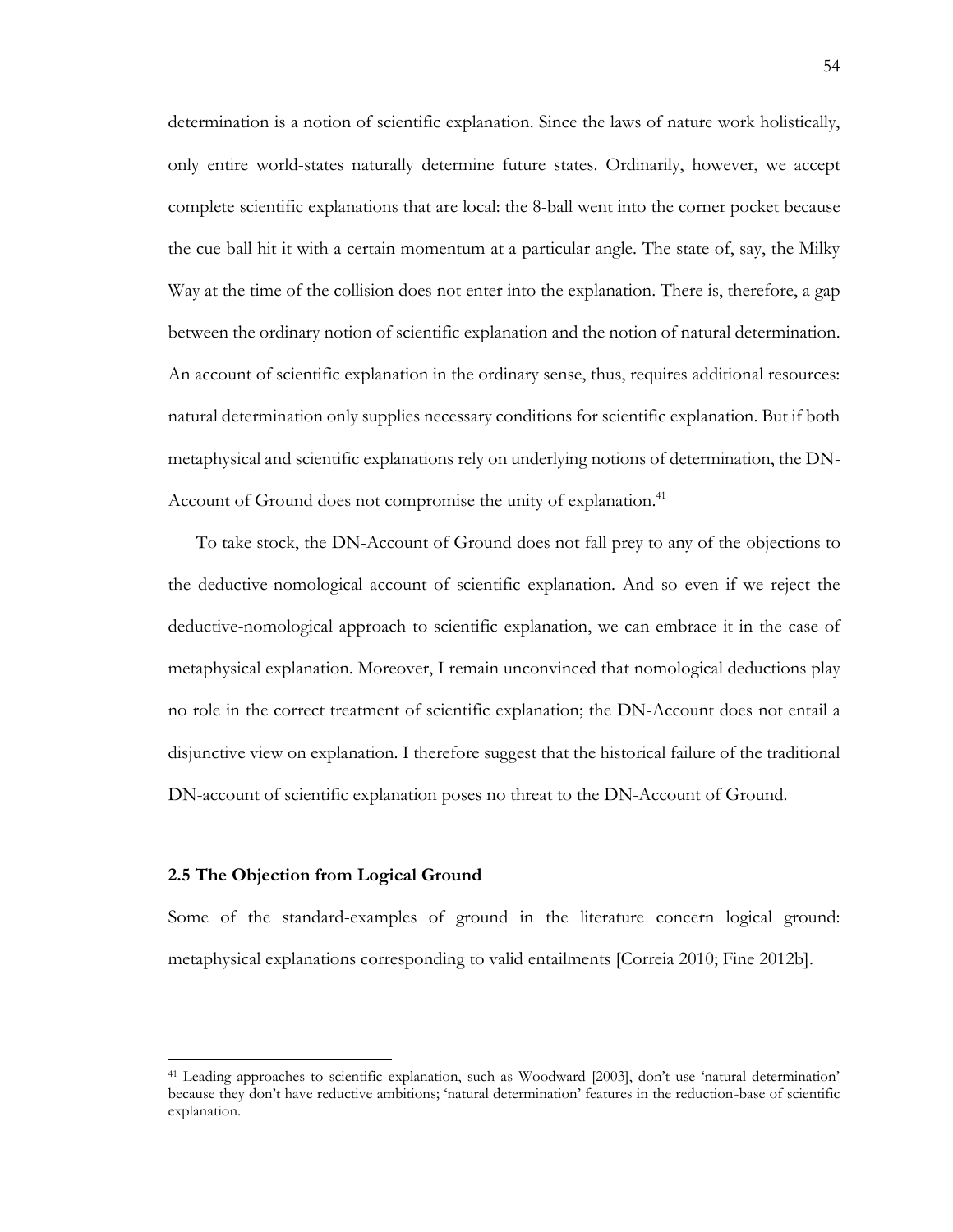- (Logic 1) That people exist grounds that people exist or life is not worth living
- (Logic 2) That people exist, that life is beautiful ground that people exist and life is beautiful
- (Logic 3) That Peter is a sophist grounds that something is a sophist

The DN-Account does not handle these cases, as  $\vdash_G$  does not support the relevant inferences. For instance, the disjunction in Logic 1, 'People exist or Life is not worth living', cannot be derived from the disjunct 'People exist' in the grounding-calculus, since disjunctionintroduction is not among the admissible rules. The *objection from logical ground* is that since DNA does not handle cases of logical ground it is not sufficiently general.

This section presents two strategies in response. The first strategy claims that DNA can be extended to logical ground, and the second one argues instead that metaphysical ground and logical ground should receive separate treatments. A thorough defence of either strategy would take us beyond the scope of this paper. However, their availability shows that the objection from logical ground does not refute the Deductive-Nomological Account.

According to the first strategy, it is possible to extend the DN-Account to logical ground. This would require additional inference-rules or additional laws. Additional inference-rules, however, would not actually apply the core idea of the Nomological Account to logical ground. To see this, consider the case of disjunctions. The introduction-rule for 'or' licenses the derivation of 'p or q' from 'p' even without the metaphysical laws. Explanations of disjunctions would, therefore, not be a matter of lawful determination. This manoeuvre is, thus, an instance of the second strategy: metaphysical ground and logical ground receive separate treatments.

Additional metaphysical laws would have to play the role of the missing inference-rules. The best approach, I believe, is suggested by the constructional theory of the laws. I will outline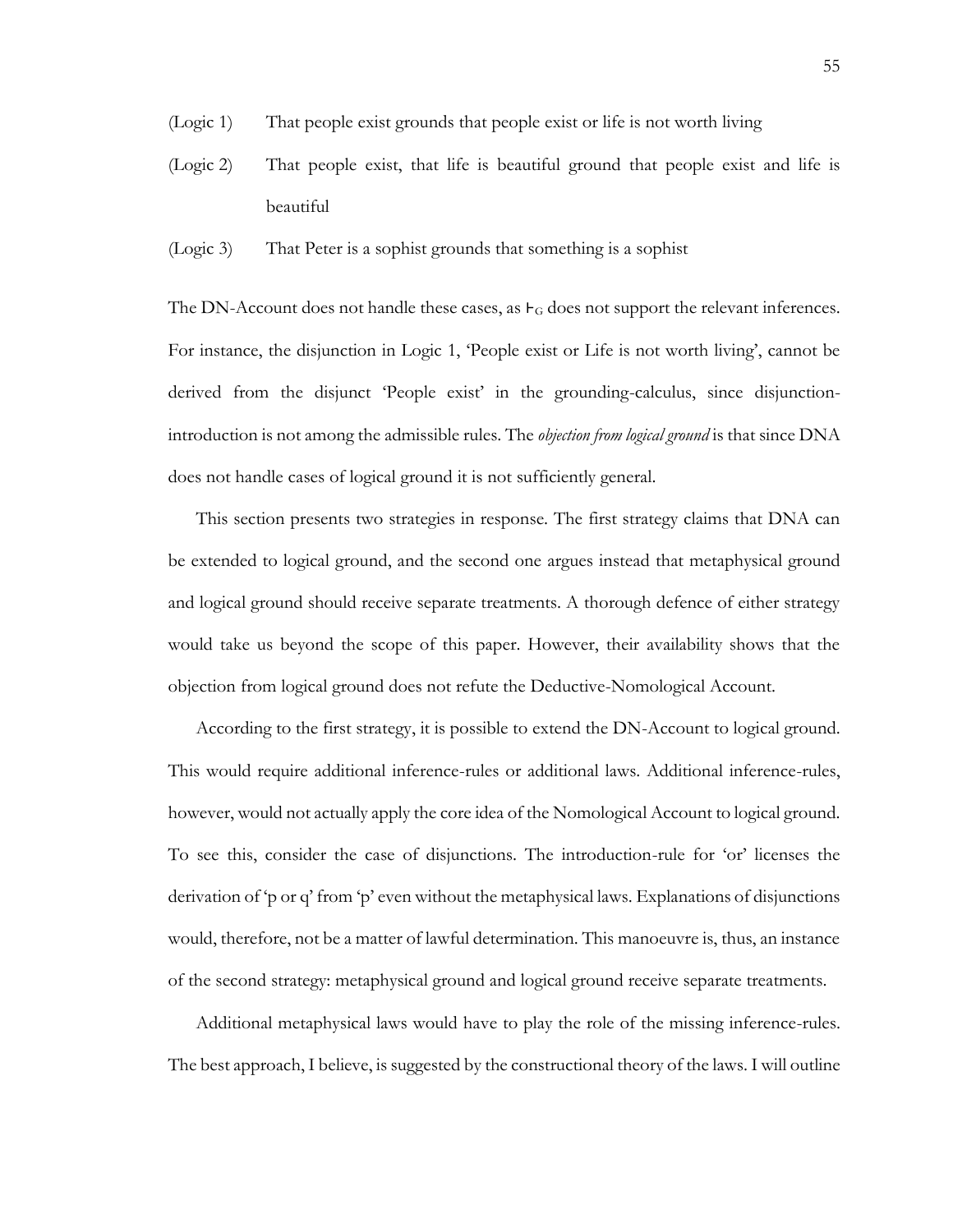the approach here, but will leave a thorough discussion for another occasion.<sup>42</sup> The key idea is to posit construction-operations which correspond to some of the logical connectives. One such operation takes collections of facts to conjunctive facts. The ontological principle characterizing this operation would in effect take any list of truths to their conjunction. Instead of relying on the rule conjunction-introduction, we would then use a metaphysical law, which says that every collection of facts constructs a conjunctive fact. The mechanics of this law can be characterized with the inference-rules  $\forall E^*$  and MP\*.

We can derive the existence of conjunctive facts from the existence of their conjunct-facts ('CS' stands for 'conjunctive-fact construction', [p] for 'the fact that p'):

| 1. | $[p]$ exists, $[q]$ exists                                                                               | [Assumptions]           |
|----|----------------------------------------------------------------------------------------------------------|-------------------------|
| 2. | $\forall f_1 \forall f_2(f_1 \text{ exists} \& f_2 \text{ exists } \supset \exists g(g = CS(f_1, f_2)))$ | [Ontological Principle] |
| 3. | [p] exists & [q] exists $\supset \exists g(g = CS([p], [q]))$                                            | $[2, \forall E^*]$      |
| 4. | $\exists$ g(g = CS([p], [q]))                                                                            | $[1, 3, MP^*]$          |
| 5. | Aux( $[p \& q] = CS([p], [q])$ )                                                                         | $[ALI]^{43}$            |
| 6. | $[p & q]$ exists                                                                                         | $[4, 5, ALL-Elim a]$    |

This derivation, however, doesn't yield the result that p, q ground  $p \ll q$ . To close the gap between facts and propositions, I suggest that a truth is *metaphysically equivalent* to the existence of the corresponding fact:

(Fact-Equivalence) *p* is metaphysically equivalent to *[p] exists*

 $\overline{\phantom{a}}$ 

<sup>42</sup> We could go beyond the constructional conception here. But I'm not sure which 'non-constructional' laws would help. Perhaps quantification into sentence-position could work, such as  $\forall p \forall q(p \supset p \vee q)$ . Irreducible propositional quantification, however, borders on unintelligibility.

<sup>&</sup>lt;sup>43</sup> To simplify the presentation, I abbreviate 'Aux( $A = \text{tx}(x = O(...))$ ' as 'Aux( $A = O(...)$ ' here and below.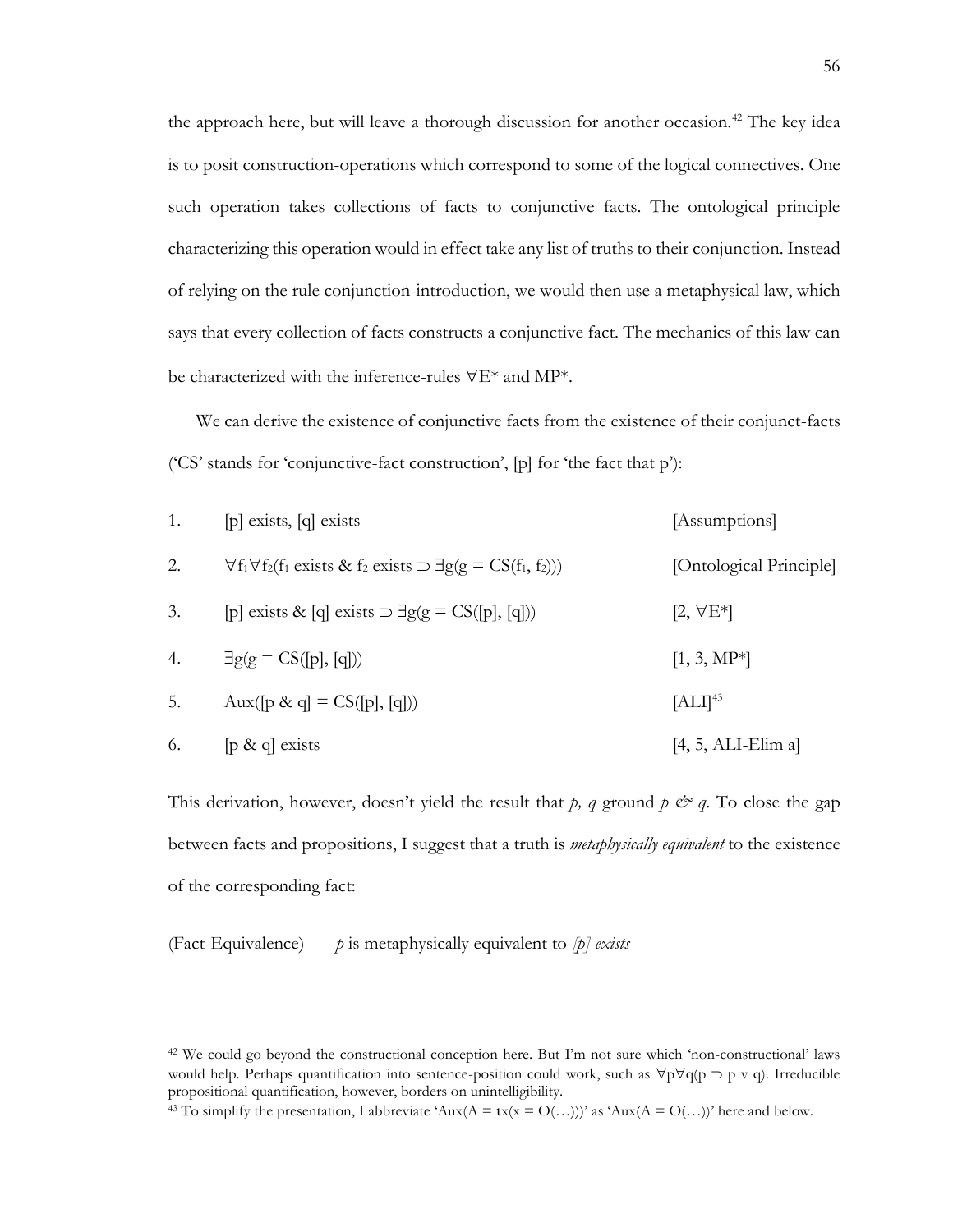The notion of metaphysical equivalence can be illustrated in grounding-theoretic terms: p is equivalent to q if every possible ground for p would also be a ground for q and *vice versa*, and if p and q would also ground the same truths. Metaphysical equivalence is ground-theoretic equivalence (see Correia [2010]). More intuitively, two metaphysically equivalent propositions capture exactly the same 'portion of reality': p is metaphysically equivalent to q iff  $[p] = [q]$ . My conception of facts is akin to Armstrong's [2004: 48ff] conception of states of affairs. I do not distinguish obtaining and existing. Facts are constructed from their constituents, and they are individuated by their constructional profiles. That is, two facts are identical if they are the same with respect to their constituents, the order of their constituents, and the number of times that each constituent appears in the facts.<sup>44</sup>

Thus understood, Fact-Equivalence is pretty plausible. Assuming that there are facts, there simply seems to be no real difference between 'a and F form a fact' and 'a is F': to say that *a* is F just is to say that [*a* is F] exists. Since DNA delivers that *[p] exists, [q] exists* ground  $[p \otimes q]$ *exists*, Fact-Equivalence entails that  $p$ ,  $q$  ground  $p C 3q$ .<sup>45</sup> DNA can thus be extended to conjunctions.

To capture existential generalizations, I posit a construction-operation for general existential facts. I prefer an operation that takes collections of properties,  $F_1, \ldots, F_n$ , to corresponding facts,  $[\exists x(F_1(x) \& \dots \& F_n(x)]]$ . Let 'GE' stand for the 'general-existential-fact construction-operation'. The Ontological Principle for GE says that all collections of instantiated properties construct an existential general fact:

<sup>&</sup>lt;sup>44</sup> It follows from Fact-Equivalence that  $[p] = [[p] \text{ exists}]$ . I therefore deny that  $[p]$  is a constituent of  $[[p] \text{ exists}]$ ; "[[p] exists]" does not accurately represent the structure of its referent. Thanks to an anonymous referee here. <sup>45</sup> We can add a meta-rule to the grounding-calculus that allows the substitution of equivalent sentences:

<sup>(</sup>Equivalence-Rule) If P is a proof that consists of lines  $l_1,...,l_n$  and s is metaphysically equivalent to  $l_i$  (1  $\le i \le n$ ) n), then  $P^*$  is a proof, where  $P^*$  is generated from P by substituting s for l<sub>i</sub>.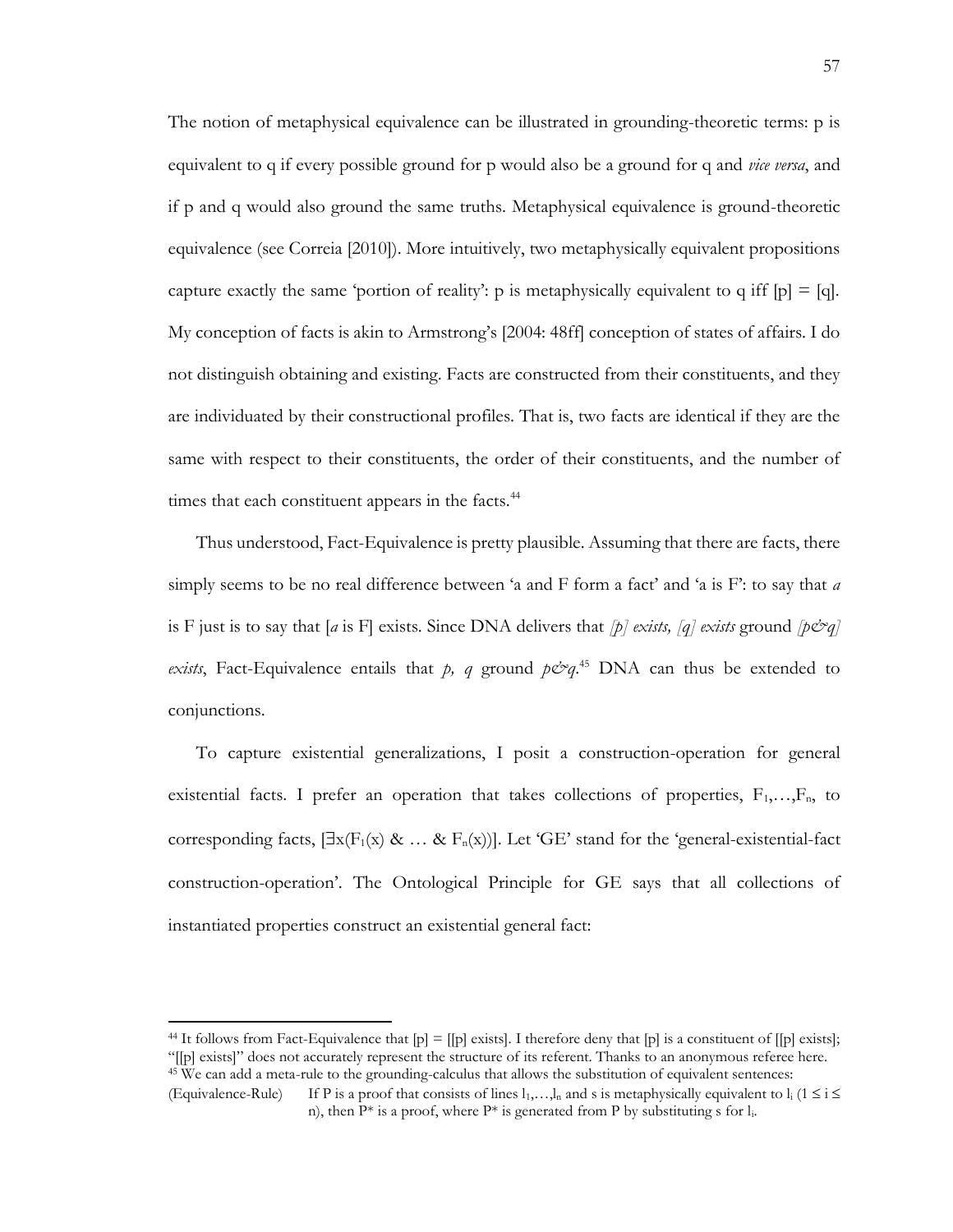$$
(\mathrm{GE}) \quad \forall F_1 \dots \forall F_n \forall x (F_1(x) \& \dots \& F_n(x) \supset \exists f (f = \mathrm{GE}(F_1, \dots, F_n)))^{46, 47}
$$

Generalizations can then be derived from their instances in the grounding-calculus:

| 1. | F(a)                                                                        | [Assumption]            |
|----|-----------------------------------------------------------------------------|-------------------------|
| 2. | $\forall F \forall x (F_1(x) \supset \exists f (f = GE(F_1, \ldots, F_n)))$ | [Ontological Principle] |
| 3. | $F(a) \supset \exists f(f = GE(F))$                                         | $[2, \forall E^*]$      |
| 4. | $\exists f(f = GE(F))$                                                      | $[1, 3, MP^*]$          |
| 5. | $Aux([ \exists x F(x) ] = GE(F))$                                           | [ALI]                   |
| 6. | $[\exists x F(x)]$ exists                                                   | $[4, 5, ALL-Elim a]$    |

Assuming again Fact-Equivalence, it follows that *a* is F grounds  $\exists x F(x)$ .

The cases of conjunction and existential generalization illustrate how the Deductive-Nomological Account can in principle be extended to logical ground. But I have chosen these two cases partly because they admit of brief presentations. The explanations of disjunctions and negative truths are more complicated and I don't have the space to present my account of them here. The general strategy, however, is this: we posit fact-construction operations and associated ontological principles that allow us to derive the derivative complex facts from simpler facts. In this vein, we posit operations to construct (specific and general) negative facts, and we appeal to incompatibilities and totality-truths in the application-conditions for

<sup>46</sup> To avoid circles of ground, the second-order quantifiers in GE are restricted to properties that don't feature in the ALIs of objects: that *a* is F grounds that ∃xFx, only if F doesn't feature in *a*'s ALI. <sup>47</sup> GE can be extended to the polyadic case:

 $(GE<sub>i</sub>)$  $\forall R^{i_1} \dots \forall R^{i_n} \forall x_1 \dots \forall x_i (R^{i_1}(x_1, ..., x_i) \& \dots \& R^{i_n}(x_1, ..., x_i) \supset \exists f(f = GE(R^{i_1}, ..., R^{i_n})))$ A more complex operation, however, is required to account for truths such as  $\exists x(R(x, a))$ .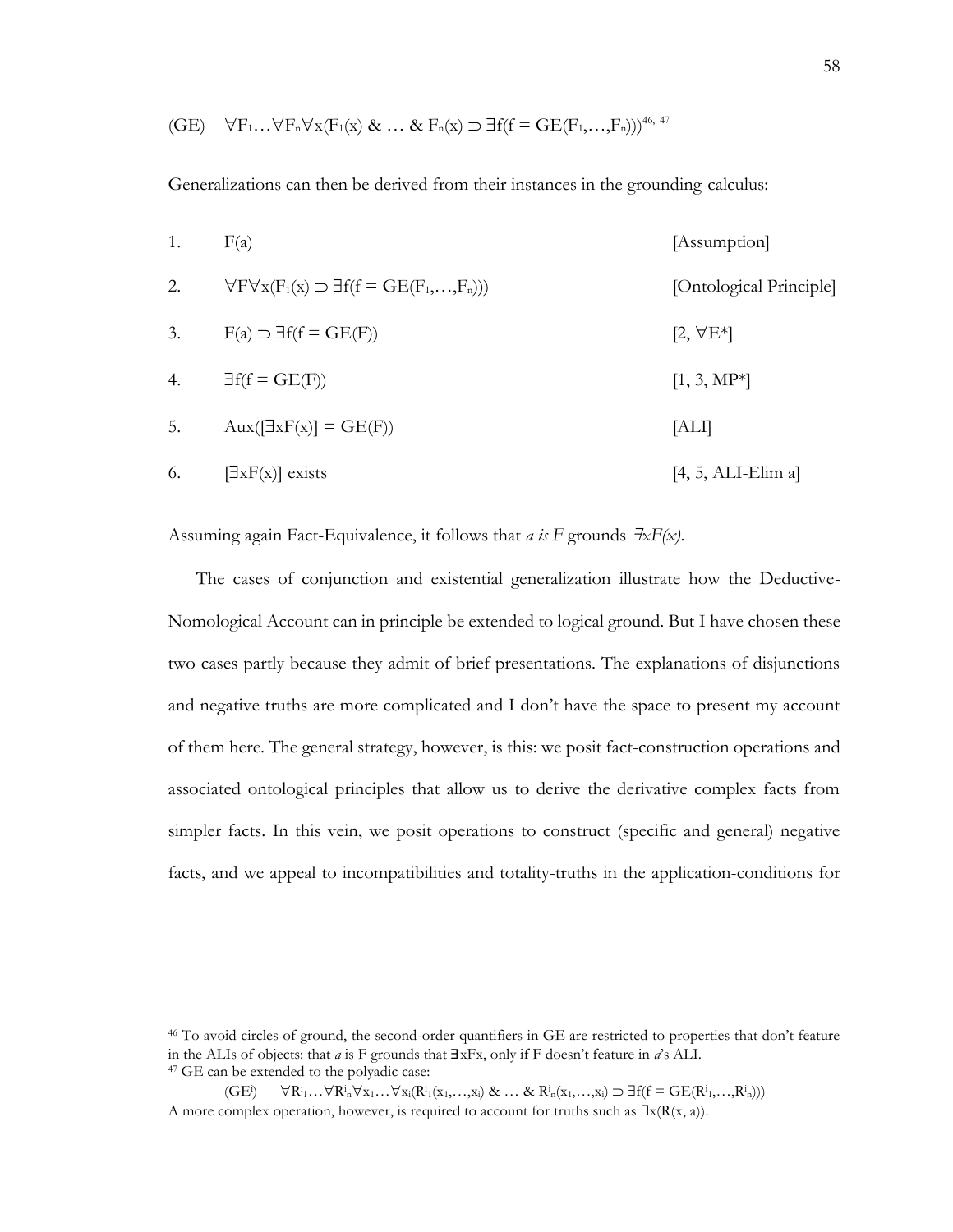these operations.<sup>48</sup> Since disjunctions are metaphysically equivalent to negated conjunctions, a full treatment of the explanation of negative truths therefore also captures disjunctive truths.<sup>49</sup> There is also a second promising response to the objection from logical ground: logical and metaphysical grounds are two distinct phenomena that require different treatments. According to a widespread belief (rooted perhaps in logical atomism), logical complexity is not a feature of reality, but of representations. Conjunctions, quantifiers, and so on, can be used to characterize a world that does not itself contain conjunctive or quantificational complexity. On this view, there are no logically complex facts and hence no metaphysical laws governing their construction.

It is compatible with this attitude about logic that various complex objects and properties are part of reality. So, whereas, say, compositional complexity is a feature of the world, logical complexity is merely a feature of representations. This divide would be naturally captured in the distinction between two kinds of explanations: metaphysical explanations arise through substantive metaphysical laws, and logical explanations arise through the rules that govern the meaning of logical expressions.<sup>50</sup>

There is a *prima facie* reason in favour of this manoeuvre. Logical explanations are more certain than metaphysical explanations: in some epistemically possible scenarios objects fail to form sets or fusions, but there is no epistemic possibility in which p holds but 'p v q' does not. This epistemic difference can be explained by the claim that metaphysical explanations but not logical explanations require the world to co-operate: metaphysical explanations rely on

<sup>48</sup> See Armstrong [2004: ch. 6] for explanations of negative truths in terms of incompatibilities and totality-facts. <sup>49</sup> Some negative truths are explained by the *absence of possible grounds*: if  $p_1, \ldots, p_n$  is the only possible ground for *q*, then the absence of  $p_1, \ldots, p_n$  explains  $\sim q$ . If disjunctions are metaphysically equivalent to negated conjunctions, this strategy applies:  $\sim p \mathcal{O} \sim q$  has only one possible ground,  $\sim p$ ,  $\sim q'$ . There are two ways in which this ground could be absent: *p* and *q*. Thus, both *p* and *q* sufficiently explain  $\sim$  ( $\sim$ *p* &  $\sim$ *q*) and hence also explain *p v q*. <sup>50</sup> Logical ground could, for instance, be analyzed via truth-maker inclusion as discussed in Fine's [2012a] semantic for 'ground'.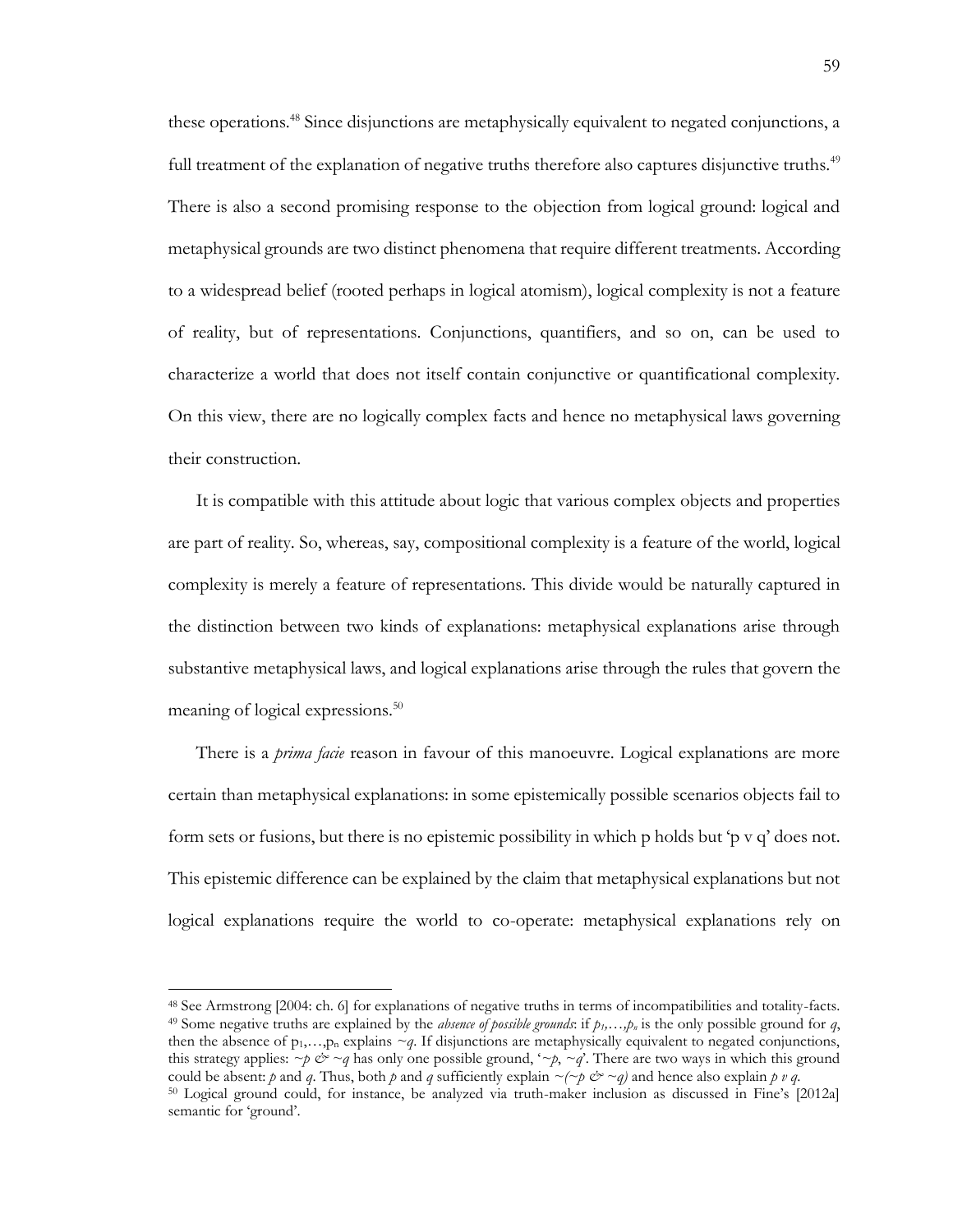substantive metaphysical principles, but logical explanations rely on the rules that govern the meaning of logical terms. We could deny that the DN-Account of Ground needs to capture logical ground based on this observation.

I have presented two responses to the objection from logical grounds. The first response has it that the DN-Account can in fact be extended to logical ground. The second response denies that the DN-Account of Ground should be extended, since the nature of logical ground differs from the nature of metaphysical ground. I prefer the first response for its ability to unify explanation, but regard the second response as a respectable fall-back position if the first one fails. Although I have lacked the space to present a thorough defence of either response, I have shown that they are both plausible. The objection from logical grounds, therefore, does not provide a compelling reason to reject the DN-Account of Ground.

## **2.6 Conclusion**

I began this paper with the Nomological Account of Ground, which explains the important notion of Ground in more basic terms. The account promises to explain the connections between ground, modality, and mereology, and it also accounts for certain general patterns within the grounding-facts. Assuming a specific theory of the metaphysical laws, the Nomological Account also provides us with an understanding of the productive feature of ground: ground takes an austere layer of fundamental facts to the dazzling derivative reality around us. The Nomological Account explains this in constructional terms: complex derivative entities are constructed ultimately from the sparse basic entities, and the metaphysical laws govern these constructions along the axis of fundamentality – from the most fundamental truths to extremely derivative ones.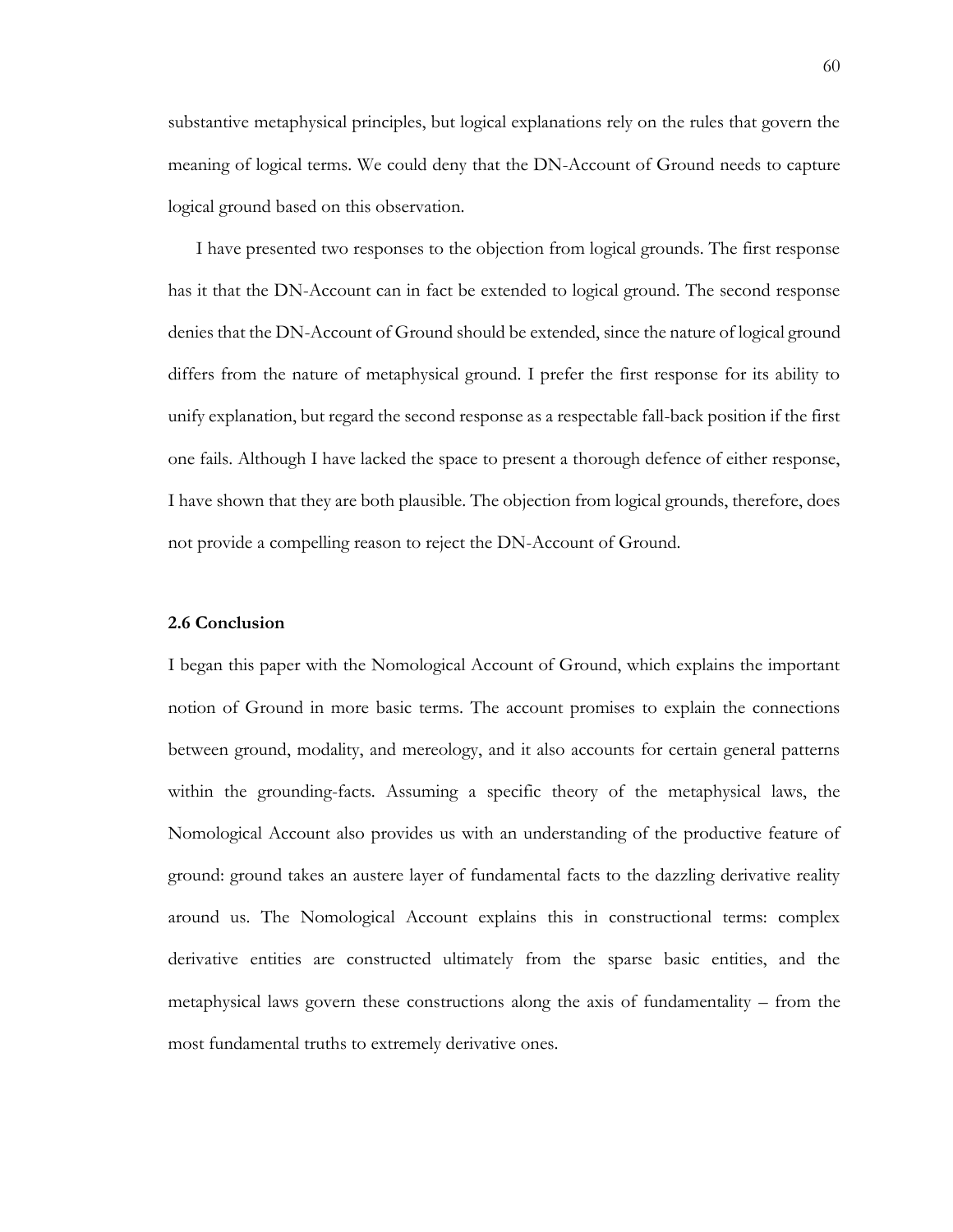But the Nomological Account, promising as it seemed, was resting on the unanalyzed notion of lawful determination. The DN-Account of Ground analyzes lawful determination in terms of logical entailment. The notion of logical entailment that features in the analysis is heavily constrained, but I think that the constraints are well-motivated. This analysis does not only help us to better understand the notion of ground, but it also yields an attractive bigpicture view of the fundamental facts. I will conclude by drawing out the big picture resulting from the Deductive-Nomological Account of Ground.

The fundamental truths are divided, on this view, into two kinds. The contingent fundamental truths involve the entities of the fundamental sciences; and the metaphysical laws (together with locating-identities) develop the contingent fundamental truths into a complete derivative superstructure.<sup>51</sup> The driving force of this development is the force of logic which underlies lawful determination. This resulting view has two important advantages over a nonreductive view of ground that accepts grounding-truths as fundamental. The first advantage is that the grounding-truths ultimately reduce to ordinary contingent fundamental truths together with the laws of metaphysics. And since the laws form a simple system, they do not compromise the economy of our theory. The second advantage concerns the minimality of the fundamental truths. A fundamental truth of the form 'p grounds q' is awkward if p is itself fundamental. Since 'p grounds q' entails p, fundamental grounding-truths of this kind render other fundamental truths redundant; they undermine the minimality of the fundamental. Since the metaphysical laws do not entail any other fundamental truths they are a non-redundant addition to reality.

The DN-Account of Ground weds the Nomological Account of Ground with a plausible big-picture view on the fundamental truths. We have seen that the Nomological Account is

 $\overline{a}$ 

<sup>51</sup> This is in the spirit of the view that deRosset [2013: section 5] calls 'trialism'.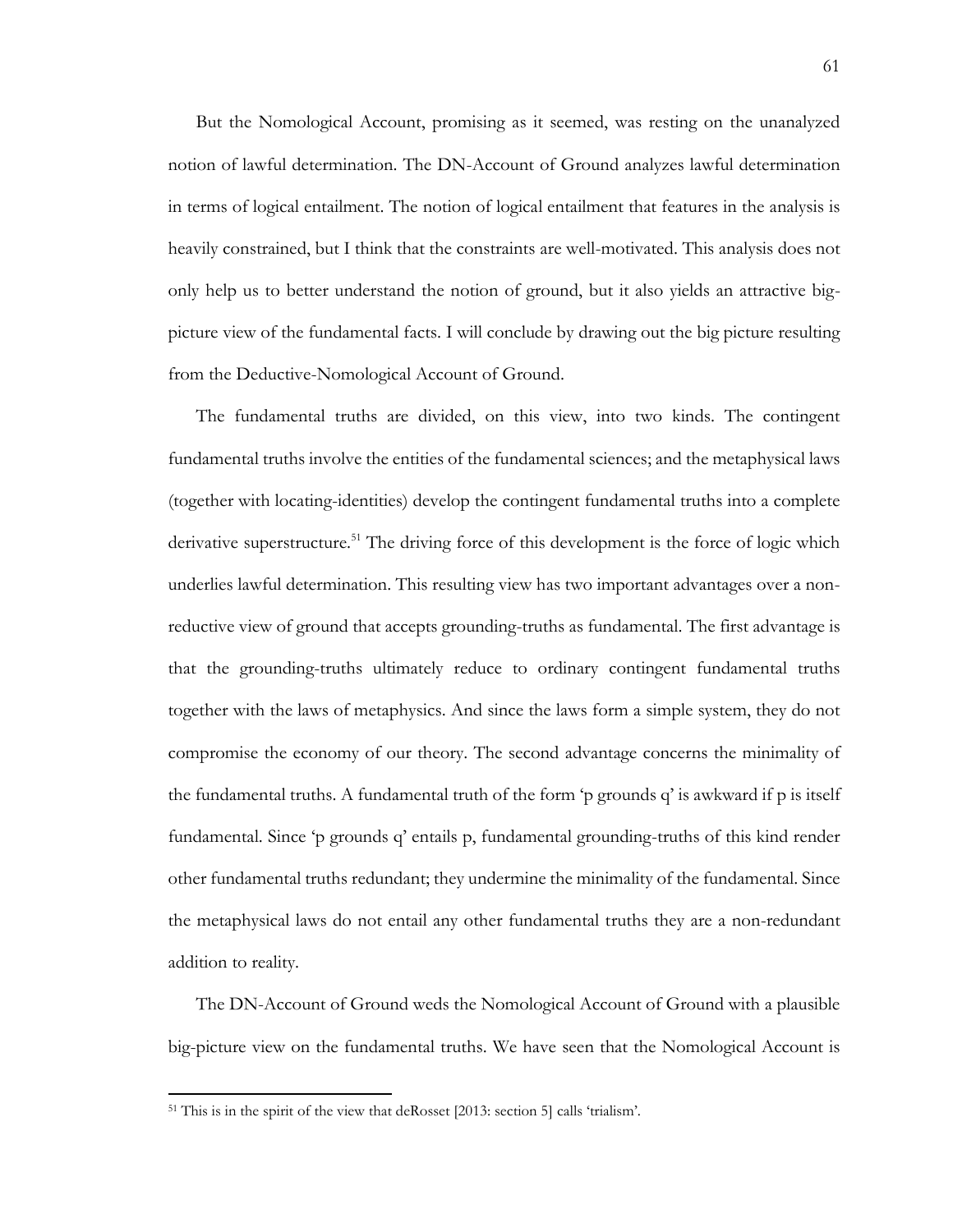promising and that the DN-Account can be defended against important objections. In particular, the account does not fall prey to the objections against traditional deductivenomological accounts of scientific explanation. And we have seen that it can in principle be extended to the case of logical ground. I conclude that we should regard it as a strong contender among the theories of fundamentality.<sup>52</sup>

<sup>52</sup> Thanks are due to Shamik Dasgupta, Marco Dees, Raul Saucedo, Erica Shumener, Alex Skiles, Dean Zimmerman, and especially Jonathan Schaffer for discussions and comments on previous drafts. Two anonymous referees from AJP have also provided very helpful comments.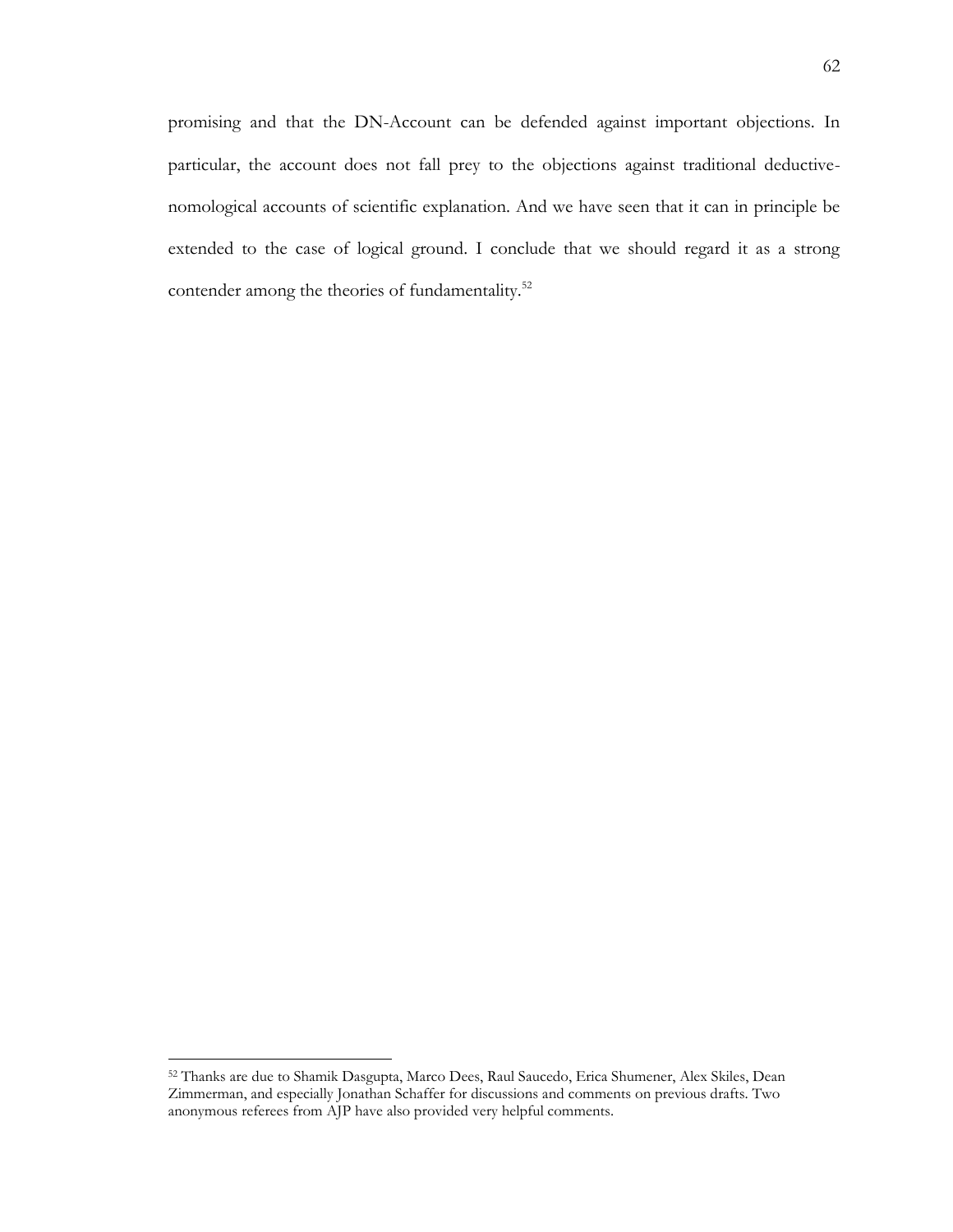# **Chapter 3. The Circularity Puzzle in the Metaphysics of the Laws of Nature**

# **3.1 The Realist Metaphysics of the Laws of Nature**

Everything that happens in nature falls under the regime of some general law. Pick any single event and ask why it occurred. Most likely, there is some scientific explanation that is based solely on the properties of the entities involved in the situation: any similar arrangement of similar objects in a similar situation would have resulted in a similar event. Scientific experiments are repeatable because explanations generalize in this way. Some generalizations are, therefore, at the heart of scientific practice. Among these generalizations are the laws of nature.

I write "L(p)" to express that it is a law of nature that p. I use the term *law-truth* to refer to truths of the form L(p), and I use *law* to refer to propositions in the scope of the law-operator (not to the truth-makers of "L(p)" if there are any). Thus, if  $L(p)$  is a law-truth, then p is a law. Laws are generalizations about properties of scientific importance. Throughout this paper, I will restrict my attention to *fundamental laws* that are characterized by the fundamental sciences. Every *realist about laws* accepts some truths of the form L(p). The *realist metaphysics of laws*  concerns the question of what *grounds* L(p)? I follow Kit Fine (2001) and Gideon Rosen (2010) in treating 'ground' as a sentential connective that is synonymous with 'metaphysical explanation' and 'in virtue of'. Thus, ' $p_1$ , ...,  $p_n$  ground q' says the same as ' $p_1$ , ...,  $p_n$ metaphysically explain q' and 'q holds in virtue of  $p_1, \ldots, p_n$ '. I will distinguish sufficient from partial ground in the obvious way, and I will introduce the additional notion of a 'required ground' below. Ground has only recently entered the literature on the laws of nature; I hope that it will become clear that this is a fruitful addition.

Every realist view can be classified either as *Humean* or as *Anti-Humean*. Humeanism holds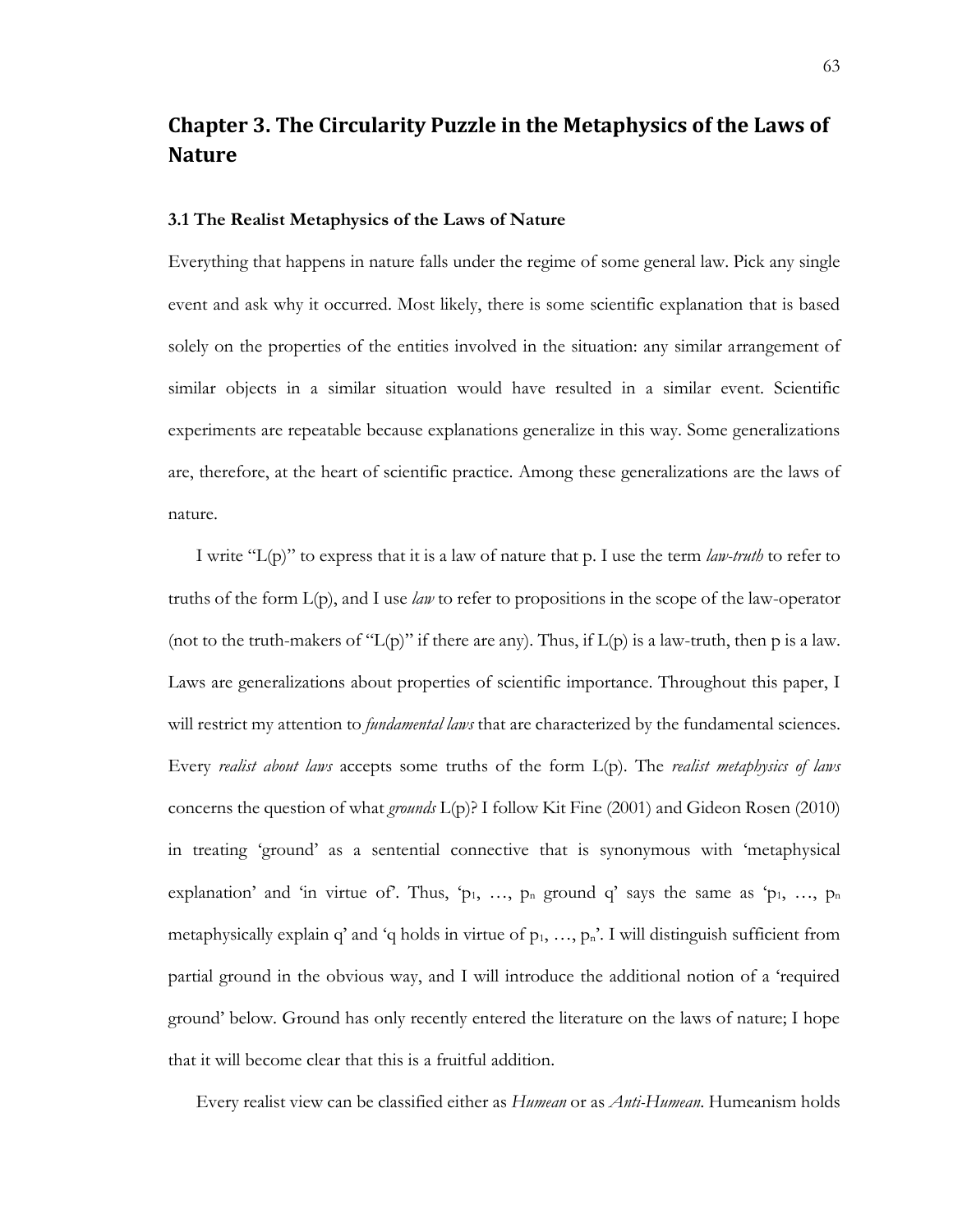that L(p) is grounded in purely 'non-modal', or 'categorical', truths that don't introduce 'necessary connections'. Since these notions have never been successfully defined, Humeanism is perhaps best understood in contrast to specific Anti-Humean accounts of laws, which rely on 'non-categorical' or 'modal' ideology: David Armstrong (1983) appeals to a relation between universals he calls 'nomic necessitation', Tim Maudlin (2007) introduces a primitive 'it's a law that' operator, Marc Lange (2009) posits irreducible counterfactuals, Herbert Hochberg (1981) suggests that general states of affairs exemplify the property of 'being a causal necessity', and others appeal to fundamental dispositions (Bird 2007).

The Humean, in contrast, does without any primitive modal ideology. On most Humean views, some regularities count as laws because they summarize the facts most effectively, where 'most effectively' is understood in categorical terms. According to David Lewis' (1983) influential *best system theory*, for instance, the laws are the axioms of the theory that strikes the best balance between informativeness and simplicity. Much could be said about these criteria, but we can ignore the details here. Intuitively, the laws are those sentences in the language of fundamental science that summarize as many facts as possible as simply as possible.

All Humean theories are *regularity theories* about laws, according to which L(p) holds because p is a regularity in nature that 'stands out'. Different regularity theories differ on what makes a regularity stand out, but all have in common that a law-truth is partly explained by the regularity in its scope:

# (Regularity) L(p) is partly grounded in p

Hochberg's (1981) proposal is an Anti-Humean regularity-theory which includes both the regularity p and the 'modal' property of 'being a causal necessity' among the grounds of lawtruths. The other, more popular, Anti-Humean accounts, however, reject Regularity.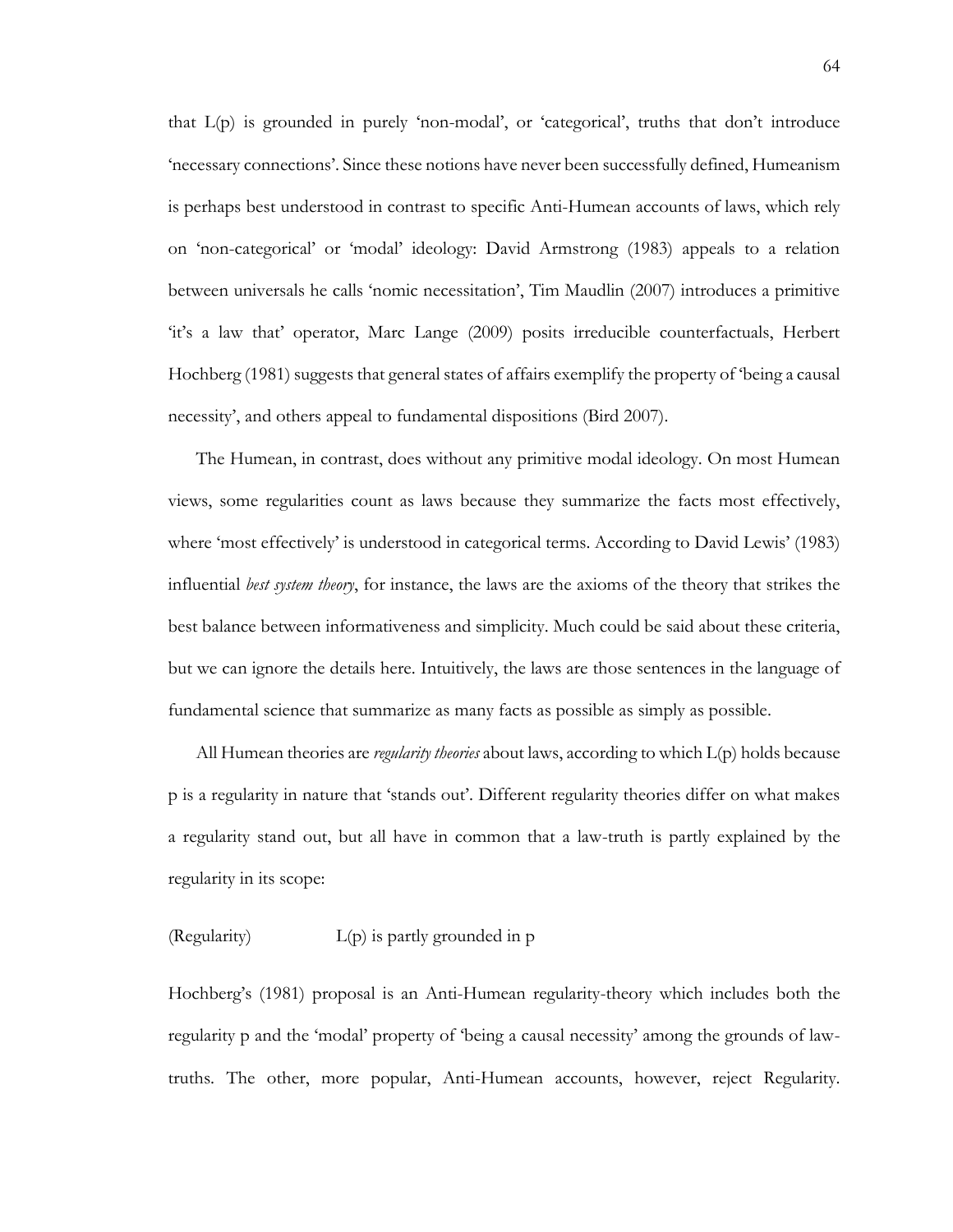(Consider, for instance, Armstrong's view on which L(p) holds in virtue of certain relations among universals. The regularity p does not ground the fact that the universals are so related, and hence does not ground the law-truth.) In the next section, I will present a familiar attack on Humeanism that targets Regularity.

Humeans use strictly less ideological resources than Anti-Humeans. The debate between them, thus, depends on whether the Humean can get away with her comparatively simple view. A number of arguments against Humeanism rely on modal intuitions, which raise complicated methodological questions.<sup>53</sup> I will instead focus on two more principled *circularityobjections*, and I will argue that a new version of these objections, the *circularity puzzle*, sheds important light on the realist metaphysics of laws of nature.

Here is the plan for the paper. I will explain two familiar circularity-objections to Humeanism in section 3.2, and I will argue that these objections can easily be avoided. I will then present the novel *circularity puzzle* in section 3.3, which takes the form of a general paradox. Sections 3.4–3.6 discuss one Anti-Humean and two Humean responses to the puzzle. I argue in sections 3.4 and 3.5 that both parties can solve the circularity puzzle on pain of certain theoretical costs. In section 3.6, I show that the circularity puzzle can be used to motivate a widely overlooked version of Humeanism, and I will argue that this version deserves additional scrutiny. To be clear, I will not adjudicate between Anti-Humeanism and Humeanism. Instead I attempt to give a precise account of the costs that they incur through the threat of circularity. Weighing these and other costs against one another in order to settle the debate, however, is a much larger project that cannot be pursued in this paper.

<sup>53</sup> See Beebee (2000) and Schneider (2007) for an overview of the modal arguments and the role of modal intuitions.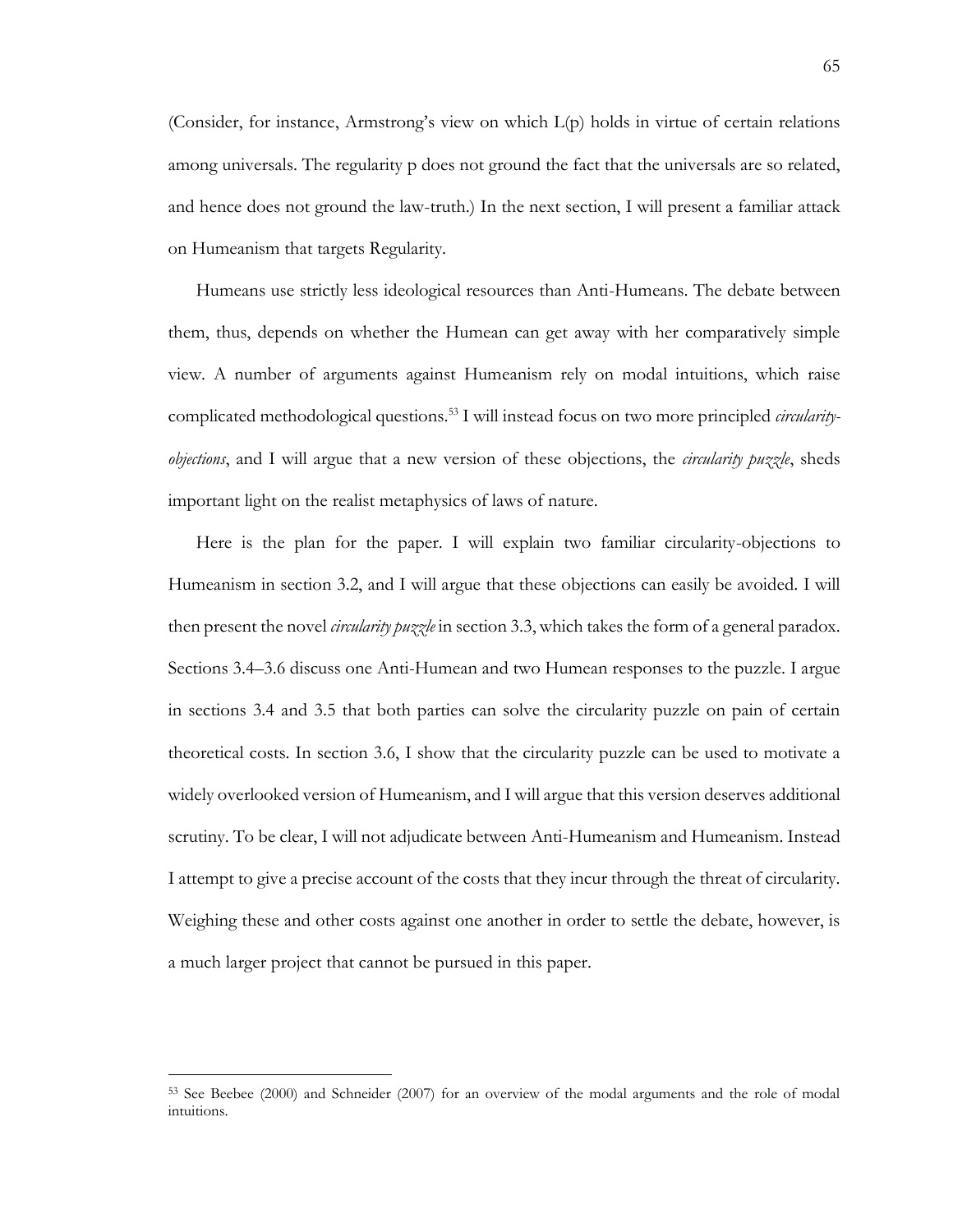#### **3.2 Two Circularity-Objections to Humeanism**

In this section, I explain two familiar circularity-objections to Humeanism, and I will show how the Humean can easily sidestep them. This will prepare us for the novel circularity puzzle that I will introduce in the next section. I believe that to advance the debate we should set the traditional objections to the side and focus on the circularity puzzle instead.

The first circularity-objection traces back to Armstrong's (1983) complaint that regularities do not explain their instances. Regularities, so Armstrong, *contain* their instances; and, therefore, if a regularity explained one of its instances, then the instance would partly explain itself. Suppose, for instance, that, as a matter of law, short circuits in circumstances C precede fires. Call this *the short circuit law*. Circumstances C include the presence of oxygen, flammable material, and so on. Assume further that a particular short circuit, Circuit, precedes a particular fire, Fire. Since the occurrence of Fire (succeeding the occurrence of Circuit) is an instance of the short circuit law, it is 'contained' in it. And hence if the short circuit law explained the Fire, the Fire would partly explain itself.

This argument is notoriously difficult to understand, as the notion of *containment* in 'regularities contain their instances' requires clarification. Moreover, the argument rests on a controversial principle to the effect that if q is 'contained' in p, then p does not partly explain q. Armstrong's own explication of the containment-relation uses his controversial theory of states of affairs. Erica Shumener (manuscript) provides an alternative analysis of the relation in terms of the semantic notion of 'partial content'. She also makes a convincing case for the principle that bridges containment and explanation: "If the content of a sentence E is part of the content of a set of sentences Γ, then an explanation of E in terms of  $\Gamma$  is unsuccessful." (*ibid*: 10)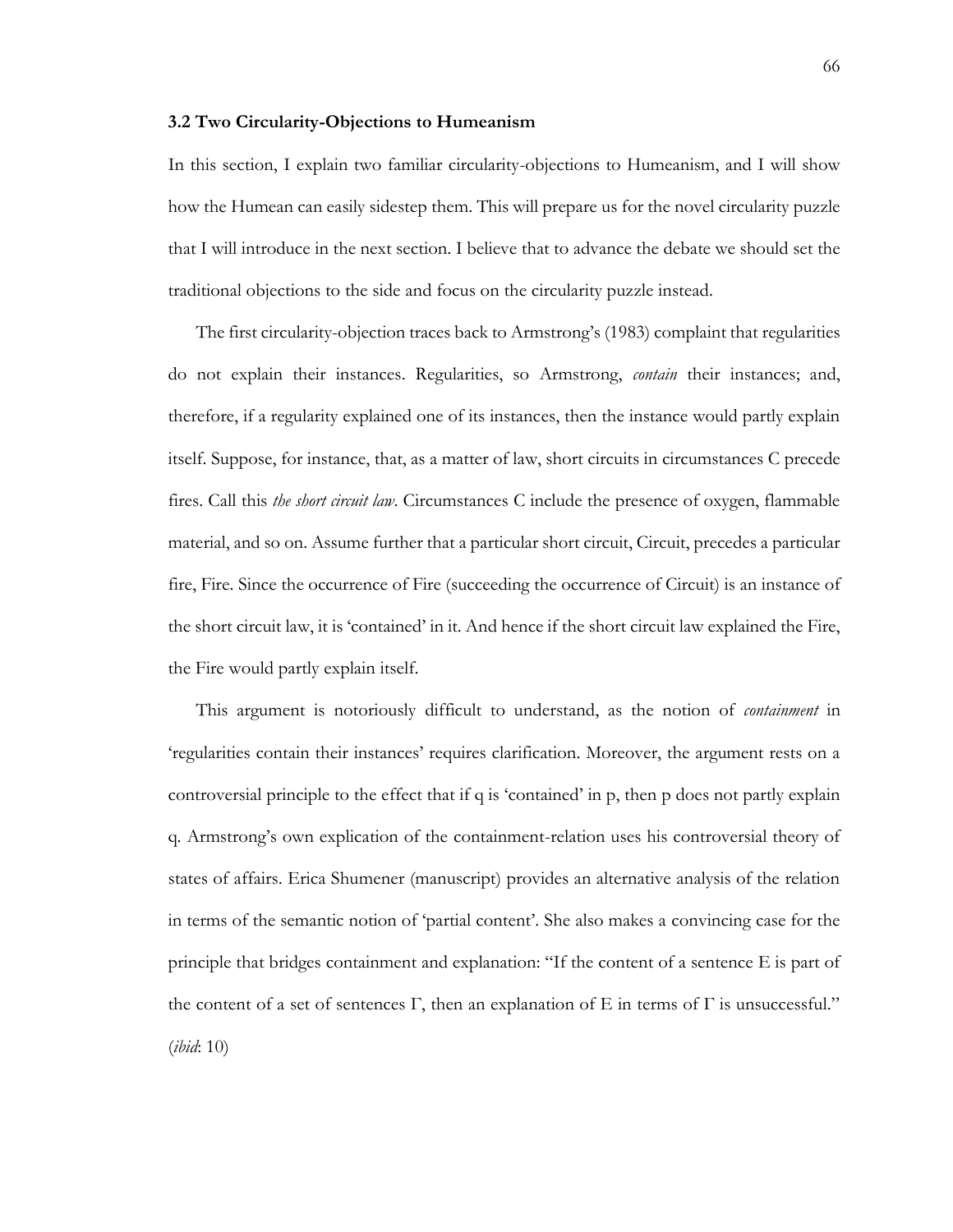Whatever the chances of spelling out the notion of containment, however, I believe that the Humean can sidestep the objection by denying Laws Explain:

(Laws Explain) Laws enter into scientific explanations

I see no reason to accept, for instance, that the short circuit law is part of the scientific explanation of the occurrence of Fire. Armstrong-style considerations may show that we should instead treat the law-truth *it's a law that short circuits precede fires*<sup>54</sup> as entering into the explanation. Schematically, we can deny "p, f explain g" in favor of " $L(p)$ , f explain g". Laws Explain then gets replaced by Law-Truths Explain:

(LTs Explain) Law-truths enter into scientific explanations

The remaining question is then whether Humeanism is committed to Laws Explain. If Humeanism entailed that law-truths and laws were inter-substitutable in the context of explanations, LTs Explain would entail Laws Explain. But I don't think that Humeanism carries this commitment. As I have introduced the view above, Humeanism is a regularity theory of laws that considers  $p$  a partial ground of  $L(p)$ . Since Humeanism thus understood admits of a clear distinction between the law-truth  $L(p)$  and the law in its scope, Humeans are free to hold that law-truths enter into explanations while laws do not. If Humeans are free to reject Laws Explain, then Armstrong's circularity-objection fails.<sup>55</sup>

The recommended solution, however, runs into a related objection raised by Maudlin (2007: 172) and further developed by Lange (2013). This second circularity-objection should

 $\overline{\phantom{a}}$ 

<sup>54</sup> The reference to circumstances C is left implicit here and in what follows.

<sup>&</sup>lt;sup>55</sup> I suggest that the apparent plausibility of Laws Explain is owed to a hangover from the deductivenomological account of explanation, on which explanations are deductively valid arguments (cf. Hempel & Oppenheim 1948). Since laws feature among the premises of such arguments, they count as part of the *explanans*. But the deductive-nomological account is compatible with the rejection of Laws Explain if we reinterpret the view: ' $p_1$ , ...,  $p_n$  explain q iff  $p_1$ , ...,  $p_n$  deductively entail q together with the laws.'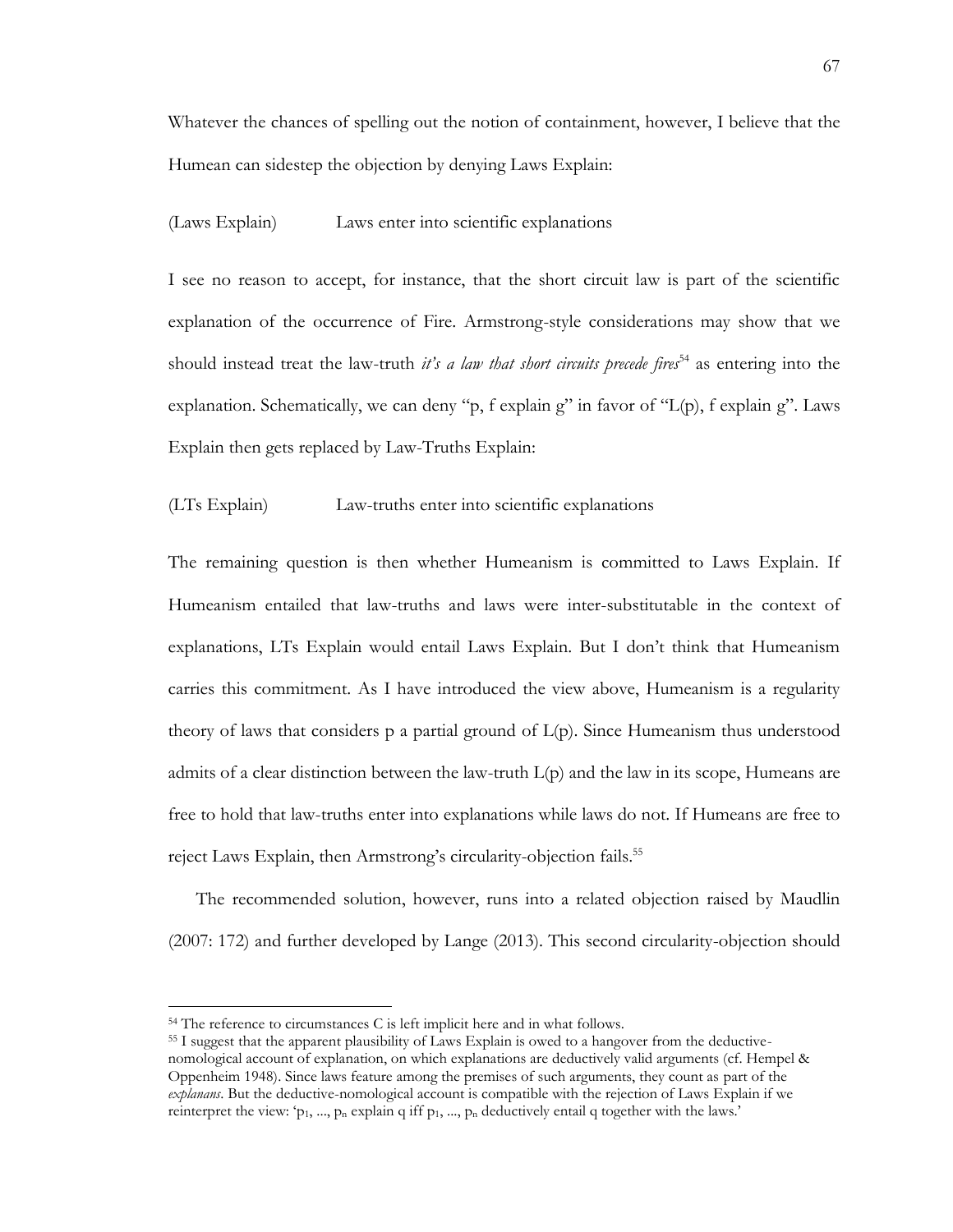be understood not as attacking Humeanism directly, but as targeting regularity theories. Since the more competitive Anti-Humean proposals aren't regularity-theories (Hochberg's (1981) view being perhaps the only exception), the circularity-objection to regularity theories attempts to adjudicate between Humean and Anti-Humean accounts of laws. My reconstruction of this second circularity-objection to Humeanism is based on the following principles:

| (LTs Explain)  | Law-truths enter into scientific explanations                        |
|----------------|----------------------------------------------------------------------|
| (Regularity)   | $L(p)$ is partly grounded in p                                       |
| (Transitivity) | Explanation is generally transitive                                  |
| (Generality)   | Generalizations are partly grounded in their instances <sup>56</sup> |

The four principles entail the unpalatable conclusion that explained facts explain themselves. To see this, assume again that Circuit's occurrence explains the occurrence of Fire. Since the occurrence of Fire is an instance of the short circuit law, we can run the following derivation:<sup>57</sup>

- 1. L(short circuits precede fires) partly explains Fire's occurrence [LTs Explain]
- 2. That short circuits precede fires partly explains L(short circuits precede fires) [Regularity]
- 3. Fire's occurrence partly explains that short circuits precede fires [Generality]
- 4. Fire's occurrence partly explains Fire's occurrence [1-3, Transitivity]

 $\overline{a}$ 

The lines 1 – 3 are instances of the principles LTs Explain, Regularity, and Generality. Transitivity supports the inference to 4. Since 4 is untenable, one of the four principles has to be given up. The Humean is committed to Regularity, and LTs Explain was recommended to

<sup>56</sup> Hicks and van Elswyk (forthcoming: 3) offer a different reconstruction. Since they rely on Laws Explain ("The natural laws explain their instances" *ibid*.), my own reconstruction is more suitable for the current discussion.

<sup>57</sup> I use 'instances' here to include witnessing instances of the consequent of universally quantified conditionals. Thus, 'G(a)' counts as instances of the generalization 'All Fs are G'.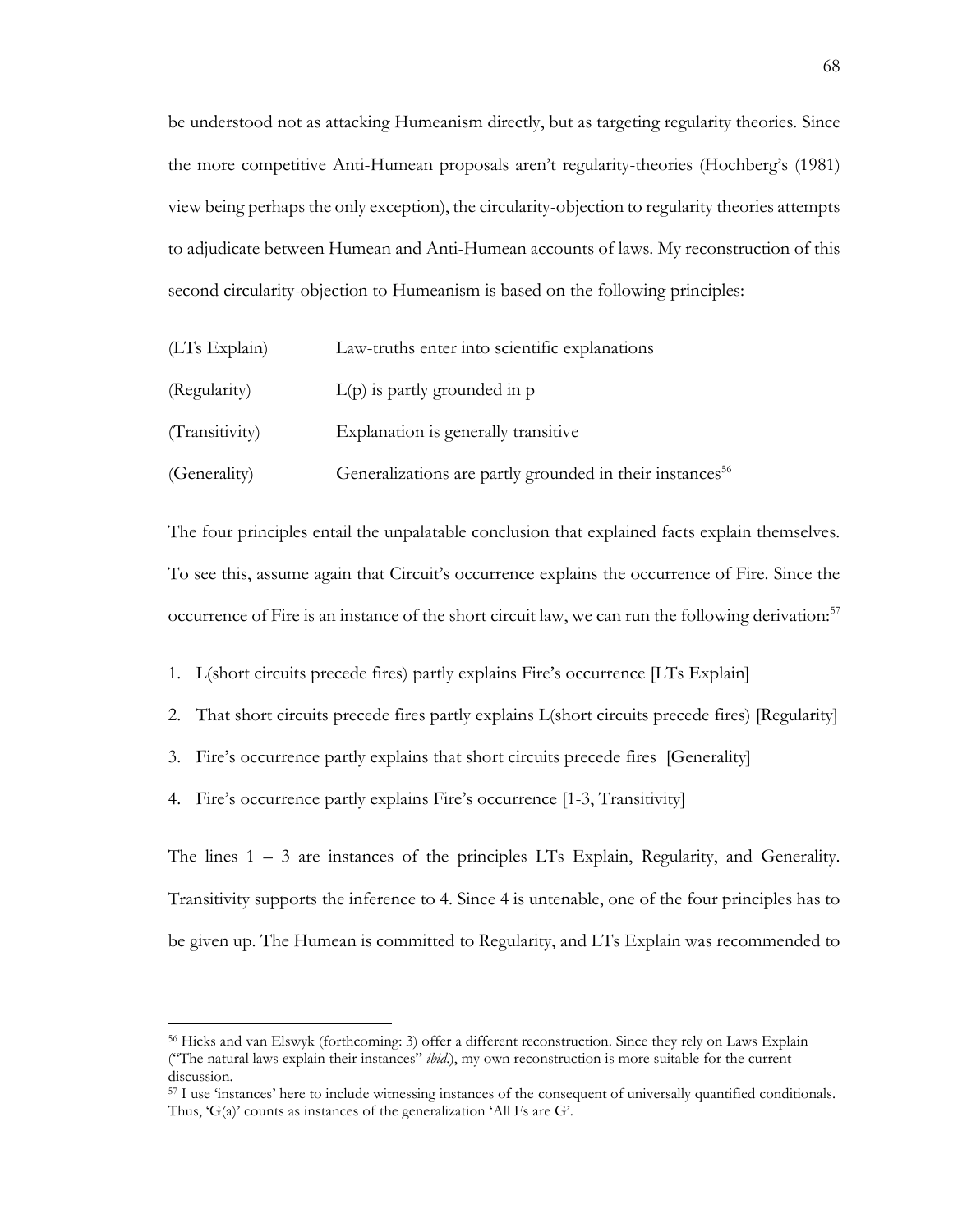avoid Armstrong's objection. Generality rests on both systematic considerations and obvious plausibility. Logically complex truths are systematically grounded in less complex truths: conjunctions are grounded in their conjuncts, disjunctions in their true disjuncts, and existential generalizations in their witnessing instances.<sup>58</sup> It would be surprising if universal generalizations marked an exception. Moreover, the fact that all very tall mountains have been climbed is obviously intimately related to the fact that K2 has been climbed. The latter fact intuitively 'goes towards' the generalization, and thus seems to partly explain that all very tall mountains have been climbed. I will discuss Generality in section 3.6 below. For now, however, I will conclude that if Transitivity is accepted, Regularity and thus Humeanism should be given up.

Barry Loewer (2012) rejects Transitivity. He points out that the objection equivocates between two different notions of explanation. LTs Explain involves scientific explanation, while Generalization and Regularity involve metaphysical explanation: the law-truths scientifically explain individual facts, and the individual facts metaphysically explain the laws. Since there is no reason to expect transitivity to hold across different kinds of explanation, Loewer argues, the conclusion in 4 can be avoided. Loewer's response has inspired an important debate about the connection between metaphysical and scientific explanation. Marc Lange (2013) argues that *grounds of scientific explainers are also scientific explainers*. And since the occurrence of Fire is a partial ground of L(short circuits precede fires), and since L(short circuits precede fires) helps to scientifically explain the occurrence of Fire, Fire's occurrence partly scientifically explains itself. If Lange's principle is correct, therefore, the second circularity-objection stands strong even in light of Loewer's response.<sup>59</sup>

<sup>58</sup> See Fine (2012) for discussion of these cases of 'logical ground'.

<sup>59</sup> For a critical discussion of Lange's arguments see Hicks and van Elswyk (forthcoming).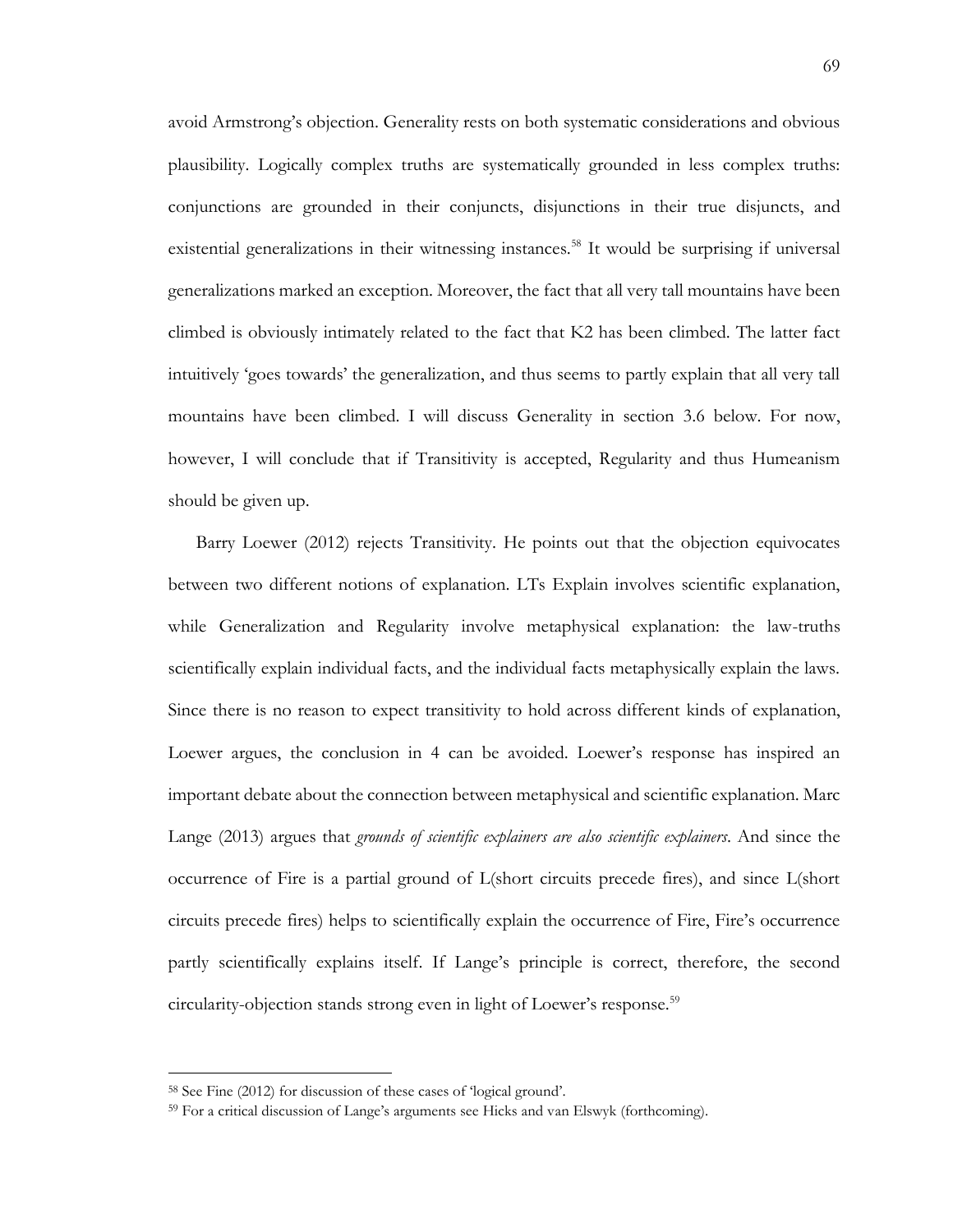But whatever the verdict on Lange's principle, Humeans can sidestep the objection by rejecting LTs Explain. That is, Humeans can insist that while law-truths partly ground scientific explanations, they are not part of scientific explanations. In slogan form, laws *underlie* but do not *enter into* scientific explanations. To illustrate, L(short circuits precede fires) does not scientifically explain the fire, but instead partly grounds the truth 'Circuit's occurrence explains Fire's occurrence'. The short circuit by itself sufficiently explains the fire. The laws, however, are an indispensable ground of the explanation: Circuit's occurrence would not explain the occurrence of Fire if the laws were not in place. If this view is plausible, Humeans can reject LTs Explain and thereby avoid the second circularity objection as it stands.

Since LTs Explain seems quite plausible, I will defuse one argument in its favor. LTs Explain receives support from the principle that sufficient explanations necessitate: if  $p_1$ , ...,  $p_n$  sufficiently explain q, then it is necessary that if  $p_1$ , ...,  $p_n$  obtain then q obtains. Since the law-truths are contingent, they must, therefore, be included in the *explanans* to render explanations sufficient. For instance, since the short circuit law considered above is contingent, it is possible for the short circuit to occur (in C) without the fire. The law-truth, therefore, must be included in the explanation of the fire. In response, however, Humeans can insist on understanding the necessitation-principle in terms of *natural necessity*: if p<sub>1</sub>, ..., p<sub>n</sub> sufficiently explain q, then it is *naturally* necessary that if p<sub>1</sub>, ..., p<sub>n</sub> obtain then q obtains. The laws of nature are metaphysically contingent, but naturally necessary. Consequently, the presence of the short circuit (in C) naturally necessitates the fire, and hence constitutes a necessitation-base in the relevant sense. From a modal point of view, therefore, there is no need to consider the law-truths parts of scientific explanations.<sup>60</sup>

 $\overline{\phantom{a}}$ 

<sup>60</sup> Natural necessity is whatever necessity is associated with the laws of nature, and is plausibly weaker than metaphysical necessity. I will say more about this notion in section 3.4.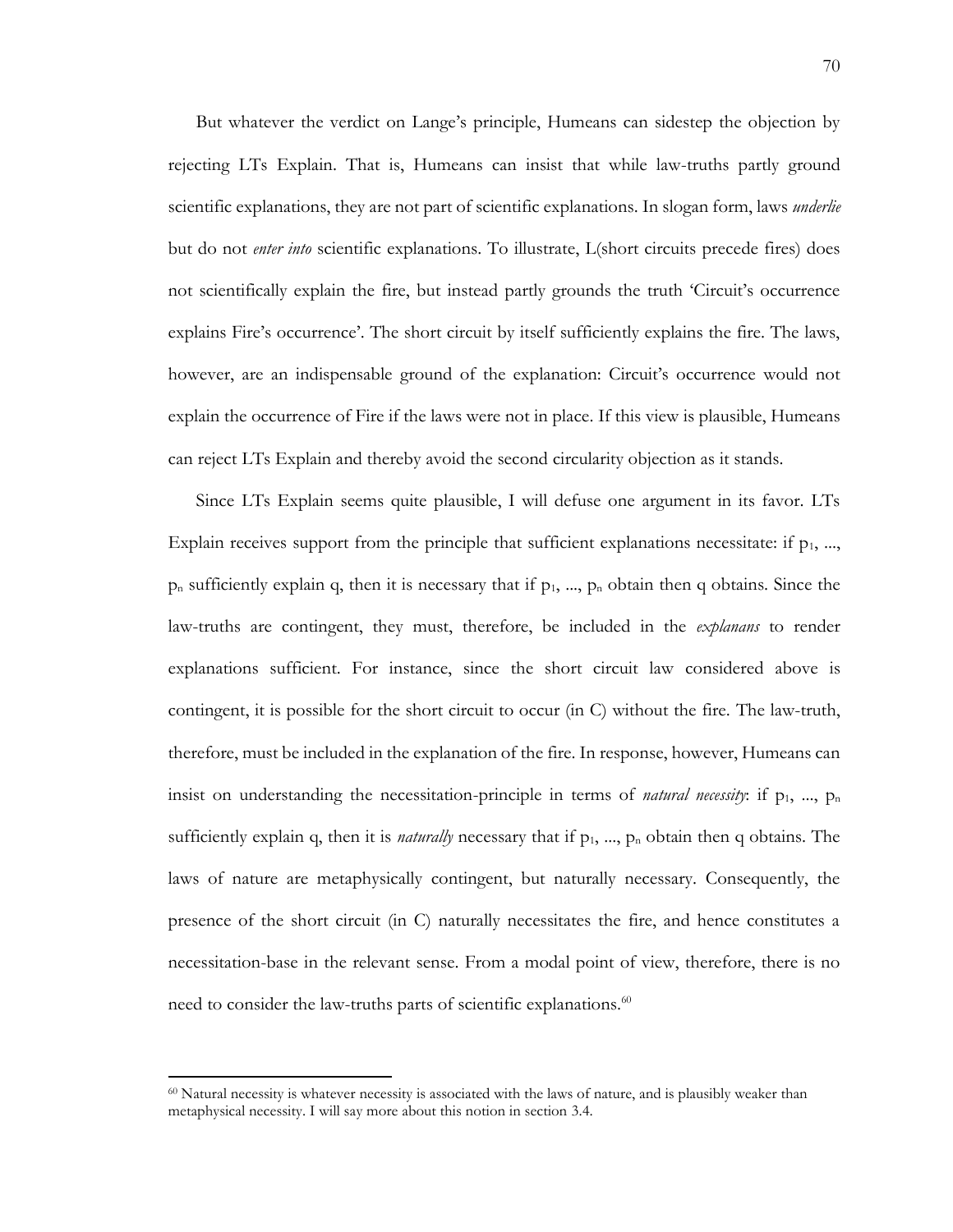To conclude this section, I suggest that Humeans can resist both Laws Explain and LTs Explain and, thus, escape both traditional circularity-objections. Moreover, the two escaperoutes are parallel: the objections seemed forceful only because the role of the laws in scientific explanations was misunderstood. Neither laws nor law-truths enter into scientific explanations; they underlie them. Explanation, therefore, does not run in a circle. Hence, for all that's been said, even if transitivity held across different kinds of explanation, no harmful circularity would follow.

In what follows, I will discuss the issue of circularity in the metaphysics of laws in a fresh light. To that end, I will present the novel *circularity puzzle* in section 3.3. Since the puzzle does not rely on the view that laws or law-truths enter into explanations, it cannot be as easily avoided as the traditional circularity-objections. However, the circularity puzzle is not an objection to any particular view, but instead takes the form of a paradox: every party to the debate has to reject at least one of three plausible premises. I will present the three views that emerge from rejecting the premises of the puzzle in sections 3.4–3.6, and I will discuss their respective costs. I will argue that the circularity puzzle teaches us important lessons about the realist metaphysics of laws.

#### **3.3 The Circularity Puzzle**

For the purposes of presenting the circularity puzzle, I use 'ground' and 'explanation' to mean 'partial metaphysical explanation' and 'partial scientific explanation' respectively. The circularity puzzle relies on the following assumptions:

- (Law-Role) Law-truths ground explanations of their instances
- (Generality) Generalizations are grounded in their instances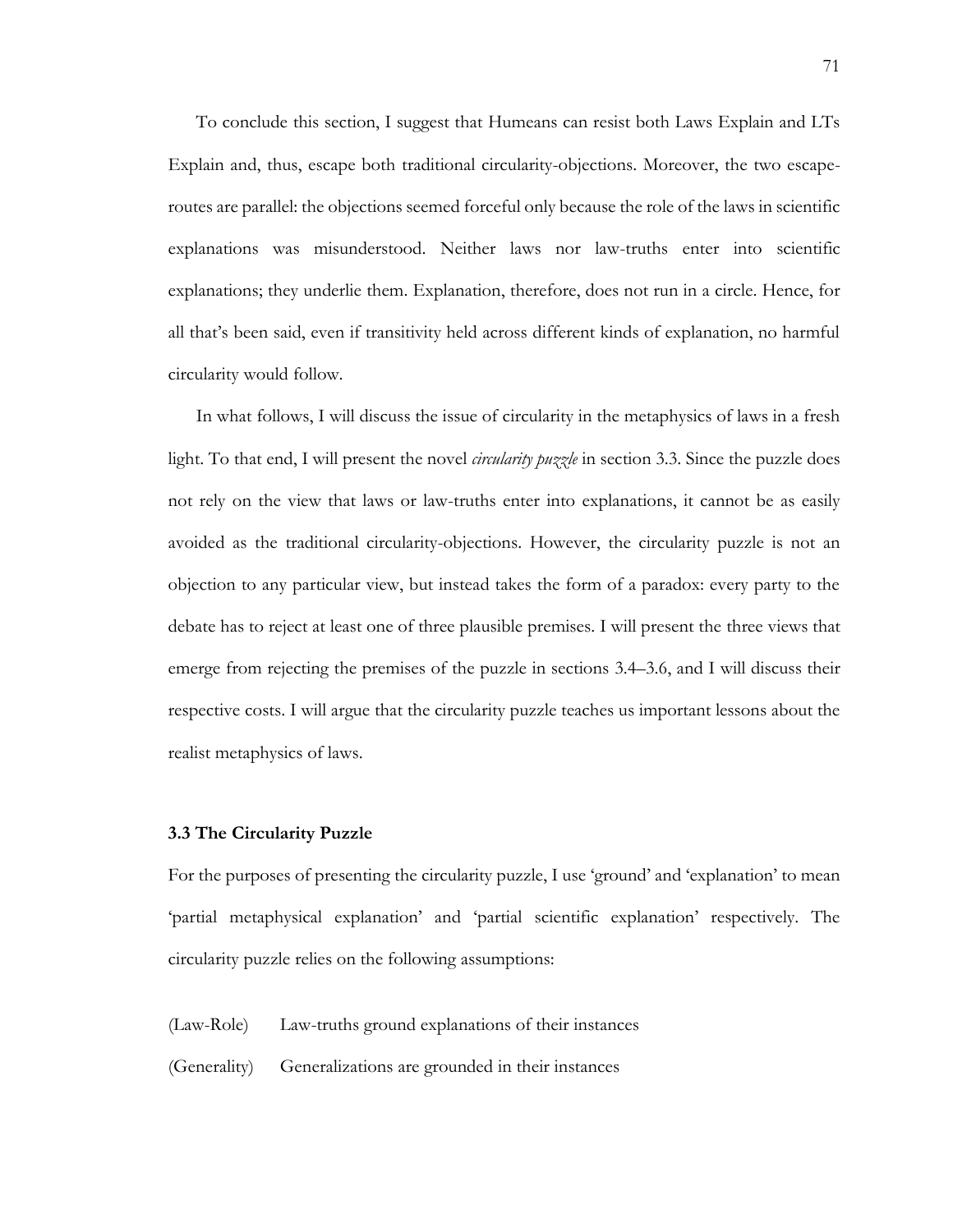- (Priority) p grounds (q explains r)  $\&$  p  $\neq$ r  $\rightarrow$  p is *explanatorily prior* to r
- (Regularity)  $L(p)$  is grounded in  $p$

The assumptions are in tension and one of them has to be given up. To see this, assume that *f* explains *g*, and that *g* is an instance of p. The assumptions support the following derivation:

| (1) | $L(p)$ grounds 'f explains g'      | [Law-Role]                         |
|-----|------------------------------------|------------------------------------|
| (2) | $L(p)$ is explanatorily prior to g | $[(1),$ Priority                   |
| (3) | g grounds p                        | [Generality]                       |
| (4) | $p$ grounds $L(p)$                 | [Regularity]                       |
| (5) | $g$ grounds $L(p)$                 | $[3, 4]$ , transitivity of ground] |

The lines in (2) and (5) are incompatible: no fact grounds another fact that is explanatorily prior to it. Hence, one of the assumptions must go. This is the *circularity puzzle*.

*Law-Role* replaces the principles Laws Explain and LTs Explain of the traditional circularity objections presented in the previous section, but it should also be accepted by supporters of LTs Explain. For, laws and explanations are constitutively related. And the direction of dependence clearly goes from the laws to the explanations. Since Law-Role is true, we are left with three negotiable assumptions. I will devote a section to each of them (3.4–3.6). I will first, however, briefly explain the initial plausibility of Priority and Regularity to show the puzzle's *prima facie* force. The case for Generality was presented in the previous section.

*Priority* says that any partial ground of a scientific explanation, '*f* explains *g*', is explanatorily prior to the explained truth, *g*. The only exception is the *explanandum*-truth *g*, which may be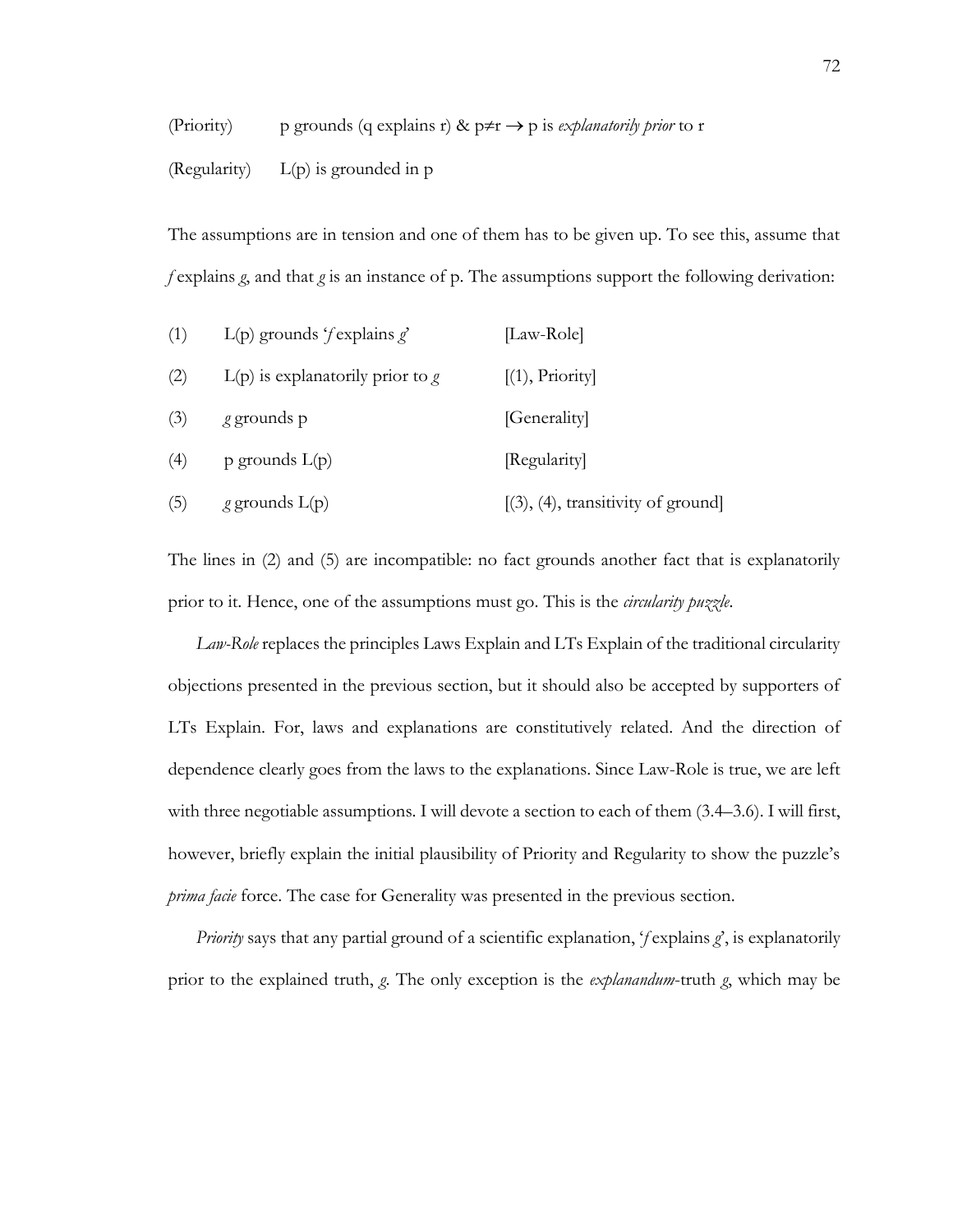required to ground '*f* explains *g*'.<sup>61</sup> 'Explanatory priority' is a *sui generis* notion. Intuitively, a truth, p, is explanatorily prior to q if p 'metaphysically contributes' to q, or if p 'comes before' q in the logical order of things. Ground entails explanatory priority: if p grounds q, then p contributes to q, and p comes before q. According to the Priority-principle, however, ground is not the only source of explanatory priority: anything underlying an explanation, '*f* explains *g*', is explanatorily prior to *g*.

Priority has intuitive appeal. Laws are involved in the generation of new facts. If it weren't for the laws, the new facts would not arise. The laws, therefore, 'come before' the new facts; they are explanatorily prior to them. This thought can also be captured in temporal language: facts at an earlier time, t, together with the laws holding at t give rise to facts at later times. And so the laws were in place even though the later facts had not yet obtained. And therefore, the laws metaphysically precede the later facts, and are thus explanatorily prior to them. I will further discuss Priority in section 3.5. For now, I just note that it has some initial plausibility It is harder to motivate *Regularity* (the claim that L(p) is partly grounded in p) on purely intuitive grounds, but there is considerable theoretical pressure in its favor. It is widely accepted that the material conditional  $L(p) \supset p$  is metaphysically necessary. This modal claim is equivalent to these two formulations: only a truth can be the content of a law, and laws are necessarily exceptionless. Regularity provides an explanation for this necessity: since p is a required ground for  $L(p)$ , if  $L(p)$  holds so does p. Since it is unclear how this metaphysical necessity could be explained without appeal to Regularity, the necessity of  $L(p) \supset p$  provides a strong reason to accept the principle.

 $\overline{a}$ 

<sup>&</sup>lt;sup>61</sup> *f* and the laws may be naturally but not metaphysically sufficient for '*f* explains  $g'$  (see section 3.4 for discussion). The laws and *f* are then insufficient to ground '*f* explains *g*' and *g* has to be considered a partial ground of the explanation.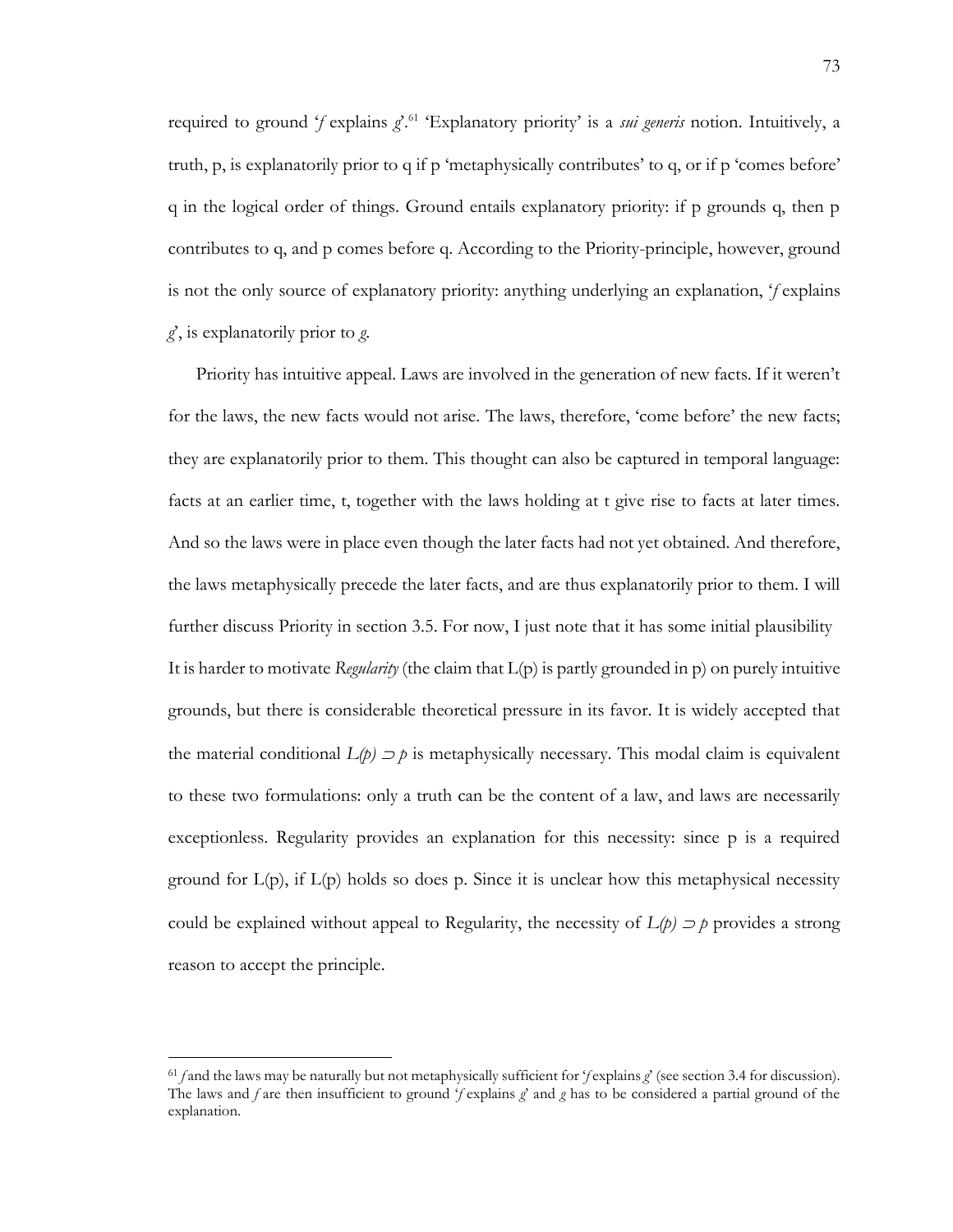Finally, one might take issue not with the four assumptions but with the reasoning underlying the circularity puzzle. I rely, for instance, on the transitivity of ground to get from '*g* grounds p' and 'p grounds L(p)' to '*g* grounds L(p)'. There are potential counterexamples to the transitivity of ground in the literature (cf. Schaffer 2012). This particular inference, however, seems entirely innocent to me. Note also that the puzzle does not rely on transitivityprinciples that connect ground and scientific explanation, but instead relies on the assumption that (2) and (5) are incompatible: it cannot be that both L(p) is explanatorily prior to *g* and *g* grounds L(p). This incompatibility is intended to follow from the meaning of 'explanatory priority'. If you doubt that  $L(p)$  is explanatorily prior to *g* in this sense, then you are taking issue with Priority, which I discuss further in section 3.5.

This concludes my introduction of the circularity puzzle. Before closing this section, I will illustrate the puzzle and its potential solutions with a diagram.



The big bubble stands for general truths that characterize the entire four-dimensional manifold characterized by the law p. The small bubbles represent individual goings-on in the mosaic. The bent arrows between the small bubbles represent scientific explanations, the other solid arrows represent partial ground, and the dotted arrows stand for explanatory priority. The arrows run in a circle: individual events ground general truths, which ground the laws, which in turn are explanatory prior to individual events. Since nothing partially grounds anything that is explanatorily prior to it, the circle is vicious.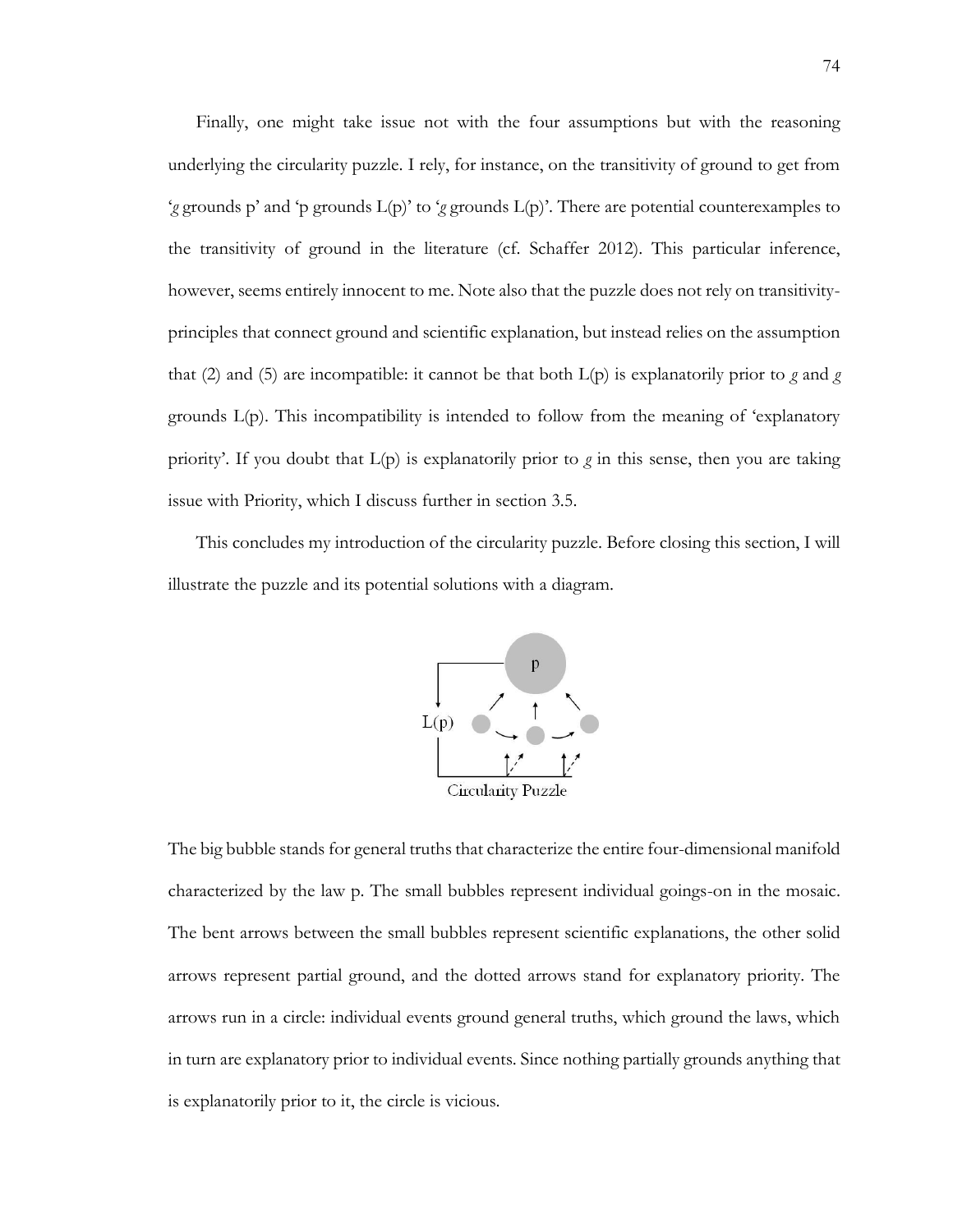We can also conveniently preview the three possible solutions to the circularity puzzle in the form of diagrams.



Anti-Humeans should reject Regularity: laws are not grounded in their contents. Standard Humeans should reject Priority: laws are not explanatorily prior to their instances. And a Non-Standard Humean view emerges from rejecting Generality: some general truths are not grounded in their instances. I will discuss these solutions in sections 3.4 – 3.6.

Before we get started, let me preview the results of my discussion. Both the Anti-Humean and the Humean have characteristic responses to the circularity puzzle. I will show that for the Anti-Humean, the puzzle collapses into a version of the *inference-problem*: "How can 'it is a law that p' necessitate p, if laws are not mere regularities?" I will argue that the most promising response involves a primitive notion of 'natural necessity'. My second goal is to argue that the Humean avoids the circularity puzzle through their rejection of the so-called *governing-conception* of the laws of nature. And finally, I will discuss a Non-Standard Humean view that emerges from the rejection of the claim that all generalizations are explained by their instances. I will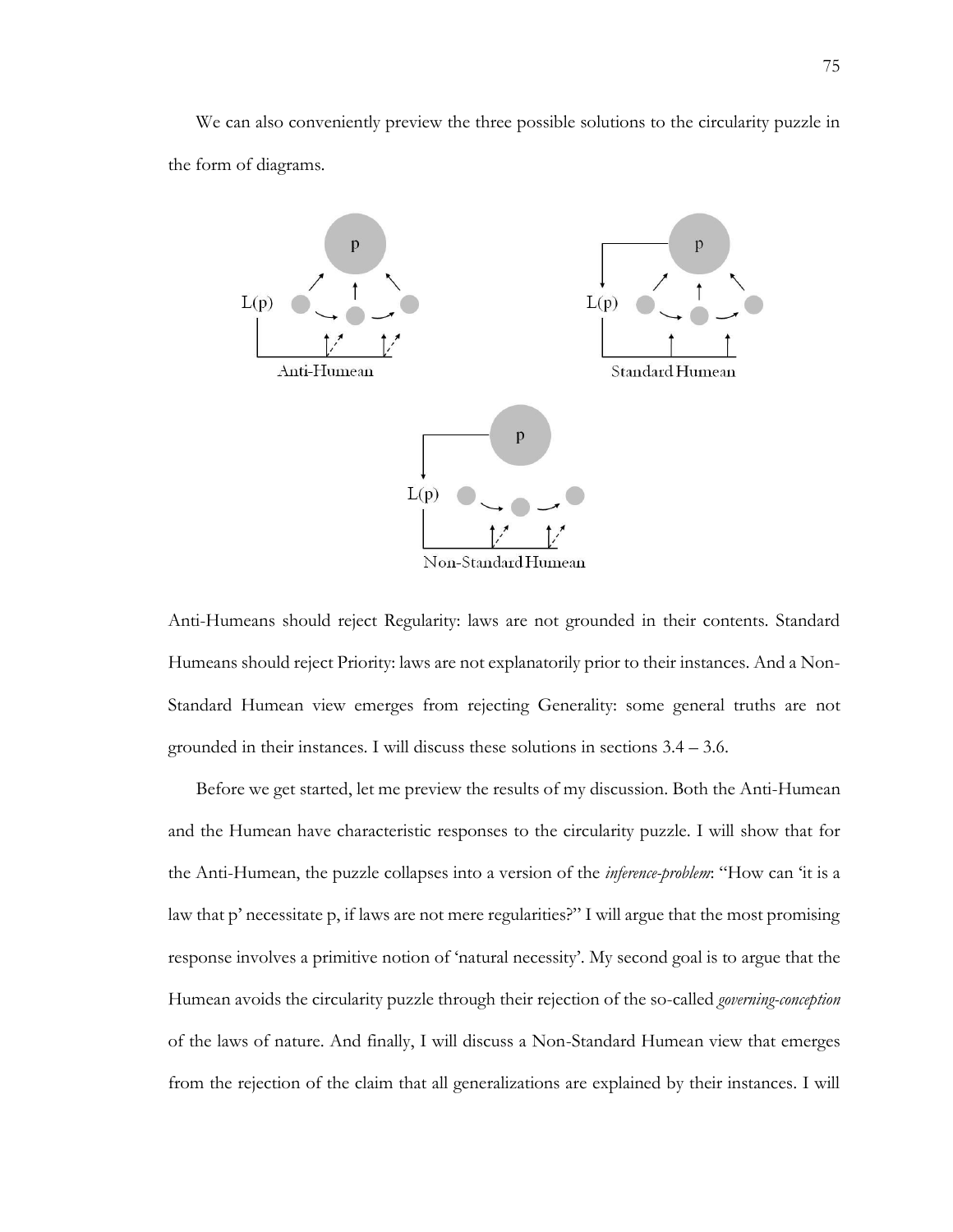argue that the Non-Standard view promises a Humean governing-account of laws. I will point to some of the problems of the view, but will recommend it for further discussion.

### **3.4 The Anti-Humean Choice: Rejecting Regularity**

Since Humeans are committed regularity theorists, they accept that  $L(p)$  is partly grounded in the regularity p. Anti-Humeans, however, can reject Regularity to avoid the circularity puzzle. The current section discusses the costs associated with this strategy.

The case for Regularity rests on the claim that no other principle can explain the following metaphysical necessity:

$$
(M\text{-}Detachment) \qquad \Box_M(L(p) \supset p)^{62}
$$

M-Detachment is widely accepted. It says that, necessarily, the laws of nature are true. Alternative formulations are 'The law-truths necessitate the laws' and 'Laws are necessarily exceptionless'. Regularity helps to explain M-Detachment. If  $p$  is a ground of  $L(p)$ , it is plausibly a *required ground* of  $L(p)$ . That is to say that no collection of truths,  $q_1$ , ...,  $q_n$ , could sufficiently ground  $L(p)$ , unless p is among  $q_1$ , ...,  $q_n$ . If p is a required ground of  $L(p)$ , M-Detachment is fully accounted for. We can thus formulate the following argument for Regularity:

- (1) If M-Detachment holds it needs to be explained
- (2) Regularity provides the only available explanation of M-Detachment
- (3) M-Detachment holds
- (4) Hence, Regularity holds

<sup>62</sup> The label "M-Detachment" reflects that the law 'detaches' from the law-truth with metaphysical necessity.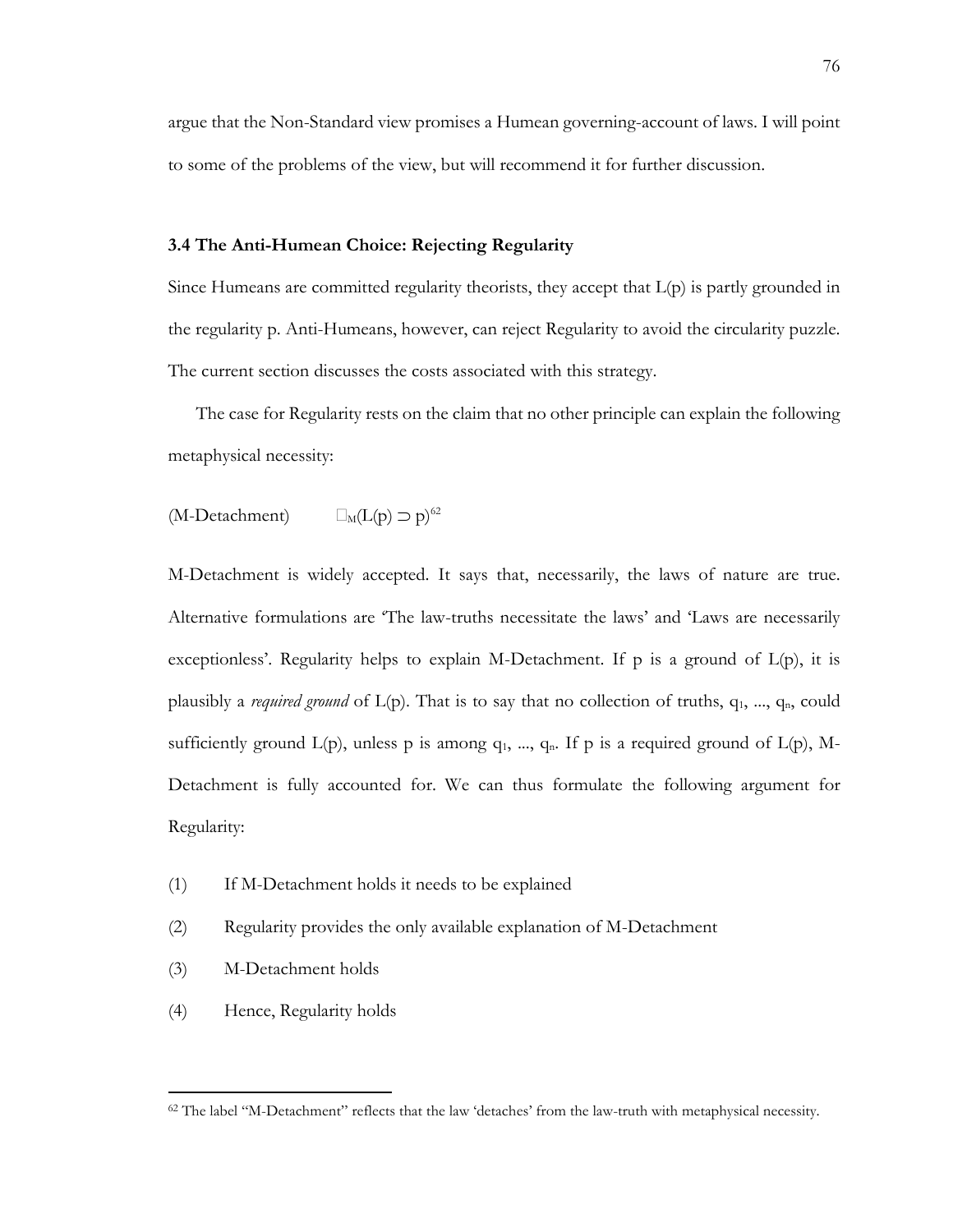Since the argument bears important similarities to the *inference-problem*, introduced by Bas van Fraassen (1989, Ch. 5) and famously employed by Lewis (1983) against Armstrong's theory of laws, I call it *the new inference-problem*. Anti-Humeans who reject Regularity have to deny a premise of the new inference-problem. I will recommend that Anti-Humeans deny premise (3).

If we reject (1), we can consider M-Detachment an unexplained necessity. However, I am skeptical of all unexplained necessities. Many metaphysical necessities arise from connections of ground or from the essences of entities. For instance, the presence of  $H_2O$  necessitates the presence of water, because the former is a sufficient ground for the latter. And the presence of water necessitates the presence of  $H_2O$ , because the latter is also a required ground for the former.<sup>63</sup> And Peter's existence necessitates that Peter is human, because it lies in Peter's essence to be human. There are also other sources of metaphysical necessity, including logical entailments, identities and incompatibilities. For instance, having 1kg mass might necessitate the absence of having 2kg mass because of an incompatibility-relation holding among the two properties (Wang 2013). These cases give support to a general principle about metaphysical necessities: accept a necessity only if there is an explanation available in terms of some plausible source. Since this principle is attractive, premise (1) is plausible.<sup>64</sup>

Rejecting premise (2) is more ambitious: an alternative explanation of M-Detachment that doesn't appeal to Regularity would solve the new inference-problem directly.<sup>65</sup> An important

 $\overline{\phantom{a}}$ 

 $63$  You won't like this example if you think that water and  $H<sub>2</sub>O$  are identical (which I believe they are not since one is a liquid and one is a molecule). Another example is this: *Socrates exists* necessitates *{Socrates} exists*, because the former is a sufficient ground for the latter. And *{Socrates} exists* necessitates *Socrates exists*, because the latter is also a required ground for the former.

<sup>64</sup> If you still want to reject (1) be my guest. Note, however, that this would incur certain costs – for unexplained necessities at the very least add to the costs of a theory. These costs would then come to bear in the debate with the Humean. I will set this rather implausible response to the side.

<sup>65</sup> It's worth noting in this context that Hochberg (1981) develops an Anti-Humean theory that accepts Regularity precisely to avoid both Humeanism and a version of the inference-problem that he traces back to Gustav Bergmann (1949).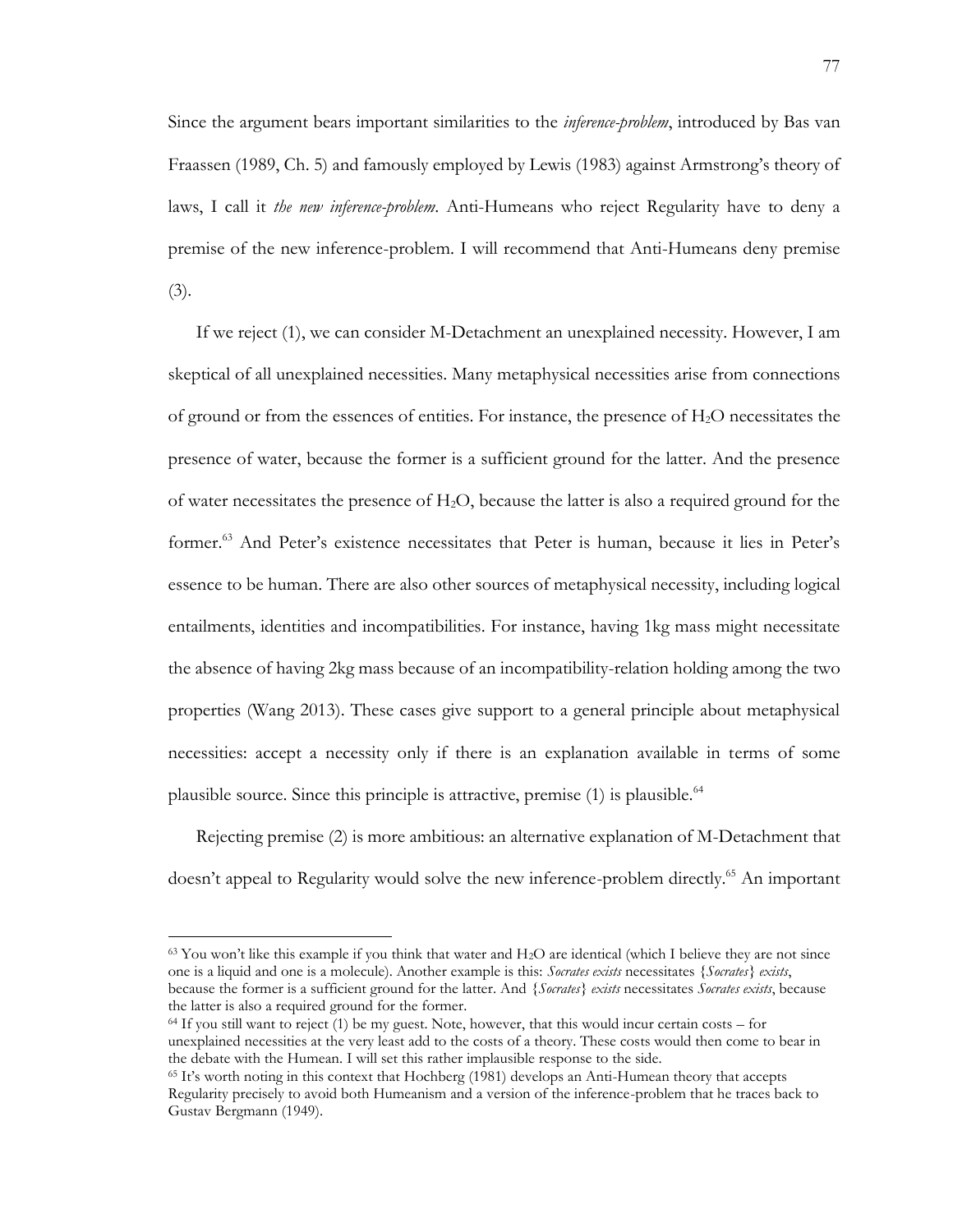alternative attempt to explain M-Detachment relies on the essence of lawhood. To make this attempt precise, I use Kit Fine's notion  $E_X(p)$  which says that it lies in the essence of x that p (Fine 1995). Every essence-truth explains both the truth in its scope as well as the metaphysical necessity of that truth. Schematically,  $E_X(p)$  explains both p and  $\Box_M(p)$ . There are, therefore, two essence-claims that, if true, could explain M-Detachment.

(Conditional-Essence)

\n
$$
E_{\text{Law}}(L(p) \supset p)
$$
\n(Necessitation-Essence)

\n
$$
E_{\text{Law}}(\Box_{\text{M}}(L(p) \supset p))
$$

Conditional-Essence says that is lies in the nature of lawhood that  $L(p)$  only if p. It would explain M-Detachment by conferring necessity to the encoded material conditional  $L(p) \supset p$ . Necessitation-Essence says that M-Detachment holds in virtue of the nature of lawhood and would, therefore, explain the principle directly.

If one of these two essence-claims is true, the Anti-Humean can explain M-Detachment and, hence, avoid the new inference-problem. But I am skeptical of both essence-claims. I will argue next that Conditional-Essence entails Regularity and should therefore be rejected by the Anti-Humean. And I will argue that Necessitation-Essence is implausible. If these claims are correct, then premise (2) of the new inference-problem stands strong.

Consider Conditional-Essence first: it lies in the nature of lawhood that  $L(p)$  only if p. My objection to Conditional-Essence is that it entails Regularity. The intuitive idea is that if the regularity, p, enters into the essence of a law-truth,  $L(p)$ , then p is a 'metaphysical precondition' for  $L(p)$ : the regularity needs to be in place to (partly) explain that the law-truth obtains. But there are also more formal considerations that support the inference from Conditional-Essence to Regularity. Note first that material conditionals in the scope of the essenceoperator,  $E_X(\_)$ , systematically correspond to sufficient and required grounds. In particular, if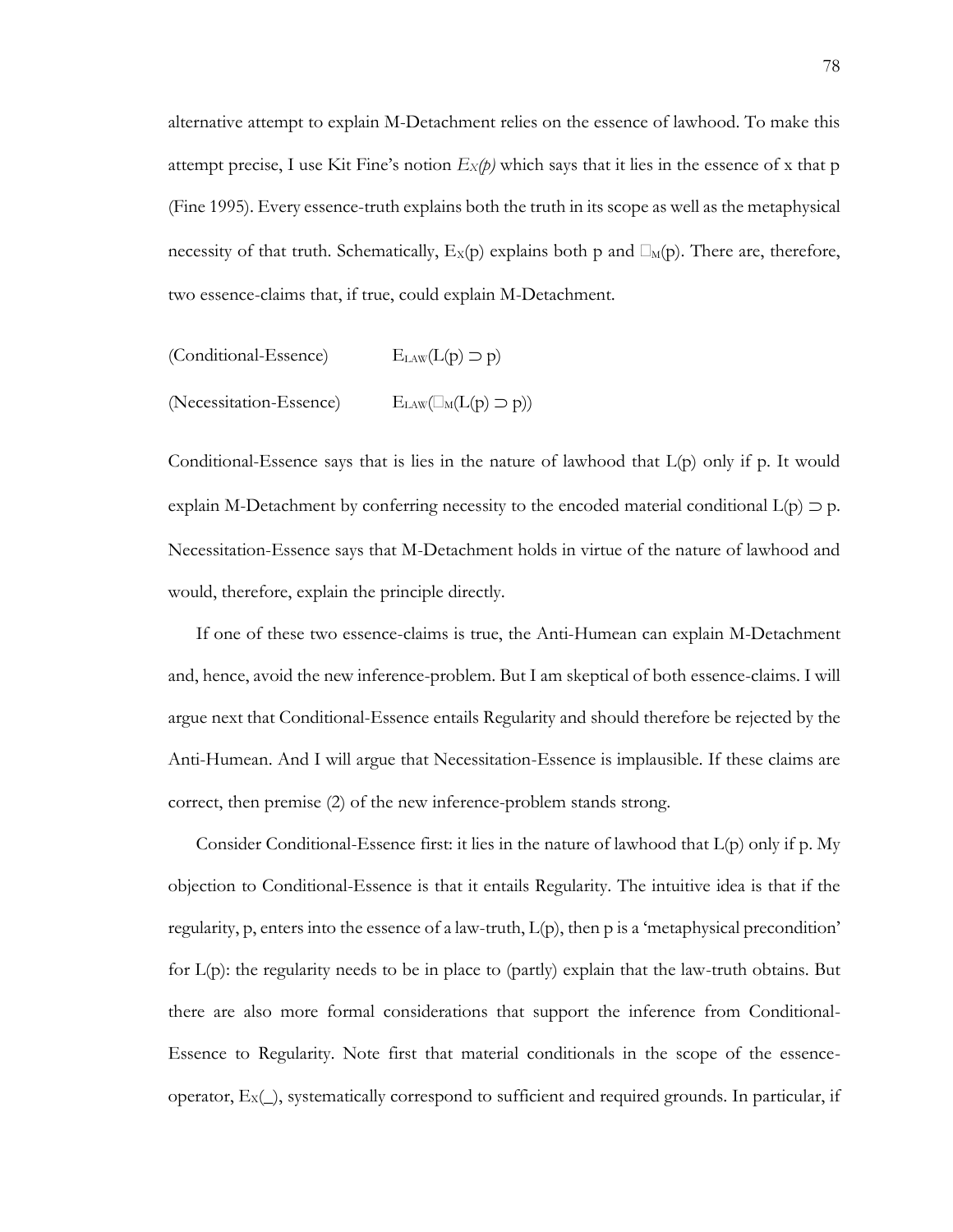$E_X(p \supset q)$  holds, then p is either a sufficient ground for q, or q is a required ground for p. Consider the following examples to illustrate this point.

- EWater(Water exists ⊃ H2O exists) *H2O exists* is a required ground of *Water exists* - EWater(H2O exists ⊃ Water exists) *H2O exists* is a sufficient ground of *Water exists* - EBachelor(∀x(Bachelor(x) ⊃ Unmarried(x))) ∀x(*x is unmarried* req. ground of *x is a bachelor*)  $E_{\text{Bachelor}}(\forall x(Unmarried(x) \& \text{Male}(x) \& \dots \forall x(x \text{ is unmarried } \&& x \text{ is male } \&& \dots \text{ is a})$ ⊃ Bachelor(x))) sufficient ground of *x is a bachelor*)

Hence, if the material conditional  $L(p) \supset p$  is encoded in some essence, then  $L(p)$  is a sufficient ground for p or p is a required ground for  $L(p)$ . And since  $L(p)$  does not sufficiently ground p, p is a required ground for L(p). This entails Regularity. Since the Anti-Humean rejects Regularity to avoid the circularity puzzle, she should also reject Conditional-Essence.

The second essence-claim that could explain M-Detachment is Necessitation-Essence,  $E_{\text{LAW}}(\Box_{M}(L(p) \supset p))$ . This claim may appear plausible at first. For, it is a defining feature of laws that they necessitate, or 'enforce', their content; as John Roberts (2009) says, laws "confer inevitability". Thus, if some law says that electrons repel each other, the law 'makes it inevitable' or 'necessitates' that electrons repel each other. If necessitating their content is a defining feature of laws, then it is plausibly encoded in the essence of lawhood. Hence, Necessitation-Essence appears plausible.

But this reasoning rests on a mistake. Although it does lie in the nature of laws to necessitate their contents, the correct notion of necessitation is natural and not metaphysical necessitation. To see this, note that laws are involved in a number of different 'modal platitudes', including at least the following three: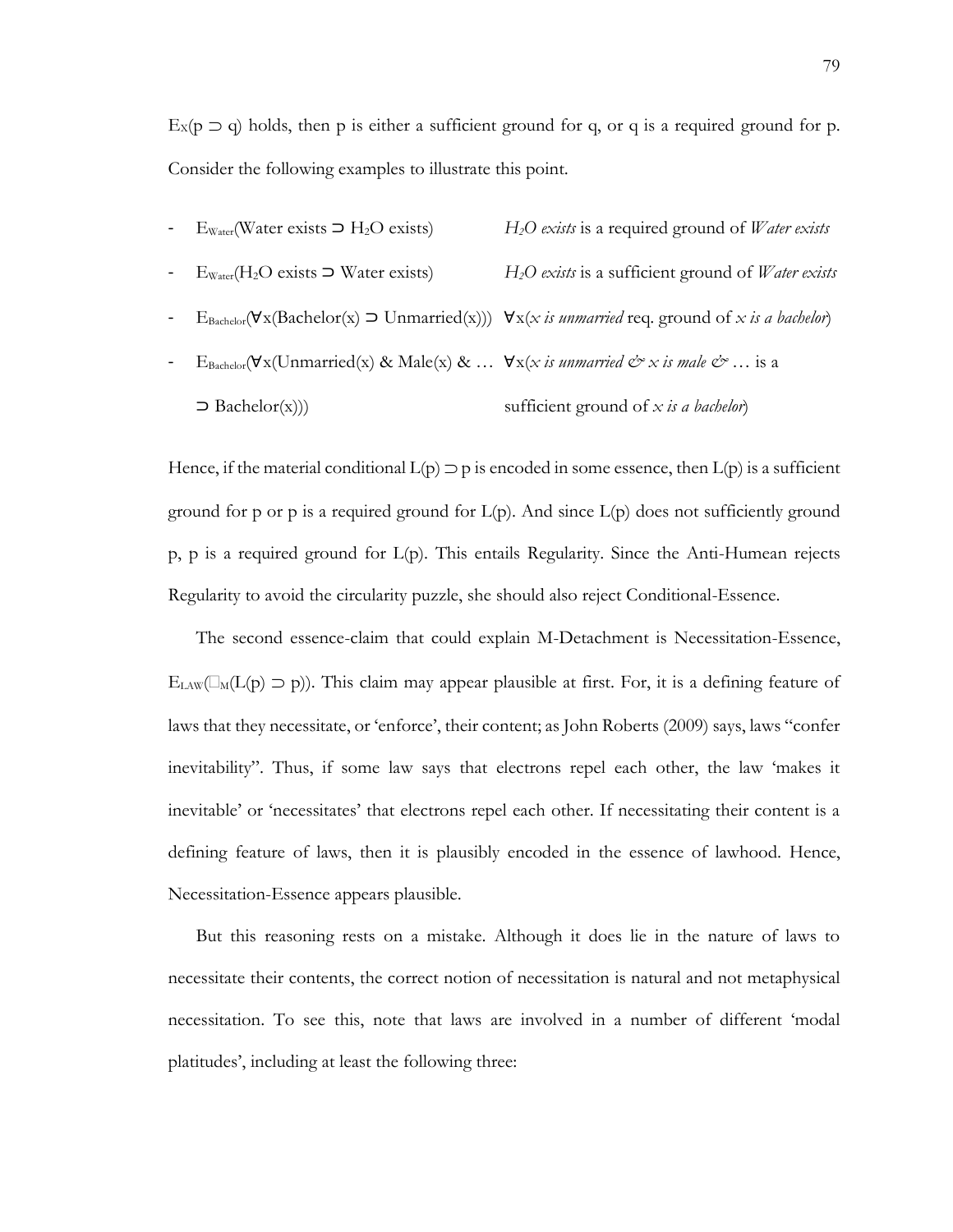| (MP1) | Laws necessitate their contents    | $\square(L(p) \supset p)$ |
|-------|------------------------------------|---------------------------|
| (MP2) | The contents of laws are necessary | $L(p) \supseteq \Box(p)$  |
| (MP3) | Laws are necessary                 | $L(p) \supset \Box(L(p))$ |

You might even use these truths to explain what laws are, and it is therefore not implausible that they are encoded in the essence of lawhood. But note that MP2 and MP3 arguably concern natural necessity and not metaphysical necessity.<sup>66</sup> It is therefore plausible that if MP1–MP3 characterize the essence of laws, they all concern natural necessity. Thus, M-Detachment is not encoded in the nature of laws, but a similar principle involving natural necessity is:

$$
(N\text{-}Detachment) \qquad \Box_N(L(p) \supset p)
$$

 $\overline{\phantom{a}}$ 

The same result is suggested by a slightly different thought: laws of nature are associated with a distinctive modal force, the force of natural necessity. Insofar as any necessity enters into the nature of lawhood, therefore, it is natural necessity and not metaphysical necessity. But Necessitation-Essence characterizes the nature of laws with metaphysical necessity. It should thus be rejected.

To sum up, Conditional-Essence is unavailable to the Anti-Humean as it entails Regularity, and Necessitation-Essence should be rejected. I therefore think that premise (2) of the new inference-problem stands strong. Since both (1) and (2) are plausible, I recommend that the Anti-Humean rejects (3), the M-Detachment principle. I will argue that this solution is feasible, but that it also gives rise to a distinctive cost.

<sup>66</sup> Some 'necessitarian' views as the one defended in Shoemaker (1998) accept MP2 and MP3 even if ' $\Box$ ' is taken to mean metaphysical necessity. But it is implausible that these claims would hold in virtue of the nature of natural law-hood.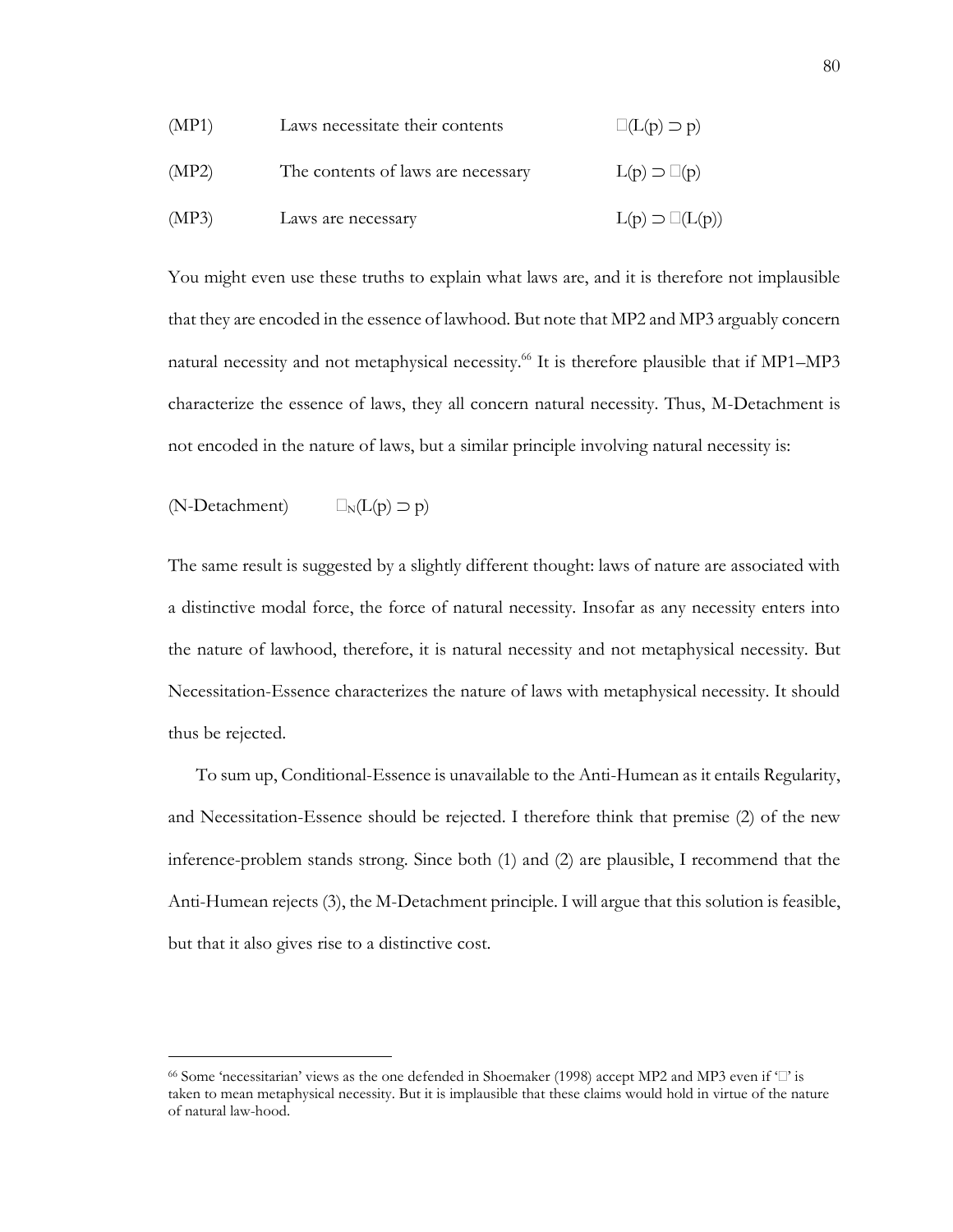Rejecting M-Detachment is to recognize the metaphysical possibility of worlds in which a law-truth,  $L(p)$ , holds, while the corresponding law, p, fails to hold. In these worlds, laws are *genuinely violated*: although a law-truth holds, it is not always 'in effect'. Genuine violations of law are not obviously incoherent. They have played an important role in various religious belief systems and folklore. Since these beliefs were not obviously irrational or inconsistent, I see no reason to deny the metaphysical possibility of genuine violations of law.

To capture the platitude that law-truths 'enforce' or 'guarantee' the laws in their scope the Anti-Humean should endorse the weaker N-Detachment principle,  $\Box_N(L(p) \supset p)$ .<sup>67</sup> According to this principle, genuine violations of laws are naturally impossible: only law-abiding worlds are naturally possible.<sup>68</sup> The important difference between N-Detachment and M-Detachment is that the former principle can plausibly be taken to hold in virtue of the nature of lawhood, as it concerns natural and not metaphysical necessity. It lies in the essence of law-hood that there is an associated modal force, natural necessity, with which  $L(p)$  entails the law in its scope. More generally, all modal axioms that characterize the notion of natural necessity hold in virtue of the nature of (natural) lawhood. Laws of nature are thus the *source* of natural necessity.

This is then how the Anti-Humean can solve the new inference-problem: she can reject M-Detachment in favor of N-Detachment, and she can insist that the latter principle is explained by the nature of laws. The cost associated with this move is that natural necessity remains a primitive notion. Since the axioms characterizing natural necessity hold in virtue of the nature of lawhood, natural necessity cannot in turn be defined in terms of the laws. 'Natural

<sup>67</sup> Are there any platitudes about law-truths? I believe so, since the word 'law' refers to law-truths in phrases such as 'laws necessitate' and 'laws underlie explanations'.

<sup>68</sup> A world w can thus fail to be naturally possible, relative to our world, in two ways: (i) the laws of our world are false in w, and (ii) the laws at w are false at w.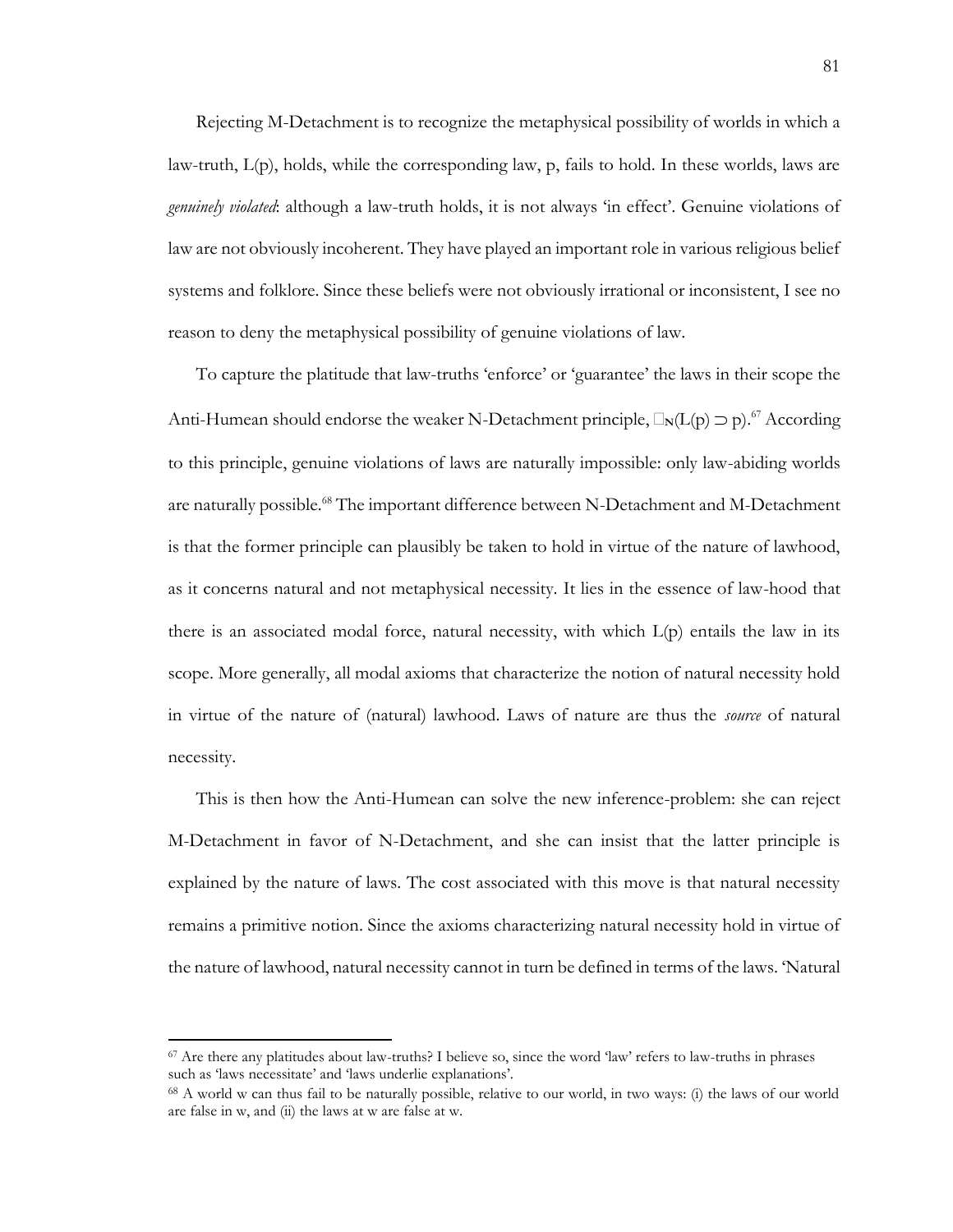necessity', therefore, is a primitive form of necessity, which constitutes an ideological cost for Anti-Humeans. This is the price they pay for their solution to the circularity puzzle. The next section presents the price paid by the rival Humean view.

### **3.5 The Standard Humean Choice: Rejecting Priority**

I will next turn to the Humean responses to the circularity puzzle. Since Humeanism is committed to Regularity, Humeans avoid the circularity puzzle by rejecting Priority or Generality. This section discusses the rejection of Priority, and the next section introduces a Non-Standard version of Humeanism that rejects Generality.

Priority says that any truth which grounds an explanation, *f explains g*, is explanatorily prior to the explained truth *g*. The notion of explanatory priority may appear somewhat mysterious. I will offer three clarifications. First, explanatory priority bears the following connection to ground:

(Entailment) p is explanatorily prior to  $q \rightarrow \sim (q \text{ grounds } p)$ 

Since Entailment holds, Priority entails that a truth, q, does not ground any truth which grounds the scientific explanation of q. In particular, Priority entails that q does not ground the law that ground the explanation of q. Secondly, ground is sufficient for explanatory priority. If, for instance, the existence of Socrates grounds the existence of {Socrates}, then Socrates' existence is explanatorily prior to the existence of {Socrates}. Thirdly, ground is not necessary for priority. For instance, even assuming that *o is F* is a fundamental, i.e. ungrounded, truth,  $\delta$ 's existence is explanatorily prior to  $\delta$  is F. The existence of  $\delta$  is a metaphysical prerequisite that precedes *o is F* in the logical order of things.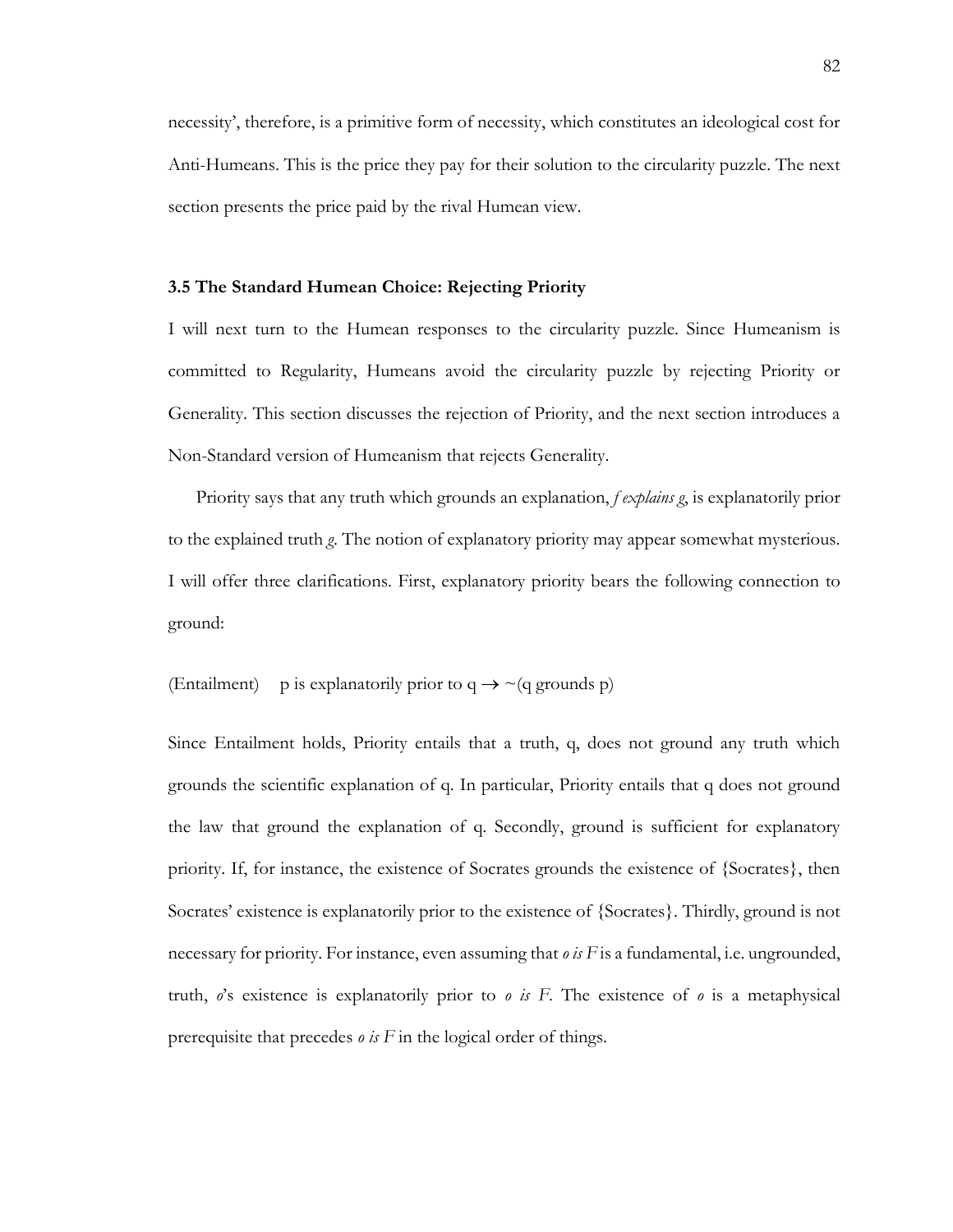Priority has strong intuitive appeal. Assume that p scientifically explains q and that this explanation is partly grounded in some law, *L*. Intuitively, *L* produces q on the basis of p in the sense that q owes its reality to the law (and p): the law is a metaphysical precondition for, and thus explanatorily prior to q. The Humean, however, rejects Priority in order to avoid the circularity puzzle. She denies that the laws are explanatorily prior to the explained facts. On her view, the laws give rise to explanatory structure among facts that are 'already there'. The laws do not take 'old' facts to 'new' facts, but they establish connections within the mosaic, which is, in its entirety, prior to the laws and the explanatory connections within it. The resulting view is certainly coherent. Without additional support for Priority, therefore, Humeans are at liberty to reject it.

Support for Priority comes from the so-called *governing-conception* of the laws. I understand the notion of *governing laws* in terms of the idea that the laws determine new facts on the basis of old facts. Helen Beebee describes this idea in contrast to laws that necessitate but do not govern:

 For the Anti-Humean, the notion of determination is a metaphysically meaty one. It isn't just that the laws plus current facts *entail* future facts; rather *the laws "make" the future facts be the way they will be*: the laws are the ontological ground of the future facts." (Beebee 2000, p. 578. Second italics are mine.)

Governing laws act on earlier facts to *make* or *generate* later facts. This does not mean (as Beebee suggests), however, that earlier events and the laws are ontologically prior to future facts. Earlier facts and later facts are ontologically on a par: they are equally fundamental.<sup>69</sup> Thus, I submit that the "metaphysically meaty" sense in which the laws help to *make* or *determine* the

<sup>69</sup> Bennett (2011) suggests that causal relations may establish differences in relative fundamentality. I find this suggestion deeply counterintuitive.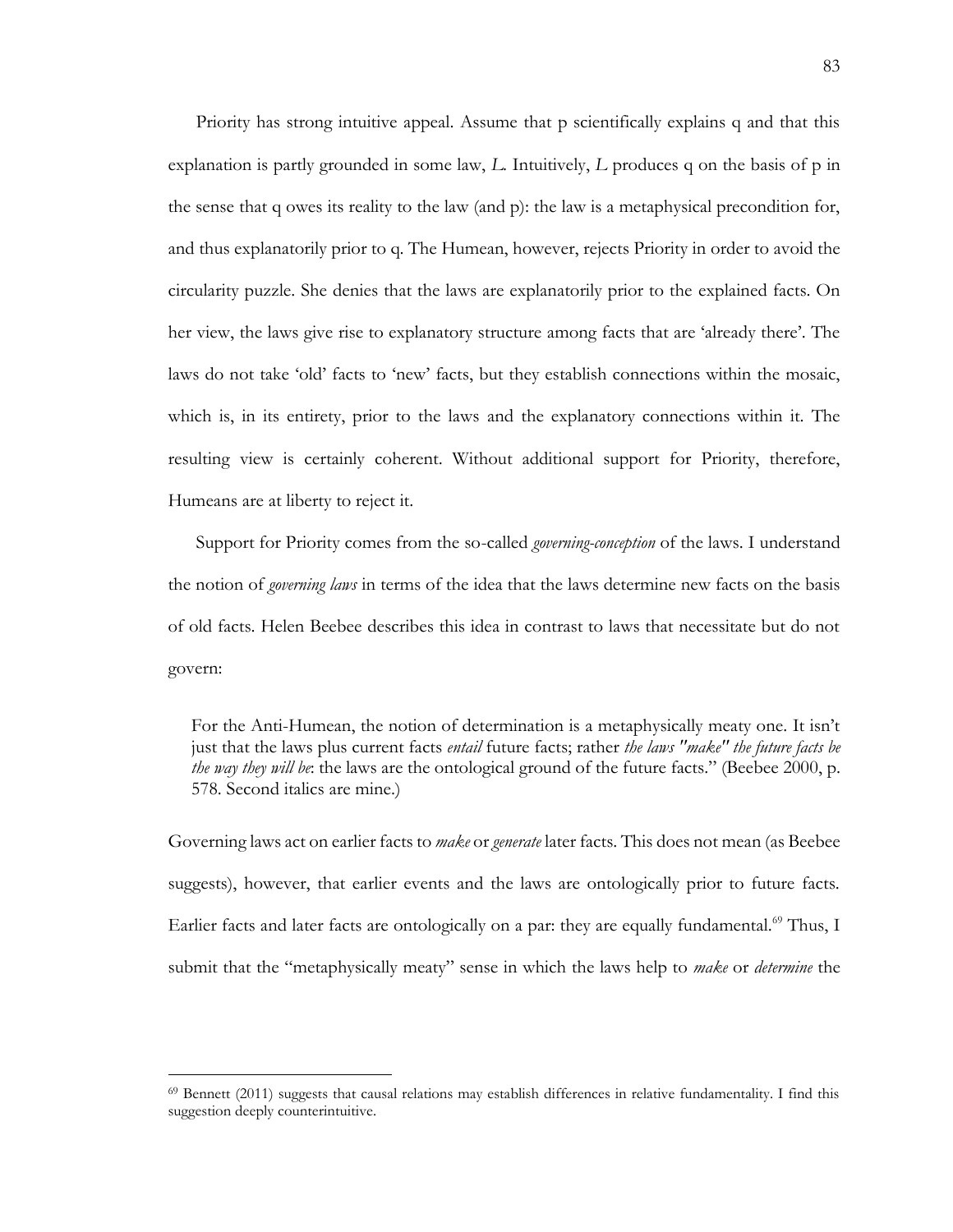future facts has to be understood in terms of explanatory priority: Priority is at least a necessary (if not sufficient) condition for governing laws.

Since Priority is a hallmark of the governing-conception, it is unsurprising that Humeans reject it. But what are the costs associated with this rejection? The governing-conception is arguably part of our intuitive understanding of how things work. It is part of the pre-theoretical role of laws that they generate future facts on the basis of the world's history. Governing also promises to explain the 'oomph' of causation: if c causes e, c is not just earlier than e, or counterfactually tied to e, or subsumable with e under some interesting regularity. Rather, e is generated from c via the laws, where the explanatory priority of the laws over e is an essential ingredient in e's genuine generation. Finally, governing promises to explain the flow of time: if  $t_1$  precedes  $t_2$ , the two times are not just ordered along a dimension, like beads on a rosary. The flow of time may consist in the generation of later events from former events through the laws.

It is difficult to assess the case for the governing-conception for at least three reasons. First, the question of whether governing-theories of laws can analyze causation and the flow of time is underexplored. Secondly, the gain in elegance and parsimony promised by Humean accounts of laws may justify sacrificing some of our more elusive intuitions about laws, causation, and time. And thirdly, Humeans have developed a wealth of explanations of why we would have the governing-intuitions even if Humeanism was true.<sup>70</sup>

Some of these issues concern deep methodological disagreements about the importance of our pre-theoretical conception of reality as well as questions about the proper targets of metaphysical analysis: should we, for instance, regard the subjective fact that time appears to flow as evidence, or should we instead treat the objective fact that time flows as evidence? In

<sup>70</sup> See Loewer (2012) and Paul (2010) for examples of these Humean explanations.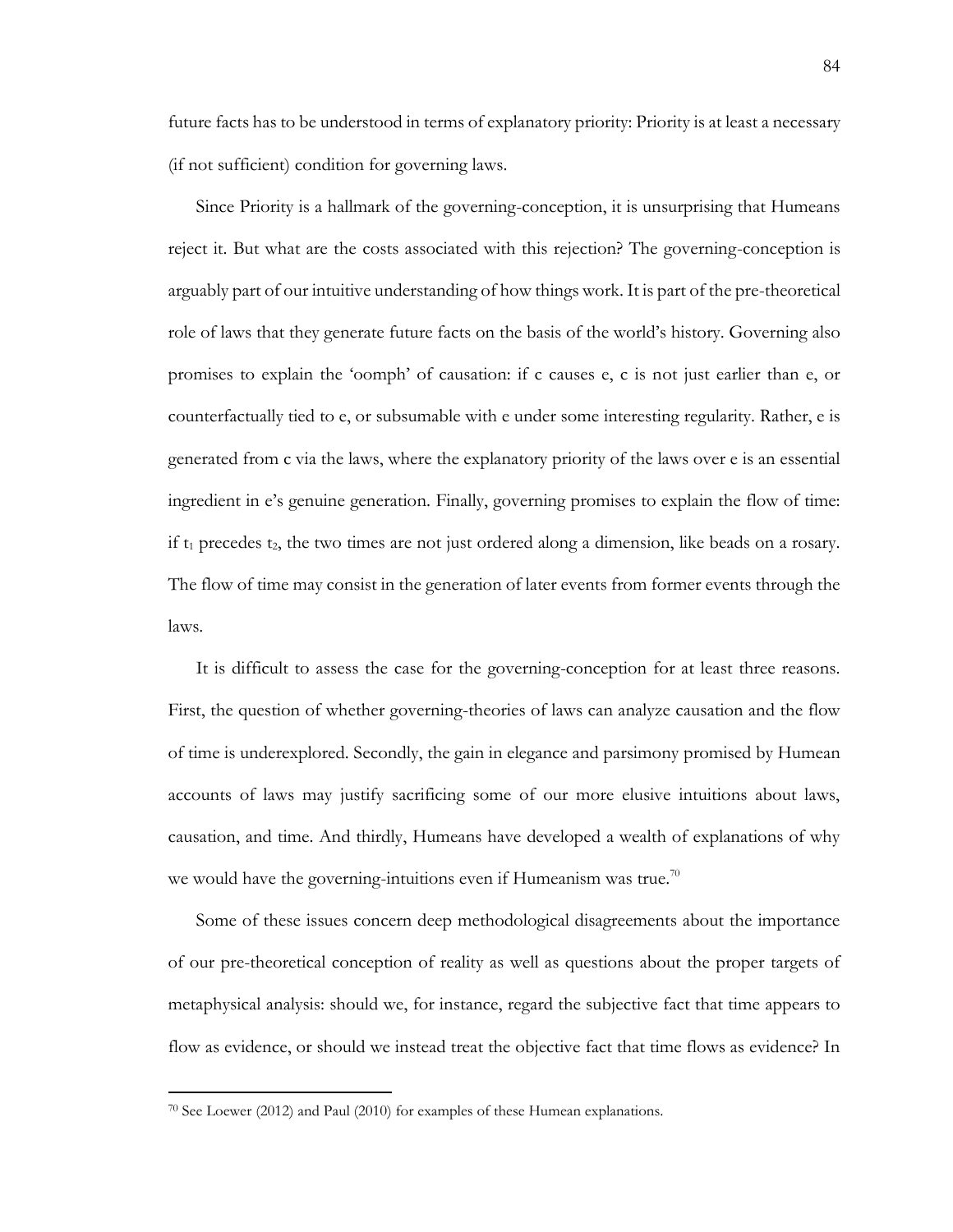any case, many Anti-Humeans are drawn to their view, because it allows for a governingconception of the laws, and hence they agree that the rejection of governing laws incurs a significant cost.

To sum up, if we have reasons to embrace the governing-conception of laws and if we accept that Priority is a necessary condition for governing, then we have reasons to accept Priority. But the Humean, I suggest, needs to reject Priority to solve the circularity puzzle and so must either deny that we have reasons to believe the governing-conception or else must provide comparatively stronger reasons in favor of the Humean package. Since Humeans have always rejected the governing-conception, however, the circularity puzzle does not raise any additional problems. Since I have argued (in section 3.2) that Humeans can also avoid the other circularity-objections, circularity-based arguments against Humeanism appear to be unconvincing.

## **3.6 The Non-Standard Humean Choice: Rejecting Generality**

I have presented two standard solutions to the circularity puzzle: Anti-Humeans can give up Regularity and Humeans can reject Priority. In this final section, I discuss Non-Standard Humeanism, a view that arises from the rejection of Generality. I will argue that the nonstandard view is compatible with the governing-conception, and thus avoids the major cost paid by the Standard Humean in response to the circularity puzzle. Although I will point to some of the problems the view faces, my goal is not to refute Non-Standard Humeanism but to encourage further discussion.

Generality says that universal generalizations are partly grounded in their instances. I will next present a view that can exploit the rejection of Generality to solve the circularity puzzle. Laurie Paul describes the view as follows: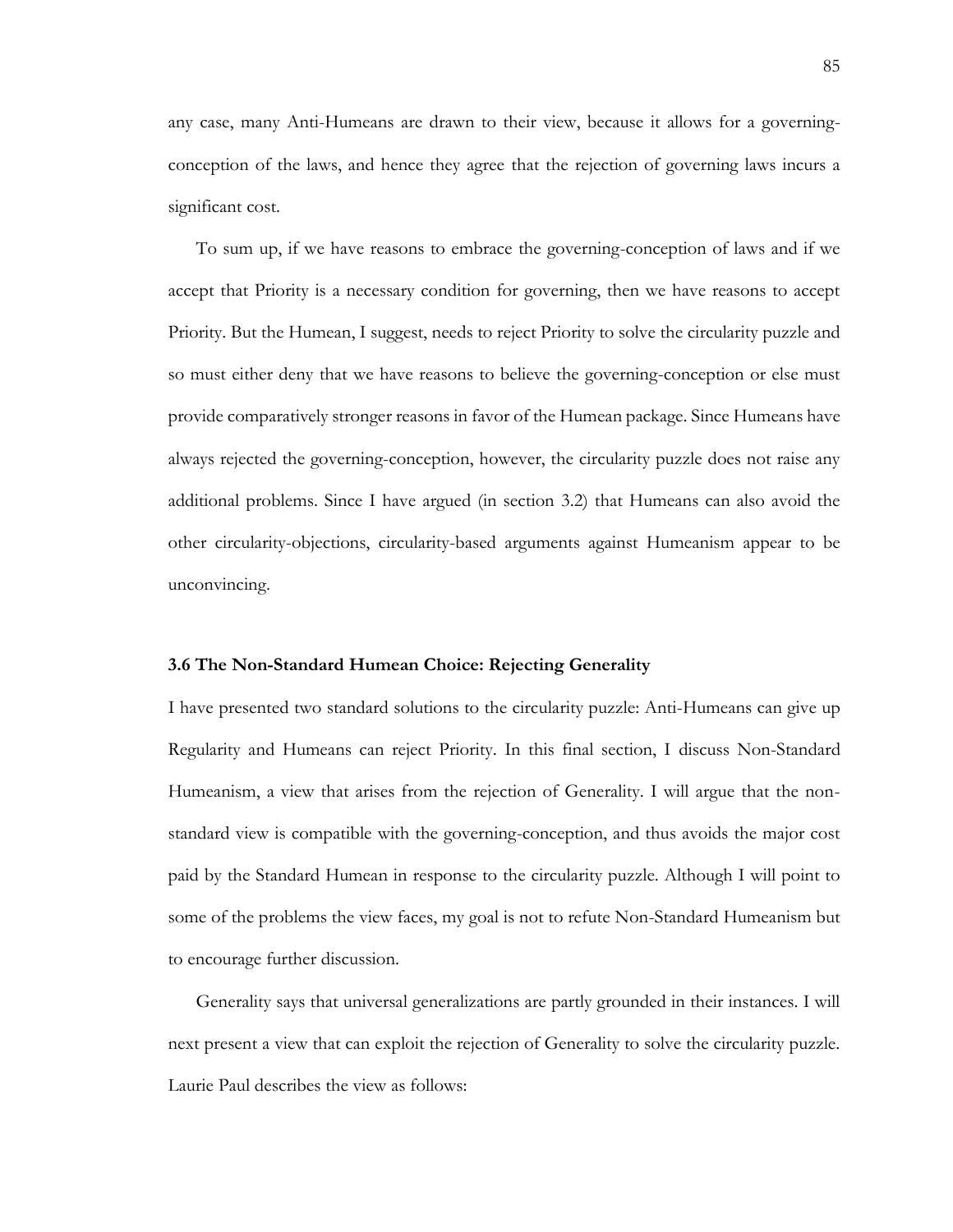[…] we can reject the implicit assumption that the arrangements of the individuals of the [manifold] determine its overall qualitative structure, which then frees us to accept a fundamental, nonlocal distributional property of the manifold. For example, instead of taking the property of the manifold R that *all Fs are Gs* to be grounded by the fact that when a subregion of R instantiates F, a subregion of R instantiates G, we take the property of *all Fs are Gs* to be a primitive, fundamental distributional property of R. (Paul 2013, p. 102)

Paul suggests that some general truths are grounded in 'fundamental, nonlocal distributional properties of the manifold'. These properties are nonlocal insofar as they are instantiated by the entire four-dimensional manifold, or *cosmos*. They are fundamental since their instantiation by the cosmos is not metaphysically explained by anything else. And the properties are distributional insofar as they determine the properties of the cosmos's parts.<sup>71</sup> The distributional properties of the cosmos ground the contents of the fundamental laws. Thus, assuming that  $L(p)$  holds, there is some global H, such that the fact that the cosmos is H grounds p.

Paul's suggestion can be used to reject Generality. For, the content of the fundamental laws are generalizations about the properties of quarks, electrons, and so on. If we consider these generalizations to be grounded in global properties of the cosmos, we are free to reject that they are also grounded in their local instances. The proposal thus avoids the circularity puzzle by rejecting Generality: the laws ground explanations of facts about quarks, electrons, and so on, and these facts do not in turn ground the laws.

What are the merits of the proposal? The rejection of Generality renders the view compatible with both Regularity and Priority. Since it is compatible with Regularity, it allows for a regularity-theory that avoids the new inference-problem without invoking a primitive notion of natural necessity. The proposal is even compatible with a best-system theory of

<sup>71</sup> For more on distributional properties see Parsons (2004) and Schaffer (2010).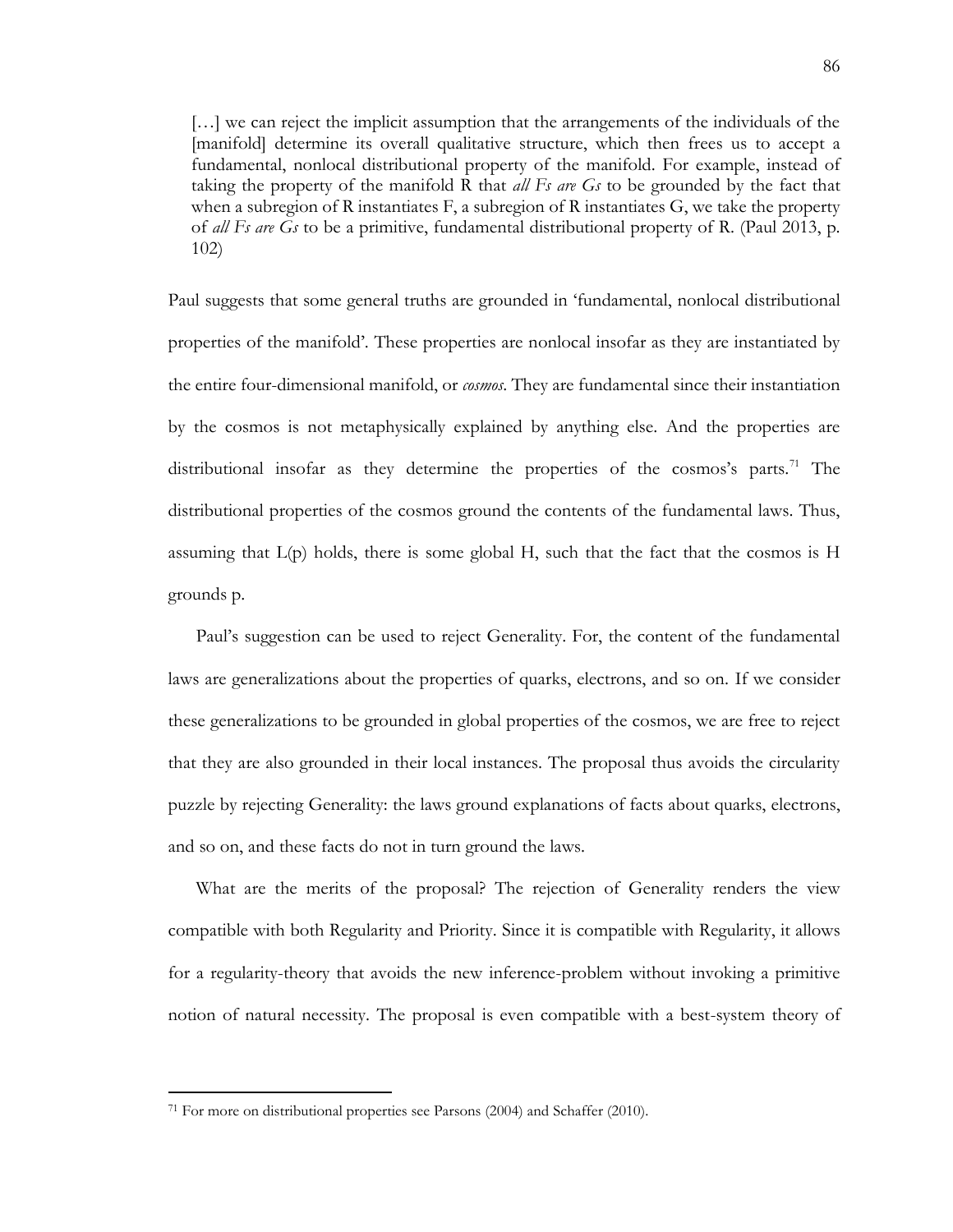laws.<sup>72</sup> And since it is compatible with Priority, it might allow for a governing-conception of the laws. There is, therefore, a Humean view which promises to avoid the costs incurred by its rivals. I call this view *Non-Standard Humeanism*. 73

The Non-Standard view faces some important questions. Since it allows for properties that the cosmos has fundamentally, it raises the question of whether the manifold considered as a whole is a fundamental object.<sup>74</sup> It also rejects the initially very plausible claim that all generalizations are partly grounded in their instances. But I will leave these vexing issues for a different occasion. I will focus instead on the question of whether Non-Standard Humeanism, if defensible, could provide us with a feasible Humean governing-conception of the laws. I will answer with a somewhat pessimistic "Maybe!"

Although Non-Standard Humeanism is compatible with Priority, it does not support the governing-conception of the laws in its current form. To see this, note that if the distributional properties of the cosmos determine all the facts, then each individual fact that receives a scientific explanation is also grounded in the distributional properties of the cosmos:



<sup>72</sup> There is a potential incompatibility between Paul's proposal and Lewis' best-system account. Since laws concern local matters, and since local matters are grounded in global properties of the cosmos, Lewis' requirement that laws are stated in perfectly natural terms may be violated. But we can tweak the naturalnessrequirement: the 'best system' is the one that achieves the best balance between informativeness, simplicity, and naturalness. Since the local properties featuring in the laws are highly natural, they may well make it into the best system.

<sup>73</sup> Fundamental distributional properties are incompatible with Lewis' doctrine of *Humean Supervenience*, "the doctrine that all there is to the world is a vast mosaic of local matters of particular fact." (Lewis 1986b: ix) But the Non-Standard View is still Humean as the analysis of lawhood it offers does not involve 'modal' or 'noncategorical' notions.

<sup>74</sup> See Schaffer (2010) for a discussion of this view.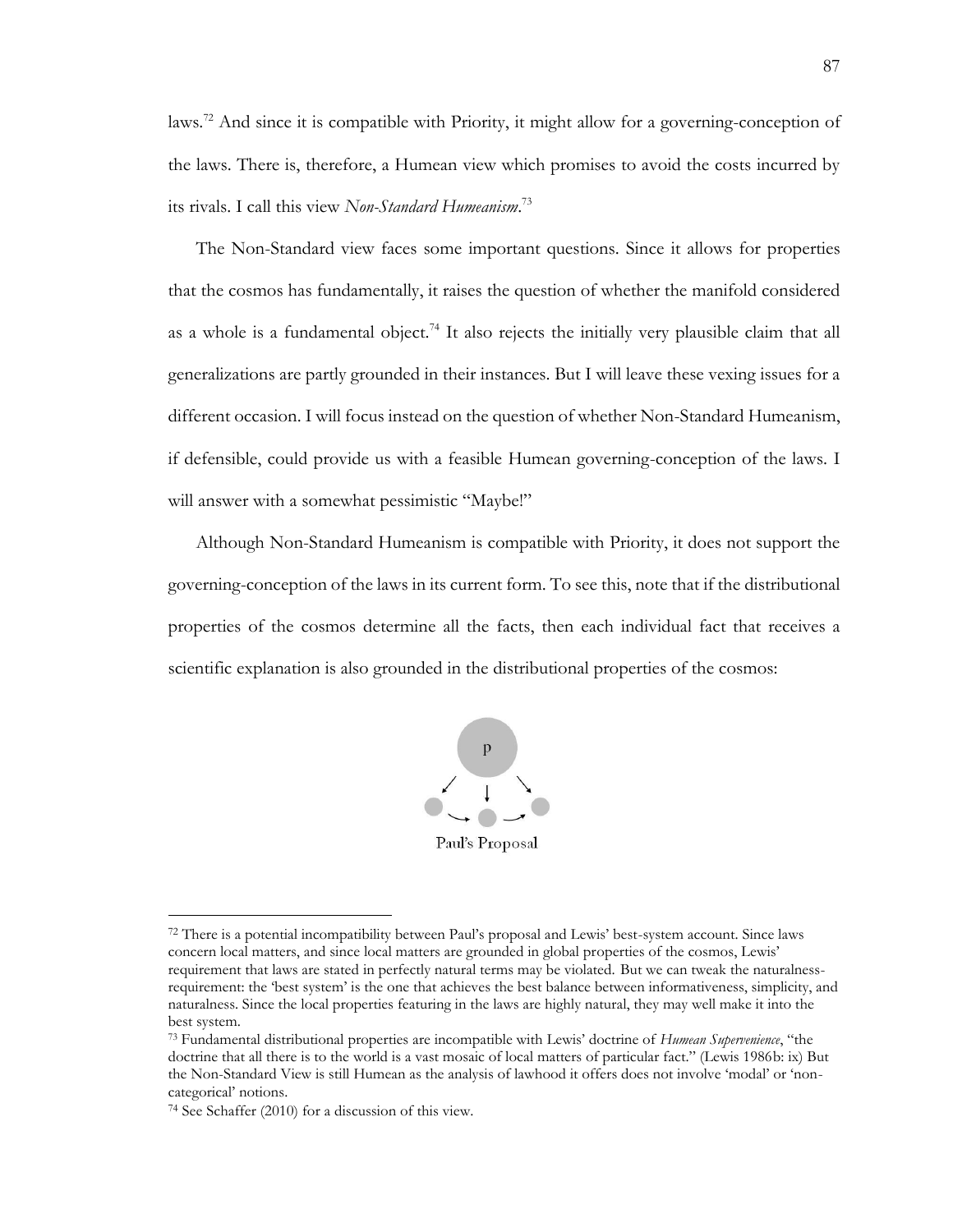The local facts are, therefore, over-determined by the presence of both metaphysical and scientific explanations. To see this, consider any local fact, *g*. If there is a scientific explanation of g in terms of an earlier truth, f, then there is also a metaphysical explanation of g in terms of the distributional properties of the cosmos. Consequently, if the laws generate a 'new' fact on the basis of some history, this fact was also guaranteed to obtain by the distributional properties of the mosaic. The work of the laws, therefore, appears systematically idle; their 'governance' reminds us of the British Shadow Cabinet.

This shows, I believe, that the governing-conception does not only require explanatory priority, but *explanatory dependence*. Thus, from the point of view of the governing-conception, Priority should be replaced with the stronger Dependence-principle:

(Dependence) p grounds (q explains r) &  $p \neq r \rightarrow r$  explanatorily depends on p

On Paul's proposal, no individual fact depends (in the intended sense) on the law-truths, as the distributional properties of the cosmos over-determine the laws' work. If the laws broke, the cosmos would still determine the future facts.

But Paul's proposal can be modified to accommodate Dependence, if the groundingconnection between the nonlocal properties of the cosmos and the local facts is severed. I call the resulting view *Spinozism*:

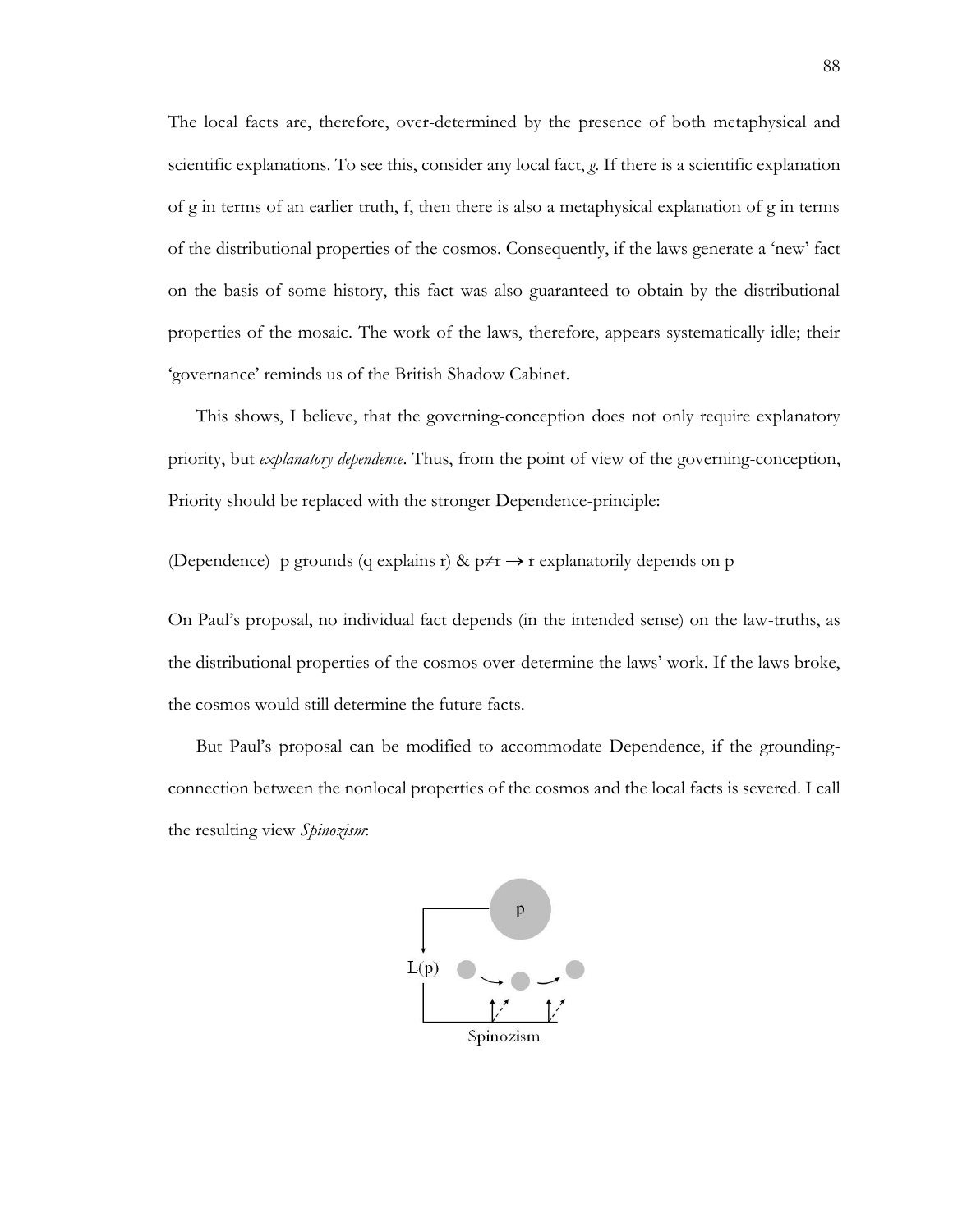According to Spinozism, the cosmos has certain global properties that determine the the laws. But these properties do not also determine the fundamental properties of the smallest parts of the cosmos. For instance, the global properties of the cosmos might ground the general truth 'all electrons repel each other', without grounding, for any two particular electrons, that they repel each other. On this view, both facts involving global properties of the cosmos and certain facts involving its smallest parts are fundamental.<sup>75</sup>

Spinozism allows for Dependence, since it rejects any direct pathways from the properties of the mosaic to the local matters of fact. Individual facts depend explanatorily on the laws: had the laws not done their job, there would not have been a backup mechanism to fix the future facts. On this version of Non-Standard Humenaism, therefore, the laws truly govern the development of the facts through time. The non-standard view, thus, succeeds in avoiding the costs its rivals incur to solve the circularity puzzle. Before I close, I present one objection to Spinozism.

Let F and G be fundamental physical properties, let H be a fundamental property of the cosmos, and assume that 'The cosmos is H' grounds 'All Fs are G'. It is metaphysically impossible that the cosmos has the property H, while it is also the case that *a is F* & *a is not G*. For, if this scenario were possible, then it would be possible that (i) all Fs are Gs and (ii) *a is F*  & *a is not G*. The problem for Spinozism is that the scenario in question *should* be metaphysically possible, since H, F, and G are fundamental properties, and nothing stands in the way of their recombinability. Spinozists thus have to embrace embarrassing necessary connections between fundamental properties. Whether this result is unpalatable will need further discussion elsewhere.

<sup>75</sup> The label 'Spinozism' reflects that Spinoza (2000) holds that individual events ('finite modes') are not grounded in the properties of the cosmos ('infinite modes'). It should be taken with a grain of salt.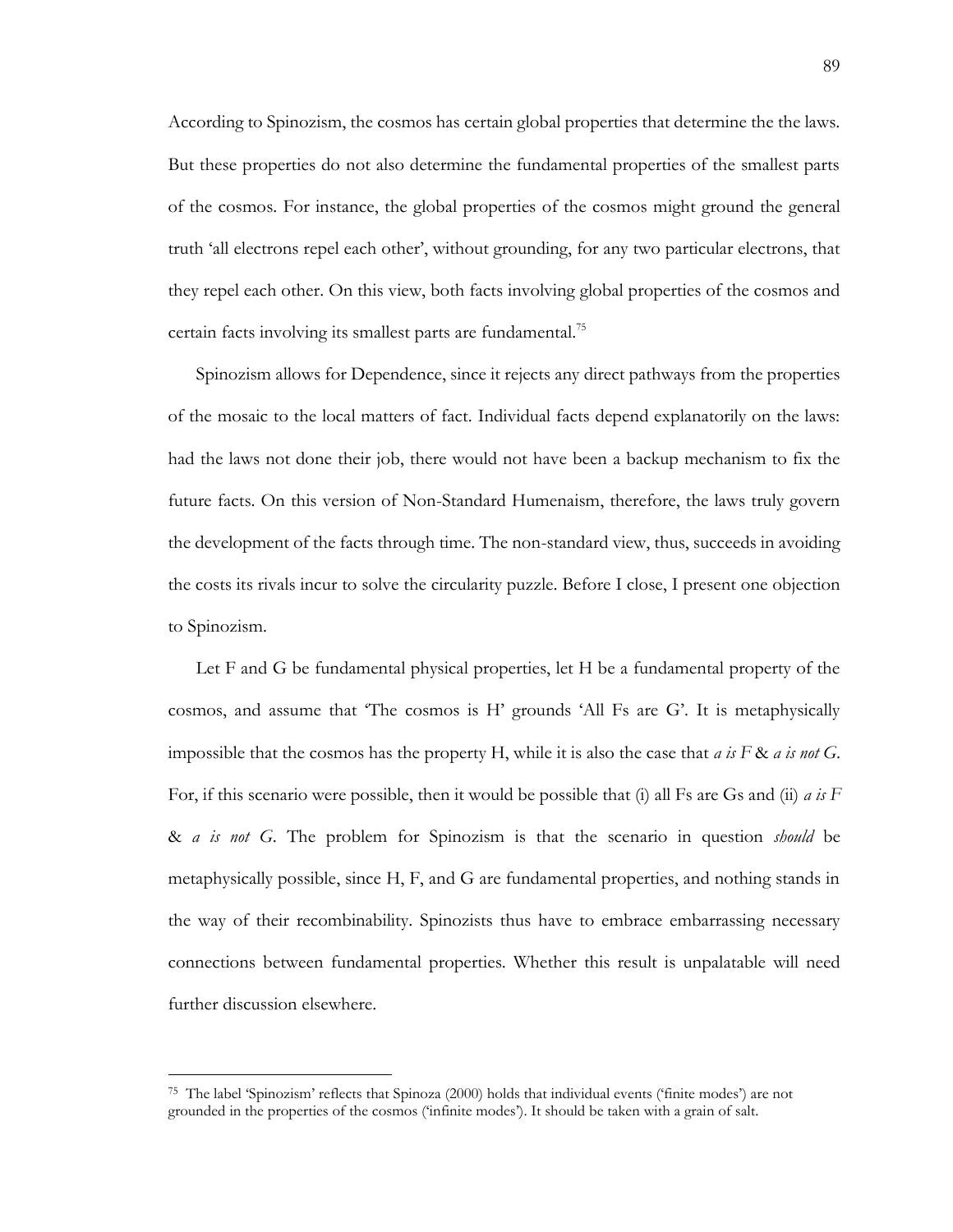Let's take stock. Paul's proposal supports Non-Standard Humeanism, which avoids the circularity puzzle by rejecting Generality. The view has a potential advantage over its standard Humean rival if it allows for the governing-conception of laws. I have suggested that our intuitive understanding of the governing-conception requires explanatory dependence of scientifically explained truths on the laws. And I have argued that Spinozism, a modified version of Paul's proposal, secures this explanatory dependence. I have also presented a problem for this view. Whether Non-Standard Humeanism provides a convincing solution to the circularity puzzle, therefore, depends on the nature of the governing-conception and on the feasibility of Spinozism. Both of these issues deserve further exploration.

# **3.7 Conclusion**

I began this paper with a brief discussion of two familiar circularity-objections to Humeanism about the laws of nature. I have argued that these traditional objections can be easily sidestepped and that we should focus instead on the novel circularity puzzle that takes the form of a general paradox. I tried to show that the circularity puzzle provides an illuminating background for a systematic discussion of major challenges for Humean and Anti-Humean accounts of the laws of nature. Our discussion has reached four main conclusions.

First, both Humeans and Anti-Humeans can solve the circularity puzzle on their own terms. The main cost paid by the Anti-Humean is a primitive notion of natural necessity, and the main cost paid by the Humean is the rejection of the governing-conception of the laws. How these costs should be weighed against one another is a difficult question that depends on the role of governing in the apparent 'oomph' of causation and the flow of time.

Secondly, I have suggested that Anti-Humeans should reject that laws are necessarily exceptionless in order to solve the new inference problem. I have argued that this is coherent,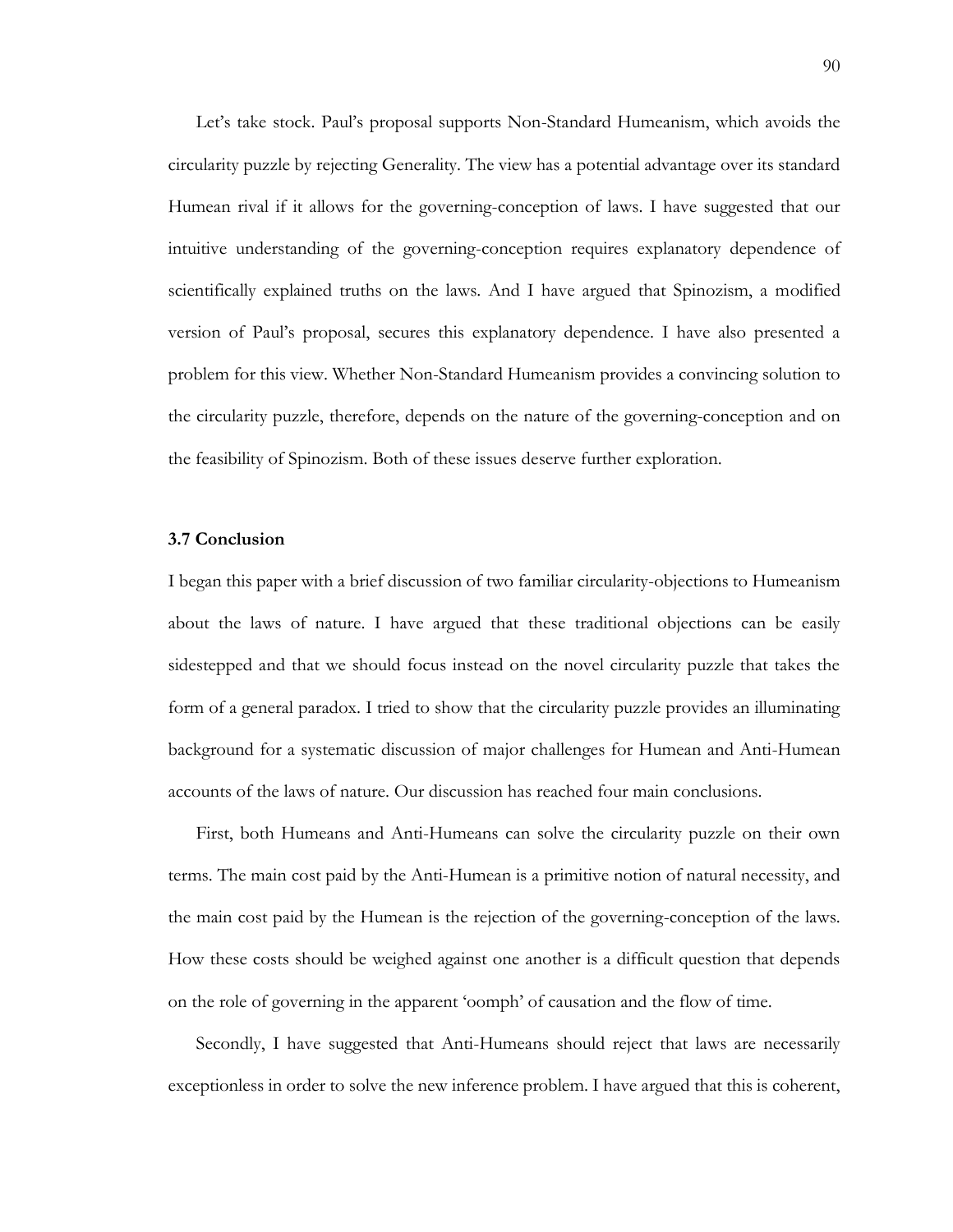theoretically viable, and even independently motivated: since the laws are essentially associated with natural necessity, we should expect the laws to necessitate their contents with the force of natural and not metaphysical necessity.

Thirdly, I have provided Priority and Dependence as characteristic conditions for governing laws. The availability of these 'hallmark'-criteria bolsters the intelligibility of the notion governing laws. I have not, however, provided an analysis of governing in terms of both necessary and sufficient conditions; this strikes me as an important project for future research.

Finally, our discussion of the circularity puzzle has shown that there is a Non-Standard Humean view that might deserve the label of a governing-account of laws. I lacked the space to discuss the view in detail, but it seems to me to warrant additional attention, even in spite of the objection I have presented against it.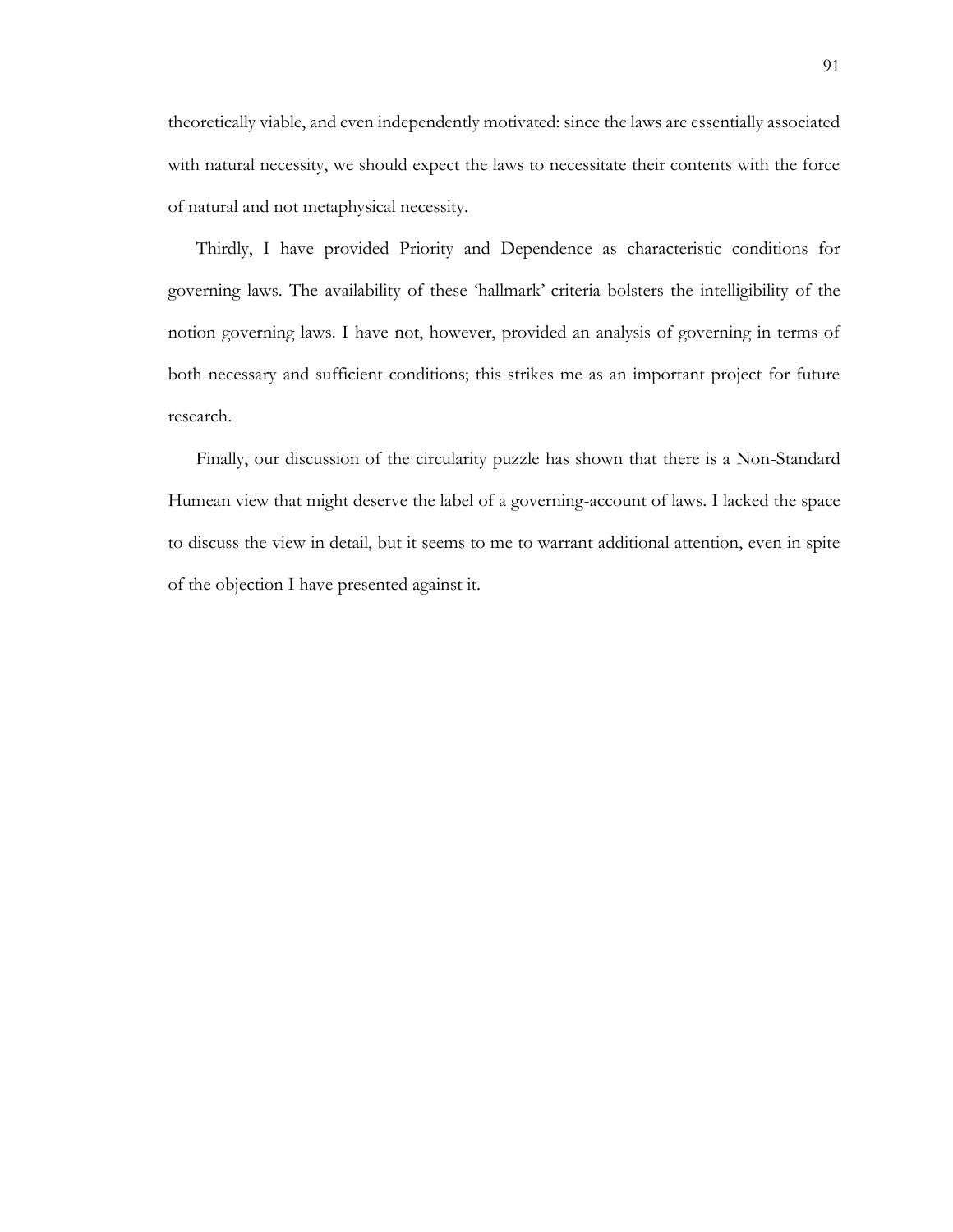# ACKNOWLEDGEMENTS OF PREVIOUS PUBLICATIONS

I acknowledge that the first two chapters of this dissertation are currently in print (see Wilsch forthcoming a and Wilsch forthcoming b for references).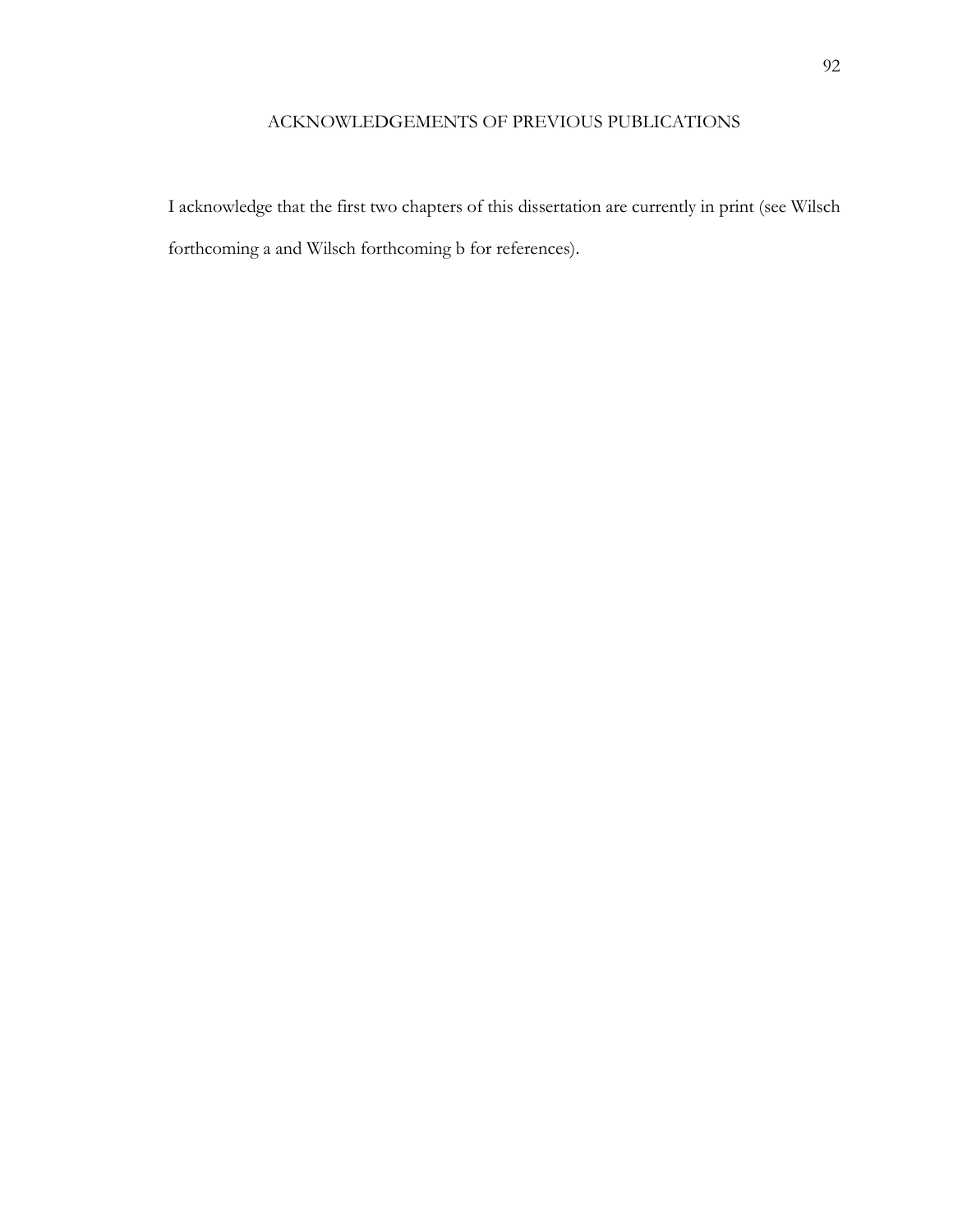# **Bibliography**

Armstrong, David 1983. *What [is a Law of Nature?](http://philpapers.org/rec/ARMWIA)* Cambridge: Cambridge University Press. Armstrong, David 1997. *A World of States of Affairs*, Cambridge: Cambridge University Press.

Armstrong, David 2004. *Truth and Truthmakers*, Cambridge: Cambridge University Press.

- Audi, Paul 2012a. "A clarification and defense of the notion of grounding." In *Metaphysical Grounding: Understanding the Structure of Reality*, Correia, Schnieder (eds.). Cambridge: Cambridge University Press
- Audi, Paul 2012b. [Grounding: Toward a Theory of the In-Virtue-of Relation,](http://philpapers.org/rec/AUDGTA) *Journal of Philosophy* 109/12: 685–711.
- Bader, Ralf 2013. Multiple-domain supervenience for non-classical mereologies, in *Varieties of Dependence: Ontological Dependence, Grounding, Supervenience, Response-Dependence (Basic Philosophical Concepts)*, eds. B. Schnieder, M. Hoeltje and A. Steinberg, München: Philosophia Verlag: 347–68.

Barnes, Elizabeth 2012. Emergence and Fundamentality, *Mind 121*/484: 873-901.

Beebee, Helen 2000. [The Non-Governing Conception of Laws of Nature,](http://philpapers.org/rec/BEETNC) *Philosophy and Phenomenological Research* 61/3: 571-594.

- Bennett, Karen 2011. Construction area (no hard hat required), *Philosophical Studies* 154/1: 79- 104.
- Bergmann, Gustav 1949. On Non-Perceptual Intuition, *Philosophy and Phenomenological Research* 10/2: 263-264.
- Bird, Alexander 2007. *Nature's [Metaphysics: Laws and Properties](http://philpapers.org/rec/BIRNML-2)*, Oxford: Oxford University Press.
- Bromberger, Sylvain 1966. Why Questions, in *Mind and Cosmos: Essays in Contemporary Science and Philosophy*, ed. R. Colodny, Pittsburgh: University of Pittsburgh Press: 86–111.
- Chalmers, David 2012. *Constructing the World*, Oxford: Oxford University Press.
- Correia, Fabrice 2005. *Existential Dependence and Cognate Notions*. München, Philosophia Verlag GmbH.
- Correia, Fabrice 2010. Grounding and Truth-Functions, *Logique Et Analyse* 53/211: 251–79.
- Dasgupta, Shamik 2014. Metaphysical Rationalism, *Nous* 48/4: 1-40.
- deRosset, Louis 2010. Getting Priority Straight, *Philosophical Studies* 149 (1).
- deRosset, Louis 2013. Grounding Explanation, *Philosophers' Imprint* 13/7: 1–26.
- Fine, Kit 2002. The Varieties of Necessity, in *Conceivability and Possibility*, Tamar Szabo Gendler & John Hawthorne (eds.). Oxford University Press.
- Fine, Kit 1991. The Study of Ontology, *Nous* 25/3: 263–294.
- Fine, Kit 1994. Essence and Modality, *Philosophical Perspectives* 8: 1–16.
- Fine, Kit 1995. The Logic of Essence, *Journal of Philosophical Logic* 24/3:241 273.
- Fine, Kit 2001. The Question of Realism, *Philosopher's Imprint* 1/2: 1–30.
- Fine, Kit 2010. Towards a Theory of Parts, *Journal of Philosophy* 107/11: 559–589.
- Fine, Kit 2012a. Guide to Ground, in *Metaphysical Grounding: Understanding the Structure of Reality*, eds. F. Correia, B. Schnieder. Cambridge: Cambridge University Press: 37–80.
- Fine, Kit 2012b. The Pure Logic of Ground, *Review of Symbolic Logic* 5/1: 1–25.
- Hempel, Carl and Paul Oppenheim 1948. Studies in the Logic of Explanation, *Philosophy of Science* 15/2: 135–175.
- Hicks, Mike and van Elswyk, Peter, forthoming. [Humean Laws and Circular Explanation, A](http://www.townsenhicks.com/s/Explanations_and_transitivity__a_reply_to_Lange-penultimate-draft.pdf)  [Reply to Lange,](http://www.townsenhicks.com/s/Explanations_and_transitivity__a_reply_to_Lange-penultimate-draft.pdf) *Philosophical Studies*.
- Hochberg, Herbert 1981. [Natural Necessity and Laws of Nature,](http://philpapers.org/rec/HOCNNA) *Philosophy of Science* 48: 386- 399.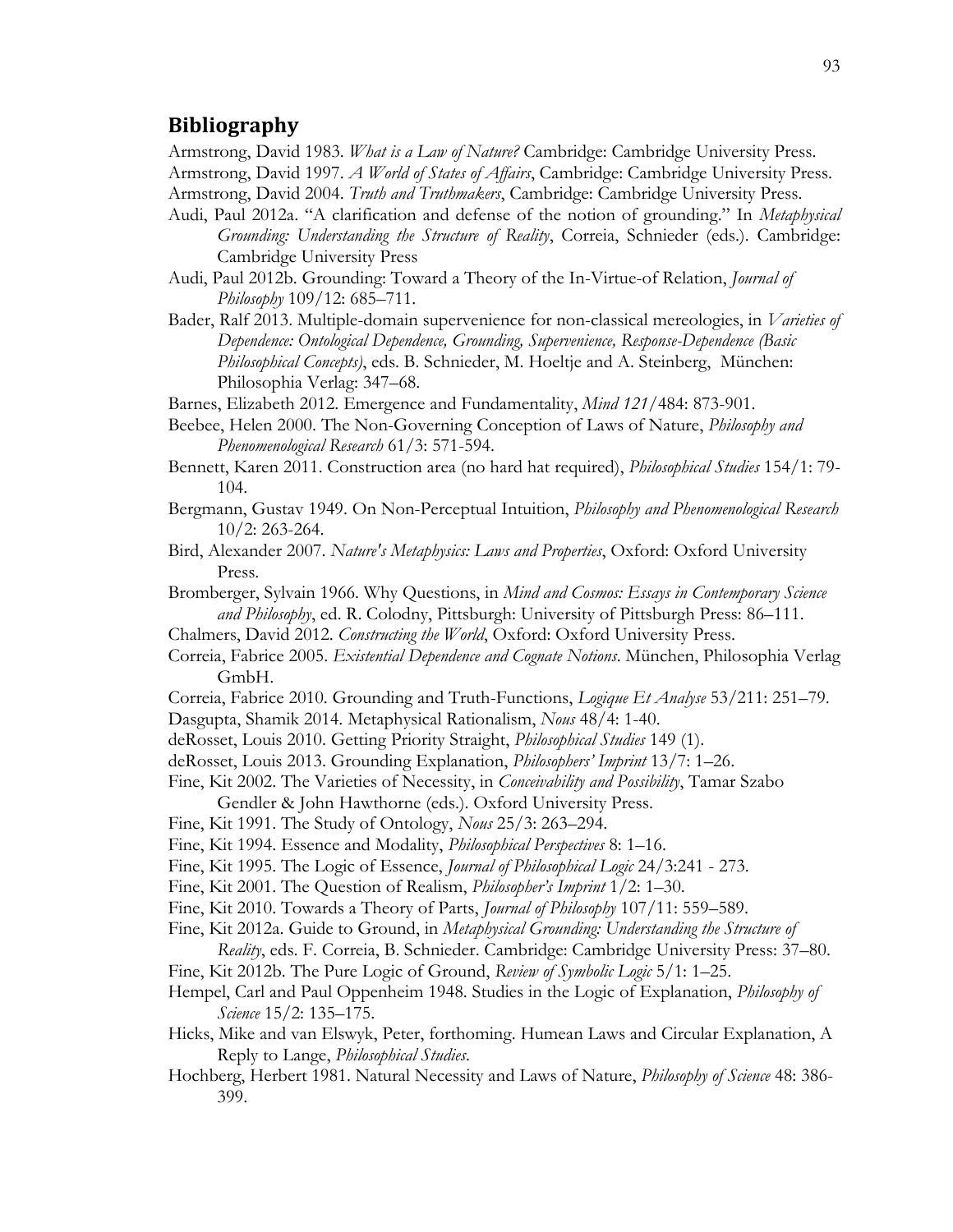Lange, Marc 2009. *[Laws and Lawmakers: Science, Metaphysics, and the Laws of Nature](http://philpapers.org/rec/LANLAL-2)*, OUP.

- Lange, Marc 2013. [Grounding, Scientific Explanation, and Humean Laws,](http://philpapers.org/rec/LANGSE) *Philosophical Studies* 164/1:255-261.
- Lewis, David 1983. New Work for a Theory of Universals, *Australasian Journal of Philosophy* 61 (December):343-377.
- Lewis, David 1986a. Causal Explanation, in *Philosophical Papers Vol. II*, Oxford: Oxford University Press: 214–240.
- Lewis, David 1986b. *Philosophical Papers*, Volume II, Oxford: Oxford University Press
- Loewer, Barry 2012. Two accounts of laws and time, *Philosophical Studies* 160/1:115-137
- Mackie, Penelope 2006. *[How Things Might Have Been: Individuals, Kinds, and Essential Properties](http://www.amazon.com/How-Things-Might-Have-Been/dp/0199562407/ref=la_B001H6NEYK_1_1?s=books&ie=UTF8&qid=1393272449&sr=1-1)*, New York: Oxford University Press.
- Maudlin, Tim 2007. *The Metaphysics [within Physics](http://philpapers.org/rec/MAUTMW)*, Oxford University Press.
- Parsons, Josh 2004. Distributional Properties, in *Lewisian Themes*, Frank Jackson and Graham Priest (eds), Oxford: Oxford University Press: 173–80.
- Paul, Laurie 2010. Temporal Experience, *Journal of Philosophy* CVII/7: 333–359, 2010.
- Paul, Laurie 2013. Categorical [Priority and](http://philpapers.org/rec/PAUCPA-4) Categorical Collapse, *Aristotelian Society Supplementary Volume* 87/1): 89-113.
- [Plantinga, Alvin](http://philpapers.org/rec/PLAOE) 1983. On Existentialism, *Philosophical Studies* 44/1: 1–20.
- Roberts, John 2009. *The Law-Governed Universe*, Oxford University Press.
- Rosen, Gideon 2006. The Limits of Contingency, in *Identity and Modality*, Fraser MacBride (ed.). Oxford: Oxford University Press.
- Rosen, Gideon 2010. Metaphysical Dependence: Grounding and Reduction, in *Modality: Metaphysics, Logic, and Epistemology*, eds. B. Hale, A. Hoffmann. Oxford: Oxford University Press: 109–136.
- Russell, Jeffrey Sanford 2013. [Possible Worlds and the Objective World,](http://philpapers.org/rec/RUSPWA) *Philosophy and Phenomenological Research* 90/1: 1–34.
- [Salmon, Wesley](http://philpapers.org/rec/SALSEA) 1989. *Four Decades of Scientific Explanation*, Minneapolis: University of Minnesota Press.
- Schaffer, Jonathan 2009. On What Grounds What, in *Metametaphysics: New Essays on the Foundation of Ontology*, eds. D.J. Chalmers, D. Manley & R. Wasserman, New York: Oxford University Press: 347–83.
- Schaffer, Jonathan 2010. Monism: The Priority of the Whole, *Philosophical Review* 119/1: 31– 76.
- Schaffer, Jonathan 2012a. Why the World has Parts: Reply to Horgan and Pjotrc, in *Spinoza on Monism*, Goff (ed.), Palgrave Macmillan.
- Schaffer, Jonathan 2012b. Grounding, [Transitivity, and Contrastivity,](http://philpapers.org/rec/SCHGTA-2) in Fabrice Correia & Benjamin Schnieder (eds.), *[Grounding and Explanation](http://philpapers.org/rec/CORGAE)*. Cambridge: Cambridge University Press.
- Schaffer, Jonathan 2013. The Action of the Whole, *Aristotelian Society Supplementary Volume* 87/1: 67–87.
- Schneider, Susan 2007. What is the significance of the intuition that laws of nature govern?, *Australasian Journal of Philosophy* 85/2: 307–324.
- Shoemaker, Sydney 1998. "Causal and Metaphysical Necessity." *Pacific Philosophical Quarterly*, 59–77.
- Shumener, Erica, manuscript. Laws of Nature and Semantic Circularity, [http://ericashumener.net/Shumener\\_Laws.pdf](http://ericashumener.net/Shumener_Laws.pdf)
- Sider, Ted 2012. *Writing the book of the world*. New York: Oxford University Press.